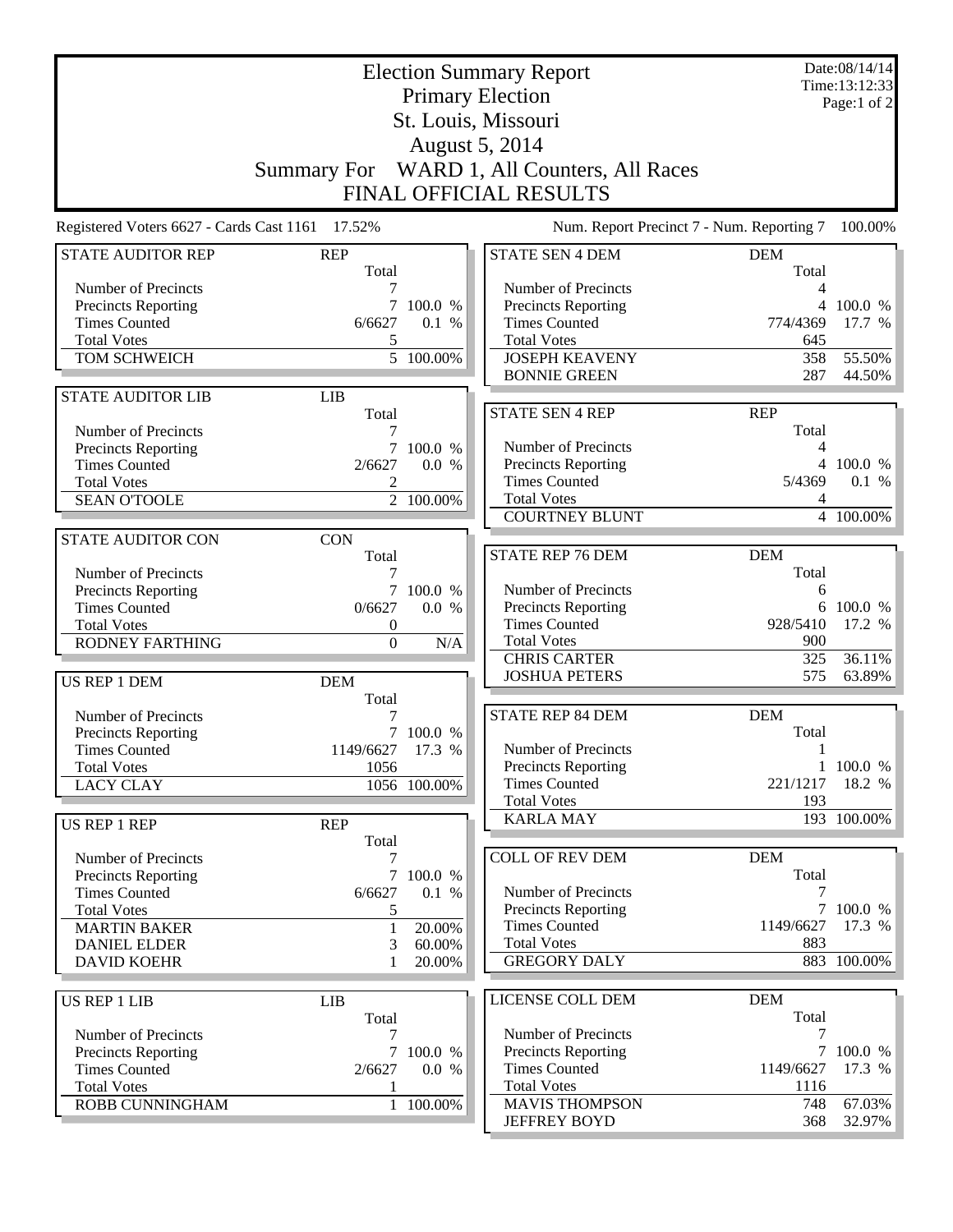|                                                 |                  |           | <b>Election Summary Report</b>              |           | Date:08/14/14 |
|-------------------------------------------------|------------------|-----------|---------------------------------------------|-----------|---------------|
|                                                 |                  |           |                                             |           | Time:13:12:33 |
|                                                 |                  |           | <b>Primary Election</b>                     |           | Page:2 of 2   |
|                                                 |                  |           | St. Louis, Missouri                         |           |               |
|                                                 |                  |           |                                             |           |               |
|                                                 |                  |           | <b>August 5, 2014</b>                       |           |               |
|                                                 |                  |           | Summary For WARD 1, All Counters, All Races |           |               |
|                                                 |                  |           | FINAL OFFICIAL RESULTS                      |           |               |
|                                                 |                  |           |                                             |           |               |
| Registered Voters 6627 - Cards Cast 1161 17.52% |                  |           | Num. Report Precinct 7 - Num. Reporting 7   |           | 100.00%       |
|                                                 |                  |           |                                             |           |               |
| LICENSE COLL GRN                                | <b>GRN</b>       |           | <b>CON AMEND 8</b>                          |           |               |
|                                                 | Total            |           |                                             | Total     |               |
| Number of Precincts                             | 7                |           | Number of Precincts                         | 7         |               |
| Precincts Reporting                             | 7                | 100.0 %   | <b>Precincts Reporting</b>                  | 7         | 100.0 %       |
| <b>Times Counted</b>                            | 1/6627           | 0.0 %     | <b>Times Counted</b>                        | 1161/6627 | 17.5 %        |
| <b>Total Votes</b>                              | 0                |           | <b>Total Votes</b>                          | 1094      |               |
| DON DE VIVO                                     | $\boldsymbol{0}$ | N/A       | <b>YES</b>                                  | 408       | 37.29%        |
|                                                 |                  |           | NO                                          | 686       | 62.71%        |
| <b>REC OF DEEDS DEM</b>                         | <b>DEM</b>       |           |                                             |           |               |
|                                                 | Total            |           | <b>CON AMEND 9</b>                          |           |               |
| Number of Precincts                             | 7                |           |                                             | Total     |               |
| Precincts Reporting                             |                  | 7 100.0 % | Number of Precincts                         | 7         |               |
| <b>Times Counted</b>                            | 1149/6627        | 17.3 %    | Precincts Reporting                         | 7         | 100.0 %       |
| <b>Total Votes</b>                              | 1067             |           | <b>Times Counted</b>                        | 1161/6627 | 17.5 %        |
| <b>JIMMIE MATTHEWS</b>                          | 236              | 22.12%    | <b>Total Votes</b>                          | 1095      |               |
| <b>SHARON CARPENTER</b>                         | 491              | 46.02%    | <b>YES</b>                                  | 808       | 73.79%        |
| <b>EDWARD MCFOWLAND</b>                         | 340              | 31.87%    | NO                                          | 287       | 26.21%        |
|                                                 |                  |           |                                             |           |               |
| <b>REC OF DEEDS REP</b>                         | <b>REP</b>       |           |                                             |           |               |
|                                                 | Total            |           |                                             |           |               |
| Number of Precincts                             | 7                |           |                                             |           |               |
| Precincts Reporting                             |                  | 7 100.0 % |                                             |           |               |
| <b>Times Counted</b>                            | 6/6627           | 0.1 %     |                                             |           |               |
| <b>Total Votes</b>                              | 4                |           |                                             |           |               |
| <b>ERIK SHELQUIST</b>                           |                  | 4 100.00% |                                             |           |               |
|                                                 |                  |           |                                             |           |               |
| <b>CON AMEND 1</b>                              |                  |           |                                             |           |               |
|                                                 | Total            |           |                                             |           |               |
| Number of Precincts                             | 7                |           |                                             |           |               |
| Precincts Reporting                             |                  | 7 100.0 % |                                             |           |               |
| <b>Times Counted</b>                            | 1161/6627        | 17.5 %    |                                             |           |               |
| <b>Total Votes</b>                              | 1080             |           |                                             |           |               |
| <b>YES</b>                                      | 344              | 31.85%    |                                             |           |               |
| NO                                              | 736              | 68.15%    |                                             |           |               |
|                                                 |                  |           |                                             |           |               |
| CON AMEND 5                                     |                  |           |                                             |           |               |
|                                                 | Total            |           |                                             |           |               |
| Number of Precincts                             | 7                |           |                                             |           |               |
| <b>Precincts Reporting</b>                      | 7                | 100.0 %   |                                             |           |               |
| <b>Times Counted</b>                            | 1161/6627        | 17.5 %    |                                             |           |               |
| <b>Total Votes</b>                              | 1093             |           |                                             |           |               |
| <b>YES</b>                                      | 310              | 28.36%    |                                             |           |               |
| NO                                              | 783              | 71.64%    |                                             |           |               |
|                                                 |                  |           |                                             |           |               |
| <b>CON AMEND 7</b>                              |                  |           |                                             |           |               |
|                                                 | Total            |           |                                             |           |               |
|                                                 |                  |           |                                             |           |               |
| Number of Precincts                             | 7                | 7 100.0 % |                                             |           |               |
| Precincts Reporting                             |                  |           |                                             |           |               |
| <b>Times Counted</b>                            | 1161/6627        | 17.5 %    |                                             |           |               |
| <b>Total Votes</b>                              | 1115             |           |                                             |           |               |
| <b>YES</b>                                      | 437              | 39.19%    |                                             |           |               |
| NO                                              | 678              | 60.81%    |                                             |           |               |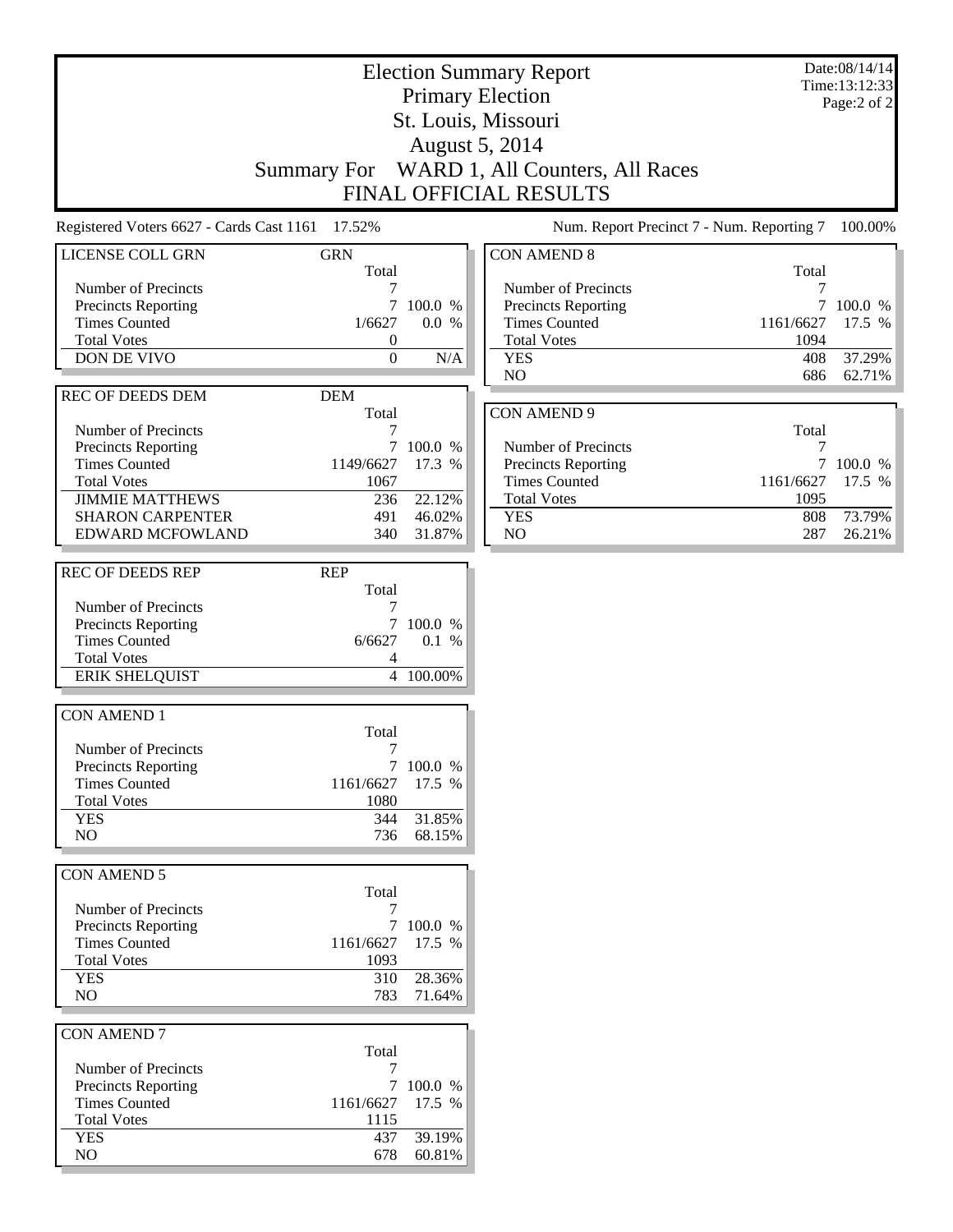| <b>Election Summary Report</b><br><b>Primary Election</b><br>St. Louis, Missouri<br>August 5, 2014                                                                  |                                                              |                                                |                                                                                                                                                                           | Date:08/14/14<br>Time:13:12:39<br>Page:1 of 2             |                                         |
|---------------------------------------------------------------------------------------------------------------------------------------------------------------------|--------------------------------------------------------------|------------------------------------------------|---------------------------------------------------------------------------------------------------------------------------------------------------------------------------|-----------------------------------------------------------|-----------------------------------------|
|                                                                                                                                                                     |                                                              |                                                | Summary For WARD 2, All Counters, All Races<br>FINAL OFFICIAL RESULTS                                                                                                     |                                                           |                                         |
| Registered Voters 5873 - Cards Cast 1016 17.30%                                                                                                                     |                                                              |                                                | Num. Report Precinct 8 - Num. Reporting 8                                                                                                                                 |                                                           | 100.00%                                 |
| <b>STATE AUDITOR REP</b>                                                                                                                                            | <b>REP</b><br>Total                                          |                                                | <b>STATE SEN 4 DEM</b>                                                                                                                                                    | <b>DEM</b><br>Total                                       |                                         |
| Number of Precincts<br>Precincts Reporting<br><b>Times Counted</b><br><b>Total Votes</b><br>TOM SCHWEICH                                                            | 8<br>8<br>13/5873<br>11                                      | 100.0 %<br>0.2 %<br>11 100.00%                 | Number of Precincts<br>Precincts Reporting<br><b>Times Counted</b><br><b>Total Votes</b><br><b>JOSEPH KEAVENY</b><br><b>BONNIE GREEN</b>                                  | 4<br>4<br>834/4553<br>678<br>392<br>286                   | 100.0 %<br>18.3 %<br>57.82%<br>42.18%   |
| <b>STATE AUDITOR LIB</b>                                                                                                                                            | <b>LIB</b><br>Total                                          |                                                | <b>STATE SEN 4 REP</b>                                                                                                                                                    | <b>REP</b>                                                |                                         |
| Number of Precincts<br>Precincts Reporting<br><b>Times Counted</b><br><b>Total Votes</b><br><b>SEAN O'TOOLE</b>                                                     | 8<br>8<br>1/5873<br>$\mathbf{1}$                             | 100.0 %<br>0.0 %<br>100.00%                    | Number of Precincts<br><b>Precincts Reporting</b><br><b>Times Counted</b><br><b>Total Votes</b><br><b>COURTNEY BLUNT</b>                                                  | Total<br>4<br>11/4553<br>8                                | 4 100.0 %<br>0.2 %<br>8 100.00%         |
| <b>STATE AUDITOR CON</b>                                                                                                                                            | <b>CON</b>                                                   |                                                |                                                                                                                                                                           |                                                           |                                         |
| Number of Precincts<br>Precincts Reporting<br><b>Times Counted</b><br><b>Total Votes</b><br><b>RODNEY FARTHING</b>                                                  | Total<br>8<br>0/5873<br>0<br>$\boldsymbol{0}$                | 8 100.0 %<br>0.0 %<br>N/A                      | <b>STATE REP 66 DEM</b><br>Number of Precincts<br>Precincts Reporting<br><b>Times Counted</b><br><b>Total Votes</b><br><b>TOMMIE PIERSON</b>                              | <b>DEM</b><br>Total<br>2<br>326/2424<br>249               | 2 100.0 %<br>13.4 %<br>249 100.00%      |
| US REP 1 DEM                                                                                                                                                        | <b>DEM</b>                                                   |                                                |                                                                                                                                                                           |                                                           |                                         |
| Number of Precincts<br><b>Precincts Reporting</b><br><b>Times Counted</b><br><b>Total Votes</b><br><b>LACY CLAY</b>                                                 | Total<br>8<br>1000/5873 17.0 %<br>917                        | 8 100.0 %<br>917 100.00%                       | <b>STATE REP 66 REP</b><br>Number of Precincts<br><b>Precincts Reporting</b><br><b>Times Counted</b><br><b>Total Votes</b><br><b>JOHN SAXTON</b>                          | <b>REP</b><br>Total<br>2<br>7/2424                        | 2 100.0 %<br>0.3 %<br>7 100.00%         |
| US REP 1 REP                                                                                                                                                        | <b>REP</b>                                                   |                                                |                                                                                                                                                                           |                                                           |                                         |
| Number of Precincts<br><b>Precincts Reporting</b><br><b>Times Counted</b><br><b>Total Votes</b><br><b>MARTIN BAKER</b><br><b>DANIEL ELDER</b><br><b>DAVID KOEHR</b> | Total<br>8<br>8<br>13/5873<br>11<br>$\overline{2}$<br>5<br>4 | 100.0 %<br>0.2 %<br>18.18%<br>45.45%<br>36.36% | <b>STATE REP 76 DEM</b><br>Number of Precincts<br><b>Precincts Reporting</b><br><b>Times Counted</b><br><b>Total Votes</b><br><b>CHRIS CARTER</b><br><b>JOSHUA PETERS</b> | <b>DEM</b><br>Total<br>4<br>637/3148<br>627<br>310<br>317 | 4 100.0 %<br>20.2 %<br>49.44%<br>50.56% |
| <b>US REP 1 LIB</b>                                                                                                                                                 | <b>LIB</b>                                                   |                                                | <b>STATE REP 77 DEM</b>                                                                                                                                                   | <b>DEM</b>                                                |                                         |
| Number of Precincts<br>Precincts Reporting<br><b>Times Counted</b><br><b>Total Votes</b><br>ROBB CUNNINGHAM                                                         | Total<br>8<br>8<br>1/5873                                    | 100.0 %<br>0.0 %<br>1 100.00%                  | Number of Precincts<br><b>Precincts Reporting</b><br><b>Times Counted</b><br><b>Total Votes</b><br><b>BILL HAAS</b>                                                       | Total<br>1<br>36/289<br>31<br>12                          | $1\,100.0\%$<br>12.5 %<br>38.71%        |
|                                                                                                                                                                     |                                                              |                                                | KIMBERLY GARDNER                                                                                                                                                          | 19                                                        | $61.29\%$                               |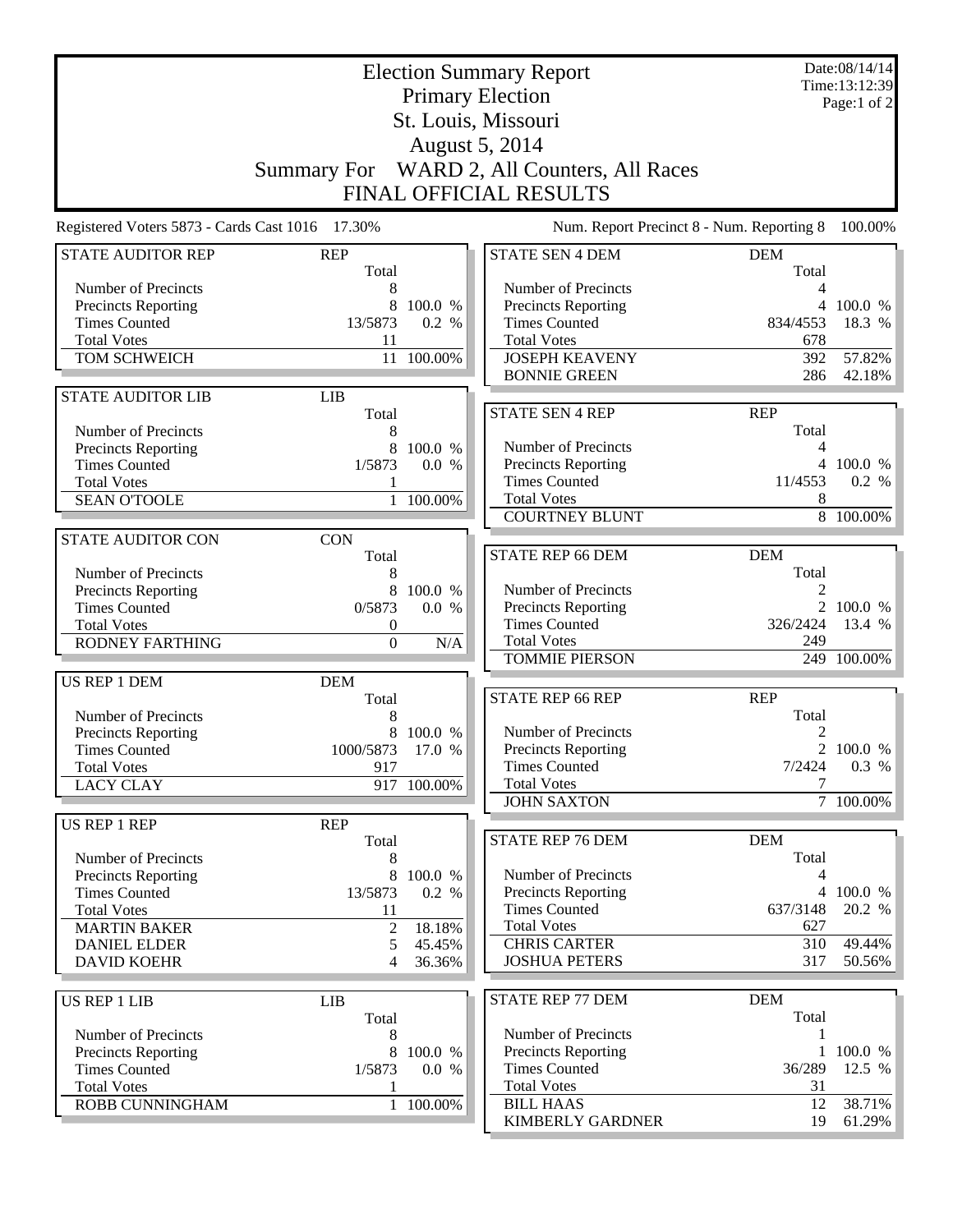| <b>Election Summary Report</b>                    |                   |                   |                                                    | Date:08/14/14<br>Time:13:12:39            |                     |  |
|---------------------------------------------------|-------------------|-------------------|----------------------------------------------------|-------------------------------------------|---------------------|--|
|                                                   |                   |                   | <b>Primary Election</b>                            |                                           | Page:2 of 2         |  |
|                                                   |                   |                   | St. Louis, Missouri                                |                                           |                     |  |
|                                                   |                   |                   | August 5, 2014                                     |                                           |                     |  |
|                                                   |                   |                   | Summary For WARD 2, All Counters, All Races        |                                           |                     |  |
|                                                   |                   |                   |                                                    |                                           |                     |  |
|                                                   |                   |                   | <b>FINAL OFFICIAL RESULTS</b>                      |                                           |                     |  |
| Registered Voters 5873 - Cards Cast 1016 17.30%   |                   |                   |                                                    | Num. Report Precinct 8 - Num. Reporting 8 | 100.00%             |  |
| <b>STATE REP 78 DEM</b>                           | <b>DEM</b>        |                   | REC OF DEEDS REP                                   | <b>REP</b>                                |                     |  |
| Number of Precincts                               | Total<br>1        |                   | Number of Precincts                                | Total<br>8                                |                     |  |
| <b>Precincts Reporting</b>                        | $\mathbf{1}$      | 100.0 %           | Precincts Reporting                                | 8                                         | 100.0 %             |  |
| <b>Times Counted</b>                              | 1/12              | 8.3 %             | <b>Times Counted</b>                               | 13/5873                                   | 0.2 %               |  |
| <b>Total Votes</b>                                | 1                 |                   | <b>Total Votes</b>                                 | 10                                        |                     |  |
| PENNY HUBBARD                                     | $\mathbf{1}$      | 100.00%           | <b>ERIK SHELQUIST</b>                              |                                           | 10 100.00%          |  |
| <b>NATALIE VOWELL</b>                             | $\overline{0}$    | 0.00%             |                                                    |                                           |                     |  |
|                                                   |                   |                   | <b>CON AMEND 1</b>                                 |                                           |                     |  |
| <b>STATE REP 78 REP</b>                           | <b>REP</b>        |                   |                                                    | Total                                     |                     |  |
|                                                   | Total             |                   | Number of Precincts                                | 8                                         |                     |  |
| Number of Precincts<br><b>Precincts Reporting</b> | 1<br>$\mathbf{1}$ | 100.0 %           | Precincts Reporting<br><b>Times Counted</b>        | 8<br>1016/5873                            | 100.0 %<br>17.3 %   |  |
| <b>Times Counted</b>                              | 0/12              | 0.0 %             | <b>Total Votes</b>                                 | 963                                       |                     |  |
| <b>Total Votes</b>                                | $\boldsymbol{0}$  |                   | <b>YES</b>                                         | 304                                       | 31.57%              |  |
| <b>JOHN HUBB</b>                                  | $\boldsymbol{0}$  | N/A               | N <sub>O</sub>                                     | 659                                       | 68.43%              |  |
|                                                   |                   |                   |                                                    |                                           |                     |  |
| <b>COLL OF REV DEM</b>                            | <b>DEM</b>        |                   | <b>CON AMEND 5</b>                                 |                                           |                     |  |
|                                                   | Total             |                   |                                                    | Total                                     |                     |  |
| Number of Precincts                               | 8                 |                   | Number of Precincts                                | 8                                         |                     |  |
| Precincts Reporting<br><b>Times Counted</b>       | 8<br>1000/5873    | 100.0 %<br>17.0 % | <b>Precincts Reporting</b><br><b>Times Counted</b> | 8<br>1016/5873                            | 100.0 %<br>17.3 %   |  |
| <b>Total Votes</b>                                | 816               |                   | <b>Total Votes</b>                                 | 970                                       |                     |  |
| <b>GREGORY DALY</b>                               |                   | 816 100.00%       | <b>YES</b>                                         | 269                                       | 27.73%              |  |
|                                                   |                   |                   | N <sub>O</sub>                                     | 701                                       | 72.27%              |  |
| LICENSE COLL DEM                                  | <b>DEM</b>        |                   |                                                    |                                           |                     |  |
|                                                   | Total             |                   | <b>CON AMEND 7</b>                                 |                                           |                     |  |
| Number of Precincts                               | 8                 |                   |                                                    | Total                                     |                     |  |
| <b>Precincts Reporting</b>                        |                   | 100.0 %           | Number of Precincts                                | 8                                         |                     |  |
| <b>Times Counted</b><br><b>Total Votes</b>        | 1000/5873<br>970  | 17.0 %            | <b>Precincts Reporting</b><br><b>Times Counted</b> | 1016/5873                                 | 8 100.0 %<br>17.3 % |  |
| <b>MAVIS THOMPSON</b>                             | 607               | 62.58%            | <b>Total Votes</b>                                 | 981                                       |                     |  |
| <b>JEFFREY BOYD</b>                               | 363               | 37.42%            | <b>YES</b>                                         | 344                                       | 35.07%              |  |
|                                                   |                   |                   | NO                                                 | 637                                       | 64.93%              |  |
| LICENSE COLL GRN                                  | <b>GRN</b>        |                   |                                                    |                                           |                     |  |
|                                                   | Total             |                   | <b>CON AMEND 8</b>                                 |                                           |                     |  |
| Number of Precincts                               | 8                 |                   |                                                    | Total                                     |                     |  |
| Precincts Reporting                               | 8                 | 100.0 %           | Number of Precincts                                | 8                                         |                     |  |
| <b>Times Counted</b>                              | 1/5873            | 0.0 %             | <b>Precincts Reporting</b>                         | 8                                         | 100.0 %             |  |
| <b>Total Votes</b><br>DON DE VIVO                 | 1<br>$\mathbf{1}$ | 100.00%           | <b>Times Counted</b><br><b>Total Votes</b>         | 1016/5873<br>977                          | 17.3 %              |  |
|                                                   |                   |                   | <b>YES</b>                                         | 427                                       | 43.71%              |  |
| <b>REC OF DEEDS DEM</b>                           | <b>DEM</b>        |                   | NO                                                 | 550                                       | 56.29%              |  |
|                                                   | Total             |                   |                                                    |                                           |                     |  |
| Number of Precincts                               | 8                 |                   | <b>CON AMEND 9</b>                                 |                                           |                     |  |
| Precincts Reporting                               | 8                 | 100.0 %           |                                                    | Total                                     |                     |  |
| <b>Times Counted</b>                              | 1000/5873         | 17.0 %            | Number of Precincts                                | 8                                         |                     |  |
| <b>Total Votes</b>                                | 936               |                   | <b>Precincts Reporting</b>                         | 8                                         | 100.0 %             |  |
| <b>JIMMIE MATTHEWS</b>                            | 218               | 23.29%            | <b>Times Counted</b><br><b>Total Votes</b>         | 1016/5873<br>973                          | 17.3 %              |  |
| <b>SHARON CARPENTER</b><br>EDWARD MCFOWLAND       | 586<br>132        | 62.61%<br>14.10%  | <b>YES</b>                                         | 713                                       | 73.28%              |  |
|                                                   |                   |                   | NO.                                                | 260                                       | 26.72%              |  |
|                                                   |                   |                   |                                                    |                                           |                     |  |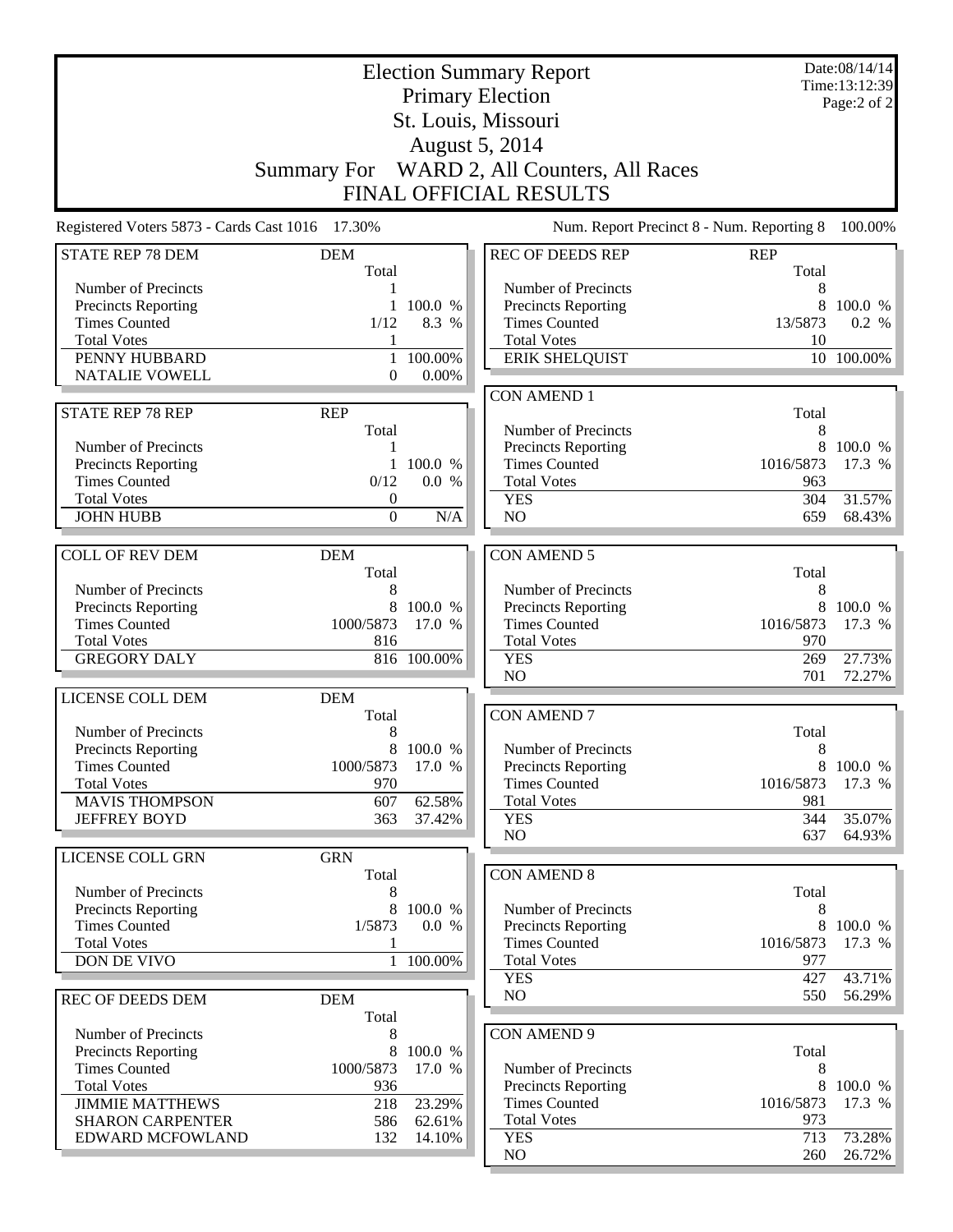| <b>Election Summary Report</b><br><b>Primary Election</b><br>St. Louis, Missouri |                     |                        |                                             | Date:08/14/14<br>Time: 13:12:44<br>Page:1 of 2 |                        |
|----------------------------------------------------------------------------------|---------------------|------------------------|---------------------------------------------|------------------------------------------------|------------------------|
|                                                                                  |                     |                        | August 5, 2014                              |                                                |                        |
|                                                                                  |                     |                        | Summary For WARD 3, All Counters, All Races |                                                |                        |
|                                                                                  |                     |                        | FINAL OFFICIAL RESULTS                      |                                                |                        |
| Registered Voters 6098 - Cards Cast 736                                          | 12.07%              |                        | Num. Report Precinct 9 - Num. Reporting 9   |                                                | 100.00%                |
| <b>STATE AUDITOR REP</b>                                                         | <b>REP</b><br>Total |                        | <b>STATE REP 77 DEM</b>                     | <b>DEM</b><br>Total                            |                        |
| Number of Precincts                                                              | 9                   |                        | Number of Precincts                         | 2                                              |                        |
| <b>Precincts Reporting</b>                                                       | 9                   | 100.0 %                | <b>Precincts Reporting</b>                  |                                                | 2 100.0 %              |
| <b>Times Counted</b>                                                             | 10/6098             | 0.2 %                  | <b>Times Counted</b>                        | 121/1225                                       | 9.9 %                  |
| <b>Total Votes</b>                                                               | 7                   |                        | <b>Total Votes</b>                          | 108                                            |                        |
| TOM SCHWEICH                                                                     |                     | $7\overline{100.00\%}$ | <b>BILL HAAS</b>                            | 14                                             | 12.96%                 |
|                                                                                  |                     |                        | <b>KIMBERLY GARDNER</b>                     | 94                                             | 87.04%                 |
| <b>STATE AUDITOR LIB</b>                                                         | <b>LIB</b>          |                        |                                             |                                                |                        |
|                                                                                  | Total               |                        | <b>STATE REP 78 DEM</b>                     | <b>DEM</b>                                     |                        |
| Number of Precincts                                                              | 9                   |                        |                                             | Total                                          |                        |
| Precincts Reporting                                                              | 9                   | 100.0 %                | Number of Precincts                         | 2                                              |                        |
| <b>Times Counted</b>                                                             | 2/6098              | 0.0 %                  | Precincts Reporting                         | $\overline{2}$                                 | 100.0 %                |
| <b>Total Votes</b>                                                               | 2                   |                        | <b>Times Counted</b>                        | 111/751                                        | 14.8 %                 |
| <b>SEAN O'TOOLE</b>                                                              |                     | $\overline{2}$ 100.00% | <b>Total Votes</b>                          | 103                                            |                        |
|                                                                                  |                     |                        | PENNY HUBBARD                               | 71                                             | 68.93%                 |
| <b>STATE AUDITOR CON</b>                                                         | <b>CON</b>          |                        | <b>NATALIE VOWELL</b>                       | 32                                             | 31.07%                 |
|                                                                                  | Total               |                        |                                             |                                                |                        |
| Number of Precincts                                                              | 9                   |                        | <b>STATE REP 78 REP</b>                     | <b>REP</b>                                     |                        |
| Precincts Reporting                                                              | 9                   | 100.0 %                |                                             | Total                                          |                        |
| <b>Times Counted</b>                                                             | 0/6098              | 0.0 %                  | Number of Precincts                         | 2                                              |                        |
| <b>Total Votes</b>                                                               | $\boldsymbol{0}$    |                        | <b>Precincts Reporting</b>                  |                                                | 2 100.0 %              |
| <b>RODNEY FARTHING</b>                                                           | $\boldsymbol{0}$    | N/A                    | <b>Times Counted</b>                        | 8/751                                          | 1.1%                   |
|                                                                                  |                     |                        | <b>Total Votes</b>                          | 5                                              |                        |
| US REP 1 DEM                                                                     | <b>DEM</b>          |                        | <b>JOHN HUBB</b>                            |                                                | $\overline{5}$ 100.00% |
|                                                                                  | Total               |                        |                                             |                                                |                        |
| Number of Precincts                                                              | 9                   |                        | <b>STATE REP 79 DEM</b>                     | <b>DEM</b>                                     |                        |
| Precincts Reporting                                                              |                     | 9 100.0 %              |                                             | Total                                          |                        |
| <b>Times Counted</b>                                                             | 711/6098 11.7 %     |                        | Number of Precincts                         | 5                                              |                        |
| <b>Total Votes</b>                                                               | 628                 |                        | <b>Precincts Reporting</b>                  |                                                | 5 100.0 %              |
| <b>LACY CLAY</b>                                                                 |                     | 628 100.00%            | <b>Times Counted</b>                        | 479/4122                                       | 11.6 %                 |
|                                                                                  |                     |                        | <b>Total Votes</b>                          | 359                                            |                        |
| <b>US REP 1 REP</b>                                                              | <b>REP</b>          |                        | MICHAEL BUTLER                              |                                                | 359 100.00%            |
|                                                                                  | Total               |                        |                                             |                                                |                        |
| Number of Precincts                                                              | 9                   |                        | <b>STATE REP 79 REP</b>                     | <b>REP</b>                                     |                        |
| <b>Precincts Reporting</b>                                                       | 9                   | 100.0 %                |                                             | Total                                          |                        |
| <b>Times Counted</b>                                                             | 10/6098             | 0.2 %                  | Number of Precincts                         | 5                                              |                        |
| <b>Total Votes</b>                                                               | 9                   |                        | Precincts Reporting                         |                                                | 5 100.0 %              |
| <b>MARTIN BAKER</b>                                                              | 3                   | 33.33%                 | <b>Times Counted</b>                        | 2/4122                                         | 0.0 %                  |
| <b>DANIEL ELDER</b>                                                              | 3                   | 33.33%                 | <b>Total Votes</b>                          | 1                                              |                        |
| <b>DAVID KOEHR</b>                                                               | 3                   | 33.33%                 | <b>ROBERT VROMAN</b>                        |                                                | 1 100.00%              |
|                                                                                  |                     |                        |                                             |                                                |                        |
| <b>US REP 1 LIB</b>                                                              | <b>LIB</b>          |                        | <b>COLL OF REV DEM</b>                      | <b>DEM</b>                                     |                        |
|                                                                                  | Total               |                        |                                             | Total                                          |                        |
| Number of Precincts                                                              | 9                   |                        | Number of Precincts                         | 9                                              |                        |
| Precincts Reporting                                                              | 9                   | 100.0 %                | <b>Precincts Reporting</b>                  | 9                                              | 100.0 %                |
| <b>Times Counted</b>                                                             | 2/6098              | 0.0 %                  | <b>Times Counted</b>                        | 711/6098                                       | 11.7 %                 |
| <b>Total Votes</b>                                                               | 2                   |                        | <b>Total Votes</b>                          | 543                                            |                        |
| ROBB CUNNINGHAM                                                                  |                     | 2 100.00%              | <b>GREGORY DALY</b>                         |                                                | 543 100.00%            |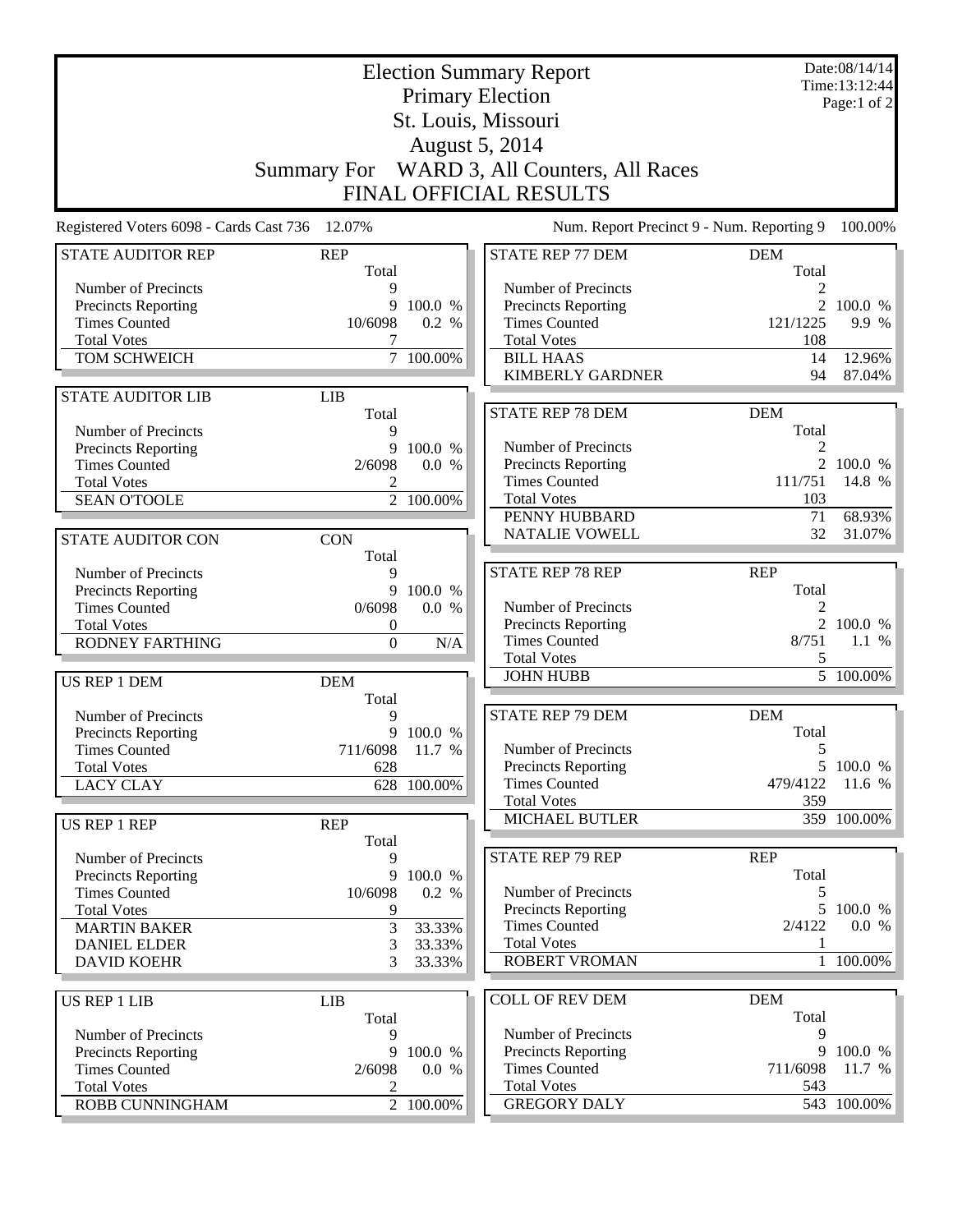|                                                    |                                      |           | <b>Election Summary Report</b><br><b>Primary Election</b> |            | Date:08/14/14<br>Time:13:12:44 |
|----------------------------------------------------|--------------------------------------|-----------|-----------------------------------------------------------|------------|--------------------------------|
|                                                    |                                      |           | St. Louis, Missouri                                       |            | Page:2 of 2                    |
|                                                    |                                      |           | <b>August 5, 2014</b>                                     |            |                                |
|                                                    |                                      |           | Summary For WARD 3, All Counters, All Races               |            |                                |
|                                                    |                                      |           | <b>FINAL OFFICIAL RESULTS</b>                             |            |                                |
| Registered Voters 6098 - Cards Cast 736            | 12.07%                               |           | Num. Report Precinct 9 - Num. Reporting 9                 |            | 100.00%                        |
| LICENSE COLL DEM                                   | <b>DEM</b><br>Total                  |           | <b>CON AMEND 7</b>                                        | Total      |                                |
| Number of Precincts                                | 9                                    |           | Number of Precincts                                       | 9          |                                |
| <b>Precincts Reporting</b>                         | 9                                    | 100.0 %   | <b>Precincts Reporting</b>                                | 9          | 100.0 %                        |
| <b>Times Counted</b>                               | 711/6098                             | 11.7 %    | <b>Times Counted</b>                                      | 736/6098   | 12.1 %                         |
| <b>Total Votes</b><br><b>MAVIS THOMPSON</b>        | 683<br>392                           | 57.39%    | <b>Total Votes</b><br><b>YES</b>                          | 686<br>328 | 47.81%                         |
| <b>JEFFREY BOYD</b>                                | 291                                  | 42.61%    | N <sub>O</sub>                                            | 358        | 52.19%                         |
|                                                    |                                      |           |                                                           |            |                                |
| <b>LICENSE COLL GRN</b>                            | <b>GRN</b><br>Total                  |           | <b>CON AMEND 8</b>                                        | Total      |                                |
| Number of Precincts                                | 9                                    |           | Number of Precincts                                       | 9          |                                |
| <b>Precincts Reporting</b>                         | 9                                    | 100.0 %   | <b>Precincts Reporting</b>                                | 9          | 100.0 %                        |
| <b>Times Counted</b>                               | 0/6098                               | 0.0 %     | <b>Times Counted</b>                                      | 736/6098   | 12.1 %                         |
| <b>Total Votes</b><br>DON DE VIVO                  | $\boldsymbol{0}$<br>$\boldsymbol{0}$ | N/A       | <b>Total Votes</b><br><b>YES</b>                          | 682<br>329 | 48.24%                         |
|                                                    |                                      |           | NO                                                        | 353        | 51.76%                         |
| <b>REC OF DEEDS DEM</b>                            | <b>DEM</b>                           |           |                                                           |            |                                |
|                                                    | Total                                |           | <b>CON AMEND 9</b>                                        |            |                                |
| Number of Precincts                                | 9<br>9                               | 100.0 %   | Number of Precincts                                       | Total<br>9 |                                |
| <b>Precincts Reporting</b><br><b>Times Counted</b> | 711/6098                             | 11.7 %    | Precincts Reporting                                       | 9          | 100.0 %                        |
| <b>Total Votes</b>                                 | 642                                  |           | <b>Times Counted</b>                                      | 736/6098   | 12.1 %                         |
| <b>JIMMIE MATTHEWS</b>                             | 127                                  | 19.78%    | <b>Total Votes</b>                                        | 682        |                                |
| <b>SHARON CARPENTER</b>                            | 354                                  | 55.14%    | <b>YES</b>                                                | 488        | 71.55%                         |
| EDWARD MCFOWLAND                                   | 161                                  | 25.08%    | NO                                                        | 194        | 28.45%                         |
| <b>REC OF DEEDS REP</b>                            | <b>REP</b><br>Total                  |           |                                                           |            |                                |
| Number of Precincts                                | 9                                    |           |                                                           |            |                                |
| <b>Precincts Reporting</b>                         | 9                                    | 100.0 %   |                                                           |            |                                |
| <b>Times Counted</b>                               | 10/6098                              | 0.2 %     |                                                           |            |                                |
| <b>Total Votes</b><br><b>ERIK SHELQUIST</b>        | 8                                    | 8 100.00% |                                                           |            |                                |
|                                                    |                                      |           |                                                           |            |                                |
| <b>CON AMEND 1</b>                                 | Total                                |           |                                                           |            |                                |
| Number of Precincts                                | 9                                    |           |                                                           |            |                                |
| <b>Precincts Reporting</b>                         | 9                                    | 100.0 %   |                                                           |            |                                |
| <b>Times Counted</b><br><b>Total Votes</b>         | 736/6098<br>674                      | 12.1 %    |                                                           |            |                                |
| <b>YES</b>                                         | 319                                  | 47.33%    |                                                           |            |                                |
| NO                                                 | 355                                  | 52.67%    |                                                           |            |                                |
| CON AMEND 5                                        |                                      |           |                                                           |            |                                |
|                                                    | Total                                |           |                                                           |            |                                |
| Number of Precincts                                | 9                                    | 9 100.0 % |                                                           |            |                                |
| Precincts Reporting<br><b>Times Counted</b>        | 736/6098                             | 12.1 %    |                                                           |            |                                |
| <b>Total Votes</b>                                 | 674                                  |           |                                                           |            |                                |
| <b>YES</b>                                         | 267                                  | 39.61%    |                                                           |            |                                |
| NO.                                                | 407                                  | 60.39%    |                                                           |            |                                |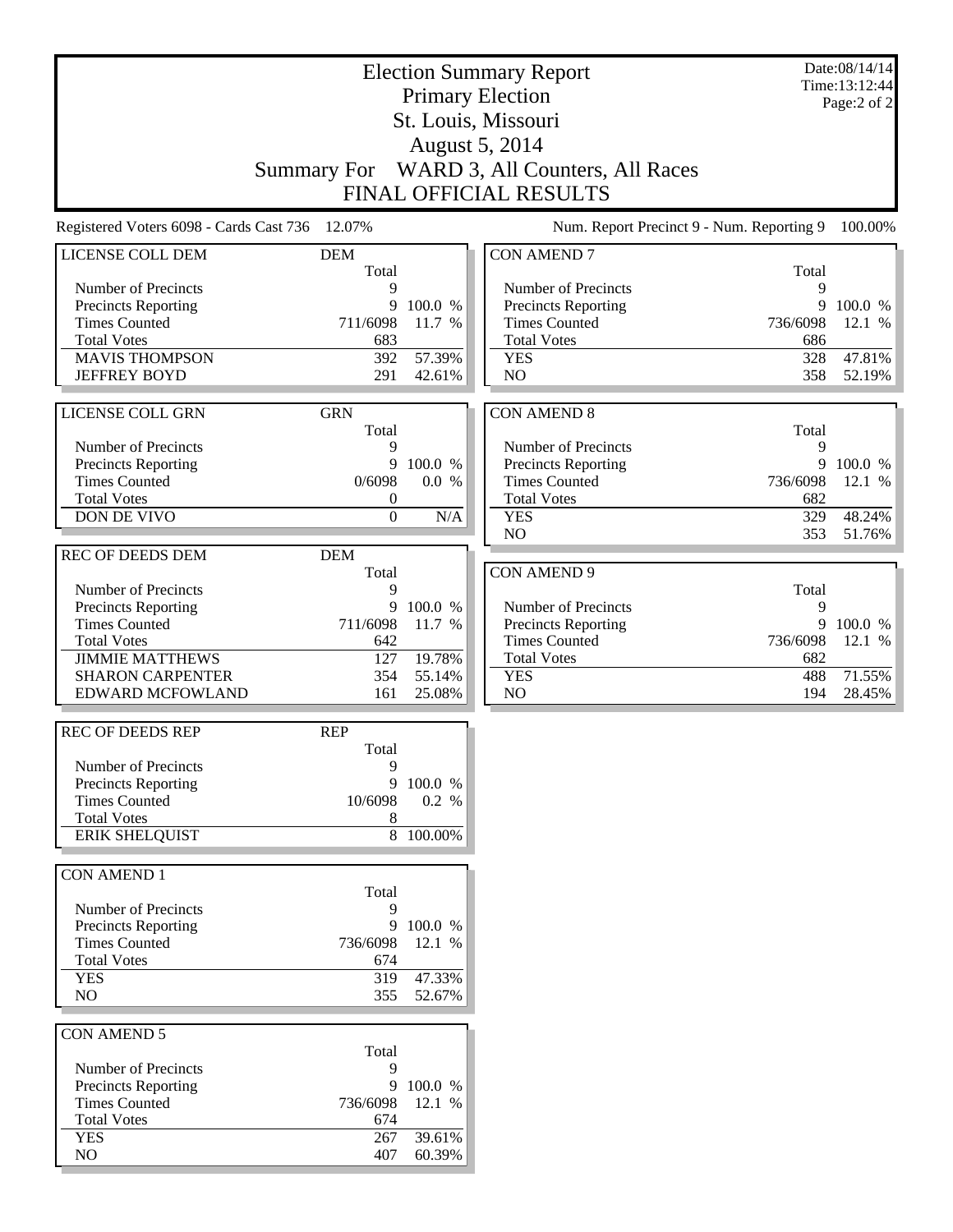| <b>Primary Election</b><br>Page:1 of 2<br>St. Louis, Missouri<br>August 5, 2014<br>Summary For WARD 4, All Counters, All Races              |                  |
|---------------------------------------------------------------------------------------------------------------------------------------------|------------------|
|                                                                                                                                             |                  |
|                                                                                                                                             |                  |
|                                                                                                                                             |                  |
| FINAL OFFICIAL RESULTS                                                                                                                      |                  |
| 13.33%<br>Num. Report Precinct 10 - Num. Reporting 10<br>Registered Voters 6565 - Cards Cast 875                                            | 100.00%          |
| <b>STATE AUDITOR REP</b><br><b>REP</b><br><b>STATE SEN 4 DEM</b><br><b>DEM</b><br>Total<br>Total                                            |                  |
| Number of Precincts<br>Number of Precincts<br>10<br>3                                                                                       |                  |
| <b>Precincts Reporting</b><br>10 100.0 %<br>Precincts Reporting<br>3                                                                        | 100.0 %          |
| <b>Times Counted</b><br>0.1 %<br><b>Times Counted</b><br>175/1267<br>5/6565                                                                 | 13.8 %           |
| <b>Total Votes</b><br><b>Total Votes</b><br>5<br>146                                                                                        |                  |
| $\overline{5}$ 100.00%<br>TOM SCHWEICH<br><b>JOSEPH KEAVENY</b><br>75<br><b>BONNIE GREEN</b><br>71                                          | 51.37%<br>48.63% |
| <b>LIB</b><br><b>STATE AUDITOR LIB</b>                                                                                                      |                  |
| <b>STATE SEN 4 REP</b><br><b>REP</b><br>Total                                                                                               |                  |
| Total<br>Number of Precincts<br>10<br>Number of Precincts<br>3                                                                              |                  |
| 10 100.0 %<br><b>Precincts Reporting</b><br>Precincts Reporting<br>3<br><b>Times Counted</b><br>0/6565<br>0.0 %                             | 100.0 %          |
| <b>Times Counted</b><br>3/1267<br><b>Total Votes</b><br>0                                                                                   | 0.2 %            |
| <b>Total Votes</b><br>$\overline{0}$<br>3<br><b>SEAN O'TOOLE</b><br>N/A                                                                     |                  |
| <b>COURTNEY BLUNT</b><br>3 100.00%                                                                                                          |                  |
| <b>STATE AUDITOR CON</b><br><b>CON</b>                                                                                                      |                  |
| <b>STATE REP 76 DEM</b><br><b>DEM</b><br>Total                                                                                              |                  |
| Total<br>Number of Precincts<br>10                                                                                                          |                  |
| Number of Precincts<br>3<br><b>Precincts Reporting</b><br>10 100.0 %<br>Precincts Reporting<br>3<br><b>Times Counted</b><br>0/6565<br>0.0 % | 100.0 %          |
| <b>Times Counted</b><br><b>Total Votes</b><br>339/2282<br>0                                                                                 | 14.9 %           |
| <b>Total Votes</b><br>330<br><b>RODNEY FARTHING</b><br>N/A<br>$\overline{0}$                                                                |                  |
| <b>CHRIS CARTER</b><br>153                                                                                                                  | 46.36%           |
| <b>JOSHUA PETERS</b><br>177<br>US REP 1 DEM<br><b>DEM</b>                                                                                   | 53.64%           |
| Total<br><b>DEM</b><br><b>STATE REP 77 DEM</b><br>Number of Precincts<br>10                                                                 |                  |
| Total<br>10 100.0 %<br><b>Precincts Reporting</b>                                                                                           |                  |
| 867/6565 13.2 %<br><b>Times Counted</b><br>Number of Precincts<br>5                                                                         |                  |
| 802<br><b>Precincts Reporting</b><br>5 100.0 %<br><b>Total Votes</b>                                                                        |                  |
| <b>Times Counted</b><br>802 100.00%<br>495/3875<br><b>LACY CLAY</b>                                                                         | 12.8 %           |
| <b>Total Votes</b><br>469                                                                                                                   |                  |
| <b>BILL HAAS</b><br>87<br>US REP 1 REP<br><b>REP</b><br><b>KIMBERLY GARDNER</b><br>382                                                      | 18.55%<br>81.45% |
| Total<br>Number of Precincts<br>10                                                                                                          |                  |
| <b>DEM</b><br><b>STATE REP 79 DEM</b><br>10 100.0 %<br><b>Precincts Reporting</b>                                                           |                  |
| Total<br><b>Times Counted</b><br>0.1 %<br>5/6565                                                                                            |                  |
| Number of Precincts<br><b>Total Votes</b><br>5<br>1                                                                                         |                  |
| 3<br>Precincts Reporting<br>60.00%<br><b>MARTIN BAKER</b>                                                                                   | 100.0 %          |
| <b>Times Counted</b><br>15/236<br>20.00%<br><b>DANIEL ELDER</b><br>1                                                                        | 6.4 %            |
| <b>Total Votes</b><br>11<br><b>DAVID KOEHR</b><br>20.00%<br><b>MICHAEL BUTLER</b><br>11 100.00%                                             |                  |
|                                                                                                                                             |                  |
| <b>US REP 1 LIB</b><br><b>LIB</b><br><b>STATE REP 79 REP</b><br><b>REP</b><br>Total                                                         |                  |
| Total<br>Number of Precincts<br>10                                                                                                          |                  |
| Number of Precincts<br>Precincts Reporting<br>10 100.0 %<br>1                                                                               |                  |
| Precincts Reporting<br><b>Times Counted</b><br>0/6565<br>0.0 %<br>$1\,100.0\%$                                                              |                  |
| 0/236<br><b>Times Counted</b><br><b>Total Votes</b><br>0                                                                                    | 0.0 %            |
| <b>Total Votes</b><br>$\boldsymbol{0}$<br>N/A<br>$\boldsymbol{0}$<br>ROBB CUNNINGHAM<br>ROBERT VROMAN<br>$\boldsymbol{0}$                   | N/A              |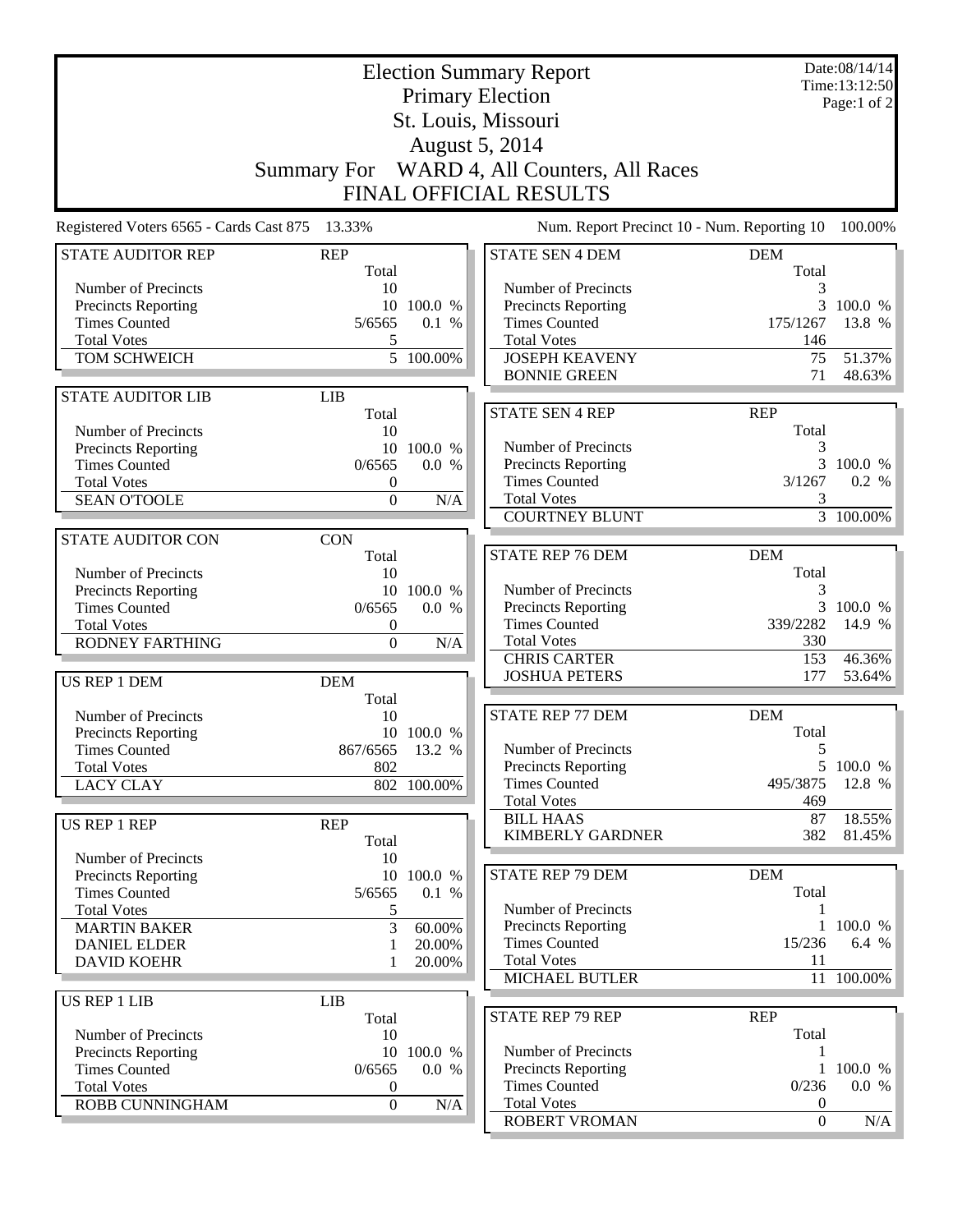|                                                   |                     |                     | <b>Election Summary Report</b>              |            | Date:08/14/14<br>Time:13:12:50 |
|---------------------------------------------------|---------------------|---------------------|---------------------------------------------|------------|--------------------------------|
|                                                   |                     |                     | <b>Primary Election</b>                     |            | Page:2 of 2                    |
|                                                   |                     |                     | St. Louis, Missouri                         |            |                                |
|                                                   |                     |                     | <b>August 5, 2014</b>                       |            |                                |
|                                                   |                     |                     | Summary For WARD 4, All Counters, All Races |            |                                |
|                                                   |                     |                     | <b>FINAL OFFICIAL RESULTS</b>               |            |                                |
| Registered Voters 6565 - Cards Cast 875           | 13.33%              |                     | Num. Report Precinct 10 - Num. Reporting 10 |            | 100.00%                        |
| <b>STATE REP 84 DEM</b>                           | <b>DEM</b><br>Total |                     | <b>CON AMEND 1</b>                          | Total      |                                |
| Number of Precincts                               |                     |                     | Number of Precincts                         | 10         |                                |
| <b>Precincts Reporting</b>                        | $\mathbf{1}$        | 100.0 %             | <b>Precincts Reporting</b>                  |            | 10 100.0 %                     |
| <b>Times Counted</b>                              | 18/172              | 10.5 %              | <b>Times Counted</b>                        | 875/6565   | 13.3 %                         |
| <b>Total Votes</b>                                | 16                  |                     | <b>Total Votes</b>                          | 829        |                                |
| <b>KARLA MAY</b>                                  | 16                  | 100.00%             | <b>YES</b><br>NO                            | 327<br>502 | 39.45%<br>60.55%               |
|                                                   |                     |                     |                                             |            |                                |
| <b>COLL OF REV DEM</b>                            | <b>DEM</b><br>Total |                     | <b>CON AMEND 5</b>                          |            |                                |
| Number of Precincts                               | 10                  |                     |                                             | Total      |                                |
| Precincts Reporting                               |                     | 10 100.0 %          | Number of Precincts                         | 10         |                                |
| <b>Times Counted</b>                              | 867/6565            | 13.2 %              | Precincts Reporting                         |            | 10 100.0 %                     |
| <b>Total Votes</b>                                | 701                 |                     | <b>Times Counted</b>                        | 875/6565   | 13.3 %                         |
| <b>GREGORY DALY</b>                               |                     | 701 100.00%         | <b>Total Votes</b>                          | 829        |                                |
|                                                   |                     |                     | <b>YES</b>                                  | 268        | 32.33%                         |
| LICENSE COLL DEM                                  | <b>DEM</b>          |                     | N <sub>O</sub>                              | 561        | 67.67%                         |
|                                                   | Total               |                     |                                             |            |                                |
| Number of Precincts                               | 10                  |                     | <b>CON AMEND 7</b>                          |            |                                |
| Precincts Reporting                               |                     | 10 100.0 %          |                                             | Total      |                                |
| <b>Times Counted</b><br><b>Total Votes</b>        | 867/6565<br>850     | 13.2 %              | Number of Precincts<br>Precincts Reporting  | 10         | 10 100.0 %                     |
| <b>MAVIS THOMPSON</b>                             | 583                 | 68.59%              | <b>Times Counted</b>                        | 875/6565   | 13.3 %                         |
| <b>JEFFREY BOYD</b>                               | 267                 | 31.41%              | <b>Total Votes</b>                          | 852        |                                |
|                                                   |                     |                     | <b>YES</b>                                  | 330        | 38.73%                         |
| LICENSE COLL GRN                                  | <b>GRN</b>          |                     | N <sub>O</sub>                              | 522        | 61.27%                         |
|                                                   | Total               |                     |                                             |            |                                |
| Number of Precincts                               | 10                  |                     | <b>CON AMEND 8</b>                          |            |                                |
| Precincts Reporting                               |                     | 10 100.0 %          |                                             | Total      |                                |
| <b>Times Counted</b>                              | 1/6565              | 0.0 %               | Number of Precincts                         | 10         |                                |
| <b>Total Votes</b>                                | $\theta$            |                     | <b>Precincts Reporting</b>                  |            | 10 100.0 %                     |
| DON DE VIVO                                       | $\mathbf{0}$        | N/A                 | <b>Times Counted</b>                        | 875/6565   | 13.3 %                         |
|                                                   |                     |                     | <b>Total Votes</b>                          | 839        |                                |
| <b>REC OF DEEDS DEM</b>                           | <b>DEM</b>          |                     | <b>YES</b><br>NO                            | 363<br>476 | 43.27%<br>56.73%               |
|                                                   | Total               |                     |                                             |            |                                |
| Number of Precincts<br><b>Precincts Reporting</b> | 10<br>10            | 100.0 %             | <b>CON AMEND 9</b>                          |            |                                |
| <b>Times Counted</b>                              | 867/6565            | 13.2 %              |                                             | Total      |                                |
| <b>Total Votes</b>                                | 819                 |                     | Number of Precincts                         | 10         |                                |
| <b>JIMMIE MATTHEWS</b>                            | 126                 | 15.38%              | <b>Precincts Reporting</b>                  |            | 10 100.0 %                     |
| <b>SHARON CARPENTER</b>                           | 376                 | 45.91%              | <b>Times Counted</b>                        | 875/6565   | 13.3 %                         |
| EDWARD MCFOWLAND                                  | 317                 | 38.71%              | <b>Total Votes</b>                          | 829        |                                |
|                                                   |                     |                     | <b>YES</b>                                  | 578        | 69.72%                         |
| <b>REC OF DEEDS REP</b>                           | <b>REP</b>          |                     | NO                                          | 251        | 30.28%                         |
|                                                   | Total               |                     |                                             |            |                                |
| Number of Precincts                               | 10                  |                     |                                             |            |                                |
| Precincts Reporting<br><b>Times Counted</b>       | 5/6565              | 10 100.0 %<br>0.1 % |                                             |            |                                |
| <b>Total Votes</b>                                | 3                   |                     |                                             |            |                                |
| <b>ERIK SHELQUIST</b>                             |                     | 3 100.00%           |                                             |            |                                |
|                                                   |                     |                     |                                             |            |                                |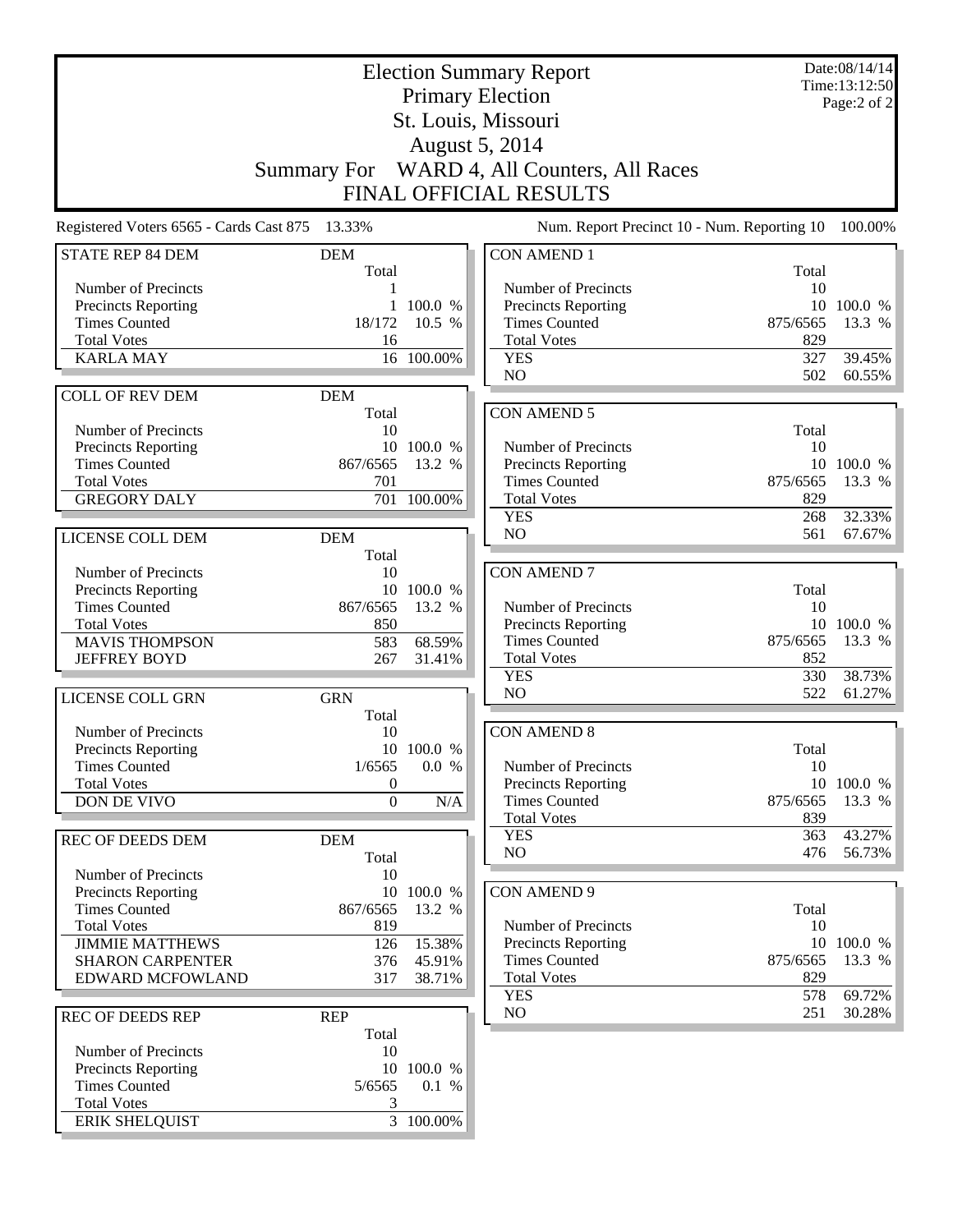| <b>Election Summary Report</b><br><b>Primary Election</b><br>St. Louis, Missouri                                                                              |                                                                        |                                      |                                                                                                                                                  | Date:08/14/14<br>Time:13:12:55<br>Page:1 of $2$       |                                       |
|---------------------------------------------------------------------------------------------------------------------------------------------------------------|------------------------------------------------------------------------|--------------------------------------|--------------------------------------------------------------------------------------------------------------------------------------------------|-------------------------------------------------------|---------------------------------------|
|                                                                                                                                                               |                                                                        |                                      | <b>August 5, 2014</b><br>Summary For WARD 5, All Counters, All Races<br>FINAL OFFICIAL RESULTS                                                   |                                                       |                                       |
| Registered Voters 5129 - Cards Cast 808                                                                                                                       | 15.75%                                                                 |                                      | Num. Report Precinct 8 - Num. Reporting 8                                                                                                        |                                                       | 100.00%                               |
| <b>STATE AUDITOR REP</b>                                                                                                                                      | <b>REP</b><br>Total                                                    |                                      | <b>STATE REP 78 DEM</b>                                                                                                                          | <b>DEM</b><br>Total                                   |                                       |
| Number of Precincts<br>Precincts Reporting<br><b>Times Counted</b><br><b>Total Votes</b><br>TOM SCHWEICH                                                      | 8<br>8<br>22/5129<br>18                                                | 100.0 %<br>0.4 %<br>18 100.00%       | Number of Precincts<br><b>Precincts Reporting</b><br><b>Times Counted</b><br><b>Total Votes</b><br>PENNY HUBBARD<br><b>NATALIE VOWELL</b>        | 6<br>6<br>598/3779<br>568<br>454<br>114               | 100.0 %<br>15.8 %<br>79.93%<br>20.07% |
| <b>STATE AUDITOR LIB</b>                                                                                                                                      | <b>LIB</b>                                                             |                                      |                                                                                                                                                  |                                                       |                                       |
| Number of Precincts<br>Precincts Reporting<br><b>Times Counted</b><br><b>Total Votes</b><br><b>SEAN O'TOOLE</b>                                               | Total<br>8<br>8<br>0/5129<br>0<br>$\overline{0}$                       | 100.0 %<br>0.0 %<br>N/A              | <b>STATE REP 78 REP</b><br>Number of Precincts<br>Precincts Reporting<br><b>Times Counted</b><br><b>Total Votes</b><br><b>JOHN HUBB</b>          | <b>REP</b><br>Total<br>6<br>6<br>7/3779<br>6          | 100.0 %<br>0.2 %<br>6 100.00%         |
| <b>STATE AUDITOR CON</b>                                                                                                                                      | <b>CON</b>                                                             |                                      |                                                                                                                                                  |                                                       |                                       |
| Number of Precincts<br>Precincts Reporting<br><b>Times Counted</b><br><b>Total Votes</b><br><b>RODNEY FARTHING</b>                                            | Total<br>8<br>8<br>1/5129<br>0<br>$\boldsymbol{0}$                     | 100.0 %<br>0.0 %<br>N/A              | <b>STATE REP 79 DEM</b><br>Number of Precincts<br><b>Precincts Reporting</b><br><b>Times Counted</b><br><b>Total Votes</b><br>MICHAEL BUTLER     | <b>DEM</b><br>Total<br>$2^{\circ}$<br>177/1350<br>130 | 100.0 %<br>13.1 %<br>130 100.00%      |
| US REP 1 DEM<br>Number of Precincts<br>Precincts Reporting<br><b>Times Counted</b>                                                                            | <b>DEM</b><br>Total<br>8<br>775/5129 15.1 %                            | 8 100.0 %                            | <b>STATE REP 79 REP</b><br>Number of Precincts<br>Precincts Reporting                                                                            | <b>REP</b><br>Total<br>2                              | 2 100.0 %                             |
| <b>Total Votes</b><br><b>LACY CLAY</b>                                                                                                                        | 704                                                                    | 704 100.00%                          | <b>Times Counted</b><br><b>Total Votes</b>                                                                                                       | 15/1350<br>13                                         | $1.1\%$                               |
|                                                                                                                                                               |                                                                        |                                      | <b>ROBERT VROMAN</b>                                                                                                                             |                                                       | 13 100.00%                            |
| US REP 1 REP<br>Number of Precincts<br><b>Precincts Reporting</b><br><b>Times Counted</b><br><b>Total Votes</b><br><b>MARTIN BAKER</b><br><b>DANIEL ELDER</b> | <b>REP</b><br>Total<br>8<br>8<br>22/5129<br>18<br>$\overline{2}$<br>11 | 100.0 %<br>0.4 %<br>11.11%<br>61.11% | <b>COLL OF REV DEM</b><br>Number of Precincts<br><b>Precincts Reporting</b><br><b>Times Counted</b><br><b>Total Votes</b><br><b>GREGORY DALY</b> | <b>DEM</b><br>Total<br>8<br>775/5129<br>618           | 8 100.0 %<br>15.1 %<br>618 100.00%    |
| <b>DAVID KOEHR</b>                                                                                                                                            | 5                                                                      | 27.78%                               | LICENSE COLL DEM                                                                                                                                 | <b>DEM</b>                                            |                                       |
| US REP 1 LIB<br>Number of Precincts<br>Precincts Reporting<br><b>Times Counted</b><br><b>Total Votes</b>                                                      | <b>LIB</b><br>Total<br>8<br>8<br>0/5129<br>0                           | 100.0 %<br>0.0 %                     | Number of Precincts<br>Precincts Reporting<br><b>Times Counted</b><br><b>Total Votes</b><br><b>MAVIS THOMPSON</b>                                | Total<br>8<br>8<br>775/5129<br>726<br>416             | 100.0 %<br>15.1 %<br>57.30%           |
| ROBB CUNNINGHAM                                                                                                                                               | $\boldsymbol{0}$                                                       | N/A                                  | <b>JEFFREY BOYD</b>                                                                                                                              | 310                                                   | 42.70%                                |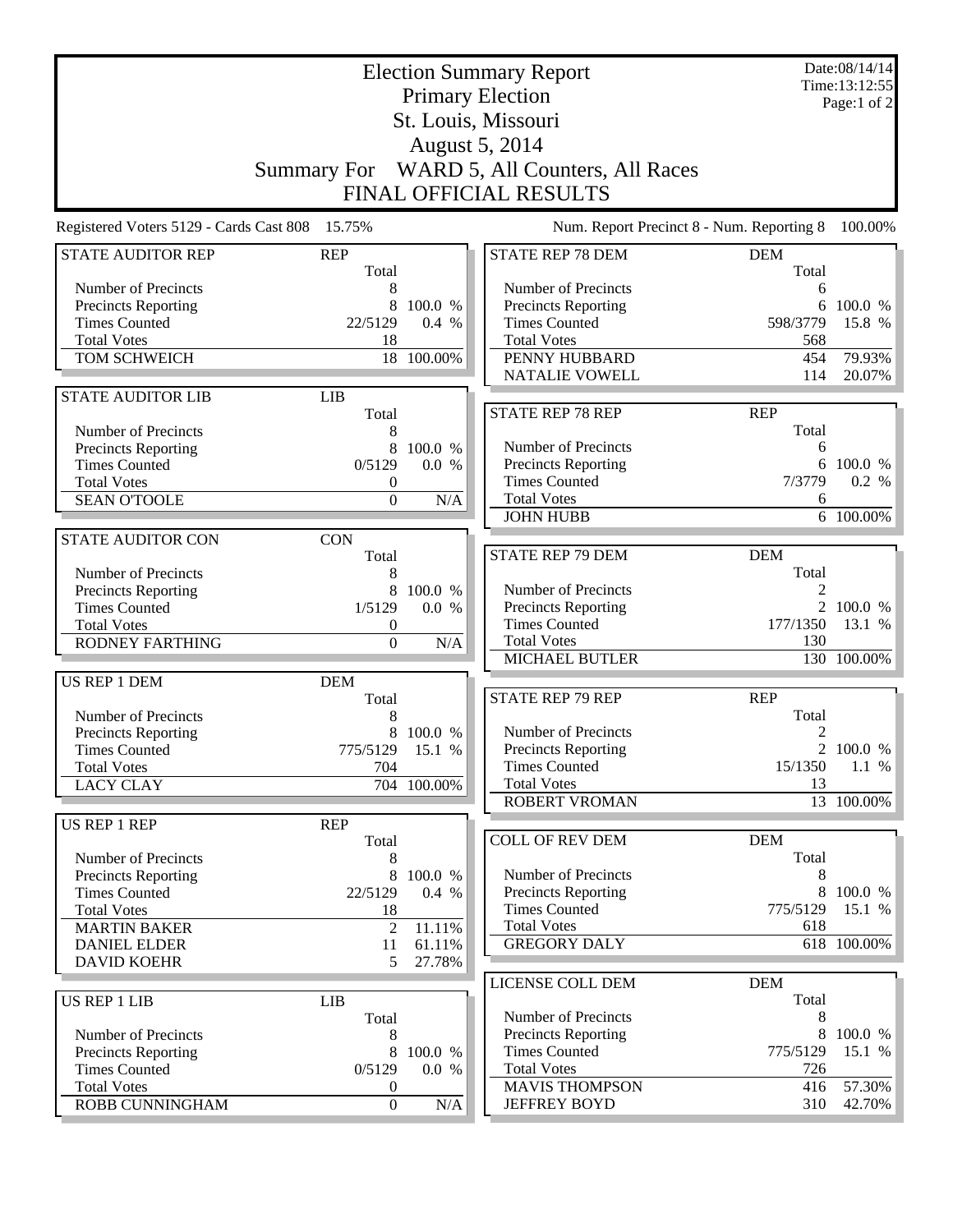Date:08/14/14 Time:13:12:56 Page:2 of 2

## Election Summary Report Primary Election St. Louis, Missouri August 5, 2014 Summary For WARD 5, All Counters, All Races FINAL OFFICIAL RESULTS

Registered Voters 5129 - Cards Cast 808 15.75% Num. Report Precinct 8 - Num. Reporting 8 100.00%

| $\alpha$                   |            |                  |      |
|----------------------------|------------|------------------|------|
| <b>LICENSE COLL GRN</b>    | <b>GRN</b> |                  | CON. |
|                            | Total      |                  |      |
| Number of Precincts        | 8          |                  | Nur  |
| Precincts Reporting        | 8          | 100.0 %          | Preo |
| <b>Times Counted</b>       | 0/5129     | 0.0 %            | Tim  |
| <b>Total Votes</b>         | 0          |                  | Tota |
| <b>DON DE VIVO</b>         | 0          | N/A              | YE.  |
|                            |            |                  | NO   |
| <b>REC OF DEEDS DEM</b>    | <b>DEM</b> |                  |      |
|                            | Total      |                  | CON. |
| Number of Precincts        | 8          |                  |      |
| <b>Precincts Reporting</b> | 8          | 100.0 %          | Nur  |
| <b>Times Counted</b>       | 775/5129   | 15.1 %           | Preo |
| <b>Total Votes</b>         | 670        |                  | Tim  |
| <b>JIMMIE MATTHEWS</b>     | 167        | 24.93%           | Tota |
| <b>SHARON CARPENTER</b>    | 383        | 57.16%           | YE.  |
| <b>EDWARD MCFOWLAND</b>    | 120        | 17.91%           | NO   |
|                            |            |                  |      |
| <b>REC OF DEEDS REP</b>    | <b>REP</b> |                  |      |
|                            | Total      |                  |      |
| Number of Precincts        | 8          |                  |      |
| <b>Precincts Reporting</b> | 8          | 100.0 %          |      |
| <b>Times Counted</b>       | 22/5129    | $0.4\%$          |      |
| <b>Total Votes</b>         | 19         |                  |      |
|                            | 19         | 100.00%          |      |
| <b>ERIK SHELQUIST</b>      |            |                  |      |
|                            |            |                  |      |
| <b>CON AMEND 1</b>         | Total      |                  |      |
|                            |            |                  |      |
| Number of Precincts        | 8          |                  |      |
| Precincts Reporting        | 8          | 100.0 %          |      |
| <b>Times Counted</b>       | 808/5129   | 15.8 %           |      |
| <b>Total Votes</b>         | 711        |                  |      |
| <b>YES</b>                 | 307        | 43.18%           |      |
| NO.                        | 404        | 56.82%           |      |
|                            |            |                  |      |
| <b>CON AMEND 5</b>         |            |                  |      |
|                            | Total      |                  |      |
| Number of Precincts        | 8          |                  |      |
| Precincts Reporting        |            | 8 100.0 %        |      |
| <b>Times Counted</b>       | 808/5129   | 15.8 %           |      |
| <b>Total Votes</b>         | 710        |                  |      |
| <b>YES</b>                 | 254        | 35.77%           |      |
| NO                         | 456        | 64.23%           |      |
|                            |            |                  |      |
| <b>CON AMEND 7</b>         |            |                  |      |
|                            | Total      |                  |      |
| Number of Precincts        | 8          |                  |      |
| <b>Precincts Reporting</b> | 8          | 100.0 %          |      |
| <b>Times Counted</b>       | 808/5129   | 15.8 %           |      |
|                            |            |                  |      |
|                            |            |                  |      |
| <b>Total Votes</b>         | 732        |                  |      |
| <b>YES</b><br>NO           | 336<br>396 | 45.90%<br>54.10% |      |

| <b>CON AMEND 8</b>         |          |         |
|----------------------------|----------|---------|
|                            | Total    |         |
| Number of Precincts        | 8        |         |
| <b>Precincts Reporting</b> | 8        | 100.0 % |
| <b>Times Counted</b>       | 808/5129 | 15.8 %  |
| <b>Total Votes</b>         | 712      |         |
| <b>YES</b>                 | 353      | 49.58%  |
| NO.                        | 359      | 50.42%  |
|                            |          |         |
| <b>CON AMEND 9</b>         |          |         |
|                            | Total    |         |
| Number of Precincts        | 8        |         |
|                            |          |         |

| <b>Precincts Reporting</b> |                 | 8 100.0 % |
|----------------------------|-----------------|-----------|
| <b>Times Counted</b>       | 808/5129 15.8 % |           |
| <b>Total Votes</b>         | 713             |           |
| YES                        | 472.            | 66.20%    |
| NΩ                         | 241             | 33.80%    |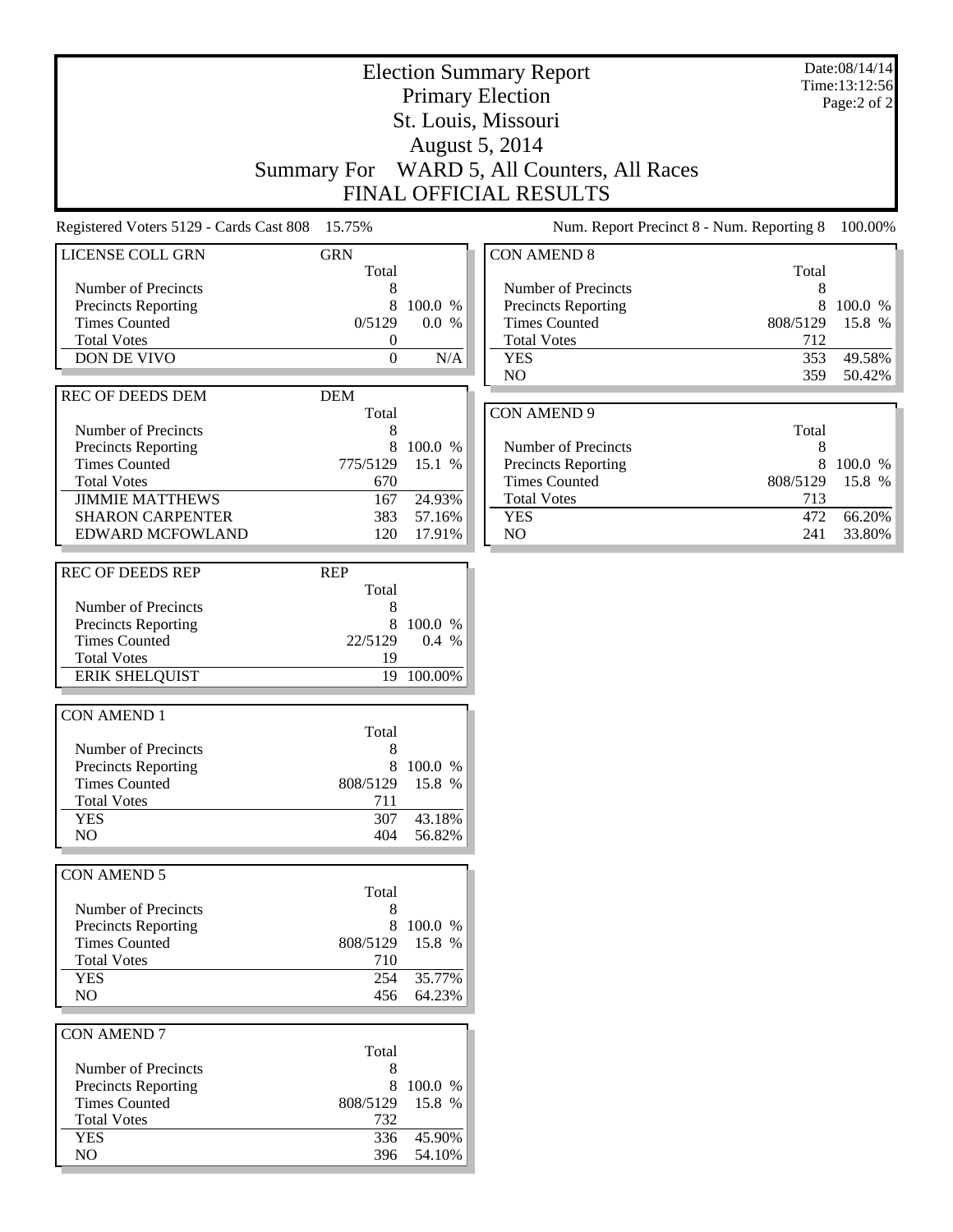|                                                   |                     | Date:08/14/14<br>Time:13:13:00<br>Page:1 of 2 |                                                                     |                |                        |
|---------------------------------------------------|---------------------|-----------------------------------------------|---------------------------------------------------------------------|----------------|------------------------|
|                                                   |                     |                                               |                                                                     |                |                        |
| Registered Voters 6847 - Cards Cast 1629          | 23.79%              |                                               | FINAL OFFICIAL RESULTS<br>Num. Report Precinct 9 - Num. Reporting 9 |                | 100.00%                |
| <b>STATE AUDITOR REP</b>                          | <b>REP</b>          |                                               | <b>STATE REP 78 DEM</b>                                             | <b>DEM</b>     |                        |
|                                                   | Total               |                                               |                                                                     | Total          |                        |
| Number of Precincts<br><b>Precincts Reporting</b> | 9<br>9              | 100.0 %                                       | Number of Precincts<br>Precincts Reporting                          | 2<br>2         | 100.0 %                |
| <b>Times Counted</b>                              | 90/6847             | 1.3 %                                         | <b>Times Counted</b>                                                | 230/1085       | 21.2 %                 |
| <b>Total Votes</b>                                | 74                  |                                               | <b>Total Votes</b>                                                  | 214            |                        |
| TOM SCHWEICH                                      |                     | 74 100.00%                                    | PENNY HUBBARD                                                       | 191            | 89.25%                 |
|                                                   |                     |                                               | <b>NATALIE VOWELL</b>                                               | 23             | 10.75%                 |
| <b>STATE AUDITOR LIB</b>                          | <b>LIB</b>          |                                               | <b>STATE REP 78 REP</b>                                             | <b>REP</b>     |                        |
| Number of Precincts                               | Total<br>9          |                                               |                                                                     | Total          |                        |
| Precincts Reporting                               | 9                   | 100.0 %                                       | Number of Precincts                                                 | 2              |                        |
| <b>Times Counted</b>                              | 5/6847              | 0.1 %                                         | Precincts Reporting                                                 | $\overline{2}$ | 100.0 %                |
| <b>Total Votes</b>                                | 4                   |                                               | <b>Times Counted</b>                                                | 8/1085         | 0.7 %                  |
| <b>SEAN O'TOOLE</b>                               |                     | 4 100.00%                                     | <b>Total Votes</b><br><b>JOHN HUBB</b>                              | 3              | $\overline{3}$ 100.00% |
|                                                   |                     |                                               |                                                                     |                |                        |
| <b>STATE AUDITOR CON</b>                          | <b>CON</b><br>Total |                                               | <b>STATE REP 79 DEM</b>                                             | <b>DEM</b>     |                        |
| Number of Precincts                               | 9                   |                                               |                                                                     | Total          |                        |
| Precincts Reporting                               | 9                   | 100.0 %                                       | Number of Precincts                                                 | 7              |                        |
| <b>Times Counted</b>                              | 2/6847              | 0.0 %                                         | Precincts Reporting                                                 |                | 100.0 %                |
| <b>Total Votes</b>                                |                     |                                               | <b>Times Counted</b>                                                | 1243/5762      | 21.6 %                 |
| <b>RODNEY FARTHING</b>                            |                     | 1 100.00%                                     | <b>Total Votes</b><br>MICHAEL BUTLER                                | 993            | 993 100.00%            |
| US REP 1 DEM                                      | <b>DEM</b>          |                                               |                                                                     |                |                        |
|                                                   | Total               |                                               | <b>STATE REP 79 REP</b>                                             | <b>REP</b>     |                        |
| Number of Precincts                               | 9                   |                                               |                                                                     | Total          |                        |
| Precincts Reporting                               |                     | 9 100.0 %                                     | Number of Precincts                                                 | 7              |                        |
| <b>Times Counted</b>                              | 1473/6847 21.5 %    |                                               | Precincts Reporting                                                 |                | 7 100.0 %              |
| <b>Total Votes</b><br><b>LACY CLAY</b>            | 1235                | 1235 100.00%                                  | <b>Times Counted</b><br><b>Total Votes</b>                          | 82/5762<br>66  | $1.4\%$                |
|                                                   |                     |                                               | <b>ROBERT VROMAN</b>                                                |                | 66 100.00%             |
| US REP 1 REP                                      | <b>REP</b>          |                                               |                                                                     |                |                        |
|                                                   | Total               |                                               | <b>COLL OF REV DEM</b>                                              | <b>DEM</b>     |                        |
| Number of Precincts                               | 9                   |                                               |                                                                     | Total          |                        |
| <b>Precincts Reporting</b>                        | 9                   | 100.0 %                                       | Number of Precincts<br><b>Precincts Reporting</b>                   | 9              |                        |
| <b>Times Counted</b><br><b>Total Votes</b>        | 90/6847<br>70       | 1.3 %                                         | <b>Times Counted</b>                                                | 1473/6847      | 9 100.0 %<br>21.5 %    |
| <b>MARTIN BAKER</b>                               | 25                  | 35.71%                                        | <b>Total Votes</b>                                                  | 1187           |                        |
| <b>DANIEL ELDER</b>                               | 27                  | 38.57%                                        | <b>GREGORY DALY</b>                                                 |                | 1187 100.00%           |
| <b>DAVID KOEHR</b>                                | 18                  | 25.71%                                        |                                                                     |                |                        |
|                                                   |                     |                                               | LICENSE COLL DEM                                                    | <b>DEM</b>     |                        |
| <b>US REP 1 LIB</b>                               | <b>LIB</b>          |                                               |                                                                     | Total          |                        |
| Number of Precincts                               | Total<br>9          |                                               | Number of Precincts<br>Precincts Reporting                          | 9<br>9         | 100.0 %                |
| Precincts Reporting                               | 9                   | 100.0 %                                       | <b>Times Counted</b>                                                | 1473/6847      | 21.5 %                 |
| <b>Times Counted</b>                              | 5/6847              | 0.1 %                                         | <b>Total Votes</b>                                                  | 1369           |                        |
| <b>Total Votes</b>                                | 5                   |                                               | <b>MAVIS THOMPSON</b>                                               | 817            | 59.68%                 |
| ROBB CUNNINGHAM                                   |                     | $\overline{5}$ 100.00%                        | <b>JEFFREY BOYD</b>                                                 | 552            | 40.32%                 |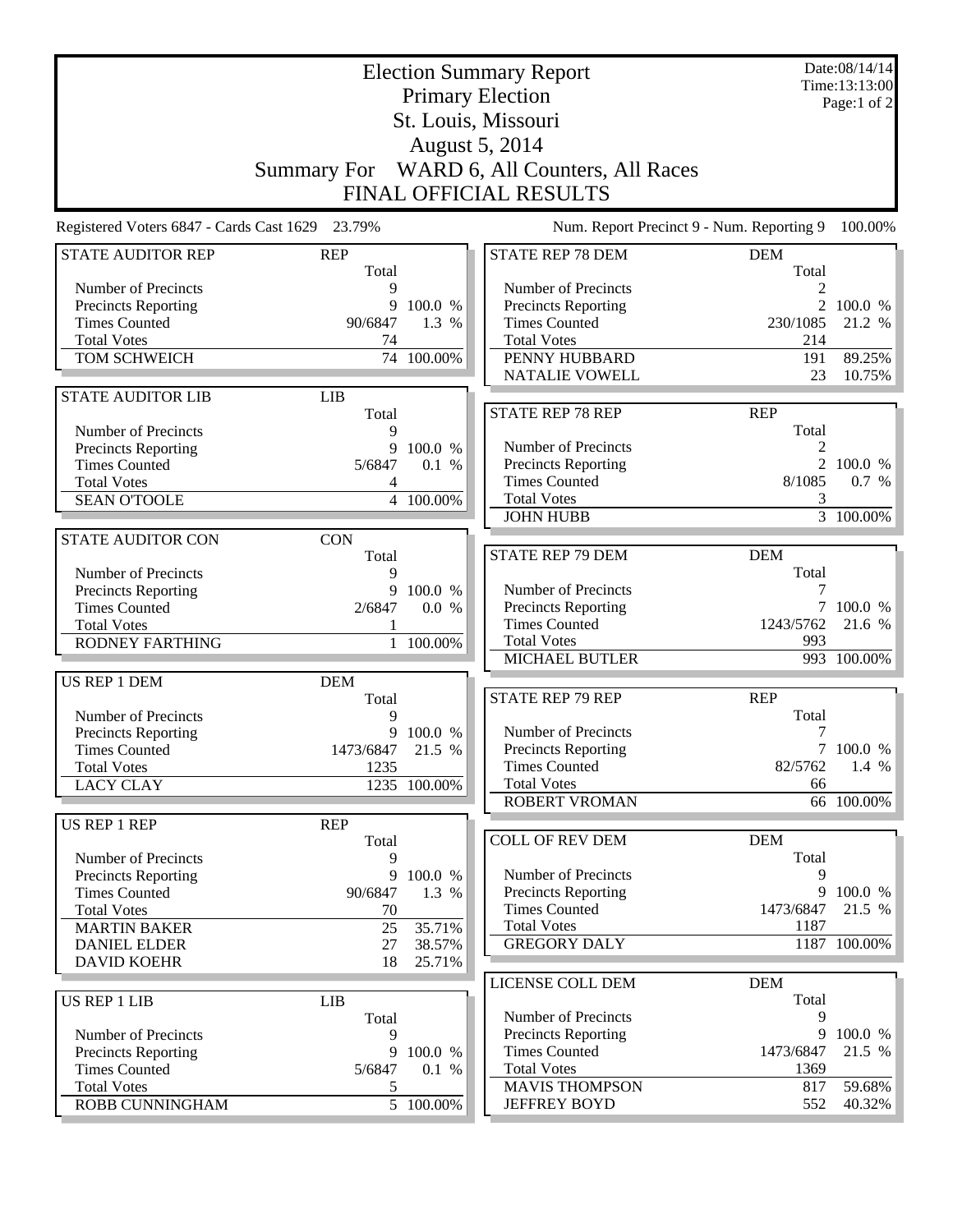# Election Summary Report Primary Election St. Louis, Missouri August 5, 2014 Summary For WARD 6, All Counters, All Races FINAL OFFICIAL RESULTS

Date:08/14/14 Time:13:13:00 Page:2 of 2

| Registered Voters 6847 - Cards Cast 1629 | 23.79%      |                  |                            | Num. Report Precinct 9 - Num. Reporting 9 | 100.00%   |
|------------------------------------------|-------------|------------------|----------------------------|-------------------------------------------|-----------|
| LICENSE COLL GRN                         | <b>GRN</b>  |                  | <b>CON AMEND 8</b>         |                                           |           |
| Number of Precincts                      | Total<br>9  |                  | Number of Precincts        | Total<br>9                                |           |
| Precincts Reporting                      |             | 9 100.0 %        | Precincts Reporting        |                                           | 9 100.0 % |
| <b>Times Counted</b>                     | 4/6847      | 0.1 %            | <b>Times Counted</b>       | 1629/6847                                 | 23.8 %    |
| <b>Total Votes</b>                       | 2           |                  | <b>Total Votes</b>         | 1572                                      |           |
| DON DE VIVO                              |             | 2 100.00%        | <b>YES</b>                 | 572                                       | 36.39%    |
|                                          |             |                  | N <sub>O</sub>             | 1000                                      | 63.61%    |
| <b>REC OF DEEDS DEM</b>                  | <b>DEM</b>  |                  |                            |                                           |           |
|                                          | Total       |                  | <b>CON AMEND 9</b>         |                                           |           |
| Number of Precincts                      | 9           |                  |                            | Total                                     |           |
| <b>Precincts Reporting</b>               | 9           | 100.0 %          | Number of Precincts        | 9                                         |           |
| <b>Times Counted</b>                     | 1473/6847   | 21.5 %           | <b>Precincts Reporting</b> | 9                                         | 100.0 %   |
| <b>Total Votes</b>                       | 1255        |                  | <b>Times Counted</b>       | 1629/6847                                 | 23.8 %    |
| <b>JIMMIE MATTHEWS</b>                   | 245         | 19.52%           | <b>Total Votes</b>         | 1573                                      |           |
| <b>SHARON CARPENTER</b>                  | 775         | 61.75%           | <b>YES</b>                 | 933                                       | 59.31%    |
| EDWARD MCFOWLAND                         | 235         | 18.73%           | NO                         | 640                                       | 40.69%    |
|                                          |             |                  |                            |                                           |           |
| <b>REC OF DEEDS REP</b>                  | <b>REP</b>  |                  |                            |                                           |           |
|                                          | Total       |                  |                            |                                           |           |
| Number of Precincts                      | 9           |                  |                            |                                           |           |
| Precincts Reporting                      | 9           | 100.0 %          |                            |                                           |           |
| <b>Times Counted</b>                     | 90/6847     | 1.3 %            |                            |                                           |           |
| <b>Total Votes</b>                       | 70          |                  |                            |                                           |           |
| <b>ERIK SHELQUIST</b>                    |             | 70 100.00%       |                            |                                           |           |
|                                          |             |                  |                            |                                           |           |
| <b>CON AMEND 1</b>                       | Total       |                  |                            |                                           |           |
| Number of Precincts                      | 9           |                  |                            |                                           |           |
| Precincts Reporting                      | 9           | 100.0 %          |                            |                                           |           |
| <b>Times Counted</b>                     | 1629/6847   | 23.8 %           |                            |                                           |           |
| <b>Total Votes</b>                       | 1564        |                  |                            |                                           |           |
| <b>YES</b>                               | 398         | 25.45%           |                            |                                           |           |
| NO.                                      | 1166        | 74.55%           |                            |                                           |           |
|                                          |             |                  |                            |                                           |           |
| <b>CON AMEND 5</b>                       |             |                  |                            |                                           |           |
|                                          | Total       |                  |                            |                                           |           |
| Number of Precincts                      | 9           |                  |                            |                                           |           |
| <b>Precincts Reporting</b>               | 9           | 100.0 %          |                            |                                           |           |
| <b>Times Counted</b>                     | 1629/6847   | 23.8 %           |                            |                                           |           |
| <b>Total Votes</b>                       | 1570        |                  |                            |                                           |           |
| <b>YES</b>                               | 368         | 23.44%           |                            |                                           |           |
| NO.                                      | 1202        | 76.56%           |                            |                                           |           |
|                                          |             |                  |                            |                                           |           |
| <b>CON AMEND 7</b>                       |             |                  |                            |                                           |           |
|                                          | Total       |                  |                            |                                           |           |
| Number of Precincts                      | 9           |                  |                            |                                           |           |
| Precincts Reporting                      | 9           | 100.0 %          |                            |                                           |           |
| <b>Times Counted</b>                     | 1629/6847   | 23.8 %           |                            |                                           |           |
| <b>Total Votes</b>                       | 1586        |                  |                            |                                           |           |
| <b>YES</b><br>NO                         | 504<br>1082 | 31.78%<br>68.22% |                            |                                           |           |
|                                          |             |                  |                            |                                           |           |

| <b>CON AMEND 8</b>         |                  |        |
|----------------------------|------------------|--------|
|                            | Total            |        |
| Number of Precincts        | 9                |        |
| <b>Precincts Reporting</b> | 9                | 100.0% |
| <b>Times Counted</b>       | 1629/6847 23.8 % |        |
| <b>Total Votes</b>         | 1572             |        |
| <b>YES</b>                 | 572              | 36.39% |
| NO.                        | 1000             | 63.61% |
|                            |                  |        |
| CON AMEND 9                |                  |        |
|                            | Total            |        |

|                            | 1 O.A            |              |
|----------------------------|------------------|--------------|
| Number of Precincts        |                  |              |
| <b>Precincts Reporting</b> |                  | $9\ 100.0\%$ |
| <b>Times Counted</b>       | 1629/6847 23.8 % |              |
| <b>Total Votes</b>         | 1573             |              |
| YES                        | 933.             | 59.31%       |
| NO.                        | 640              | 40.69%       |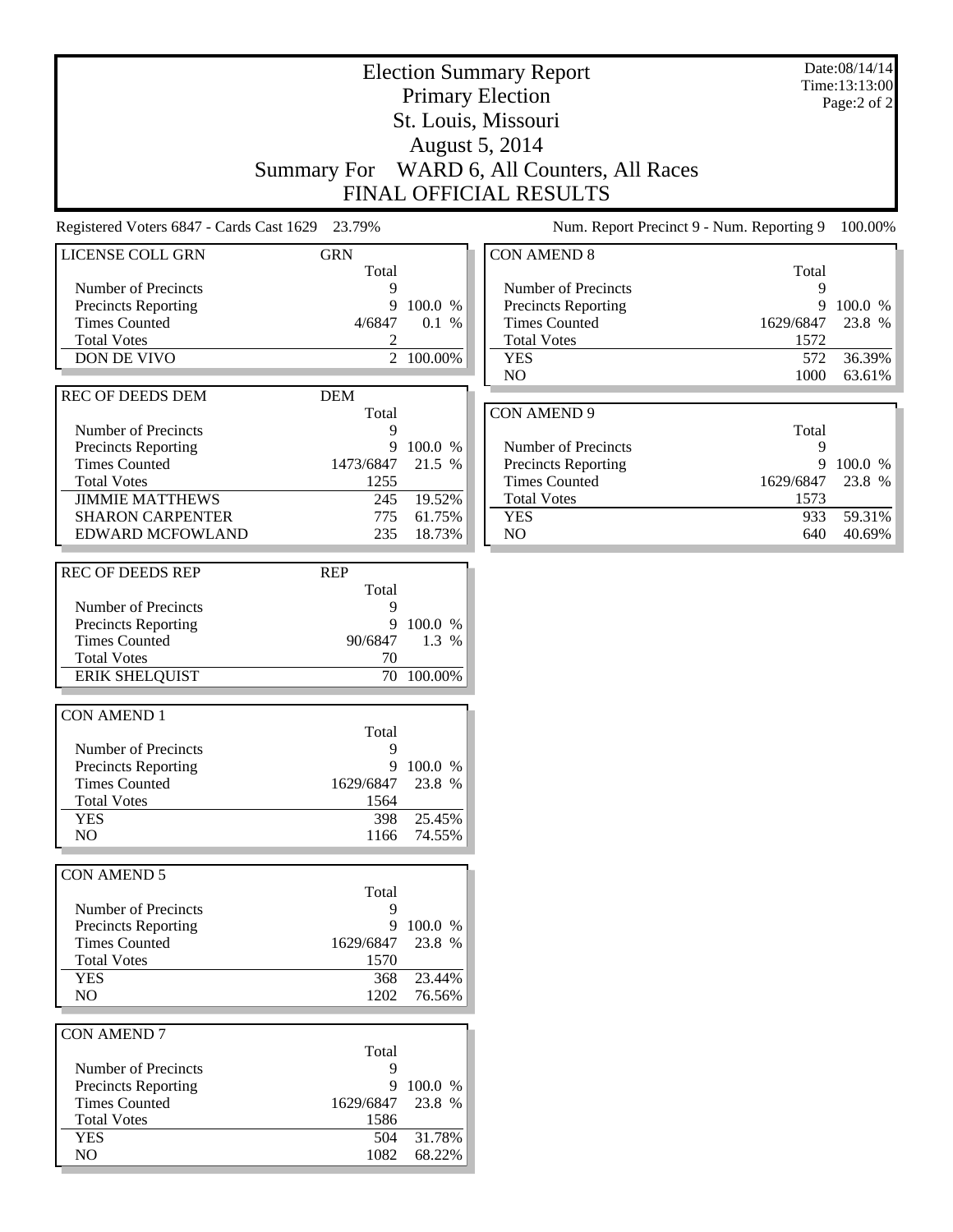|                                                   |                     | Date:08/14/14<br>Time:13:13:05<br>Page:1 of $2$ |                                            |                     |             |
|---------------------------------------------------|---------------------|-------------------------------------------------|--------------------------------------------|---------------------|-------------|
|                                                   |                     |                                                 | St. Louis, Missouri                        |                     |             |
|                                                   |                     |                                                 | August 5, 2014                             |                     |             |
|                                                   | <b>Summary For</b>  |                                                 | WARD 7, All Counters, All Races            |                     |             |
|                                                   |                     |                                                 | FINAL OFFICIAL RESULTS                     |                     |             |
| Registered Voters 5905 - Cards Cast 1179 19.97%   |                     |                                                 | Num. Report Precinct 6 - Num. Reporting 6  |                     | 100.00%     |
| <b>STATE AUDITOR REP</b>                          | <b>REP</b><br>Total |                                                 | <b>STATE REP 78 DEM</b>                    | <b>DEM</b><br>Total |             |
| Number of Precincts                               | 6                   |                                                 | Number of Precincts                        | 3                   |             |
| <b>Precincts Reporting</b>                        | 6                   | 100.0 %                                         | <b>Precincts Reporting</b>                 | 3                   | 100.0 %     |
| <b>Times Counted</b>                              | 98/5905             | 1.7 %                                           | <b>Times Counted</b>                       | 705/4240            | 16.6 %      |
| <b>Total Votes</b><br>TOM SCHWEICH                | 83                  | 83 100.00%                                      | <b>Total Votes</b><br>PENNY HUBBARD        | 629<br>433          | 68.84%      |
|                                                   |                     |                                                 | <b>NATALIE VOWELL</b>                      | 196                 | 31.16%      |
| <b>STATE AUDITOR LIB</b>                          | <b>LIB</b>          |                                                 |                                            |                     |             |
|                                                   | Total               |                                                 | <b>STATE REP 78 REP</b>                    | <b>REP</b>          |             |
| Number of Precincts                               | 6                   |                                                 |                                            | Total               |             |
| Precincts Reporting                               | 6                   | 100.0 %                                         | Number of Precincts                        | 3                   |             |
| <b>Times Counted</b>                              | 13/5905             | 0.2 %                                           | <b>Precincts Reporting</b>                 | 3                   | 100.0 %     |
| <b>Total Votes</b>                                | 10                  |                                                 | <b>Times Counted</b><br><b>Total Votes</b> | 75/4240             | 1.8 %       |
| <b>SEAN O'TOOLE</b>                               |                     | 10 100.00%                                      | <b>JOHN HUBB</b>                           | 58                  | 58 100.00%  |
| <b>STATE AUDITOR CON</b>                          | <b>CON</b>          |                                                 |                                            |                     |             |
|                                                   | Total               |                                                 | <b>STATE REP 79 DEM</b>                    | <b>DEM</b>          |             |
| Number of Precincts                               | 6                   |                                                 |                                            | Total               |             |
| Precincts Reporting                               | 6                   | 100.0 %                                         | Number of Precincts                        | 3                   |             |
| <b>Times Counted</b>                              | 0/5905              | 0.0 %                                           | Precincts Reporting                        | 3                   | 100.0 %     |
| <b>Total Votes</b>                                | $\theta$            |                                                 | <b>Times Counted</b>                       | 316/1665            | 19.0 %      |
| <b>RODNEY FARTHING</b>                            | $\boldsymbol{0}$    | N/A                                             | <b>Total Votes</b>                         | 249                 |             |
|                                                   |                     |                                                 | MICHAEL BUTLER                             |                     | 249 100.00% |
| US REP 1 DEM                                      | <b>DEM</b><br>Total |                                                 | <b>STATE REP 79 REP</b>                    | <b>REP</b>          |             |
| Number of Precincts                               | 6                   |                                                 |                                            | Total               |             |
| Precincts Reporting                               |                     | 6 100.0 %                                       | Number of Precincts                        | 3                   |             |
| <b>Times Counted</b>                              | 1021/5905 17.3 %    |                                                 | Precincts Reporting                        |                     | 3 100.0 %   |
| <b>Total Votes</b>                                | 799                 |                                                 | <b>Times Counted</b>                       | 23/1665             | $1.4\%$     |
| <b>LACY CLAY</b>                                  |                     | 799 100.00%                                     | <b>Total Votes</b>                         | 19                  |             |
|                                                   |                     |                                                 | <b>ROBERT VROMAN</b>                       |                     | 19 100.00%  |
| US REP 1 REP                                      | <b>REP</b>          |                                                 |                                            |                     |             |
|                                                   | Total               |                                                 | <b>COLL OF REV DEM</b>                     | <b>DEM</b><br>Total |             |
| Number of Precincts<br><b>Precincts Reporting</b> | 6<br>6              | 100.0 %                                         | Number of Precincts                        | 6                   |             |
| <b>Times Counted</b>                              | 98/5905             | 1.7 %                                           | <b>Precincts Reporting</b>                 |                     | 6 100.0 %   |
| <b>Total Votes</b>                                | 83                  |                                                 | <b>Times Counted</b>                       | 1021/5905           | 17.3 %      |
| <b>MARTIN BAKER</b>                               | 32                  | 38.55%                                          | <b>Total Votes</b>                         | 792                 |             |
| <b>DANIEL ELDER</b>                               | 35                  | 42.17%                                          | <b>GREGORY DALY</b>                        |                     | 792 100.00% |
| <b>DAVID KOEHR</b>                                | 16                  | 19.28%                                          |                                            |                     |             |
|                                                   |                     |                                                 | LICENSE COLL DEM                           | <b>DEM</b>          |             |
| <b>US REP 1 LIB</b>                               | <b>LIB</b>          |                                                 | Number of Precincts                        | Total               |             |
| Number of Precincts                               | Total<br>6          |                                                 | <b>Precincts Reporting</b>                 | 6<br>6              | 100.0 %     |
| Precincts Reporting                               | 6                   | 100.0 %                                         | <b>Times Counted</b>                       | 1021/5905           | 17.3 %      |
| <b>Times Counted</b>                              | 13/5905             | 0.2 %                                           | <b>Total Votes</b>                         | 908                 |             |
| <b>Total Votes</b>                                | 10                  |                                                 | <b>MAVIS THOMPSON</b>                      | 454                 | 50.00%      |
| ROBB CUNNINGHAM                                   |                     | 10 100.00%                                      | <b>JEFFREY BOYD</b>                        | 454                 | 50.00%      |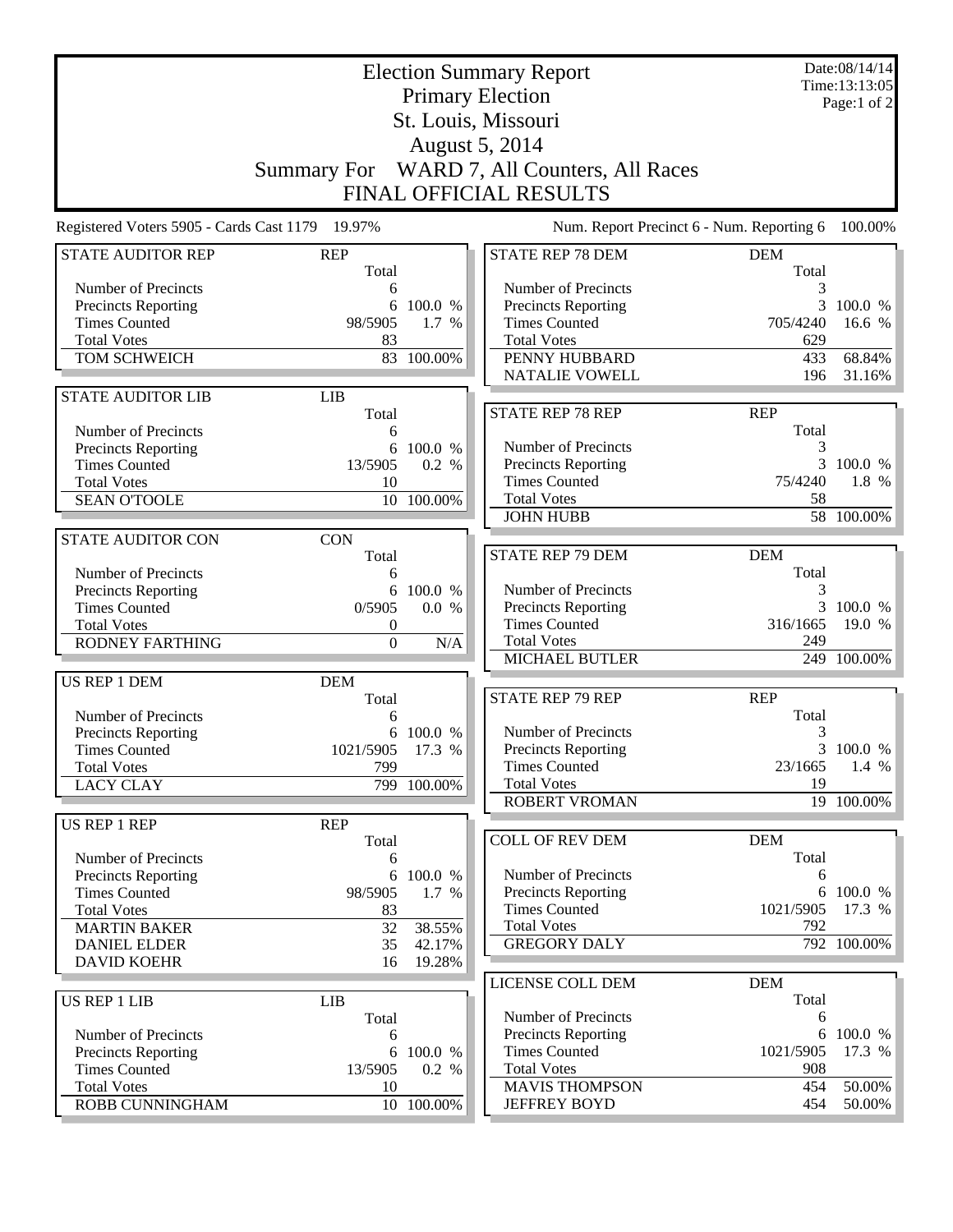Date:08/14/14 Time:13:13:05 Page:2 of 2

### Election Summary Report Primary Election St. Louis, Missouri August 5, 2014 Summary For WARD 7, All Counters, All Races FINAL OFFICIAL RESULTS

Registered Voters 5905 - Cards Cast 1179 19.97% Num. Report Precinct 6 - Num. Reporting 6 100.00%

| $\alpha$                                           |                     |           |                |
|----------------------------------------------------|---------------------|-----------|----------------|
| <b>LICENSE COLL GRN</b>                            | <b>GRN</b>          |           | <b>CON</b>     |
|                                                    | Total               |           |                |
| Number of Precincts                                | 6<br>6              | 100.0 %   | Nι<br>Pr       |
| <b>Precincts Reporting</b><br><b>Times Counted</b> | 2/5905              | 0.0 %     | Ti             |
| <b>Total Votes</b>                                 | 2                   |           | Τo             |
| DON DE VIVO                                        | $\overline{2}$      | 100.00%   | Y              |
|                                                    |                     |           | $\overline{N}$ |
| <b>REC OF DEEDS DEM</b>                            |                     |           |                |
|                                                    | <b>DEM</b><br>Total |           | <b>CON</b>     |
| Number of Precincts                                | 6                   |           |                |
| <b>Precincts Reporting</b>                         | 6                   | 100.0 %   | Nι             |
| <b>Times Counted</b>                               | 1021/5905           | 17.3 %    | Pr             |
| <b>Total Votes</b>                                 | 839                 |           | Ti             |
| <b>JIMMIE MATTHEWS</b>                             | 158                 | 18.83%    | Τo             |
| <b>SHARON CARPENTER</b>                            | 473                 | 56.38%    | Y              |
| <b>EDWARD MCFOWLAND</b>                            | 208                 | 24.79%    |                |
|                                                    |                     |           | $\mathbf N$    |
|                                                    |                     |           |                |
| <b>REC OF DEEDS REP</b>                            | <b>REP</b>          |           |                |
|                                                    | Total               |           |                |
| Number of Precincts                                | 6                   |           |                |
| <b>Precincts Reporting</b>                         | 6                   | 100.0 %   |                |
| <b>Times Counted</b>                               | 98/5905             | $1.7\%$   |                |
| <b>Total Votes</b>                                 | 77                  |           |                |
| <b>ERIK SHELQUIST</b>                              | 77                  | 100.00%   |                |
|                                                    |                     |           |                |
| <b>CON AMEND 1</b>                                 |                     |           |                |
|                                                    | Total               |           |                |
| Number of Precincts                                | 6                   |           |                |
| <b>Precincts Reporting</b>                         |                     | 6 100.0 % |                |
| <b>Times Counted</b>                               | 1179/5905           | 20.0 %    |                |
| <b>Total Votes</b>                                 | 1150                |           |                |
| <b>YES</b>                                         | 213                 | 18.52%    |                |
| N <sub>O</sub>                                     | 937                 | 81.48%    |                |
|                                                    |                     |           |                |
| <b>CON AMEND 5</b>                                 |                     |           |                |
|                                                    | Total               |           |                |
| <b>Number of Precincts</b>                         | 6                   |           |                |
| Precincts Reporting                                |                     | 6 100.0 % |                |
| <b>Times Counted</b>                               | 1179/5905           | 20.0 %    |                |
| <b>Total Votes</b>                                 | 1155                |           |                |
| <b>YES</b>                                         | 252                 | 21.82%    |                |
| NO                                                 | 903                 | 78.18%    |                |
|                                                    |                     |           |                |
| <b>CON AMEND 7</b>                                 |                     |           |                |
|                                                    | Total               |           |                |
| Number of Precincts                                | 6                   |           |                |
| <b>Precincts Reporting</b>                         | 6                   | 100.0 %   |                |
| <b>Times Counted</b>                               | 1179/5905           | 20.0 %    |                |
| <b>Total Votes</b>                                 | 1164                |           |                |
|                                                    |                     |           |                |
| <b>YES</b>                                         | 293                 | 25.17%    |                |
| NO                                                 | 871                 | 74.83%    |                |

| <b>CON AMEND 8</b>         |           |           |
|----------------------------|-----------|-----------|
|                            | Total     |           |
| Number of Precincts        | 6         |           |
| <b>Precincts Reporting</b> |           | 6 100.0 % |
| <b>Times Counted</b>       | 1179/5905 | 20.0 %    |
| <b>Total Votes</b>         | 1151      |           |
| <b>YES</b>                 | 365       | 31.71%    |
| NO                         | 786       | 68.29%    |
|                            |           |           |
| CON AMEND 9                |           |           |
|                            | Total     |           |

| Number of Precincts        |                  |             |
|----------------------------|------------------|-------------|
| <b>Precincts Reporting</b> |                  | 6 100.0 $%$ |
| <b>Times Counted</b>       | 1179/5905 20.0 % |             |
| <b>Total Votes</b>         | 1158             |             |
| YES                        |                  | 642 55.44%  |
| NΩ                         | 516              | 44.56%      |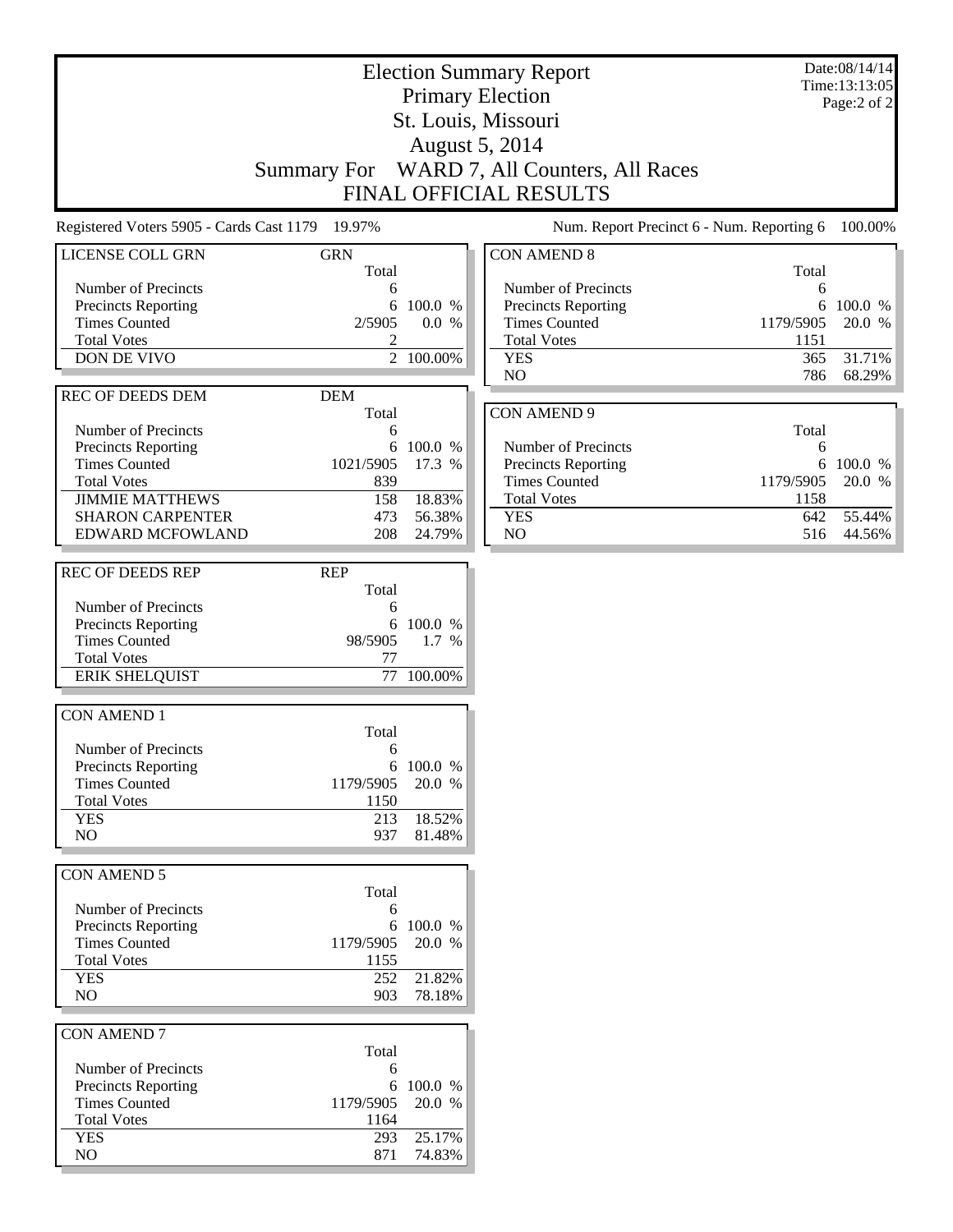|                                                   |                     | Date:08/14/14<br>Time:13:13:13 |                                             |                                  |                  |  |
|---------------------------------------------------|---------------------|--------------------------------|---------------------------------------------|----------------------------------|------------------|--|
|                                                   |                     |                                | <b>Primary Election</b>                     |                                  | Page:1 of 2      |  |
|                                                   |                     |                                | St. Louis, Missouri                         |                                  |                  |  |
| August 5, 2014                                    |                     |                                |                                             |                                  |                  |  |
| Summary For WARD 8, All Counters, All Races       |                     |                                |                                             |                                  |                  |  |
|                                                   |                     |                                | FINAL OFFICIAL RESULTS                      |                                  |                  |  |
| Registered Voters 6855 - Cards Cast 1886 27.51%   |                     |                                | Num. Report Precinct 9 - Num. Reporting 9   |                                  | 100.00%          |  |
| <b>STATE AUDITOR REP</b>                          | <b>REP</b>          |                                | <b>STATE SEN 4 DEM</b>                      | <b>DEM</b>                       |                  |  |
|                                                   | Total               |                                |                                             | Total                            |                  |  |
| Number of Precincts                               | 9                   |                                | Number of Precincts                         |                                  |                  |  |
| Precincts Reporting                               | 9                   | 100.0 %                        | <b>Precincts Reporting</b>                  | 1                                | 100.0 %          |  |
| <b>Times Counted</b>                              | 111/6855            | 1.6 %                          | <b>Times Counted</b>                        | 123/729                          | 16.9 %           |  |
| <b>Total Votes</b>                                | 87                  |                                | <b>Total Votes</b>                          | 107                              |                  |  |
| TOM SCHWEICH                                      |                     | 87 100.00%                     | <b>JOSEPH KEAVENY</b>                       | 82                               | 76.64%           |  |
|                                                   |                     |                                | <b>BONNIE GREEN</b>                         | 25                               | 23.36%           |  |
| <b>STATE AUDITOR LIB</b>                          | <b>LIB</b><br>Total |                                | <b>STATE SEN 4 REP</b>                      | <b>REP</b>                       |                  |  |
| Number of Precincts                               | 9                   |                                |                                             | Total                            |                  |  |
| Precincts Reporting                               | 9                   | 100.0 %                        | Number of Precincts                         |                                  |                  |  |
| <b>Times Counted</b>                              | 17/6855             | 0.2 %                          | Precincts Reporting                         |                                  | 1 100.0 %        |  |
| <b>Total Votes</b>                                | 13                  |                                | <b>Times Counted</b>                        | 19/729                           | $2.6\,$ %        |  |
| <b>SEAN O'TOOLE</b>                               |                     | 13 100.00%                     | <b>Total Votes</b>                          | 14                               |                  |  |
|                                                   |                     |                                | <b>COURTNEY BLUNT</b>                       |                                  | 14 100.00%       |  |
| <b>STATE AUDITOR CON</b>                          | <b>CON</b>          |                                |                                             |                                  |                  |  |
|                                                   | Total               |                                | <b>STATE REP 78 DEM</b>                     | <b>DEM</b>                       |                  |  |
| Number of Precincts                               | 9                   |                                |                                             | Total                            |                  |  |
| Precincts Reporting                               | 9                   | 100.0 %                        | Number of Precincts                         | 1                                |                  |  |
| <b>Times Counted</b>                              | 2/6855              | 0.0 %                          | Precincts Reporting<br><b>Times Counted</b> | 1<br>6/79                        | 100.0 %<br>7.6 % |  |
| <b>Total Votes</b><br>RODNEY FARTHING             |                     | 1 100.00%                      | <b>Total Votes</b>                          | 6                                |                  |  |
|                                                   |                     |                                | PENNY HUBBARD                               | $\overline{2}$                   | 33.33%           |  |
| US REP 1 DEM                                      | <b>DEM</b>          |                                | NATALIE VOWELL                              | 4                                | 66.67%           |  |
|                                                   | Total               |                                |                                             |                                  |                  |  |
| Number of Precincts                               | 9                   |                                | <b>STATE REP 78 REP</b>                     | <b>REP</b>                       |                  |  |
| Precincts Reporting                               |                     | 9 100.0 %                      |                                             | Total                            |                  |  |
| <b>Times Counted</b>                              | 1639/6855           | 23.9 %                         | Number of Precincts                         | 1                                |                  |  |
| <b>Total Votes</b>                                | 1338                |                                | <b>Precincts Reporting</b>                  |                                  | 1 100.0 %        |  |
| <b>LACY CLAY</b>                                  |                     | 1338 100.00%                   | <b>Times Counted</b>                        | 0/79                             | 0.0 %            |  |
|                                                   |                     |                                | <b>Total Votes</b><br><b>JOHN HUBB</b>      | $\boldsymbol{0}$<br>$\mathbf{0}$ |                  |  |
| US REP 1 REP                                      | <b>REP</b>          |                                |                                             |                                  | N/A              |  |
|                                                   | Total<br>9          |                                | <b>STATE REP 79 DEM</b>                     | <b>DEM</b>                       |                  |  |
| Number of Precincts<br><b>Precincts Reporting</b> | 9                   | 100.0 %                        |                                             | Total                            |                  |  |
| <b>Times Counted</b>                              | 111/6855            | 1.6 %                          | Number of Precincts                         | 2                                |                  |  |
| <b>Total Votes</b>                                | 85                  |                                | <b>Precincts Reporting</b>                  | $\overline{2}$                   | 100.0 %          |  |
| <b>MARTIN BAKER</b>                               | 27                  | 31.76%                         | <b>Times Counted</b>                        | 208/1015                         | 20.5 %           |  |
| <b>DANIEL ELDER</b>                               | 34                  | 40.00%                         | <b>Total Votes</b>                          | 160                              |                  |  |
| <b>DAVID KOEHR</b>                                | 24                  | 28.24%                         | <b>MICHAEL BUTLER</b>                       |                                  | 160 100.00%      |  |
|                                                   |                     |                                |                                             |                                  |                  |  |
| US REP 1 LIB                                      | <b>LIB</b>          |                                | <b>STATE REP 79 REP</b>                     | <b>REP</b>                       |                  |  |
|                                                   | Total               |                                |                                             | Total                            |                  |  |
| Number of Precincts                               | 9<br>9              | 100.0 %                        | Number of Precincts<br>Precincts Reporting  | 2<br>$\overline{2}$              | 100.0 %          |  |
| Precincts Reporting<br><b>Times Counted</b>       | 17/6855             | 0.2 %                          | <b>Times Counted</b>                        | 15/1015                          | 1.5 %            |  |
| <b>Total Votes</b>                                | 15                  |                                | <b>Total Votes</b>                          | 11                               |                  |  |
| ROBB CUNNINGHAM                                   |                     | 15 100.00%                     | ROBERT VROMAN                               |                                  | 11 100.00%       |  |
|                                                   |                     |                                |                                             |                                  |                  |  |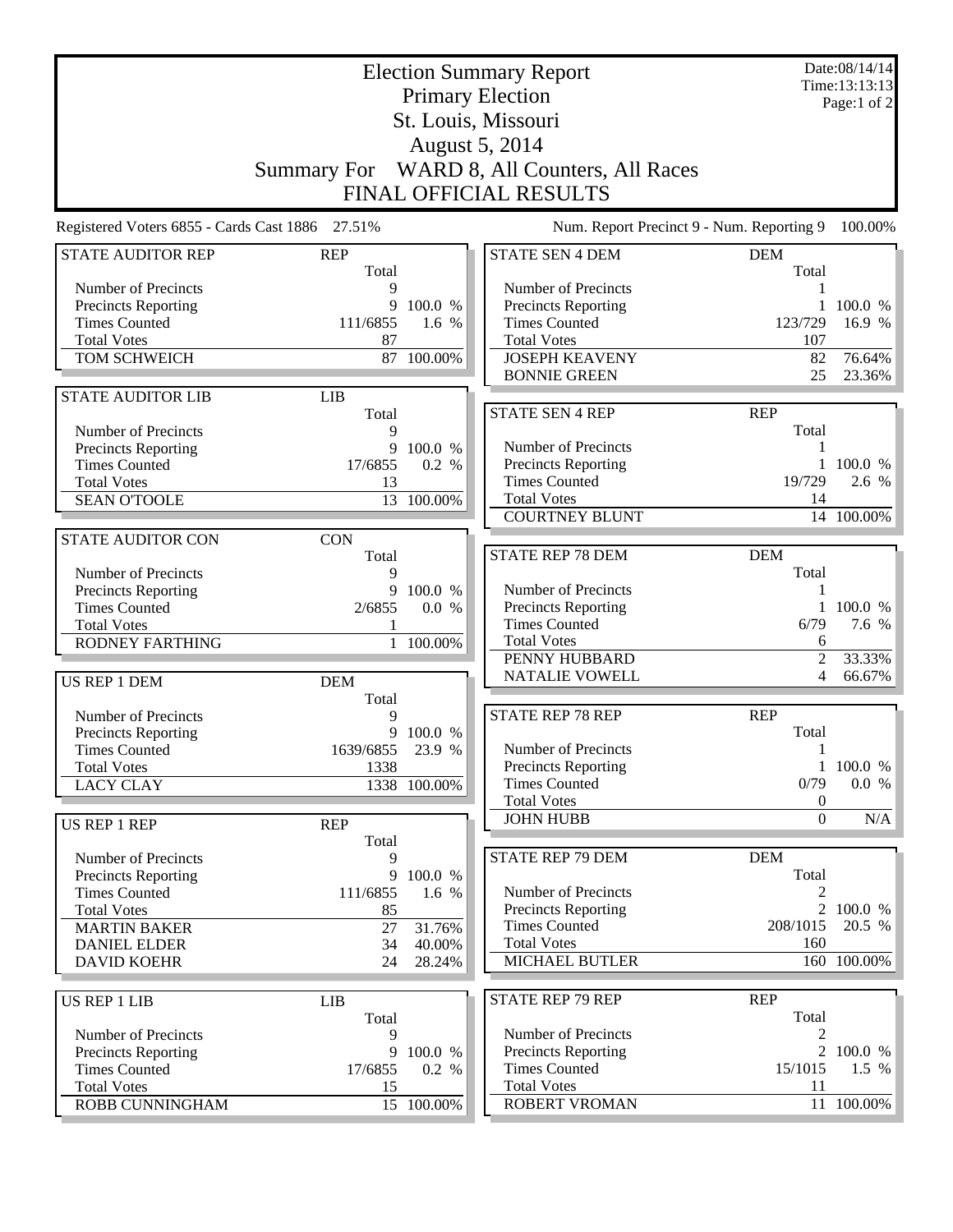|                                                   | Date:08/14/14<br><b>Election Summary Report</b><br>Time:13:13:13 |                     |                                                   |                                           |             |
|---------------------------------------------------|------------------------------------------------------------------|---------------------|---------------------------------------------------|-------------------------------------------|-------------|
|                                                   |                                                                  |                     | <b>Primary Election</b>                           |                                           | Page:2 of 2 |
|                                                   |                                                                  |                     | St. Louis, Missouri                               |                                           |             |
|                                                   |                                                                  |                     | <b>August 5, 2014</b>                             |                                           |             |
|                                                   |                                                                  |                     |                                                   |                                           |             |
|                                                   |                                                                  |                     | Summary For WARD 8, All Counters, All Races       |                                           |             |
|                                                   |                                                                  |                     | <b>FINAL OFFICIAL RESULTS</b>                     |                                           |             |
| Registered Voters 6855 - Cards Cast 1886 27.51%   |                                                                  |                     |                                                   | Num. Report Precinct 9 - Num. Reporting 9 | 100.00%     |
| <b>STATE REP 80 DEM</b>                           | <b>DEM</b>                                                       |                     | <b>REC OF DEEDS REP</b>                           | <b>REP</b>                                |             |
|                                                   | Total                                                            |                     |                                                   | Total                                     |             |
| Number of Precincts<br><b>Precincts Reporting</b> | 6<br>6                                                           | 100.0 %             | Number of Precincts<br><b>Precincts Reporting</b> | 9<br>9                                    | 100.0 %     |
| <b>Times Counted</b>                              | 1425/5761                                                        | 24.7 %              | <b>Times Counted</b>                              | 111/6855                                  | 1.6 $%$     |
| <b>Total Votes</b>                                | 1170                                                             |                     | <b>Total Votes</b>                                | 85                                        |             |
| <b>MIKE COLONA</b>                                |                                                                  | 1170 100.00%        | <b>ERIK SHELQUIST</b>                             |                                           | 85 100.00%  |
|                                                   |                                                                  |                     |                                                   |                                           |             |
| <b>STATE REP 80 REP</b>                           | <b>REP</b>                                                       |                     | <b>CON AMEND 1</b>                                |                                           |             |
|                                                   | Total                                                            |                     |                                                   | Total                                     |             |
| Number of Precincts<br><b>Precincts Reporting</b> | 6                                                                | 6 100.0 %           | Number of Precincts<br>Precincts Reporting        | 9<br>9                                    | 100.0 %     |
| <b>Times Counted</b>                              | 96/5761                                                          | 1.7 %               | <b>Times Counted</b>                              | 1886/6855                                 | 27.5 %      |
| <b>Total Votes</b>                                | 74                                                               |                     | <b>Total Votes</b>                                | 1847                                      |             |
| MICHAEL HUETT                                     |                                                                  | 74 100.00%          | <b>YES</b>                                        | 283                                       | 15.32%      |
|                                                   |                                                                  |                     | NO                                                | 1564                                      | 84.68%      |
| <b>COLL OF REV DEM</b>                            | <b>DEM</b>                                                       |                     |                                                   |                                           |             |
|                                                   | Total                                                            |                     | <b>CON AMEND 5</b>                                |                                           |             |
| Number of Precincts                               | 9                                                                |                     |                                                   | Total                                     |             |
| Precincts Reporting<br><b>Times Counted</b>       | 9<br>1639/6855                                                   | 100.0 %<br>23.9 %   | Number of Precincts<br>Precincts Reporting        | 9<br>9                                    | 100.0 %     |
| <b>Total Votes</b>                                | 1348                                                             |                     | <b>Times Counted</b>                              | 1886/6855                                 | 27.5 %      |
| <b>GREGORY DALY</b>                               |                                                                  | 1348 100.00%        | <b>Total Votes</b>                                | 1853                                      |             |
|                                                   |                                                                  |                     | <b>YES</b>                                        | 363                                       | 19.59%      |
| LICENSE COLL DEM                                  | <b>DEM</b>                                                       |                     | N <sub>O</sub>                                    | 1490                                      | 80.41%      |
|                                                   | Total                                                            |                     |                                                   |                                           |             |
| Number of Precincts                               | 9                                                                |                     | <b>CON AMEND 7</b>                                |                                           |             |
| <b>Precincts Reporting</b>                        | 1639/6855                                                        | 9 100.0 %<br>23.9 % |                                                   | Total<br>9                                |             |
| <b>Times Counted</b><br><b>Total Votes</b>        | 1441                                                             |                     | Number of Precincts<br><b>Precincts Reporting</b> |                                           | 9 100.0 %   |
| <b>MAVIS THOMPSON</b>                             | 684                                                              | 47.47%              | <b>Times Counted</b>                              | 1886/6855                                 | 27.5 %      |
| <b>JEFFREY BOYD</b>                               | 757                                                              | 52.53%              | <b>Total Votes</b>                                | 1868                                      |             |
|                                                   |                                                                  |                     | <b>YES</b>                                        | 508                                       | 27.19%      |
| LICENSE COLL GRN                                  | <b>GRN</b>                                                       |                     | NO                                                | 1360                                      | 72.81%      |
|                                                   | Total                                                            |                     |                                                   |                                           |             |
| Number of Precincts                               | 9                                                                |                     | <b>CON AMEND 8</b>                                |                                           |             |
| Precincts Reporting<br><b>Times Counted</b>       | 9<br>13/6855                                                     | 100.0 %             | Number of Precincts                               | Total<br>9                                |             |
| <b>Total Votes</b>                                | 11                                                               | 0.2 %               | <b>Precincts Reporting</b>                        | 9                                         | 100.0 %     |
| DON DE VIVO                                       | 11                                                               | 100.00%             | <b>Times Counted</b>                              | 1886/6855                                 | 27.5 %      |
|                                                   |                                                                  |                     | <b>Total Votes</b>                                | 1841                                      |             |
| REC OF DEEDS DEM                                  | <b>DEM</b>                                                       |                     | <b>YES</b>                                        | 510                                       | 27.70%      |
|                                                   | Total                                                            |                     | NO                                                | 1331                                      | 72.30%      |
| Number of Precincts                               | 9                                                                |                     |                                                   |                                           |             |
| <b>Precincts Reporting</b>                        | 9                                                                | 100.0 %             | <b>CON AMEND 9</b>                                |                                           |             |
| <b>Times Counted</b>                              | 1639/6855                                                        | 23.9 %              |                                                   | Total                                     |             |
| <b>Total Votes</b><br><b>JIMMIE MATTHEWS</b>      | 1362<br>170                                                      | 12.48%              | Number of Precincts<br><b>Precincts Reporting</b> | 9<br>9                                    | 100.0 %     |
| <b>SHARON CARPENTER</b>                           | 976                                                              | 71.66%              | <b>Times Counted</b>                              | 1886/6855                                 | 27.5 %      |
| EDWARD MCFOWLAND                                  | 216                                                              | 15.86%              | <b>Total Votes</b>                                | 1851                                      |             |
|                                                   |                                                                  |                     | <b>YES</b>                                        | 1076                                      | 58.13%      |
|                                                   |                                                                  |                     | NO                                                | 775                                       | 41.87%      |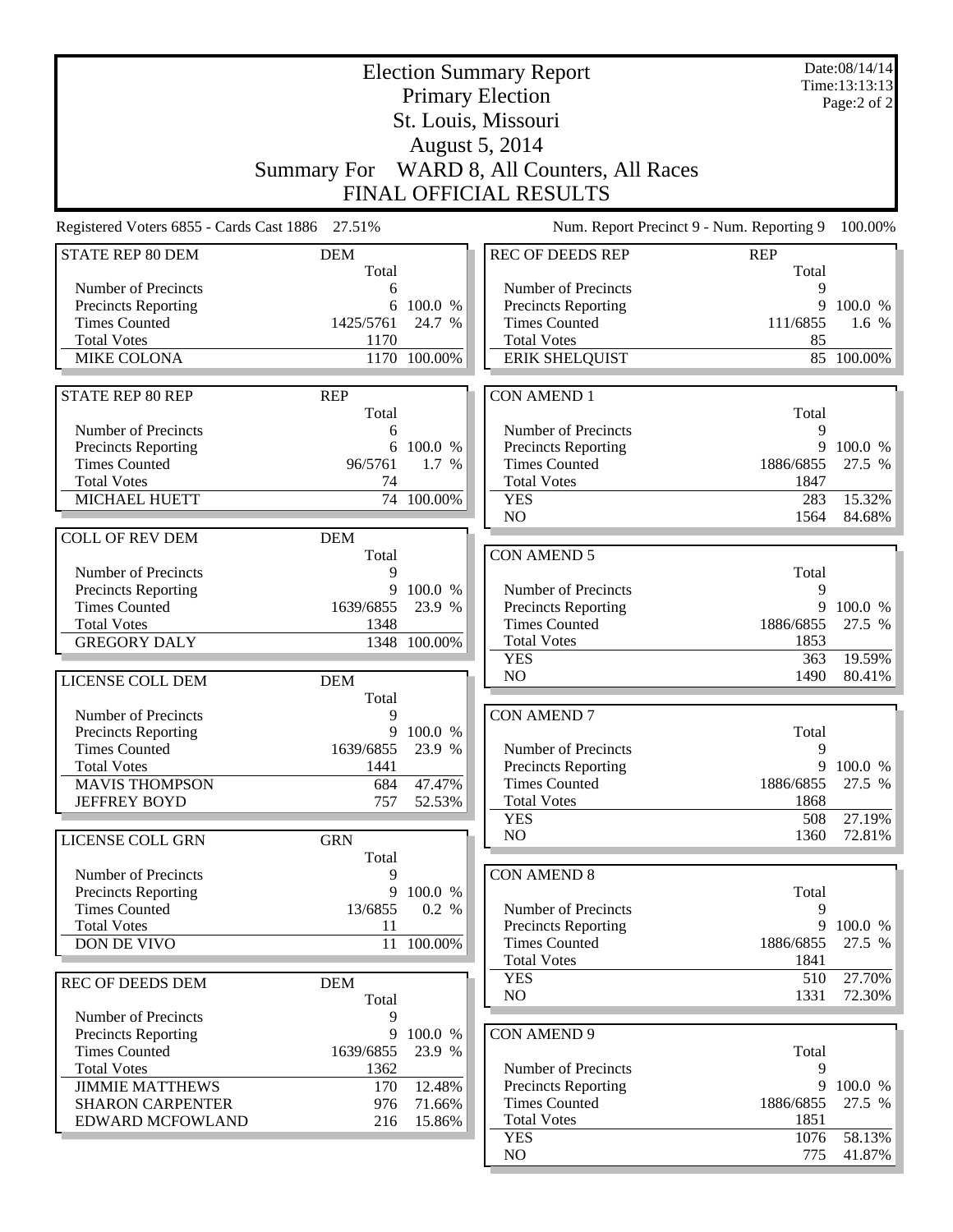|                                                 |                     | Date:08/14/14<br>Time:13:13:18<br>Page:1 of $2$ |                                                |                     |                        |
|-------------------------------------------------|---------------------|-------------------------------------------------|------------------------------------------------|---------------------|------------------------|
|                                                 |                     |                                                 | <b>Primary Election</b><br>St. Louis, Missouri |                     |                        |
|                                                 |                     |                                                 | <b>August 5, 2014</b>                          |                     |                        |
|                                                 | <b>Summary For</b>  |                                                 | WARD 9, All Counters, All Races                |                     |                        |
|                                                 |                     |                                                 | FINAL OFFICIAL RESULTS                         |                     |                        |
| Registered Voters 5654 - Cards Cast 1046 18.50% |                     |                                                 | Num. Report Precinct 9 - Num. Reporting 9      |                     | 100.00%                |
| <b>STATE AUDITOR REP</b>                        | <b>REP</b><br>Total |                                                 | <b>STATE REP 78 DEM</b>                        | <b>DEM</b><br>Total |                        |
| Number of Precincts                             | 9                   |                                                 | Number of Precincts                            | 5                   |                        |
| <b>Precincts Reporting</b>                      | 9                   | 100.0 %                                         | Precincts Reporting                            | 5                   | 100.0 %                |
| <b>Times Counted</b>                            | 102/5654            | 1.8 %                                           | <b>Times Counted</b>                           | 590/3721            | 15.9 %                 |
| <b>Total Votes</b>                              | 89                  |                                                 | <b>Total Votes</b>                             | 529                 |                        |
| TOM SCHWEICH                                    |                     | 89 100.00%                                      | PENNY HUBBARD                                  | 341                 | 64.46%                 |
|                                                 |                     |                                                 | <b>NATALIE VOWELL</b>                          | 188                 | 35.54%                 |
| <b>STATE AUDITOR LIB</b>                        | <b>LIB</b><br>Total |                                                 | <b>STATE REP 78 REP</b>                        | <b>REP</b>          |                        |
| Number of Precincts                             | 9                   |                                                 |                                                | Total               |                        |
| <b>Precincts Reporting</b>                      | 9                   | 100.0 %                                         | Number of Precincts                            | 5                   |                        |
| <b>Times Counted</b>                            | 9/5654              | 0.2 %                                           | Precincts Reporting                            | 5.                  | 100.0 %                |
| <b>Total Votes</b>                              | 6                   |                                                 | <b>Times Counted</b>                           | 58/3721             | $1.6\%$                |
| <b>SEAN O'TOOLE</b>                             |                     | 6 100.00%                                       | <b>Total Votes</b>                             | 49                  |                        |
|                                                 |                     |                                                 | <b>JOHN HUBB</b>                               |                     | 49 100.00%             |
| <b>STATE AUDITOR CON</b>                        | <b>CON</b>          |                                                 |                                                |                     |                        |
|                                                 | Total               |                                                 | <b>STATE REP 79 DEM</b>                        | <b>DEM</b>          |                        |
| Number of Precincts                             | 9                   |                                                 |                                                | Total               |                        |
| Precincts Reporting                             | 9                   | 100.0 %                                         | Number of Precincts<br>Precincts Reporting     |                     | 100.0 %                |
| <b>Times Counted</b><br><b>Total Votes</b>      | 2/5654              | 0.0 %                                           | <b>Times Counted</b>                           | 49/267              | 18.4 %                 |
| <b>RODNEY FARTHING</b>                          |                     | 2 100.00%                                       | <b>Total Votes</b>                             | 36                  |                        |
|                                                 |                     |                                                 | MICHAEL BUTLER                                 |                     | 36 100.00%             |
| US REP 1 DEM                                    | <b>DEM</b>          |                                                 |                                                |                     |                        |
|                                                 | Total               |                                                 | <b>STATE REP 79 REP</b>                        | <b>REP</b>          |                        |
| Number of Precincts                             | 9                   |                                                 |                                                | Total               |                        |
| <b>Precincts Reporting</b>                      |                     | 9 100.0 %                                       | Number of Precincts                            | 1                   |                        |
| <b>Times Counted</b>                            | 859/5654 15.2 %     |                                                 | Precincts Reporting                            |                     | 1 100.0 %              |
| <b>Total Votes</b>                              | 672                 |                                                 | <b>Times Counted</b>                           | 9/267               | 3.4 %                  |
| <b>LACY CLAY</b>                                |                     | 672 100.00%                                     | <b>Total Votes</b><br><b>ROBERT VROMAN</b>     | 7                   | 7 100.00%              |
|                                                 |                     |                                                 |                                                |                     |                        |
| <b>US REP 1 REP</b>                             | <b>REP</b><br>Total |                                                 | STATE REP 80 DEM                               | <b>DEM</b>          |                        |
| Number of Precincts                             | 9                   |                                                 |                                                | Total               |                        |
| <b>Precincts Reporting</b>                      | 9                   | 100.0 %                                         | Number of Precincts                            |                     |                        |
| <b>Times Counted</b>                            | 102/5654            | 1.8 %                                           | <b>Precincts Reporting</b>                     |                     | 1 100.0 %              |
| <b>Total Votes</b>                              | 91                  |                                                 | <b>Times Counted</b>                           | 13/66               | 19.7 %                 |
| <b>MARTIN BAKER</b>                             | 35                  | 38.46%                                          | <b>Total Votes</b>                             | 5                   |                        |
| <b>DANIEL ELDER</b>                             | 36                  | 39.56%                                          | <b>MIKE COLONA</b>                             |                     | $\overline{5}$ 100.00% |
| <b>DAVID KOEHR</b>                              | 20                  | 21.98%                                          |                                                |                     |                        |
|                                                 |                     |                                                 | <b>STATE REP 80 REP</b>                        | <b>REP</b>          |                        |
| <b>US REP 1 LIB</b>                             | <b>LIB</b><br>Total |                                                 | Number of Precincts                            | Total               |                        |
| Number of Precincts                             | 9                   |                                                 | <b>Precincts Reporting</b>                     |                     | 1 100.0 %              |
| Precincts Reporting                             | 9                   | 100.0 %                                         | <b>Times Counted</b>                           | 0/66                | 0.0 %                  |
| <b>Times Counted</b>                            | 9/5654              | 0.2 %                                           | <b>Total Votes</b>                             | $\theta$            |                        |
| <b>Total Votes</b>                              | 6                   |                                                 | MICHAEL HUETT                                  | $\mathbf{0}$        | N/A                    |
| ROBB CUNNINGHAM                                 |                     | 6 100.00%                                       |                                                |                     |                        |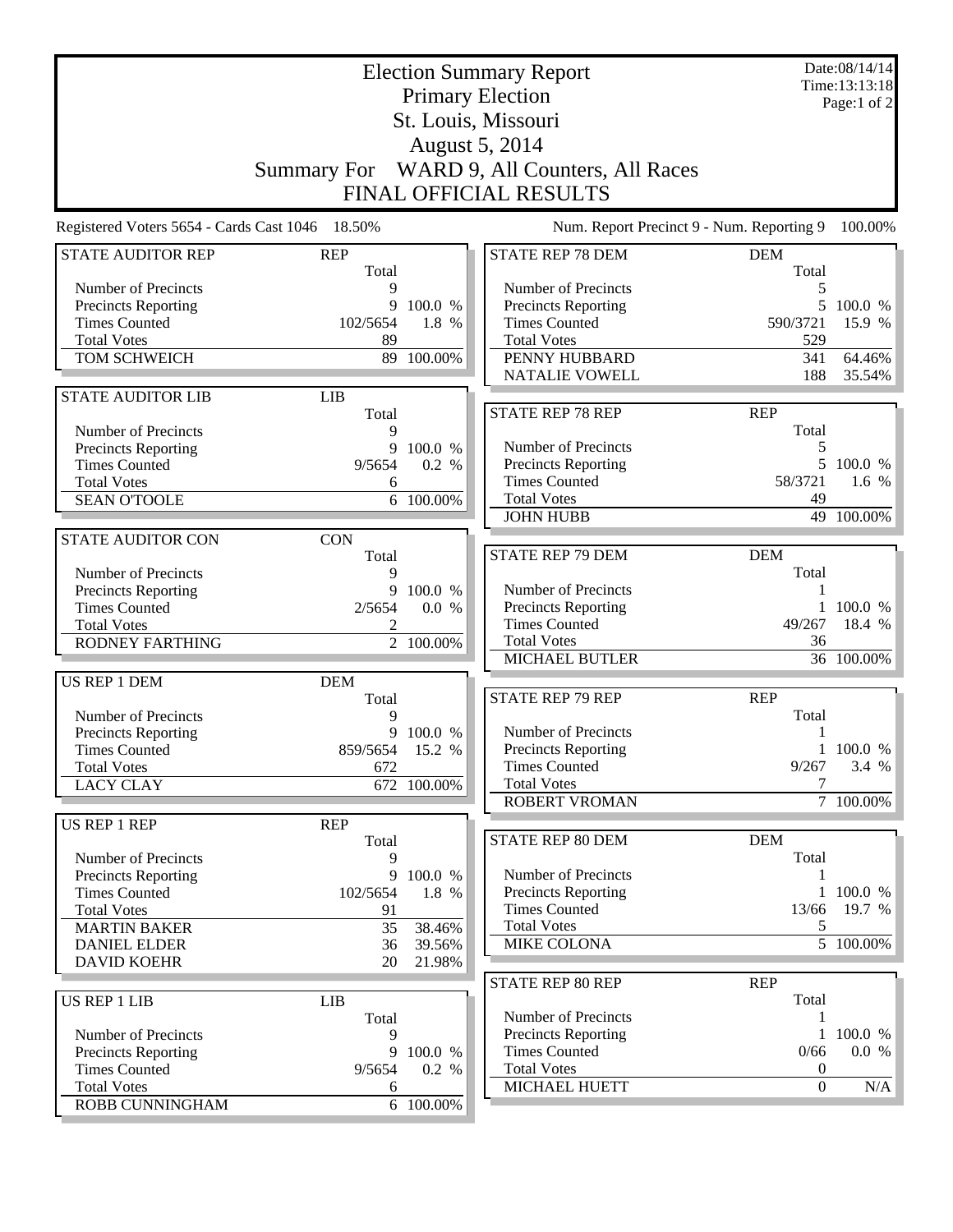| <b>Election Summary Report</b>                    |                               |                    |                                                   |                   | Date:08/14/14<br>Time:13:13:18 |  |  |
|---------------------------------------------------|-------------------------------|--------------------|---------------------------------------------------|-------------------|--------------------------------|--|--|
|                                                   |                               |                    | <b>Primary Election</b>                           |                   | Page:2 of 2                    |  |  |
|                                                   |                               |                    | St. Louis, Missouri                               |                   |                                |  |  |
|                                                   |                               |                    | August 5, 2014                                    |                   |                                |  |  |
|                                                   |                               |                    | Summary For WARD 9, All Counters, All Races       |                   |                                |  |  |
|                                                   |                               |                    |                                                   |                   |                                |  |  |
|                                                   | <b>FINAL OFFICIAL RESULTS</b> |                    |                                                   |                   |                                |  |  |
| Registered Voters 5654 - Cards Cast 1046 18.50%   |                               |                    | Num. Report Precinct 9 - Num. Reporting 9         |                   | 100.00%                        |  |  |
| <b>STATE REP 81 DEM</b>                           | <b>DEM</b>                    |                    | <b>REC OF DEEDS REP</b>                           | <b>REP</b>        |                                |  |  |
|                                                   | Total                         |                    |                                                   | Total             |                                |  |  |
| Number of Precincts<br><b>Precincts Reporting</b> | 2                             | 2 100.0 %          | Number of Precincts<br>Precincts Reporting        | 9<br>9            | 100.0 %                        |  |  |
| <b>Times Counted</b>                              | 207/1600                      | 12.9 %             | <b>Times Counted</b>                              | 102/5654          | 1.8 %                          |  |  |
| <b>Total Votes</b>                                | 157                           |                    | <b>Total Votes</b>                                | 85                |                                |  |  |
| <b>JACOB HUMMEL</b>                               |                               | 157 100.00%        | <b>ERIK SHELQUIST</b>                             |                   | 85 100.00%                     |  |  |
|                                                   |                               |                    |                                                   |                   |                                |  |  |
| <b>STATE REP 81 LIB</b>                           | <b>LIB</b>                    |                    | <b>CON AMEND 1</b>                                |                   |                                |  |  |
|                                                   | Total                         |                    |                                                   | Total             |                                |  |  |
| Number of Precincts                               | 2                             |                    | Number of Precincts                               | 9                 |                                |  |  |
| Precincts Reporting<br><b>Times Counted</b>       | 3/1600                        | 2 100.0 %<br>0.2 % | Precincts Reporting<br><b>Times Counted</b>       | 9<br>1046/5654    | 100.0 %                        |  |  |
| <b>Total Votes</b>                                | 2                             |                    | <b>Total Votes</b>                                | 1024              | 18.5 %                         |  |  |
| <b>LISA SCHAPER</b>                               |                               | 2 100.00%          | <b>YES</b>                                        | 234               | 22.85%                         |  |  |
|                                                   |                               |                    | NO                                                | 790               | 77.15%                         |  |  |
| <b>COLL OF REV DEM</b>                            | <b>DEM</b>                    |                    |                                                   |                   |                                |  |  |
|                                                   | Total                         |                    | <b>CON AMEND 5</b>                                |                   |                                |  |  |
| Number of Precincts                               | 9                             |                    |                                                   | Total             |                                |  |  |
| Precincts Reporting                               | 9                             | 100.0 %            | Number of Precincts                               | 9                 |                                |  |  |
| <b>Times Counted</b>                              | 859/5654                      | 15.2 %             | <b>Precincts Reporting</b>                        | 9                 | 100.0 %                        |  |  |
| <b>Total Votes</b>                                | 698                           |                    | <b>Times Counted</b>                              | 1046/5654         | 18.5 %                         |  |  |
| <b>GREGORY DALY</b>                               |                               | 698 100.00%        | <b>Total Votes</b>                                | 1028              |                                |  |  |
|                                                   |                               |                    | <b>YES</b><br>NO                                  | 316<br>712        | 30.74%<br>69.26%               |  |  |
| LICENSE COLL DEM                                  | <b>DEM</b>                    |                    |                                                   |                   |                                |  |  |
| Number of Precincts                               | Total<br>9                    |                    | <b>CON AMEND 7</b>                                |                   |                                |  |  |
| <b>Precincts Reporting</b>                        |                               | 9 100.0 %          |                                                   | Total             |                                |  |  |
| <b>Times Counted</b>                              | 859/5654 15.2 %               |                    | Number of Precincts                               | 9                 |                                |  |  |
| <b>Total Votes</b>                                | 775                           |                    | Precincts Reporting                               |                   | 9 100.0 %                      |  |  |
| <b>MAVIS THOMPSON</b>                             | 354                           | 45.68%             | <b>Times Counted</b>                              | 1046/5654         | 18.5 %                         |  |  |
| <b>JEFFREY BOYD</b>                               | 421                           | 54.32%             | <b>Total Votes</b>                                | 1032              |                                |  |  |
|                                                   |                               |                    | <b>YES</b>                                        | 340               | 32.95%                         |  |  |
| LICENSE COLL GRN                                  | <b>GRN</b>                    |                    | NO                                                | 692               | $67.05\%$                      |  |  |
|                                                   | Total                         |                    |                                                   |                   |                                |  |  |
| Number of Precincts                               |                               |                    | <b>CON AMEND 8</b>                                |                   |                                |  |  |
| <b>Precincts Reporting</b>                        | 9                             | 100.0 %            |                                                   | Total             |                                |  |  |
| <b>Times Counted</b><br><b>Total Votes</b>        | 8/5654<br>3                   | 0.1 %              | Number of Precincts<br><b>Precincts Reporting</b> | 9<br>9            | 100.0 %                        |  |  |
| DON DE VIVO                                       |                               | 3 100.00%          | <b>Times Counted</b>                              | 1046/5654         | 18.5 %                         |  |  |
|                                                   |                               |                    | <b>Total Votes</b>                                | 1020              |                                |  |  |
| <b>REC OF DEEDS DEM</b>                           | <b>DEM</b>                    |                    | <b>YES</b>                                        | 406               | 39.80%                         |  |  |
|                                                   | Total                         |                    | NO                                                | 614               | $60.20\%$                      |  |  |
| Number of Precincts                               | 9                             |                    |                                                   |                   |                                |  |  |
| Precincts Reporting                               | 9                             | 100.0 %            | <b>CON AMEND 9</b>                                |                   |                                |  |  |
| <b>Times Counted</b>                              | 859/5654                      | 15.2 %             |                                                   | Total             |                                |  |  |
| <b>Total Votes</b>                                | 732                           |                    | Number of Precincts                               | 9                 |                                |  |  |
| <b>JIMMIE MATTHEWS</b>                            | 139                           | 18.99%             | Precincts Reporting                               | 9                 | 100.0 %                        |  |  |
| <b>SHARON CARPENTER</b>                           | 483                           | 65.98%             | <b>Times Counted</b><br><b>Total Votes</b>        | 1046/5654<br>1018 | 18.5 %                         |  |  |
| EDWARD MCFOWLAND                                  | 110                           | 15.03%             | <b>YES</b>                                        | 636               | 62.48%                         |  |  |
|                                                   |                               |                    | NO                                                | 382               | $37.52\%$                      |  |  |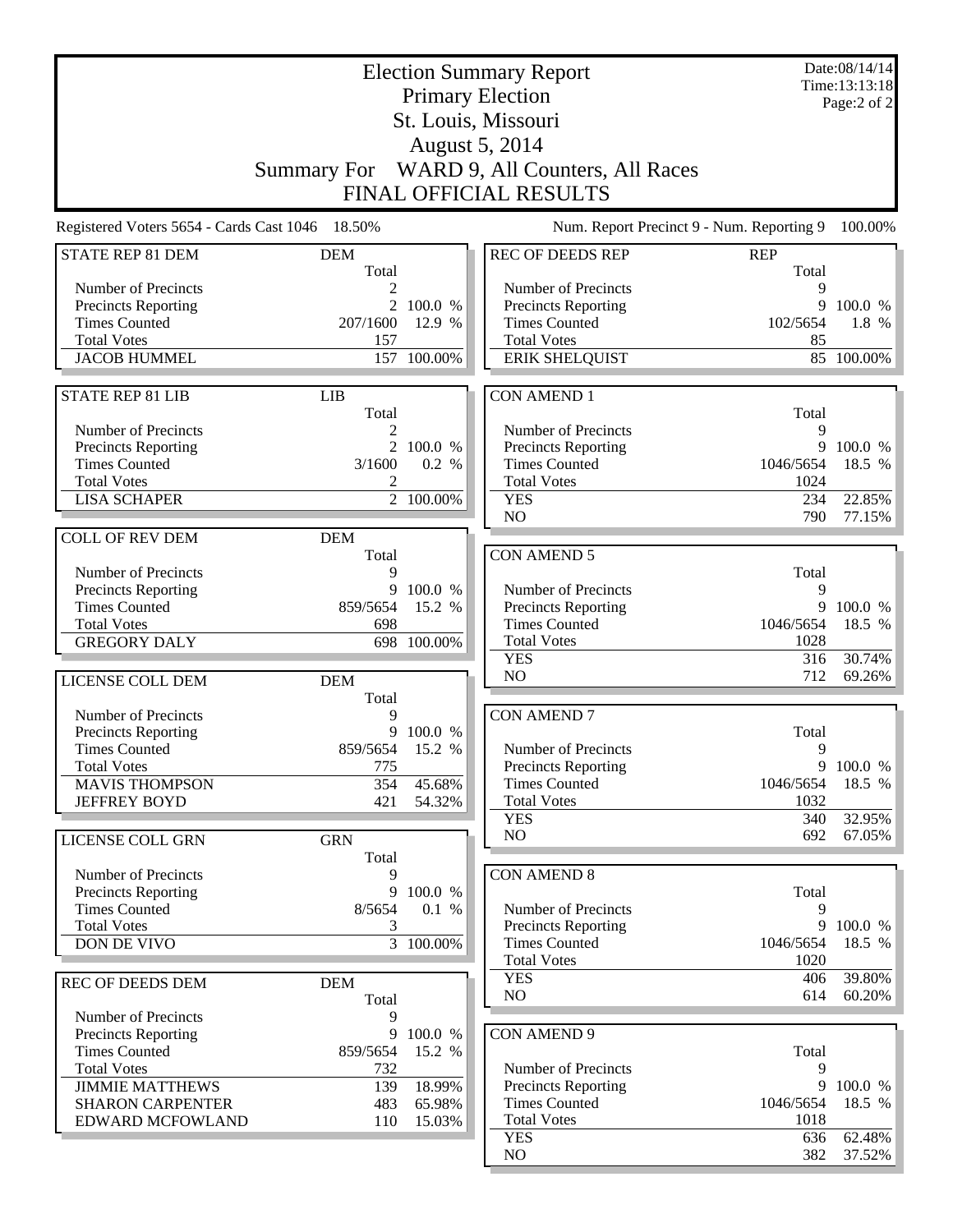|                                                    |                       | <b>Election Summary Report</b><br><b>Primary Election</b> |                                                   | Date:08/14/14<br>Time:13:13:23<br>Page:1 of $2$ |                          |
|----------------------------------------------------|-----------------------|-----------------------------------------------------------|---------------------------------------------------|-------------------------------------------------|--------------------------|
|                                                    |                       |                                                           | St. Louis, Missouri                               |                                                 |                          |
|                                                    |                       |                                                           | August 5, 2014                                    |                                                 |                          |
|                                                    |                       |                                                           |                                                   |                                                 |                          |
|                                                    |                       |                                                           | Summary For WARD 10, All Counters, All Races      |                                                 |                          |
|                                                    |                       |                                                           | FINAL OFFICIAL RESULTS                            |                                                 |                          |
| Registered Voters 6273 - Cards Cast 1286 20.50%    |                       |                                                           | Num. Report Precinct 9 - Num. Reporting 9         |                                                 | 100.00%                  |
| <b>STATE AUDITOR REP</b>                           | <b>REP</b><br>Total   |                                                           | <b>STATE SEN 4 DEM</b>                            | <b>DEM</b><br>Total                             |                          |
| Number of Precincts                                | 9                     |                                                           | Number of Precincts                               | 8                                               |                          |
| <b>Precincts Reporting</b>                         |                       | 9 100.0 %                                                 | <b>Precincts Reporting</b>                        | 8                                               | 100.0 %                  |
| <b>Times Counted</b>                               | 206/6273              | 3.3 %                                                     | <b>Times Counted</b>                              | 833/5305                                        | 15.7 %                   |
| <b>Total Votes</b>                                 | 179                   |                                                           | <b>Total Votes</b>                                | 730                                             |                          |
| TOM SCHWEICH                                       |                       | 179 100.00%                                               | <b>JOSEPH KEAVENY</b><br><b>BONNIE GREEN</b>      | 535<br>195                                      | 73.29%<br>26.71%         |
|                                                    |                       |                                                           |                                                   |                                                 |                          |
| <b>STATE AUDITOR LIB</b>                           | <b>LIB</b><br>Total   |                                                           | <b>STATE SEN 4 REP</b>                            | <b>REP</b>                                      |                          |
| Number of Precincts                                | 9                     |                                                           |                                                   | Total                                           |                          |
| Precincts Reporting                                | 9                     | 100.0 %                                                   | Number of Precincts                               | 8                                               |                          |
| <b>Times Counted</b>                               | 12/6273               | 0.2 %                                                     | Precincts Reporting                               | 8                                               | 100.0 %                  |
| <b>Total Votes</b>                                 | 11                    |                                                           | <b>Times Counted</b>                              | 189/5305                                        | 3.6 %                    |
| <b>SEAN O'TOOLE</b>                                | 11                    | 100.00%                                                   | <b>Total Votes</b>                                | 149                                             |                          |
|                                                    |                       |                                                           | <b>COURTNEY BLUNT</b>                             |                                                 | 149 100.00%              |
| <b>STATE AUDITOR CON</b>                           | <b>CON</b>            |                                                           |                                                   |                                                 |                          |
|                                                    | Total                 |                                                           | <b>STATE REP 80 DEM</b>                           | <b>DEM</b>                                      |                          |
| Number of Precincts                                | 9                     |                                                           |                                                   | Total                                           |                          |
| <b>Precincts Reporting</b>                         | 9                     | 100.0 %                                                   | Number of Precincts                               | 7                                               |                          |
| <b>Times Counted</b>                               | 0/6273                | 0.0 %                                                     | Precincts Reporting<br><b>Times Counted</b>       | 769/5033                                        | 100.0 %<br>15.3 %        |
| <b>Total Votes</b><br><b>RODNEY FARTHING</b>       | 0<br>$\boldsymbol{0}$ | N/A                                                       | <b>Total Votes</b>                                | 628                                             |                          |
|                                                    |                       |                                                           | <b>MIKE COLONA</b>                                |                                                 | 628 100.00%              |
| <b>US REP 1 DEM</b>                                | <b>DEM</b>            |                                                           |                                                   |                                                 |                          |
|                                                    | Total                 |                                                           | <b>STATE REP 80 REP</b>                           | <b>REP</b>                                      |                          |
| Number of Precincts                                | 9                     |                                                           |                                                   | Total                                           |                          |
| <b>Precincts Reporting</b>                         |                       | 9 100.0 %                                                 | Number of Precincts                               | 7                                               |                          |
| <b>Times Counted</b>                               | 970/6273 15.5 %       |                                                           | Precincts Reporting                               |                                                 | 7 100.0 %                |
| <b>Total Votes</b>                                 | 759                   |                                                           | <b>Times Counted</b>                              | 145/5033                                        | 2.9 %                    |
| <b>LACY CLAY</b>                                   |                       | 759 100.00%                                               | <b>Total Votes</b>                                | 109                                             |                          |
|                                                    |                       |                                                           | MICHAEL HUETT                                     |                                                 | $\overline{109}$ 100.00% |
| <b>US REP 1 REP</b>                                | <b>REP</b>            |                                                           |                                                   |                                                 |                          |
|                                                    | Total                 |                                                           | STATE REP 83 DEM                                  | <b>DEM</b>                                      |                          |
| Number of Precincts                                | 9                     |                                                           |                                                   | Total                                           |                          |
| <b>Precincts Reporting</b><br><b>Times Counted</b> | 206/6273              | 9 100.0 %<br>3.3 %                                        | Number of Precincts<br><b>Precincts Reporting</b> |                                                 | 2 100.0 %                |
| <b>Total Votes</b>                                 | 175                   |                                                           | <b>Times Counted</b>                              | 201/1240                                        | 16.2 %                   |
| <b>MARTIN BAKER</b>                                | 60                    | 34.29%                                                    | <b>Total Votes</b>                                | 160                                             |                          |
| <b>DANIEL ELDER</b>                                | 76                    | 43.43%                                                    | <b>GINA MITTEN</b>                                |                                                 | 160 100.00%              |
| <b>DAVID KOEHR</b>                                 | 39                    | 22.29%                                                    |                                                   |                                                 |                          |
|                                                    |                       |                                                           | STATE REP 83 REP                                  | <b>REP</b>                                      |                          |
| <b>US REP 1 LIB</b>                                | <b>LIB</b>            |                                                           |                                                   | Total                                           |                          |
|                                                    | Total                 |                                                           | Number of Precincts                               | 2                                               |                          |
| Number of Precincts                                | 9                     |                                                           | Precincts Reporting                               | 2                                               | 100.0 %                  |
| Precincts Reporting                                |                       | 9 100.0 %                                                 | <b>Times Counted</b>                              | 61/1240                                         | 4.9 %                    |
| <b>Times Counted</b>                               | 12/6273               | 0.2 %                                                     | <b>Total Votes</b>                                | 53                                              |                          |
| <b>Total Votes</b>                                 | 11                    |                                                           | <b>JEREMY BUCKINGHAM</b>                          |                                                 | 53 100.00%               |
| ROBB CUNNINGHAM                                    |                       | 11 100.00%                                                |                                                   |                                                 |                          |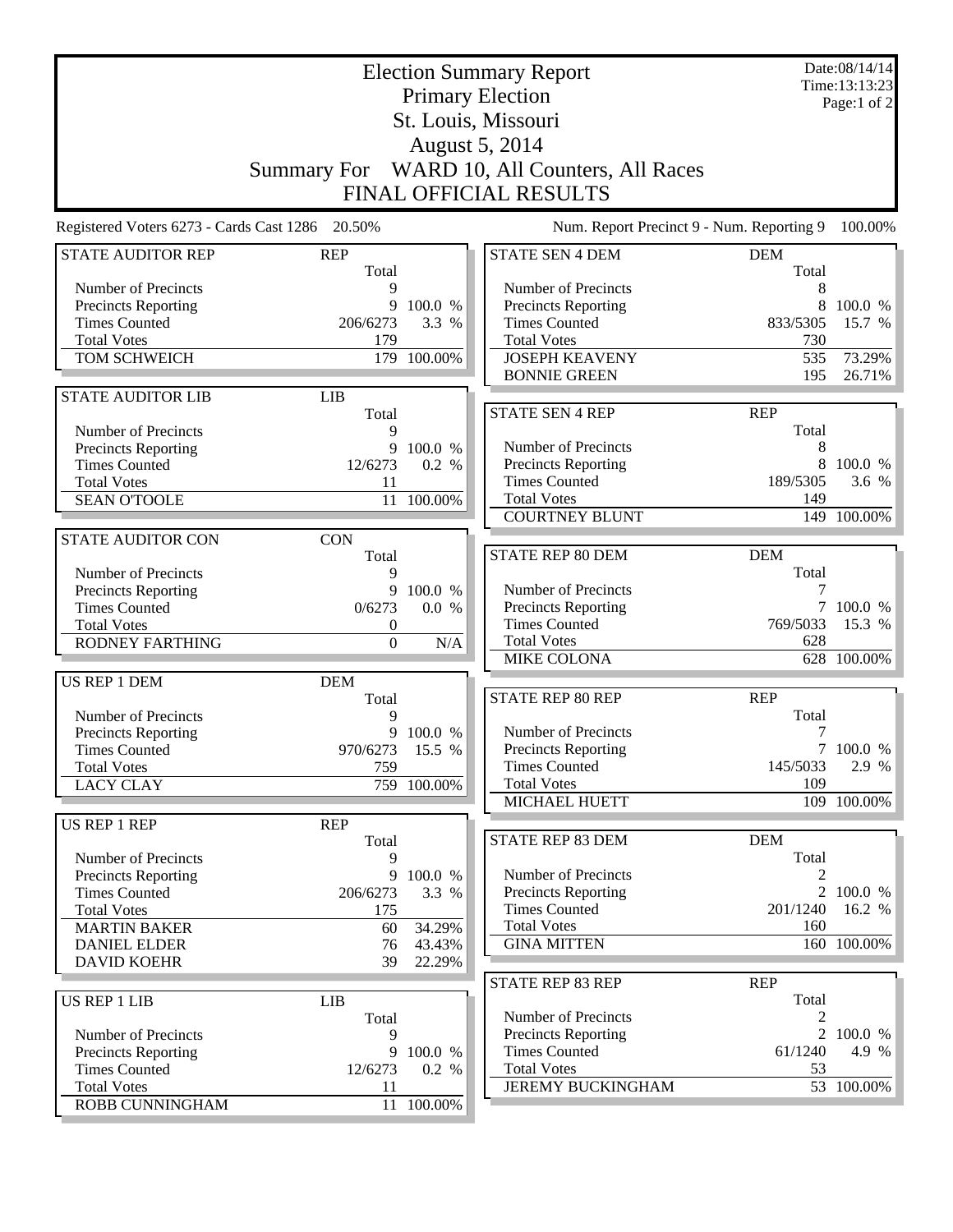|                                                    |                     |                   | <b>Election Summary Report</b>               |                   | Date:08/14/14<br>Time:13:13:23 |
|----------------------------------------------------|---------------------|-------------------|----------------------------------------------|-------------------|--------------------------------|
|                                                    |                     |                   | <b>Primary Election</b>                      |                   | Page:2 of 2                    |
|                                                    |                     |                   | St. Louis, Missouri                          |                   |                                |
| <b>August 5, 2014</b>                              |                     |                   |                                              |                   |                                |
|                                                    |                     |                   |                                              |                   |                                |
|                                                    |                     |                   | Summary For WARD 10, All Counters, All Races |                   |                                |
|                                                    |                     |                   | <b>FINAL OFFICIAL RESULTS</b>                |                   |                                |
| Registered Voters 6273 - Cards Cast 1286 20.50%    |                     |                   | Num. Report Precinct 9 - Num. Reporting 9    |                   | 100.00%                        |
| <b>STATE REP 83 LIB</b>                            | <b>LIB</b><br>Total |                   | <b>CON AMEND 1</b>                           | Total             |                                |
| Number of Precincts                                |                     |                   | Number of Precincts                          | 9                 |                                |
| <b>Precincts Reporting</b>                         | $\overline{2}$      | 100.0 %           | <b>Precincts Reporting</b>                   | 9                 | 100.0 %                        |
| <b>Times Counted</b>                               | 1/1240              | 0.1 %             | <b>Times Counted</b>                         | 1286/6273         | 20.5 %                         |
| <b>Total Votes</b>                                 | $\boldsymbol{0}$    |                   | <b>Total Votes</b>                           | 1258              |                                |
| <b>ANDREW BOLIN</b>                                | $\boldsymbol{0}$    | N/A               | <b>YES</b>                                   | 295               | 23.45%                         |
|                                                    |                     |                   | N <sub>O</sub>                               | 963               | 76.55%                         |
| <b>COLL OF REV DEM</b>                             | <b>DEM</b><br>Total |                   | <b>CON AMEND 5</b>                           |                   |                                |
| Number of Precincts                                | 9                   |                   |                                              | Total             |                                |
| <b>Precincts Reporting</b>                         | 9                   | 100.0 %           | Number of Precincts                          | 9                 |                                |
| <b>Times Counted</b>                               | 970/6273            | 15.5 %            | <b>Precincts Reporting</b>                   | 9                 | 100.0 %                        |
| <b>Total Votes</b>                                 | 803                 |                   | <b>Times Counted</b>                         | 1286/6273         | 20.5 %                         |
| <b>GREGORY DALY</b>                                |                     | 803 100.00%       | <b>Total Votes</b>                           | 1248              |                                |
|                                                    |                     |                   | <b>YES</b>                                   | 417               | 33.41%                         |
| LICENSE COLL DEM                                   | <b>DEM</b>          |                   | NO                                           | 831               | 66.59%                         |
|                                                    | Total               |                   |                                              |                   |                                |
| Number of Precincts                                | 9                   |                   | <b>CON AMEND 7</b>                           |                   |                                |
| <b>Precincts Reporting</b>                         |                     | 9 100.0 %         |                                              | Total             |                                |
| <b>Times Counted</b>                               | 970/6273            | 15.5 %            | Number of Precincts                          | 9                 |                                |
| <b>Total Votes</b>                                 | 865                 |                   | Precincts Reporting                          | 9                 | 100.0 %                        |
| <b>MAVIS THOMPSON</b>                              | 369                 | 42.66%            | <b>Times Counted</b>                         | 1286/6273<br>1270 | 20.5 %                         |
| <b>JEFFREY BOYD</b>                                | 496                 | 57.34%            | <b>Total Votes</b><br><b>YES</b>             | 428               | 33.70%                         |
|                                                    |                     |                   | N <sub>O</sub>                               | 842               | 66.30%                         |
| LICENSE COLL GRN                                   | <b>GRN</b><br>Total |                   |                                              |                   |                                |
| Number of Precincts                                | 9                   |                   | <b>CON AMEND 8</b>                           |                   |                                |
| <b>Precincts Reporting</b>                         |                     | 9 100.0 %         |                                              | Total             |                                |
| <b>Times Counted</b>                               | 3/6273              | 0.0 %             | Number of Precincts                          | 9                 |                                |
| <b>Total Votes</b>                                 | 2                   |                   | <b>Precincts Reporting</b>                   | 9                 | 100.0 %                        |
| DON DE VIVO                                        |                     | 2 100.00%         | <b>Times Counted</b>                         | 1286/6273         | 20.5 %                         |
|                                                    |                     |                   | <b>Total Votes</b>                           | 1252              |                                |
| <b>REC OF DEEDS DEM</b>                            | <b>DEM</b>          |                   | <b>YES</b><br>NO                             | 492<br>760        | 39.30%<br>60.70%               |
|                                                    | Total               |                   |                                              |                   |                                |
| Number of Precincts                                | 9                   |                   |                                              |                   |                                |
| <b>Precincts Reporting</b><br><b>Times Counted</b> | 9<br>970/6273       | 100.0 %<br>15.5 % | <b>CON AMEND 9</b>                           | Total             |                                |
| <b>Total Votes</b>                                 | 841                 |                   | Number of Precincts                          | 9                 |                                |
| <b>JIMMIE MATTHEWS</b>                             | 132                 | 15.70%            | Precincts Reporting                          | 9                 | 100.0 %                        |
| <b>SHARON CARPENTER</b>                            | 599                 | 71.22%            | <b>Times Counted</b>                         | 1286/6273         | 20.5 %                         |
| EDWARD MCFOWLAND                                   | 110                 | 13.08%            | <b>Total Votes</b>                           | 1248              |                                |
|                                                    |                     |                   | <b>YES</b>                                   | 784               | 62.82%                         |
| <b>REC OF DEEDS REP</b>                            | <b>REP</b>          |                   | NO                                           | 464               | 37.18%                         |
|                                                    | Total               |                   |                                              |                   |                                |
| Number of Precincts                                | 9                   |                   |                                              |                   |                                |
| Precincts Reporting                                | 9                   | 100.0 %           |                                              |                   |                                |
| <b>Times Counted</b>                               | 206/6273            | 3.3 %             |                                              |                   |                                |
| <b>Total Votes</b>                                 | 145                 |                   |                                              |                   |                                |
| <b>ERIK SHELQUIST</b>                              |                     | 145 100.00%       |                                              |                   |                                |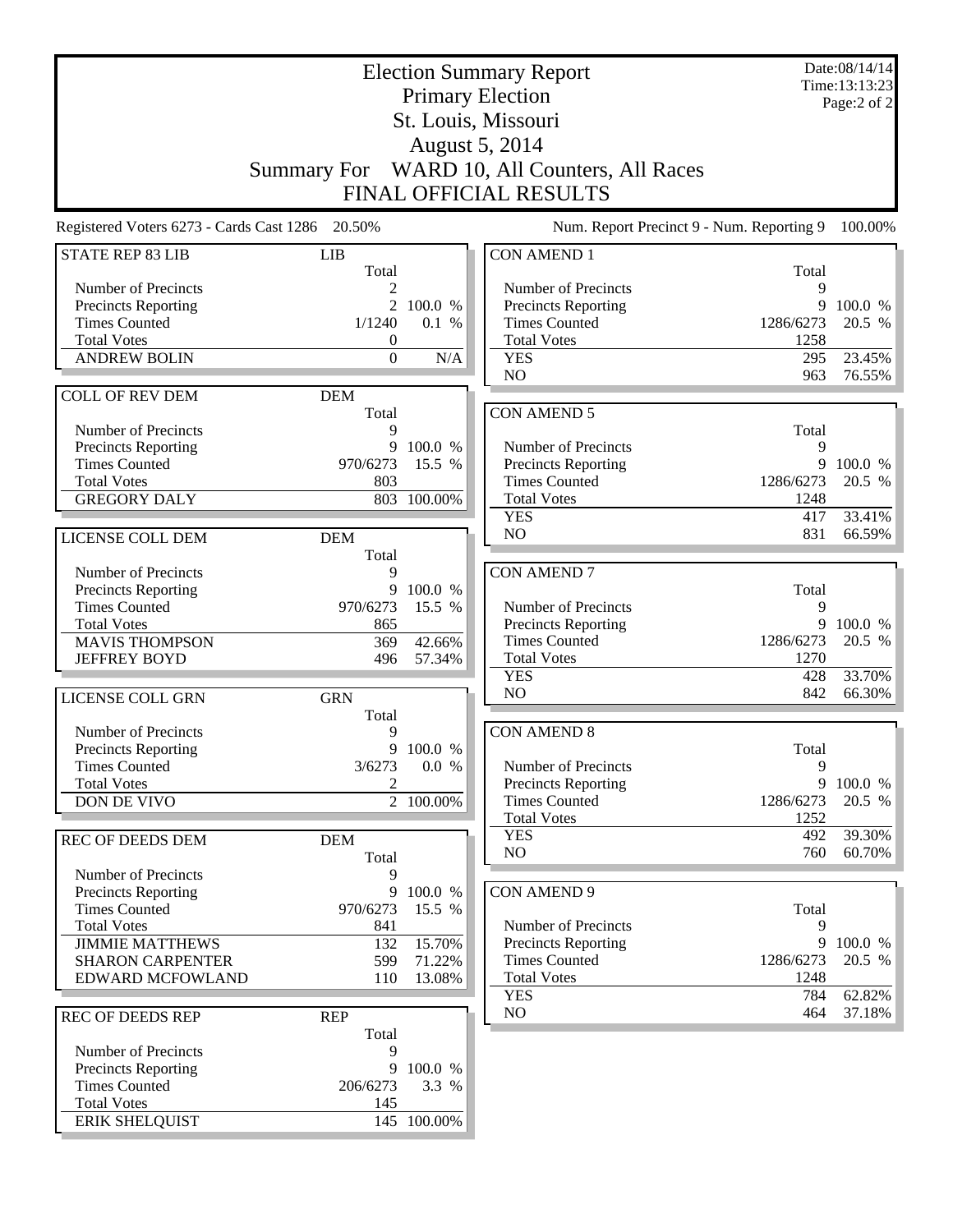|                                                                                                                                                                     | <b>Election Summary Report</b><br><b>Primary Election</b><br>St. Louis, Missouri |                                                  |                                                                                                                                          |                                                  |                                       |
|---------------------------------------------------------------------------------------------------------------------------------------------------------------------|----------------------------------------------------------------------------------|--------------------------------------------------|------------------------------------------------------------------------------------------------------------------------------------------|--------------------------------------------------|---------------------------------------|
|                                                                                                                                                                     |                                                                                  |                                                  | August 5, 2014<br>Summary For WARD 11, All Counters, All Races<br>FINAL OFFICIAL RESULTS                                                 |                                                  |                                       |
| Registered Voters 5639 - Cards Cast 1073                                                                                                                            | 19.03%                                                                           |                                                  | Num. Report Precinct 6 - Num. Reporting 6                                                                                                |                                                  | 100.00%                               |
| <b>STATE AUDITOR REP</b>                                                                                                                                            | <b>REP</b><br>Total                                                              |                                                  | <b>STATE SEN 4 DEM</b>                                                                                                                   | <b>DEM</b><br>Total                              |                                       |
| Number of Precincts<br><b>Precincts Reporting</b><br><b>Times Counted</b><br><b>Total Votes</b><br>TOM SCHWEICH                                                     | 6<br>6<br>179/5639<br>159                                                        | 100.0 %<br>3.2 %<br>159 100.00%                  | Number of Precincts<br>Precincts Reporting<br><b>Times Counted</b><br><b>Total Votes</b><br><b>JOSEPH KEAVENY</b><br><b>BONNIE GREEN</b> | 1<br>223/1024<br>194<br>146<br>48                | 100.0 %<br>21.8 %<br>75.26%<br>24.74% |
| <b>STATE AUDITOR LIB</b>                                                                                                                                            | <b>LIB</b>                                                                       |                                                  |                                                                                                                                          |                                                  |                                       |
| Number of Precincts<br><b>Precincts Reporting</b><br><b>Times Counted</b><br><b>Total Votes</b><br><b>SEAN O'TOOLE</b>                                              | Total<br>6<br>12/5639<br>8                                                       | 6 100.0 %<br>0.2 %<br>8 100.00%                  | <b>STATE SEN 4 REP</b><br>Number of Precincts<br>Precincts Reporting<br><b>Times Counted</b><br><b>Total Votes</b>                       | <b>REP</b><br>Total<br>1<br>40/1024<br>37        | 1 100.0 %<br>3.9 %                    |
| <b>STATE AUDITOR CON</b>                                                                                                                                            | <b>CON</b>                                                                       |                                                  | <b>COURTNEY BLUNT</b>                                                                                                                    |                                                  | 37 100.00%                            |
| Number of Precincts<br>Precincts Reporting<br><b>Times Counted</b><br><b>Total Votes</b><br><b>RODNEY FARTHING</b>                                                  | Total<br>6<br>6<br>4/5639                                                        | 100.0 %<br>0.1 %<br>1 100.00%                    | STATE REP 81 DEM<br>Number of Precincts<br>Precincts Reporting<br><b>Times Counted</b><br><b>Total Votes</b><br><b>JACOB HUMMEL</b>      | <b>DEM</b><br>Total<br>4<br>4<br>694/4171<br>575 | 100.0 %<br>16.6 %<br>575 100.00%      |
| <b>US REP 1 DEM</b><br>Number of Precincts                                                                                                                          | <b>DEM</b><br>Total<br>6                                                         |                                                  | <b>STATE REP 81 LIB</b><br>Number of Precincts                                                                                           | <b>LIB</b><br>Total                              |                                       |
| Precincts Reporting<br><b>Times Counted</b><br><b>Total Votes</b><br><b>LACY CLAY</b>                                                                               | 824/5639 14.6 %<br>630                                                           | 6 100.0 %<br>630 100.00%                         | Precincts Reporting<br><b>Times Counted</b><br><b>Total Votes</b><br><b>LISA SCHAPER</b>                                                 | 4<br>11/4171<br>6                                | 4 100.0 %<br>0.3 %<br>6 100.00%       |
| US REP 1 REP                                                                                                                                                        | <b>REP</b>                                                                       |                                                  |                                                                                                                                          |                                                  |                                       |
| Number of Precincts<br><b>Precincts Reporting</b><br><b>Times Counted</b><br><b>Total Votes</b><br><b>MARTIN BAKER</b><br><b>DANIEL ELDER</b><br><b>DAVID KOEHR</b> | Total<br>6<br>179/5639<br>157<br>48<br>64<br>45                                  | 6 100.0 %<br>3.2 %<br>30.57%<br>40.76%<br>28.66% | STATE REP 93 DEM<br>Number of Precincts<br><b>Precincts Reporting</b><br><b>Times Counted</b><br><b>Total Votes</b><br><b>BOB BURNS</b>  | <b>DEM</b><br>Total<br>130/1468<br>103           | 2 100.0 %<br>8.9 %<br>103 100.00%     |
| <b>US REP 1 LIB</b><br>Number of Precincts                                                                                                                          | <b>LIB</b><br>Total<br>6                                                         |                                                  | STATE REP 93 REP<br>Number of Precincts<br>Precincts Reporting                                                                           | <b>REP</b><br>Total<br>2<br>$\overline{2}$       | 100.0 %                               |
| <b>Precincts Reporting</b><br><b>Times Counted</b><br><b>Total Votes</b><br>ROBB CUNNINGHAM                                                                         | 6<br>12/5639<br>8                                                                | 100.0 %<br>0.2 %<br>8 100.00%                    | <b>Times Counted</b><br><b>Total Votes</b><br><b>GARRETT MEES</b>                                                                        | 43/1468<br>33                                    | 2.9 %<br>33 100.00%                   |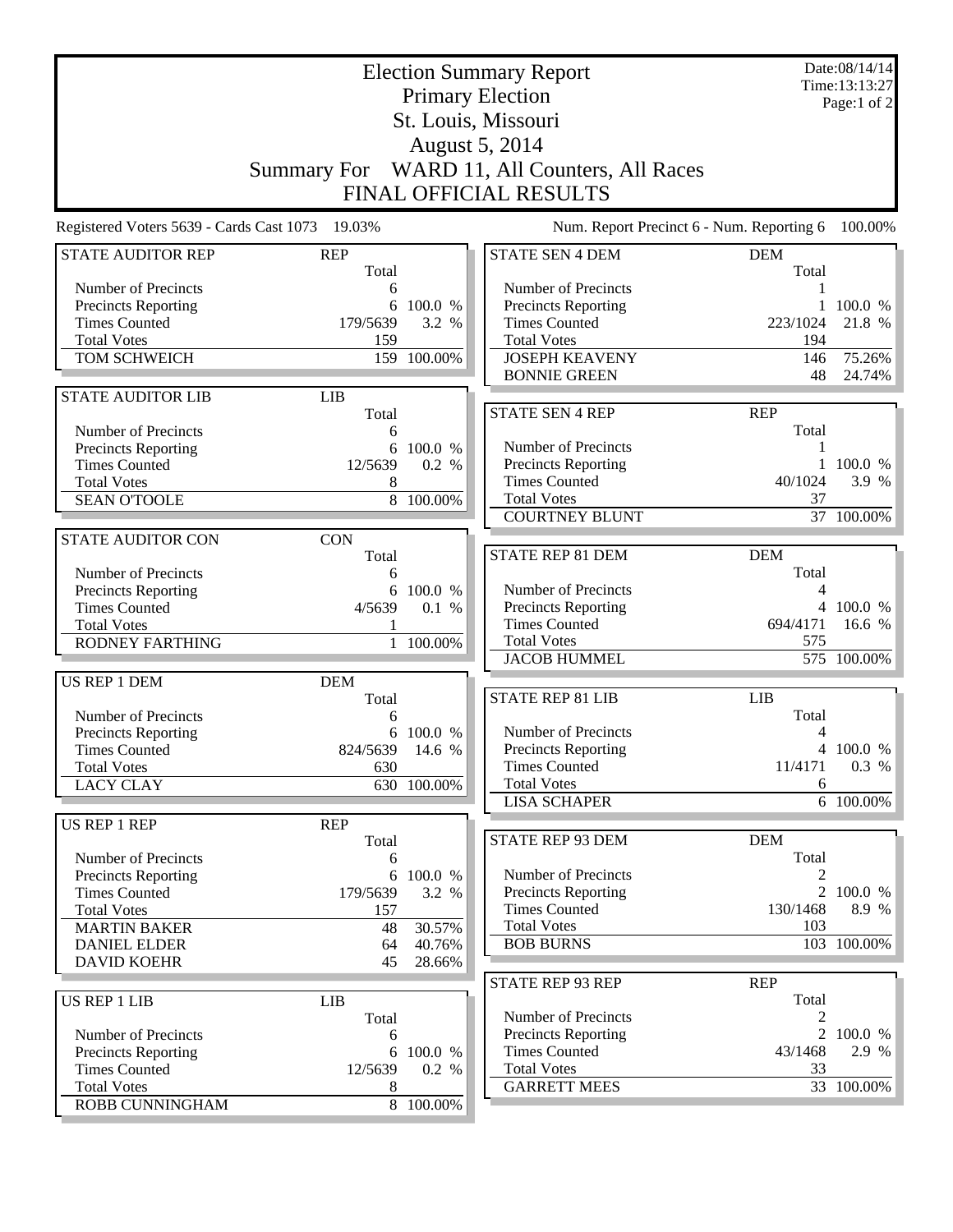| <b>Election Summary Report</b>                     |                     |                    |                                              |             | Date:08/14/14<br>Time:13:13:27 |
|----------------------------------------------------|---------------------|--------------------|----------------------------------------------|-------------|--------------------------------|
|                                                    |                     |                    | <b>Primary Election</b>                      |             | Page:2 of 2                    |
|                                                    |                     |                    | St. Louis, Missouri                          |             |                                |
|                                                    |                     |                    | August 5, 2014                               |             |                                |
|                                                    |                     |                    | Summary For WARD 11, All Counters, All Races |             |                                |
|                                                    |                     |                    | <b>FINAL OFFICIAL RESULTS</b>                |             |                                |
|                                                    |                     |                    |                                              |             |                                |
| Registered Voters 5639 - Cards Cast 1073 19.03%    |                     |                    | Num. Report Precinct 6 - Num. Reporting 6    |             | 100.00%                        |
| <b>COLL OF REV DEM</b>                             | <b>DEM</b>          |                    | <b>CON AMEND 5</b>                           |             |                                |
| Number of Precincts                                | Total<br>6          |                    | Number of Precincts                          | Total<br>6  |                                |
| Precincts Reporting                                | 6                   | 100.0 %            | <b>Precincts Reporting</b>                   | 6           | 100.0 %                        |
| <b>Times Counted</b>                               | 824/5639            | 14.6 %             | <b>Times Counted</b>                         | 1073/5639   | 19.0 %                         |
| <b>Total Votes</b>                                 | 691                 |                    | <b>Total Votes</b>                           | 1048        |                                |
| <b>GREGORY DALY</b>                                |                     | 691 100.00%        | <b>YES</b>                                   | 433         | 41.32%                         |
|                                                    |                     |                    | N <sub>O</sub>                               | 615         | 58.68%                         |
| LICENSE COLL DEM                                   | <b>DEM</b>          |                    | <b>CON AMEND 7</b>                           |             |                                |
| Number of Precincts                                | Total<br>6          |                    |                                              | Total       |                                |
| Precincts Reporting                                | 6                   | 100.0 %            | Number of Precincts                          | 6           |                                |
| <b>Times Counted</b>                               | 824/5639            | 14.6 %             | <b>Precincts Reporting</b>                   |             | 6 100.0 %                      |
| <b>Total Votes</b>                                 | 753                 |                    | <b>Times Counted</b>                         | 1073/5639   | 19.0 %                         |
| <b>MAVIS THOMPSON</b>                              | 322                 | 42.76%             | <b>Total Votes</b>                           | 1059        |                                |
| <b>JEFFREY BOYD</b>                                | 431                 | 57.24%             | <b>YES</b>                                   | 357         | 33.71%                         |
|                                                    |                     |                    | N <sub>O</sub>                               | 702         | 66.29%                         |
| LICENSE COLL GRN                                   | <b>GRN</b><br>Total |                    | <b>CON AMEND 8</b>                           |             |                                |
| Number of Precincts                                | 6                   |                    |                                              | Total       |                                |
| Precincts Reporting                                | 6                   | 100.0 %            | Number of Precincts                          | 6           |                                |
| <b>Times Counted</b>                               | 2/5639              | 0.0 %              | <b>Precincts Reporting</b>                   | 6           | 100.0 %                        |
| <b>Total Votes</b>                                 | 2                   |                    | <b>Times Counted</b>                         | 1073/5639   | 19.0 %                         |
| DON DE VIVO                                        |                     | 2 100.00%          | <b>Total Votes</b>                           | 1049        |                                |
|                                                    |                     |                    | <b>YES</b><br>N <sub>O</sub>                 | 469<br>580  | 44.71%<br>55.29%               |
| <b>REC OF DEEDS DEM</b>                            | <b>DEM</b><br>Total |                    |                                              |             |                                |
| Number of Precincts                                | 6                   |                    | <b>CON AMEND 9</b>                           |             |                                |
| <b>Precincts Reporting</b>                         |                     | 6 100.0 %          |                                              | Total       |                                |
| <b>Times Counted</b>                               | 824/5639            | 14.6 %             | Number of Precincts                          | 6           |                                |
| <b>Total Votes</b>                                 | 732                 |                    | <b>Precincts Reporting</b>                   | 6           | 100.0 %                        |
| <b>JIMMIE MATTHEWS</b>                             | 120                 | 16.39%             | <b>Times Counted</b>                         | 1073/5639   | 19.0 %                         |
| <b>SHARON CARPENTER</b><br>EDWARD MCFOWLAND        | 501<br>111          | 68.44%<br>15.16%   | <b>Total Votes</b><br><b>YES</b>             | 1044<br>706 | 67.62%                         |
|                                                    |                     |                    | NO                                           | 338         | 32.38%                         |
| <b>REC OF DEEDS REP</b>                            | <b>REP</b>          |                    |                                              |             |                                |
|                                                    | Total               |                    |                                              |             |                                |
| Number of Precincts                                | 6                   |                    |                                              |             |                                |
| <b>Precincts Reporting</b><br><b>Times Counted</b> | 179/5639            | 6 100.0 %<br>3.2 % |                                              |             |                                |
| <b>Total Votes</b>                                 | 149                 |                    |                                              |             |                                |
| <b>ERIK SHELQUIST</b>                              |                     | 149 100.00%        |                                              |             |                                |
|                                                    |                     |                    |                                              |             |                                |
| <b>CON AMEND 1</b>                                 |                     |                    |                                              |             |                                |
|                                                    | Total               |                    |                                              |             |                                |
| Number of Precincts                                | 6                   | 100.0 %            |                                              |             |                                |
| Precincts Reporting<br><b>Times Counted</b>        | 6<br>1073/5639      | 19.0 %             |                                              |             |                                |
| <b>Total Votes</b>                                 | 1036                |                    |                                              |             |                                |
| <b>YES</b>                                         | 313                 | 30.21%             |                                              |             |                                |
| NO                                                 | 723                 | 69.79%             |                                              |             |                                |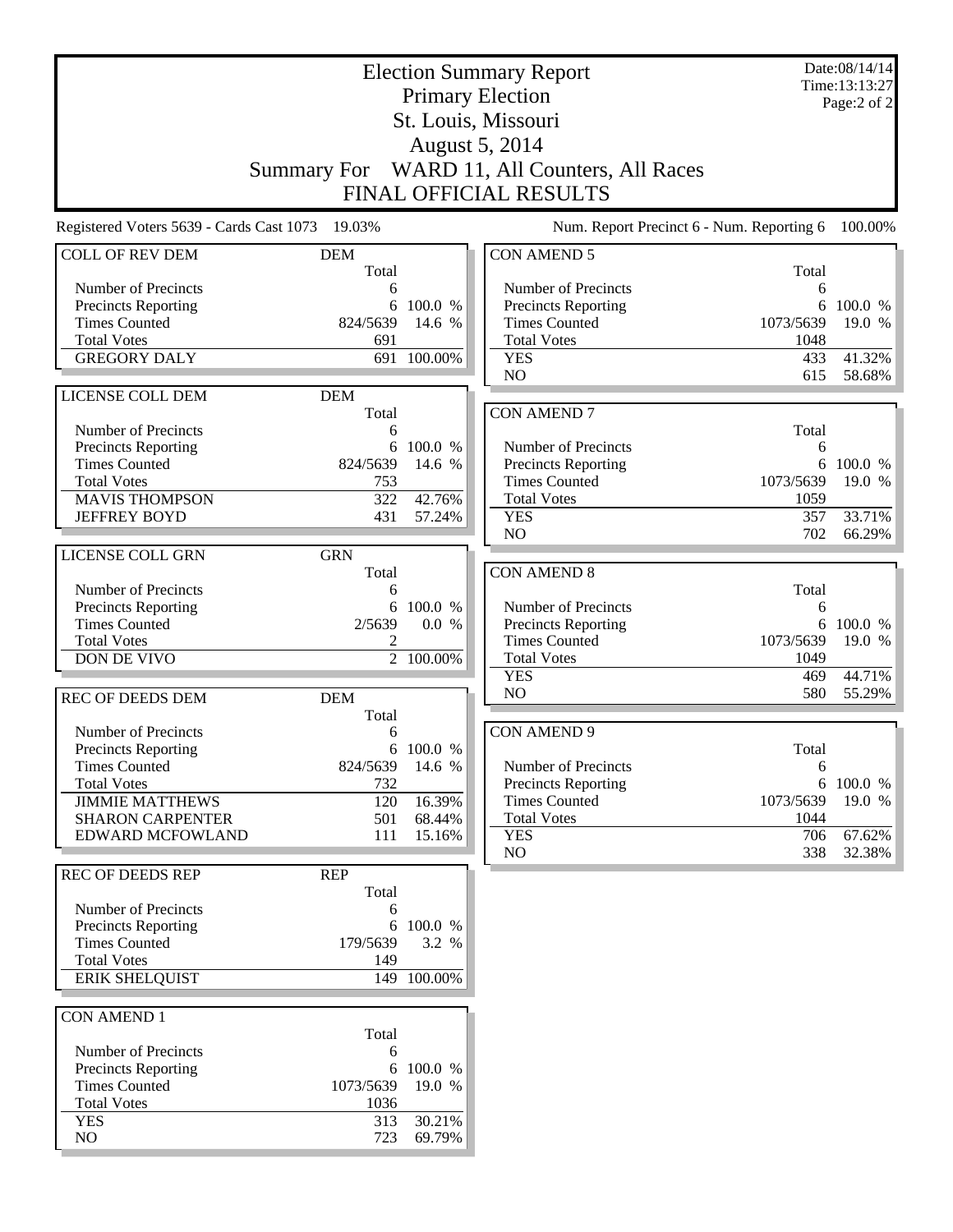|                                                   | <b>Election Summary Report</b><br><b>Primary Election</b><br>St. Louis, Missouri |                  |                                                                |                     |              |
|---------------------------------------------------|----------------------------------------------------------------------------------|------------------|----------------------------------------------------------------|---------------------|--------------|
|                                                   |                                                                                  |                  |                                                                |                     |              |
|                                                   |                                                                                  |                  | August 5, 2014<br>Summary For WARD 12, All Counters, All Races |                     |              |
|                                                   |                                                                                  |                  | FINAL OFFICIAL RESULTS                                         |                     |              |
|                                                   |                                                                                  |                  |                                                                |                     |              |
| Registered Voters 7229 - Cards Cast 1860 25.73%   |                                                                                  |                  | Num. Report Precinct 8 - Num. Reporting 8                      |                     | 100.00%      |
| <b>STATE AUDITOR REP</b>                          | <b>REP</b><br>Total                                                              |                  | <b>STATE SEN 4 DEM</b>                                         | <b>DEM</b><br>Total |              |
| Number of Precincts                               | 8                                                                                |                  | Number of Precincts                                            | 6                   |              |
| <b>Precincts Reporting</b>                        | 8                                                                                | 100.0 %          | Precincts Reporting                                            | 6                   | 100.0 %      |
| <b>Times Counted</b>                              | 389/7229                                                                         | 5.4 %            | <b>Times Counted</b>                                           | 1341/7104           | 18.9 %       |
| <b>Total Votes</b><br>TOM SCHWEICH                | 336                                                                              | 336 100.00%      | <b>Total Votes</b><br><b>JOSEPH KEAVENY</b>                    | 1154<br>786         | 68.11%       |
|                                                   |                                                                                  |                  | <b>BONNIE GREEN</b>                                            | 368                 | 31.89%       |
| <b>STATE AUDITOR LIB</b>                          | <b>LIB</b>                                                                       |                  |                                                                |                     |              |
|                                                   | Total                                                                            |                  | <b>STATE SEN 4 REP</b>                                         | <b>REP</b>          |              |
| Number of Precincts                               | 8                                                                                |                  |                                                                | Total               |              |
| <b>Precincts Reporting</b>                        |                                                                                  | 100.0 %          | Number of Precincts                                            | 6                   |              |
| <b>Times Counted</b>                              | 14/7229                                                                          | 0.2 %            | Precincts Reporting                                            | 6                   | 100.0 %      |
| <b>Total Votes</b>                                | 12                                                                               |                  | <b>Times Counted</b>                                           | 388/7104            | 5.5 %        |
| <b>SEAN O'TOOLE</b>                               |                                                                                  | 12 100.00%       | <b>Total Votes</b>                                             | 317                 |              |
|                                                   |                                                                                  |                  | <b>COURTNEY BLUNT</b>                                          |                     | 317 100.00%  |
| <b>STATE AUDITOR CON</b>                          | <b>CON</b>                                                                       |                  |                                                                |                     |              |
|                                                   | Total                                                                            |                  | STATE REP 81 DEM                                               | <b>DEM</b>          |              |
| Number of Precincts                               | 8                                                                                |                  |                                                                | Total               |              |
| Precincts Reporting                               | 8                                                                                | 100.0 %          | Number of Precincts                                            | 2                   | 2 100.0 %    |
| <b>Times Counted</b><br><b>Total Votes</b>        | 3/7229                                                                           | 0.0 %            | Precincts Reporting<br><b>Times Counted</b>                    | 264/1368            | 19.3 %       |
| <b>RODNEY FARTHING</b>                            |                                                                                  | 1 100.00%        | <b>Total Votes</b>                                             | 216                 |              |
|                                                   |                                                                                  |                  | <b>JACOB HUMMEL</b>                                            |                     | 216 100.00%  |
| <b>US REP 1 DEM</b>                               | <b>DEM</b>                                                                       |                  |                                                                |                     |              |
|                                                   | Total                                                                            |                  | <b>STATE REP 81 LIB</b>                                        | <b>LIB</b>          |              |
| Number of Precincts                               |                                                                                  |                  |                                                                | Total               |              |
| Precincts Reporting                               |                                                                                  | 8 100.0 %        | Number of Precincts                                            | 2                   |              |
| <b>Times Counted</b>                              | 1360/7229 18.8 %                                                                 |                  | Precincts Reporting                                            |                     | 2 100.0 $\%$ |
| <b>Total Votes</b>                                | 1007                                                                             |                  | <b>Times Counted</b>                                           | 2/1368              | 0.1 %        |
| <b>LACY CLAY</b>                                  |                                                                                  | 1007 100.00%     | <b>Total Votes</b>                                             | 2                   |              |
|                                                   |                                                                                  |                  | <b>LISA SCHAPER</b>                                            |                     | 2 100.00%    |
| US REP 1 REP                                      | <b>REP</b>                                                                       |                  |                                                                |                     |              |
|                                                   | Total                                                                            |                  | STATE REP 82 DEM                                               | <b>DEM</b>          |              |
| Number of Precincts<br><b>Precincts Reporting</b> | 8<br>8                                                                           | 100.0 %          | Number of Precincts                                            | Total               |              |
| <b>Times Counted</b>                              | 389/7229                                                                         | 5.4 %            | <b>Precincts Reporting</b>                                     |                     | 3 100.0 %    |
| <b>Total Votes</b>                                | 326                                                                              |                  | <b>Times Counted</b>                                           | 675/3694            | 18.3 %       |
| <b>MARTIN BAKER</b>                               | 118                                                                              | 36.20%           | <b>Total Votes</b>                                             | 565                 |              |
| <b>DANIEL ELDER</b>                               | 110                                                                              | 33.74%           | MICHELE KRATKY                                                 |                     | 565 100.00%  |
| <b>DAVID KOEHR</b>                                | 98                                                                               | 30.06%           |                                                                |                     |              |
|                                                   |                                                                                  |                  | STATE REP 82 REP                                               | <b>REP</b>          |              |
| <b>US REP 1 LIB</b>                               | <b>LIB</b>                                                                       |                  |                                                                | Total               |              |
|                                                   | Total                                                                            |                  | Number of Precincts                                            | 3                   |              |
| Number of Precincts                               | 8                                                                                |                  | Precincts Reporting                                            | 3                   | 100.0 %      |
| Precincts Reporting<br><b>Times Counted</b>       | 8<br>14/7229                                                                     | 100.0 %<br>0.2 % | <b>Times Counted</b><br><b>Total Votes</b>                     | 200/3694<br>163     | 5.4 %        |
| <b>Total Votes</b>                                | 12                                                                               |                  | <b>JAKE KOEHR</b>                                              |                     | 163 100.00%  |
| ROBB CUNNINGHAM                                   |                                                                                  | 12 100.00%       |                                                                |                     |              |
|                                                   |                                                                                  |                  |                                                                |                     |              |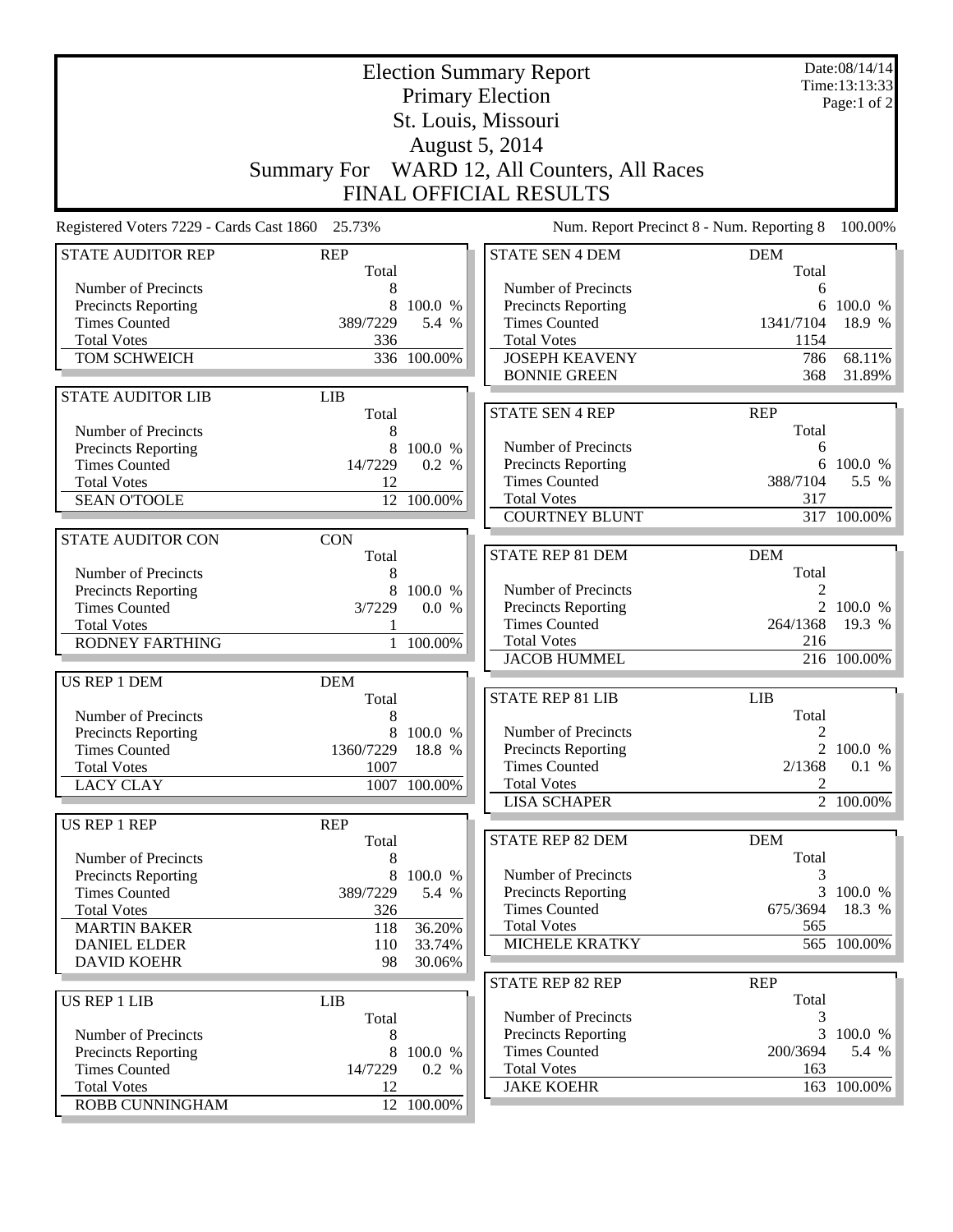|                                                 |                     |                  | <b>Election Summary Report</b>                     |                | Date:08/14/14<br>Time:13:13:33 |
|-------------------------------------------------|---------------------|------------------|----------------------------------------------------|----------------|--------------------------------|
|                                                 |                     |                  | <b>Primary Election</b>                            |                | Page:2 of 2                    |
|                                                 |                     |                  | St. Louis, Missouri                                |                |                                |
|                                                 |                     |                  | August 5, 2014                                     |                |                                |
|                                                 |                     |                  |                                                    |                |                                |
|                                                 |                     |                  | Summary For WARD 12, All Counters, All Races       |                |                                |
|                                                 |                     |                  | FINAL OFFICIAL RESULTS                             |                |                                |
| Registered Voters 7229 - Cards Cast 1860 25.73% |                     |                  | Num. Report Precinct 8 - Num. Reporting 8          |                | 100.00%                        |
| <b>STATE REP 93 DEM</b>                         | <b>DEM</b>          |                  | <b>REC OF DEEDS REP</b>                            | <b>REP</b>     |                                |
|                                                 | Total               |                  |                                                    | Total          |                                |
| Number of Precincts<br>Precincts Reporting      | 3                   | 100.0 %          | Number of Precincts<br>Precincts Reporting         | 8<br>8         | 100.0 %                        |
| <b>Times Counted</b>                            | 421/2167            | 19.4 %           | <b>Times Counted</b>                               | 389/7229       | 5.4 %                          |
| <b>Total Votes</b>                              | 322                 |                  | <b>Total Votes</b>                                 | 295            |                                |
| <b>BOB BURNS</b>                                |                     | 322 100.00%      | <b>ERIK SHELQUIST</b>                              |                | 295 100.00%                    |
|                                                 |                     |                  |                                                    |                |                                |
| <b>STATE REP 93 REP</b>                         | <b>REP</b>          |                  | <b>CON AMEND 1</b>                                 |                |                                |
|                                                 | Total               |                  |                                                    | Total          |                                |
| Number of Precincts                             | 3                   |                  | Number of Precincts                                | 8              |                                |
| Precincts Reporting<br><b>Times Counted</b>     | 3<br>120/2167       | 100.0 %<br>5.5 % | <b>Precincts Reporting</b><br><b>Times Counted</b> | 8<br>1860/7229 | 100.0 %<br>25.7 %              |
| <b>Total Votes</b>                              | 99                  |                  | <b>Total Votes</b>                                 | 1814           |                                |
| <b>GARRETT MEES</b>                             |                     | 99 100.00%       | <b>YES</b>                                         | 502            | 27.67%                         |
|                                                 |                     |                  | N <sub>O</sub>                                     | 1312           | 72.33%                         |
| <b>COLL OF REV DEM</b>                          | <b>DEM</b>          |                  |                                                    |                |                                |
|                                                 | Total               |                  | <b>CON AMEND 5</b>                                 |                |                                |
| Number of Precincts                             | 8                   |                  |                                                    | Total          |                                |
| Precincts Reporting                             | 8                   | 100.0 %          | Number of Precincts                                | 8              |                                |
| <b>Times Counted</b>                            | 1360/7229           | 18.8 %           | Precincts Reporting                                | 8              | 100.0 %                        |
| <b>Total Votes</b>                              | 1153                |                  | <b>Times Counted</b>                               | 1860/7229      | 25.7 %                         |
| <b>GREGORY DALY</b>                             |                     | 1153 100.00%     | <b>Total Votes</b><br><b>YES</b>                   | 1823<br>690    | 37.85%                         |
|                                                 |                     |                  | N <sub>O</sub>                                     | 1133           | 62.15%                         |
| LICENSE COLL DEM                                | <b>DEM</b><br>Total |                  |                                                    |                |                                |
| Number of Precincts                             | 8                   |                  | <b>CON AMEND 7</b>                                 |                |                                |
| <b>Precincts Reporting</b>                      |                     | 8 100.0 %        |                                                    | Total          |                                |
| Times Counted                                   | 1360/7229           | 18.8 %           | Number of Precincts                                | 8              |                                |
| <b>Total Votes</b>                              | 1249                |                  | Precincts Reporting                                | 8              | 100.0 %                        |
| <b>MAVIS THOMPSON</b>                           | 468                 | 37.47%           | <b>Times Counted</b>                               | 1860/7229      | 25.7 %                         |
| <b>JEFFREY BOYD</b>                             | 781                 | 62.53%           | <b>Total Votes</b>                                 | 1836           |                                |
|                                                 |                     |                  | <b>YES</b>                                         | 554            | 30.17%                         |
| LICENSE COLL GRN                                | <b>GRN</b>          |                  | NO                                                 | 1282           | 69.83%                         |
| Number of Precincts                             | Total<br>8          |                  | <b>CON AMEND 8</b>                                 |                |                                |
| Precincts Reporting                             | 8                   | 100.0 %          |                                                    | Total          |                                |
| <b>Times Counted</b>                            | 2/7229              | 0.0 %            | Number of Precincts                                | 8              |                                |
| <b>Total Votes</b>                              | 1                   |                  | <b>Precincts Reporting</b>                         | 8              | 100.0 %                        |
| <b>DON DE VIVO</b>                              | 1                   | 100.00%          | <b>Times Counted</b>                               | 1860/7229      | 25.7 %                         |
|                                                 |                     |                  | <b>Total Votes</b>                                 | 1820           |                                |
| <b>REC OF DEEDS DEM</b>                         | <b>DEM</b>          |                  | <b>YES</b>                                         | 676            | 37.14%                         |
|                                                 | Total               |                  | NO                                                 | 1144           | $62.86\%$                      |
| Number of Precincts                             | 8                   |                  |                                                    |                |                                |
| Precincts Reporting                             | 8                   | 100.0 %          | CON AMEND 9                                        |                |                                |
| <b>Times Counted</b>                            | 1360/7229<br>1222   | 18.8 %           | Number of Precincts                                | Total          |                                |
| <b>Total Votes</b><br><b>JIMMIE MATTHEWS</b>    | 193                 | 15.79%           | <b>Precincts Reporting</b>                         | 8<br>8         | 100.0 %                        |
| <b>SHARON CARPENTER</b>                         | 827                 | 67.68%           | <b>Times Counted</b>                               | 1860/7229      | 25.7 %                         |
| EDWARD MCFOWLAND                                | 202                 | 16.53%           | <b>Total Votes</b>                                 | 1823           |                                |
|                                                 |                     |                  | <b>YES</b>                                         | 1053           | 57.76%                         |
|                                                 |                     |                  | NO                                                 | 770            | $42.24\%$                      |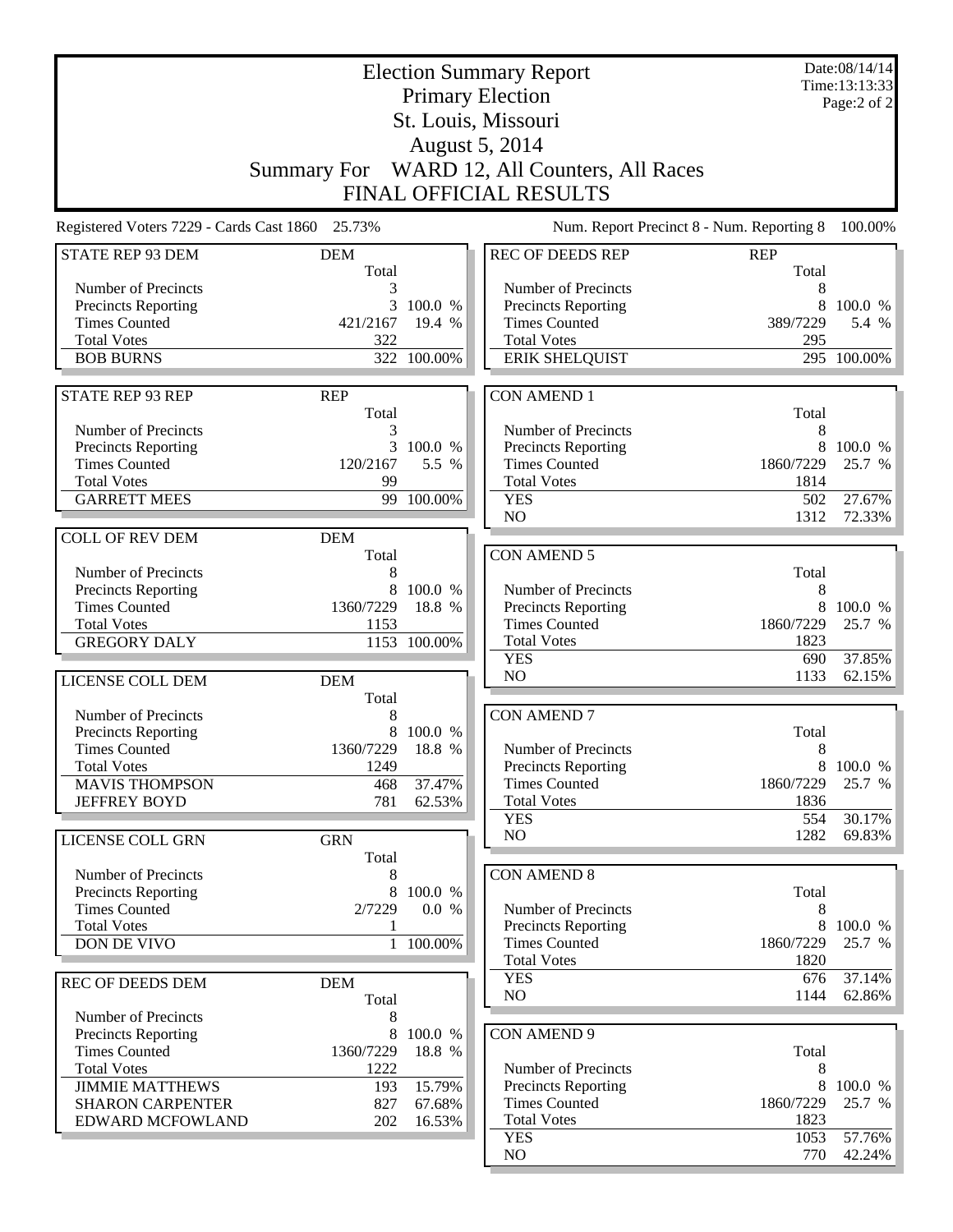| St. Louis, Missouri<br>August 5, 2014<br>Summary For WARD 13, All Counters, All Races<br>FINAL OFFICIAL RESULTS<br>Num. Report Precinct 6 - Num. Reporting 6<br>Registered Voters 6239 - Cards Cast 1346 21.57%<br><b>STATE AUDITOR REP</b><br><b>REP</b><br><b>STATE SEN 4 DEM</b><br><b>DEM</b><br>Total<br>Total<br>Number of Precincts<br>Number of Precincts<br>4<br>6<br><b>Precincts Reporting</b><br>100.0 %<br>Precincts Reporting<br>6<br>4 100.0 %<br><b>Times Counted</b><br>231/6239<br><b>Times Counted</b><br>878/5119<br>3.7 %<br>17.2 %<br><b>Total Votes</b><br><b>Total Votes</b><br>786<br>191<br>TOM SCHWEICH<br>191 100.00%<br><b>JOSEPH KEAVENY</b><br>515<br>65.52%<br><b>BONNIE GREEN</b><br>271<br>34.48%<br><b>STATE AUDITOR LIB</b><br><b>LIB</b><br><b>STATE SEN 4 REP</b><br><b>REP</b><br>Total<br>Total<br>Number of Precincts<br>6<br>Number of Precincts<br>100.0 %<br>Precincts Reporting<br>6<br>4<br>Precincts Reporting<br><b>Times Counted</b><br>4 100.0 %<br>9/6239<br>0.1 %<br><b>Times Counted</b><br>214/5119<br>4.2 %<br><b>Total Votes</b><br><b>Total Votes</b><br>7 100.00%<br>164<br><b>SEAN O'TOOLE</b><br><b>COURTNEY BLUNT</b><br>164 100.00%<br><b>STATE AUDITOR CON</b><br><b>CON</b><br>STATE REP 81 DEM<br><b>DEM</b><br>Total<br>Total<br>Number of Precincts<br>6<br>Number of Precincts<br>5<br>Precincts Reporting<br>100.0 %<br>6<br>5<br>100.0 %<br>Precincts Reporting<br><b>Times Counted</b><br>6/6239<br>0.1 %<br><b>Times Counted</b><br>779/4785<br>16.3 %<br><b>Total Votes</b><br>2<br><b>Total Votes</b><br>658<br><b>RODNEY FARTHING</b><br>2 100.00%<br><b>JACOB HUMMEL</b><br>658 100.00%<br><b>US REP 1 DEM</b><br><b>DEM</b><br><b>STATE REP 81 LIB</b><br><b>LIB</b><br>Total<br>Total<br>Number of Precincts<br>6<br>Number of Precincts<br>5<br>Precincts Reporting<br>6 100.0 %<br>1019/6239 16.3 %<br>5 100.0 %<br>Precincts Reporting<br><b>Times Counted</b><br>0.2 %<br><b>Times Counted</b><br>8/4785<br><b>Total Votes</b><br>775<br><b>Total Votes</b><br><b>LACY CLAY</b><br>775 100.00%<br>6<br><b>LISA SCHAPER</b><br>6 100.00%<br>US REP 1 REP<br><b>REP</b><br>STATE REP 82 DEM<br><b>DEM</b><br>Total<br>Total<br>Number of Precincts<br>6<br>Number of Precincts<br><b>Precincts Reporting</b><br>6 100.0 %<br>1 100.0 %<br><b>Times Counted</b><br>231/6239<br>3.7 %<br><b>Precincts Reporting</b><br><b>Times Counted</b><br>240/1454<br>16.5 %<br><b>Total Votes</b><br>173<br><b>Total Votes</b><br>194<br>31.21%<br><b>MARTIN BAKER</b><br>54<br>MICHELE KRATKY<br>194 100.00%<br><b>DANIEL ELDER</b><br>67<br>38.73%<br><b>DAVID KOEHR</b><br>52<br>30.06%<br>STATE REP 82 REP<br><b>REP</b><br>Total<br><b>US REP 1 LIB</b><br><b>LIB</b><br>Number of Precincts<br>Total<br>1<br>Precincts Reporting<br>100.0 %<br>Number of Precincts<br>1<br>6<br><b>Times Counted</b><br>48/1454<br>3.3 %<br>Precincts Reporting<br>6<br>100.0 %<br><b>Times Counted</b><br>9/6239<br>0.1 %<br><b>Total Votes</b><br>33<br><b>Total Votes</b><br><b>JAKE KOEHR</b><br>33 100.00%<br>6<br>6 100.00% |                 | <b>Election Summary Report</b><br><b>Primary Election</b> |               |  |  |  |
|---------------------------------------------------------------------------------------------------------------------------------------------------------------------------------------------------------------------------------------------------------------------------------------------------------------------------------------------------------------------------------------------------------------------------------------------------------------------------------------------------------------------------------------------------------------------------------------------------------------------------------------------------------------------------------------------------------------------------------------------------------------------------------------------------------------------------------------------------------------------------------------------------------------------------------------------------------------------------------------------------------------------------------------------------------------------------------------------------------------------------------------------------------------------------------------------------------------------------------------------------------------------------------------------------------------------------------------------------------------------------------------------------------------------------------------------------------------------------------------------------------------------------------------------------------------------------------------------------------------------------------------------------------------------------------------------------------------------------------------------------------------------------------------------------------------------------------------------------------------------------------------------------------------------------------------------------------------------------------------------------------------------------------------------------------------------------------------------------------------------------------------------------------------------------------------------------------------------------------------------------------------------------------------------------------------------------------------------------------------------------------------------------------------------------------------------------------------------------------------------------------------------------------------------------------------------------------------------------------------------------------------------------------------------------------------------------------------------------------------------------------------------------------------------------------------------------------------------------------------------------------------------------------------------------------------------------------------------------------------------------------------------------------------------------------------------------------------------|-----------------|-----------------------------------------------------------|---------------|--|--|--|
| 100.00%                                                                                                                                                                                                                                                                                                                                                                                                                                                                                                                                                                                                                                                                                                                                                                                                                                                                                                                                                                                                                                                                                                                                                                                                                                                                                                                                                                                                                                                                                                                                                                                                                                                                                                                                                                                                                                                                                                                                                                                                                                                                                                                                                                                                                                                                                                                                                                                                                                                                                                                                                                                                                                                                                                                                                                                                                                                                                                                                                                                                                                                                                     |                 |                                                           | Page:1 of $2$ |  |  |  |
|                                                                                                                                                                                                                                                                                                                                                                                                                                                                                                                                                                                                                                                                                                                                                                                                                                                                                                                                                                                                                                                                                                                                                                                                                                                                                                                                                                                                                                                                                                                                                                                                                                                                                                                                                                                                                                                                                                                                                                                                                                                                                                                                                                                                                                                                                                                                                                                                                                                                                                                                                                                                                                                                                                                                                                                                                                                                                                                                                                                                                                                                                             |                 |                                                           |               |  |  |  |
|                                                                                                                                                                                                                                                                                                                                                                                                                                                                                                                                                                                                                                                                                                                                                                                                                                                                                                                                                                                                                                                                                                                                                                                                                                                                                                                                                                                                                                                                                                                                                                                                                                                                                                                                                                                                                                                                                                                                                                                                                                                                                                                                                                                                                                                                                                                                                                                                                                                                                                                                                                                                                                                                                                                                                                                                                                                                                                                                                                                                                                                                                             |                 |                                                           |               |  |  |  |
|                                                                                                                                                                                                                                                                                                                                                                                                                                                                                                                                                                                                                                                                                                                                                                                                                                                                                                                                                                                                                                                                                                                                                                                                                                                                                                                                                                                                                                                                                                                                                                                                                                                                                                                                                                                                                                                                                                                                                                                                                                                                                                                                                                                                                                                                                                                                                                                                                                                                                                                                                                                                                                                                                                                                                                                                                                                                                                                                                                                                                                                                                             |                 |                                                           |               |  |  |  |
|                                                                                                                                                                                                                                                                                                                                                                                                                                                                                                                                                                                                                                                                                                                                                                                                                                                                                                                                                                                                                                                                                                                                                                                                                                                                                                                                                                                                                                                                                                                                                                                                                                                                                                                                                                                                                                                                                                                                                                                                                                                                                                                                                                                                                                                                                                                                                                                                                                                                                                                                                                                                                                                                                                                                                                                                                                                                                                                                                                                                                                                                                             |                 |                                                           |               |  |  |  |
|                                                                                                                                                                                                                                                                                                                                                                                                                                                                                                                                                                                                                                                                                                                                                                                                                                                                                                                                                                                                                                                                                                                                                                                                                                                                                                                                                                                                                                                                                                                                                                                                                                                                                                                                                                                                                                                                                                                                                                                                                                                                                                                                                                                                                                                                                                                                                                                                                                                                                                                                                                                                                                                                                                                                                                                                                                                                                                                                                                                                                                                                                             |                 |                                                           |               |  |  |  |
|                                                                                                                                                                                                                                                                                                                                                                                                                                                                                                                                                                                                                                                                                                                                                                                                                                                                                                                                                                                                                                                                                                                                                                                                                                                                                                                                                                                                                                                                                                                                                                                                                                                                                                                                                                                                                                                                                                                                                                                                                                                                                                                                                                                                                                                                                                                                                                                                                                                                                                                                                                                                                                                                                                                                                                                                                                                                                                                                                                                                                                                                                             |                 |                                                           |               |  |  |  |
|                                                                                                                                                                                                                                                                                                                                                                                                                                                                                                                                                                                                                                                                                                                                                                                                                                                                                                                                                                                                                                                                                                                                                                                                                                                                                                                                                                                                                                                                                                                                                                                                                                                                                                                                                                                                                                                                                                                                                                                                                                                                                                                                                                                                                                                                                                                                                                                                                                                                                                                                                                                                                                                                                                                                                                                                                                                                                                                                                                                                                                                                                             |                 |                                                           |               |  |  |  |
|                                                                                                                                                                                                                                                                                                                                                                                                                                                                                                                                                                                                                                                                                                                                                                                                                                                                                                                                                                                                                                                                                                                                                                                                                                                                                                                                                                                                                                                                                                                                                                                                                                                                                                                                                                                                                                                                                                                                                                                                                                                                                                                                                                                                                                                                                                                                                                                                                                                                                                                                                                                                                                                                                                                                                                                                                                                                                                                                                                                                                                                                                             |                 |                                                           |               |  |  |  |
|                                                                                                                                                                                                                                                                                                                                                                                                                                                                                                                                                                                                                                                                                                                                                                                                                                                                                                                                                                                                                                                                                                                                                                                                                                                                                                                                                                                                                                                                                                                                                                                                                                                                                                                                                                                                                                                                                                                                                                                                                                                                                                                                                                                                                                                                                                                                                                                                                                                                                                                                                                                                                                                                                                                                                                                                                                                                                                                                                                                                                                                                                             |                 |                                                           |               |  |  |  |
|                                                                                                                                                                                                                                                                                                                                                                                                                                                                                                                                                                                                                                                                                                                                                                                                                                                                                                                                                                                                                                                                                                                                                                                                                                                                                                                                                                                                                                                                                                                                                                                                                                                                                                                                                                                                                                                                                                                                                                                                                                                                                                                                                                                                                                                                                                                                                                                                                                                                                                                                                                                                                                                                                                                                                                                                                                                                                                                                                                                                                                                                                             |                 |                                                           |               |  |  |  |
|                                                                                                                                                                                                                                                                                                                                                                                                                                                                                                                                                                                                                                                                                                                                                                                                                                                                                                                                                                                                                                                                                                                                                                                                                                                                                                                                                                                                                                                                                                                                                                                                                                                                                                                                                                                                                                                                                                                                                                                                                                                                                                                                                                                                                                                                                                                                                                                                                                                                                                                                                                                                                                                                                                                                                                                                                                                                                                                                                                                                                                                                                             |                 |                                                           |               |  |  |  |
|                                                                                                                                                                                                                                                                                                                                                                                                                                                                                                                                                                                                                                                                                                                                                                                                                                                                                                                                                                                                                                                                                                                                                                                                                                                                                                                                                                                                                                                                                                                                                                                                                                                                                                                                                                                                                                                                                                                                                                                                                                                                                                                                                                                                                                                                                                                                                                                                                                                                                                                                                                                                                                                                                                                                                                                                                                                                                                                                                                                                                                                                                             |                 |                                                           |               |  |  |  |
|                                                                                                                                                                                                                                                                                                                                                                                                                                                                                                                                                                                                                                                                                                                                                                                                                                                                                                                                                                                                                                                                                                                                                                                                                                                                                                                                                                                                                                                                                                                                                                                                                                                                                                                                                                                                                                                                                                                                                                                                                                                                                                                                                                                                                                                                                                                                                                                                                                                                                                                                                                                                                                                                                                                                                                                                                                                                                                                                                                                                                                                                                             |                 |                                                           |               |  |  |  |
|                                                                                                                                                                                                                                                                                                                                                                                                                                                                                                                                                                                                                                                                                                                                                                                                                                                                                                                                                                                                                                                                                                                                                                                                                                                                                                                                                                                                                                                                                                                                                                                                                                                                                                                                                                                                                                                                                                                                                                                                                                                                                                                                                                                                                                                                                                                                                                                                                                                                                                                                                                                                                                                                                                                                                                                                                                                                                                                                                                                                                                                                                             |                 |                                                           |               |  |  |  |
|                                                                                                                                                                                                                                                                                                                                                                                                                                                                                                                                                                                                                                                                                                                                                                                                                                                                                                                                                                                                                                                                                                                                                                                                                                                                                                                                                                                                                                                                                                                                                                                                                                                                                                                                                                                                                                                                                                                                                                                                                                                                                                                                                                                                                                                                                                                                                                                                                                                                                                                                                                                                                                                                                                                                                                                                                                                                                                                                                                                                                                                                                             |                 |                                                           |               |  |  |  |
|                                                                                                                                                                                                                                                                                                                                                                                                                                                                                                                                                                                                                                                                                                                                                                                                                                                                                                                                                                                                                                                                                                                                                                                                                                                                                                                                                                                                                                                                                                                                                                                                                                                                                                                                                                                                                                                                                                                                                                                                                                                                                                                                                                                                                                                                                                                                                                                                                                                                                                                                                                                                                                                                                                                                                                                                                                                                                                                                                                                                                                                                                             |                 |                                                           |               |  |  |  |
|                                                                                                                                                                                                                                                                                                                                                                                                                                                                                                                                                                                                                                                                                                                                                                                                                                                                                                                                                                                                                                                                                                                                                                                                                                                                                                                                                                                                                                                                                                                                                                                                                                                                                                                                                                                                                                                                                                                                                                                                                                                                                                                                                                                                                                                                                                                                                                                                                                                                                                                                                                                                                                                                                                                                                                                                                                                                                                                                                                                                                                                                                             |                 |                                                           |               |  |  |  |
|                                                                                                                                                                                                                                                                                                                                                                                                                                                                                                                                                                                                                                                                                                                                                                                                                                                                                                                                                                                                                                                                                                                                                                                                                                                                                                                                                                                                                                                                                                                                                                                                                                                                                                                                                                                                                                                                                                                                                                                                                                                                                                                                                                                                                                                                                                                                                                                                                                                                                                                                                                                                                                                                                                                                                                                                                                                                                                                                                                                                                                                                                             |                 |                                                           |               |  |  |  |
|                                                                                                                                                                                                                                                                                                                                                                                                                                                                                                                                                                                                                                                                                                                                                                                                                                                                                                                                                                                                                                                                                                                                                                                                                                                                                                                                                                                                                                                                                                                                                                                                                                                                                                                                                                                                                                                                                                                                                                                                                                                                                                                                                                                                                                                                                                                                                                                                                                                                                                                                                                                                                                                                                                                                                                                                                                                                                                                                                                                                                                                                                             |                 |                                                           |               |  |  |  |
|                                                                                                                                                                                                                                                                                                                                                                                                                                                                                                                                                                                                                                                                                                                                                                                                                                                                                                                                                                                                                                                                                                                                                                                                                                                                                                                                                                                                                                                                                                                                                                                                                                                                                                                                                                                                                                                                                                                                                                                                                                                                                                                                                                                                                                                                                                                                                                                                                                                                                                                                                                                                                                                                                                                                                                                                                                                                                                                                                                                                                                                                                             |                 |                                                           |               |  |  |  |
|                                                                                                                                                                                                                                                                                                                                                                                                                                                                                                                                                                                                                                                                                                                                                                                                                                                                                                                                                                                                                                                                                                                                                                                                                                                                                                                                                                                                                                                                                                                                                                                                                                                                                                                                                                                                                                                                                                                                                                                                                                                                                                                                                                                                                                                                                                                                                                                                                                                                                                                                                                                                                                                                                                                                                                                                                                                                                                                                                                                                                                                                                             |                 |                                                           |               |  |  |  |
|                                                                                                                                                                                                                                                                                                                                                                                                                                                                                                                                                                                                                                                                                                                                                                                                                                                                                                                                                                                                                                                                                                                                                                                                                                                                                                                                                                                                                                                                                                                                                                                                                                                                                                                                                                                                                                                                                                                                                                                                                                                                                                                                                                                                                                                                                                                                                                                                                                                                                                                                                                                                                                                                                                                                                                                                                                                                                                                                                                                                                                                                                             |                 |                                                           |               |  |  |  |
|                                                                                                                                                                                                                                                                                                                                                                                                                                                                                                                                                                                                                                                                                                                                                                                                                                                                                                                                                                                                                                                                                                                                                                                                                                                                                                                                                                                                                                                                                                                                                                                                                                                                                                                                                                                                                                                                                                                                                                                                                                                                                                                                                                                                                                                                                                                                                                                                                                                                                                                                                                                                                                                                                                                                                                                                                                                                                                                                                                                                                                                                                             |                 |                                                           |               |  |  |  |
|                                                                                                                                                                                                                                                                                                                                                                                                                                                                                                                                                                                                                                                                                                                                                                                                                                                                                                                                                                                                                                                                                                                                                                                                                                                                                                                                                                                                                                                                                                                                                                                                                                                                                                                                                                                                                                                                                                                                                                                                                                                                                                                                                                                                                                                                                                                                                                                                                                                                                                                                                                                                                                                                                                                                                                                                                                                                                                                                                                                                                                                                                             |                 |                                                           |               |  |  |  |
|                                                                                                                                                                                                                                                                                                                                                                                                                                                                                                                                                                                                                                                                                                                                                                                                                                                                                                                                                                                                                                                                                                                                                                                                                                                                                                                                                                                                                                                                                                                                                                                                                                                                                                                                                                                                                                                                                                                                                                                                                                                                                                                                                                                                                                                                                                                                                                                                                                                                                                                                                                                                                                                                                                                                                                                                                                                                                                                                                                                                                                                                                             |                 |                                                           |               |  |  |  |
|                                                                                                                                                                                                                                                                                                                                                                                                                                                                                                                                                                                                                                                                                                                                                                                                                                                                                                                                                                                                                                                                                                                                                                                                                                                                                                                                                                                                                                                                                                                                                                                                                                                                                                                                                                                                                                                                                                                                                                                                                                                                                                                                                                                                                                                                                                                                                                                                                                                                                                                                                                                                                                                                                                                                                                                                                                                                                                                                                                                                                                                                                             |                 |                                                           |               |  |  |  |
|                                                                                                                                                                                                                                                                                                                                                                                                                                                                                                                                                                                                                                                                                                                                                                                                                                                                                                                                                                                                                                                                                                                                                                                                                                                                                                                                                                                                                                                                                                                                                                                                                                                                                                                                                                                                                                                                                                                                                                                                                                                                                                                                                                                                                                                                                                                                                                                                                                                                                                                                                                                                                                                                                                                                                                                                                                                                                                                                                                                                                                                                                             |                 |                                                           |               |  |  |  |
|                                                                                                                                                                                                                                                                                                                                                                                                                                                                                                                                                                                                                                                                                                                                                                                                                                                                                                                                                                                                                                                                                                                                                                                                                                                                                                                                                                                                                                                                                                                                                                                                                                                                                                                                                                                                                                                                                                                                                                                                                                                                                                                                                                                                                                                                                                                                                                                                                                                                                                                                                                                                                                                                                                                                                                                                                                                                                                                                                                                                                                                                                             |                 |                                                           |               |  |  |  |
|                                                                                                                                                                                                                                                                                                                                                                                                                                                                                                                                                                                                                                                                                                                                                                                                                                                                                                                                                                                                                                                                                                                                                                                                                                                                                                                                                                                                                                                                                                                                                                                                                                                                                                                                                                                                                                                                                                                                                                                                                                                                                                                                                                                                                                                                                                                                                                                                                                                                                                                                                                                                                                                                                                                                                                                                                                                                                                                                                                                                                                                                                             |                 |                                                           |               |  |  |  |
|                                                                                                                                                                                                                                                                                                                                                                                                                                                                                                                                                                                                                                                                                                                                                                                                                                                                                                                                                                                                                                                                                                                                                                                                                                                                                                                                                                                                                                                                                                                                                                                                                                                                                                                                                                                                                                                                                                                                                                                                                                                                                                                                                                                                                                                                                                                                                                                                                                                                                                                                                                                                                                                                                                                                                                                                                                                                                                                                                                                                                                                                                             |                 |                                                           |               |  |  |  |
|                                                                                                                                                                                                                                                                                                                                                                                                                                                                                                                                                                                                                                                                                                                                                                                                                                                                                                                                                                                                                                                                                                                                                                                                                                                                                                                                                                                                                                                                                                                                                                                                                                                                                                                                                                                                                                                                                                                                                                                                                                                                                                                                                                                                                                                                                                                                                                                                                                                                                                                                                                                                                                                                                                                                                                                                                                                                                                                                                                                                                                                                                             |                 |                                                           |               |  |  |  |
|                                                                                                                                                                                                                                                                                                                                                                                                                                                                                                                                                                                                                                                                                                                                                                                                                                                                                                                                                                                                                                                                                                                                                                                                                                                                                                                                                                                                                                                                                                                                                                                                                                                                                                                                                                                                                                                                                                                                                                                                                                                                                                                                                                                                                                                                                                                                                                                                                                                                                                                                                                                                                                                                                                                                                                                                                                                                                                                                                                                                                                                                                             |                 |                                                           |               |  |  |  |
|                                                                                                                                                                                                                                                                                                                                                                                                                                                                                                                                                                                                                                                                                                                                                                                                                                                                                                                                                                                                                                                                                                                                                                                                                                                                                                                                                                                                                                                                                                                                                                                                                                                                                                                                                                                                                                                                                                                                                                                                                                                                                                                                                                                                                                                                                                                                                                                                                                                                                                                                                                                                                                                                                                                                                                                                                                                                                                                                                                                                                                                                                             |                 |                                                           |               |  |  |  |
|                                                                                                                                                                                                                                                                                                                                                                                                                                                                                                                                                                                                                                                                                                                                                                                                                                                                                                                                                                                                                                                                                                                                                                                                                                                                                                                                                                                                                                                                                                                                                                                                                                                                                                                                                                                                                                                                                                                                                                                                                                                                                                                                                                                                                                                                                                                                                                                                                                                                                                                                                                                                                                                                                                                                                                                                                                                                                                                                                                                                                                                                                             |                 |                                                           |               |  |  |  |
|                                                                                                                                                                                                                                                                                                                                                                                                                                                                                                                                                                                                                                                                                                                                                                                                                                                                                                                                                                                                                                                                                                                                                                                                                                                                                                                                                                                                                                                                                                                                                                                                                                                                                                                                                                                                                                                                                                                                                                                                                                                                                                                                                                                                                                                                                                                                                                                                                                                                                                                                                                                                                                                                                                                                                                                                                                                                                                                                                                                                                                                                                             |                 |                                                           |               |  |  |  |
|                                                                                                                                                                                                                                                                                                                                                                                                                                                                                                                                                                                                                                                                                                                                                                                                                                                                                                                                                                                                                                                                                                                                                                                                                                                                                                                                                                                                                                                                                                                                                                                                                                                                                                                                                                                                                                                                                                                                                                                                                                                                                                                                                                                                                                                                                                                                                                                                                                                                                                                                                                                                                                                                                                                                                                                                                                                                                                                                                                                                                                                                                             |                 |                                                           |               |  |  |  |
|                                                                                                                                                                                                                                                                                                                                                                                                                                                                                                                                                                                                                                                                                                                                                                                                                                                                                                                                                                                                                                                                                                                                                                                                                                                                                                                                                                                                                                                                                                                                                                                                                                                                                                                                                                                                                                                                                                                                                                                                                                                                                                                                                                                                                                                                                                                                                                                                                                                                                                                                                                                                                                                                                                                                                                                                                                                                                                                                                                                                                                                                                             |                 |                                                           |               |  |  |  |
|                                                                                                                                                                                                                                                                                                                                                                                                                                                                                                                                                                                                                                                                                                                                                                                                                                                                                                                                                                                                                                                                                                                                                                                                                                                                                                                                                                                                                                                                                                                                                                                                                                                                                                                                                                                                                                                                                                                                                                                                                                                                                                                                                                                                                                                                                                                                                                                                                                                                                                                                                                                                                                                                                                                                                                                                                                                                                                                                                                                                                                                                                             |                 |                                                           |               |  |  |  |
|                                                                                                                                                                                                                                                                                                                                                                                                                                                                                                                                                                                                                                                                                                                                                                                                                                                                                                                                                                                                                                                                                                                                                                                                                                                                                                                                                                                                                                                                                                                                                                                                                                                                                                                                                                                                                                                                                                                                                                                                                                                                                                                                                                                                                                                                                                                                                                                                                                                                                                                                                                                                                                                                                                                                                                                                                                                                                                                                                                                                                                                                                             |                 |                                                           |               |  |  |  |
|                                                                                                                                                                                                                                                                                                                                                                                                                                                                                                                                                                                                                                                                                                                                                                                                                                                                                                                                                                                                                                                                                                                                                                                                                                                                                                                                                                                                                                                                                                                                                                                                                                                                                                                                                                                                                                                                                                                                                                                                                                                                                                                                                                                                                                                                                                                                                                                                                                                                                                                                                                                                                                                                                                                                                                                                                                                                                                                                                                                                                                                                                             |                 |                                                           |               |  |  |  |
|                                                                                                                                                                                                                                                                                                                                                                                                                                                                                                                                                                                                                                                                                                                                                                                                                                                                                                                                                                                                                                                                                                                                                                                                                                                                                                                                                                                                                                                                                                                                                                                                                                                                                                                                                                                                                                                                                                                                                                                                                                                                                                                                                                                                                                                                                                                                                                                                                                                                                                                                                                                                                                                                                                                                                                                                                                                                                                                                                                                                                                                                                             |                 |                                                           |               |  |  |  |
|                                                                                                                                                                                                                                                                                                                                                                                                                                                                                                                                                                                                                                                                                                                                                                                                                                                                                                                                                                                                                                                                                                                                                                                                                                                                                                                                                                                                                                                                                                                                                                                                                                                                                                                                                                                                                                                                                                                                                                                                                                                                                                                                                                                                                                                                                                                                                                                                                                                                                                                                                                                                                                                                                                                                                                                                                                                                                                                                                                                                                                                                                             |                 |                                                           |               |  |  |  |
|                                                                                                                                                                                                                                                                                                                                                                                                                                                                                                                                                                                                                                                                                                                                                                                                                                                                                                                                                                                                                                                                                                                                                                                                                                                                                                                                                                                                                                                                                                                                                                                                                                                                                                                                                                                                                                                                                                                                                                                                                                                                                                                                                                                                                                                                                                                                                                                                                                                                                                                                                                                                                                                                                                                                                                                                                                                                                                                                                                                                                                                                                             |                 |                                                           |               |  |  |  |
|                                                                                                                                                                                                                                                                                                                                                                                                                                                                                                                                                                                                                                                                                                                                                                                                                                                                                                                                                                                                                                                                                                                                                                                                                                                                                                                                                                                                                                                                                                                                                                                                                                                                                                                                                                                                                                                                                                                                                                                                                                                                                                                                                                                                                                                                                                                                                                                                                                                                                                                                                                                                                                                                                                                                                                                                                                                                                                                                                                                                                                                                                             |                 |                                                           |               |  |  |  |
|                                                                                                                                                                                                                                                                                                                                                                                                                                                                                                                                                                                                                                                                                                                                                                                                                                                                                                                                                                                                                                                                                                                                                                                                                                                                                                                                                                                                                                                                                                                                                                                                                                                                                                                                                                                                                                                                                                                                                                                                                                                                                                                                                                                                                                                                                                                                                                                                                                                                                                                                                                                                                                                                                                                                                                                                                                                                                                                                                                                                                                                                                             |                 |                                                           |               |  |  |  |
|                                                                                                                                                                                                                                                                                                                                                                                                                                                                                                                                                                                                                                                                                                                                                                                                                                                                                                                                                                                                                                                                                                                                                                                                                                                                                                                                                                                                                                                                                                                                                                                                                                                                                                                                                                                                                                                                                                                                                                                                                                                                                                                                                                                                                                                                                                                                                                                                                                                                                                                                                                                                                                                                                                                                                                                                                                                                                                                                                                                                                                                                                             |                 |                                                           |               |  |  |  |
|                                                                                                                                                                                                                                                                                                                                                                                                                                                                                                                                                                                                                                                                                                                                                                                                                                                                                                                                                                                                                                                                                                                                                                                                                                                                                                                                                                                                                                                                                                                                                                                                                                                                                                                                                                                                                                                                                                                                                                                                                                                                                                                                                                                                                                                                                                                                                                                                                                                                                                                                                                                                                                                                                                                                                                                                                                                                                                                                                                                                                                                                                             |                 |                                                           |               |  |  |  |
|                                                                                                                                                                                                                                                                                                                                                                                                                                                                                                                                                                                                                                                                                                                                                                                                                                                                                                                                                                                                                                                                                                                                                                                                                                                                                                                                                                                                                                                                                                                                                                                                                                                                                                                                                                                                                                                                                                                                                                                                                                                                                                                                                                                                                                                                                                                                                                                                                                                                                                                                                                                                                                                                                                                                                                                                                                                                                                                                                                                                                                                                                             |                 |                                                           |               |  |  |  |
|                                                                                                                                                                                                                                                                                                                                                                                                                                                                                                                                                                                                                                                                                                                                                                                                                                                                                                                                                                                                                                                                                                                                                                                                                                                                                                                                                                                                                                                                                                                                                                                                                                                                                                                                                                                                                                                                                                                                                                                                                                                                                                                                                                                                                                                                                                                                                                                                                                                                                                                                                                                                                                                                                                                                                                                                                                                                                                                                                                                                                                                                                             | ROBB CUNNINGHAM |                                                           |               |  |  |  |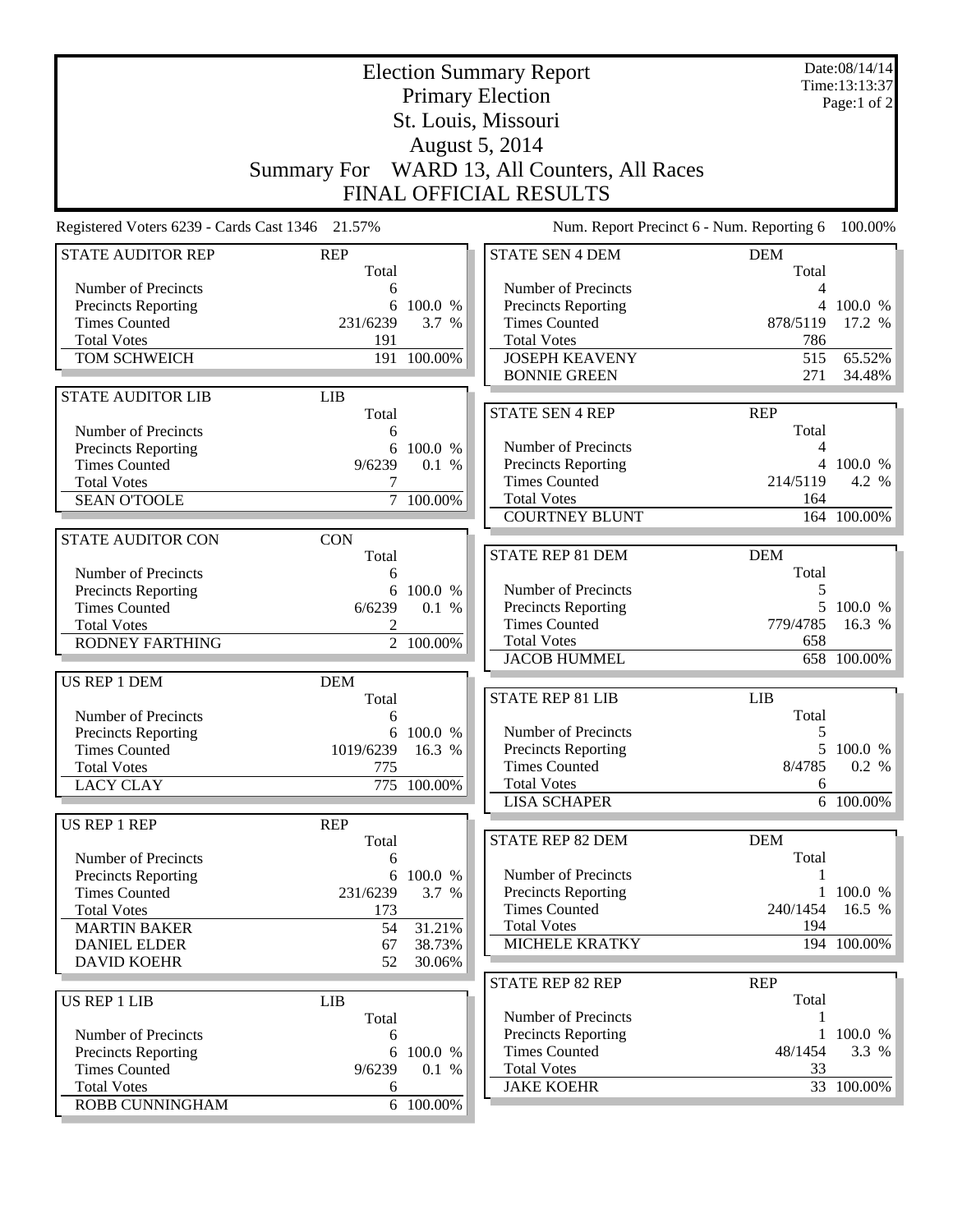|                                                    | <b>Election Summary Report</b> |                    |                                              |             | Date:08/14/14<br>Time:13:13:37 |
|----------------------------------------------------|--------------------------------|--------------------|----------------------------------------------|-------------|--------------------------------|
|                                                    |                                |                    | <b>Primary Election</b>                      |             | Page:2 of 2                    |
|                                                    |                                |                    | St. Louis, Missouri                          |             |                                |
|                                                    |                                |                    | August 5, 2014                               |             |                                |
|                                                    |                                |                    | Summary For WARD 13, All Counters, All Races |             |                                |
|                                                    |                                |                    | <b>FINAL OFFICIAL RESULTS</b>                |             |                                |
|                                                    |                                |                    |                                              |             |                                |
| Registered Voters 6239 - Cards Cast 1346 21.57%    |                                |                    | Num. Report Precinct 6 - Num. Reporting 6    |             | 100.00%                        |
| <b>COLL OF REV DEM</b>                             | <b>DEM</b><br>Total            |                    | <b>CON AMEND 5</b>                           | Total       |                                |
| Number of Precincts                                | 6                              |                    | Number of Precincts                          | 6           |                                |
| Precincts Reporting                                | 6                              | 100.0 %            | <b>Precincts Reporting</b>                   | 6           | 100.0 %                        |
| <b>Times Counted</b>                               | 1019/6239                      | 16.3 %             | <b>Times Counted</b>                         | 1346/6239   | 21.6 %                         |
| <b>Total Votes</b>                                 | 880                            |                    | <b>Total Votes</b>                           | 1323        |                                |
| <b>GREGORY DALY</b>                                | 880                            | 100.00%            | <b>YES</b>                                   | 473         | 35.75%                         |
| LICENSE COLL DEM                                   |                                |                    | N <sub>O</sub>                               | 850         | 64.25%                         |
|                                                    | <b>DEM</b><br>Total            |                    | <b>CON AMEND 7</b>                           |             |                                |
| Number of Precincts                                | 6                              |                    |                                              | Total       |                                |
| Precincts Reporting                                | 6                              | 100.0 %            | Number of Precincts                          | 6           |                                |
| <b>Times Counted</b>                               | 1019/6239                      | 16.3 %             | Precincts Reporting                          |             | 6 100.0 %                      |
| <b>Total Votes</b>                                 | 933                            |                    | <b>Times Counted</b>                         | 1346/6239   | 21.6 %                         |
| <b>MAVIS THOMPSON</b>                              | 329                            | 35.26%             | <b>Total Votes</b>                           | 1330        |                                |
| <b>JEFFREY BOYD</b>                                | 604                            | 64.74%             | <b>YES</b><br>N <sub>O</sub>                 | 424<br>906  | 31.88%<br>68.12%               |
| LICENSE COLL GRN                                   | <b>GRN</b>                     |                    |                                              |             |                                |
|                                                    | Total                          |                    | <b>CON AMEND 8</b>                           |             |                                |
| Number of Precincts                                | 6                              |                    |                                              | Total       |                                |
| Precincts Reporting                                | 6                              | 100.0 %            | Number of Precincts                          | 6           |                                |
| <b>Times Counted</b>                               | 7/6239                         | 0.1 %              | <b>Precincts Reporting</b>                   | 6           | 100.0 %                        |
| <b>Total Votes</b>                                 | 4                              |                    | <b>Times Counted</b>                         | 1346/6239   | 21.6 %                         |
| DON DE VIVO                                        |                                | 4 100.00%          | <b>Total Votes</b><br><b>YES</b>             | 1318<br>530 | 40.21%                         |
|                                                    |                                |                    | N <sub>O</sub>                               | 788         | 59.79%                         |
| <b>REC OF DEEDS DEM</b>                            | <b>DEM</b><br>Total            |                    |                                              |             |                                |
| Number of Precincts                                | 6                              |                    | <b>CON AMEND 9</b>                           |             |                                |
| <b>Precincts Reporting</b>                         |                                | 6 100.0 %          |                                              | Total       |                                |
| <b>Times Counted</b>                               | 1019/6239                      | 16.3 %             | Number of Precincts                          | 6           |                                |
| <b>Total Votes</b>                                 | 909                            |                    | <b>Precincts Reporting</b>                   |             | 6 100.0 %                      |
| <b>JIMMIE MATTHEWS</b>                             | 109                            | 11.99%             | <b>Times Counted</b>                         | 1346/6239   | 21.6 %                         |
| <b>SHARON CARPENTER</b><br>EDWARD MCFOWLAND        | 656<br>144                     | 72.17%<br>15.84%   | <b>Total Votes</b><br><b>YES</b>             | 1319<br>829 | 62.85%                         |
|                                                    |                                |                    | NO                                           | 490         | 37.15%                         |
| <b>REC OF DEEDS REP</b>                            | <b>REP</b>                     |                    |                                              |             |                                |
|                                                    | Total                          |                    |                                              |             |                                |
| Number of Precincts                                | 6                              |                    |                                              |             |                                |
| <b>Precincts Reporting</b><br><b>Times Counted</b> | 231/6239                       | 6 100.0 %<br>3.7 % |                                              |             |                                |
| <b>Total Votes</b>                                 | 174                            |                    |                                              |             |                                |
| <b>ERIK SHELQUIST</b>                              |                                | 174 100.00%        |                                              |             |                                |
|                                                    |                                |                    |                                              |             |                                |
| <b>CON AMEND 1</b>                                 |                                |                    |                                              |             |                                |
|                                                    | Total                          |                    |                                              |             |                                |
| Number of Precincts                                | 6<br>6                         | 100.0 %            |                                              |             |                                |
| Precincts Reporting<br><b>Times Counted</b>        | 1346/6239                      | 21.6 %             |                                              |             |                                |
| <b>Total Votes</b>                                 | 1325                           |                    |                                              |             |                                |
| <b>YES</b>                                         | 363                            | 27.40%             |                                              |             |                                |
| NO                                                 | 962                            | 72.60%             |                                              |             |                                |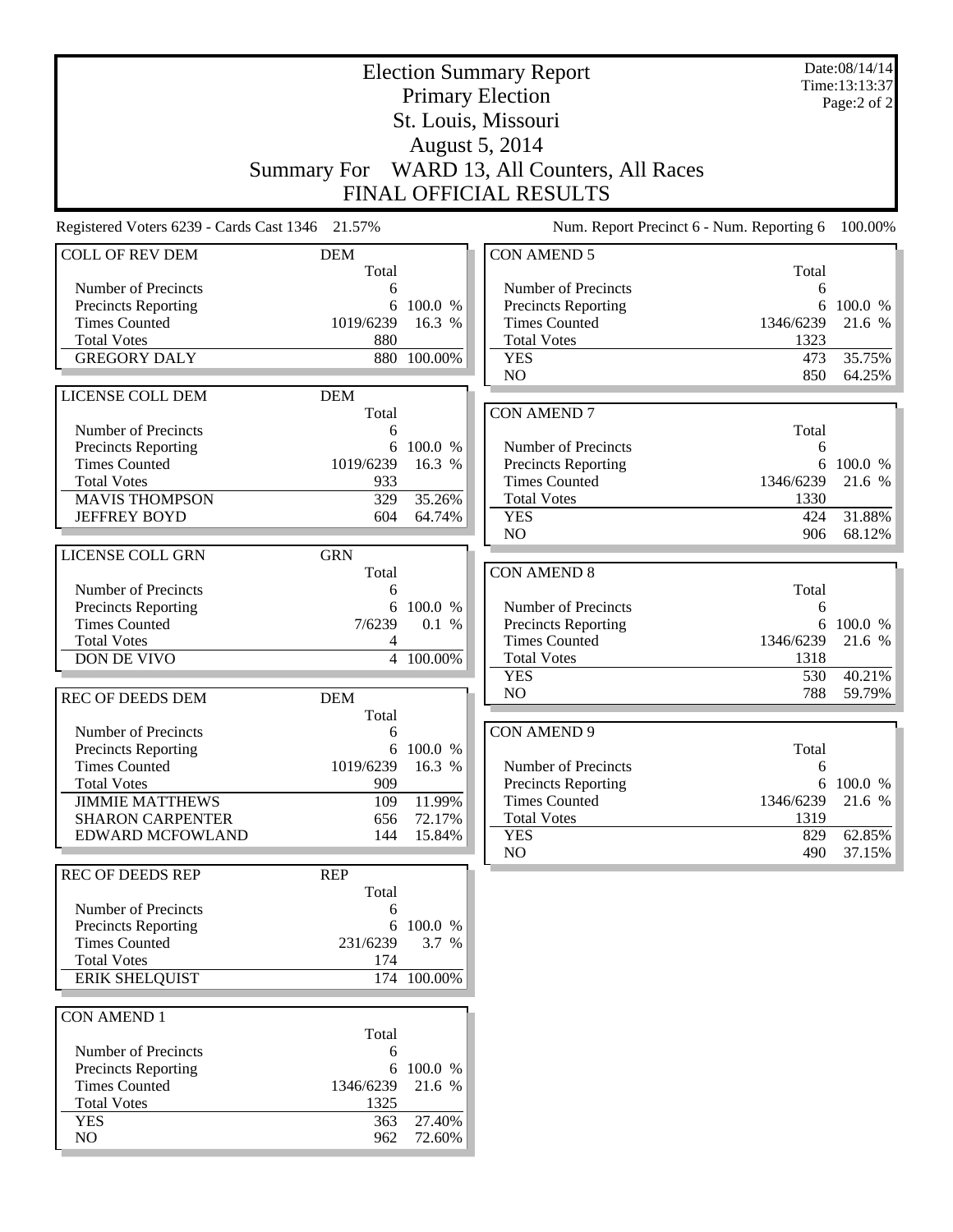| St. Louis, Missouri<br>August 5, 2014<br>Summary For WARD 14, All Counters, All Races<br>FINAL OFFICIAL RESULTS<br>Num. Report Precinct 9 - Num. Reporting 9<br>Registered Voters 5710 - Cards Cast 1200<br>21.02%<br>100.00%<br><b>STATE AUDITOR REP</b><br><b>REP</b><br><b>STATE SEN 4 DEM</b><br><b>DEM</b><br>Total<br>Total<br>Number of Precincts<br>Number of Precincts<br>9<br>5<br>5<br><b>Precincts Reporting</b><br>100.0 %<br>Precincts Reporting<br>9<br>100.0 %<br><b>Times Counted</b><br>211/5710<br><b>Times Counted</b><br>641/3759<br>3.7 %<br>17.1 %<br><b>Total Votes</b><br><b>Total Votes</b><br>540<br>185<br>TOM SCHWEICH<br>185 100.00%<br><b>JOSEPH KEAVENY</b><br>327<br>60.56%<br><b>BONNIE GREEN</b><br>213<br>39.44%<br><b>STATE AUDITOR LIB</b><br><b>LIB</b><br><b>STATE SEN 4 REP</b><br><b>REP</b><br>Total<br>Total<br>Number of Precincts<br>9<br>Number of Precincts<br>9<br>100.0 %<br><b>Precincts Reporting</b><br>5<br>Precincts Reporting<br>5 100.0 %<br><b>Times Counted</b><br>2/5710<br>0.0 %<br><b>Times Counted</b><br>158/3759<br>4.2 %<br><b>Total Votes</b><br>2<br><b>Total Votes</b><br>126<br>$\overline{2}$ 100.00%<br><b>SEAN O'TOOLE</b><br><b>COURTNEY BLUNT</b><br>126 100.00%<br><b>STATE AUDITOR CON</b><br><b>CON</b><br><b>STATE REP 81 DEM</b><br><b>DEM</b><br>Total<br>Total<br>Number of Precincts<br>9<br>Number of Precincts<br>3<br>Precincts Reporting<br>9<br>100.0 %<br>Precincts Reporting<br>3 100.0 %<br><b>Times Counted</b><br>3/5710<br>0.1 %<br><b>Times Counted</b><br>181/1129<br>16.0 %<br><b>Total Votes</b><br><b>Total Votes</b><br>136<br><b>RODNEY FARTHING</b><br>1 100.00%<br><b>JACOB HUMMEL</b><br>136 100.00%<br><b>US REP 1 DEM</b><br><b>DEM</b><br><b>STATE REP 81 LIB</b><br><b>LIB</b><br>Total<br>Total<br>Number of Precincts<br>9<br>Number of Precincts<br>3<br>9 100.0 %<br>Precincts Reporting<br>3 100.0 %<br>913/5710 16.0 %<br>Precincts Reporting<br><b>Times Counted</b><br>0.0 %<br>702<br><b>Times Counted</b><br>0/1129<br><b>Total Votes</b><br><b>Total Votes</b><br><b>LACY CLAY</b><br>702 100.00%<br>$\boldsymbol{0}$<br><b>LISA SCHAPER</b><br>$\Omega$<br>N/A<br>US REP 1 REP<br><b>REP</b><br>STATE REP 82 DEM<br><b>DEM</b><br>Total<br>Total<br>Number of Precincts<br>9<br>Number of Precincts<br><b>Precincts Reporting</b><br>100.0 %<br>6<br>9<br>6 100.0 %<br><b>Times Counted</b><br>211/5710<br>3.7 %<br><b>Precincts Reporting</b><br><b>Times Counted</b><br>732/4581<br>16.0 %<br><b>Total Votes</b><br>179<br><b>Total Votes</b><br>569<br>41.34%<br><b>MARTIN BAKER</b><br>74<br>MICHELE KRATKY<br>569 100.00%<br><b>DANIEL ELDER</b><br>48<br>26.82%<br><b>DAVID KOEHR</b><br>57<br>31.84%<br>STATE REP 82 REP<br><b>REP</b><br>Total<br><b>US REP 1 LIB</b><br><b>LIB</b><br>Number of Precincts<br>Total<br>6<br>Precincts Reporting<br>6 100.0 %<br>Number of Precincts<br>9<br><b>Times Counted</b><br>175/4581<br>3.8 %<br>Precincts Reporting<br>9 100.0 %<br><b>Times Counted</b><br>2/5710<br><b>Total Votes</b><br>139<br>0.0 %<br>139 100.00%<br><b>Total Votes</b><br><b>JAKE KOEHR</b><br>2<br>2 100.00%<br>ROBB CUNNINGHAM |  | <b>Election Summary Report</b><br><b>Primary Election</b> |  |  |  |  |
|----------------------------------------------------------------------------------------------------------------------------------------------------------------------------------------------------------------------------------------------------------------------------------------------------------------------------------------------------------------------------------------------------------------------------------------------------------------------------------------------------------------------------------------------------------------------------------------------------------------------------------------------------------------------------------------------------------------------------------------------------------------------------------------------------------------------------------------------------------------------------------------------------------------------------------------------------------------------------------------------------------------------------------------------------------------------------------------------------------------------------------------------------------------------------------------------------------------------------------------------------------------------------------------------------------------------------------------------------------------------------------------------------------------------------------------------------------------------------------------------------------------------------------------------------------------------------------------------------------------------------------------------------------------------------------------------------------------------------------------------------------------------------------------------------------------------------------------------------------------------------------------------------------------------------------------------------------------------------------------------------------------------------------------------------------------------------------------------------------------------------------------------------------------------------------------------------------------------------------------------------------------------------------------------------------------------------------------------------------------------------------------------------------------------------------------------------------------------------------------------------------------------------------------------------------------------------------------------------------------------------------------------------------------------------------------------------------------------------------------------------------------------------------------------------------------------------------------------------------------------------------------------------------------------------------------------------------------------------------------------------------------------------------------------------------------------------------------------------------------------------------------------------------------------------------|--|-----------------------------------------------------------|--|--|--|--|
|                                                                                                                                                                                                                                                                                                                                                                                                                                                                                                                                                                                                                                                                                                                                                                                                                                                                                                                                                                                                                                                                                                                                                                                                                                                                                                                                                                                                                                                                                                                                                                                                                                                                                                                                                                                                                                                                                                                                                                                                                                                                                                                                                                                                                                                                                                                                                                                                                                                                                                                                                                                                                                                                                                                                                                                                                                                                                                                                                                                                                                                                                                                                                                                  |  |                                                           |  |  |  |  |
|                                                                                                                                                                                                                                                                                                                                                                                                                                                                                                                                                                                                                                                                                                                                                                                                                                                                                                                                                                                                                                                                                                                                                                                                                                                                                                                                                                                                                                                                                                                                                                                                                                                                                                                                                                                                                                                                                                                                                                                                                                                                                                                                                                                                                                                                                                                                                                                                                                                                                                                                                                                                                                                                                                                                                                                                                                                                                                                                                                                                                                                                                                                                                                                  |  |                                                           |  |  |  |  |
|                                                                                                                                                                                                                                                                                                                                                                                                                                                                                                                                                                                                                                                                                                                                                                                                                                                                                                                                                                                                                                                                                                                                                                                                                                                                                                                                                                                                                                                                                                                                                                                                                                                                                                                                                                                                                                                                                                                                                                                                                                                                                                                                                                                                                                                                                                                                                                                                                                                                                                                                                                                                                                                                                                                                                                                                                                                                                                                                                                                                                                                                                                                                                                                  |  |                                                           |  |  |  |  |
|                                                                                                                                                                                                                                                                                                                                                                                                                                                                                                                                                                                                                                                                                                                                                                                                                                                                                                                                                                                                                                                                                                                                                                                                                                                                                                                                                                                                                                                                                                                                                                                                                                                                                                                                                                                                                                                                                                                                                                                                                                                                                                                                                                                                                                                                                                                                                                                                                                                                                                                                                                                                                                                                                                                                                                                                                                                                                                                                                                                                                                                                                                                                                                                  |  |                                                           |  |  |  |  |
|                                                                                                                                                                                                                                                                                                                                                                                                                                                                                                                                                                                                                                                                                                                                                                                                                                                                                                                                                                                                                                                                                                                                                                                                                                                                                                                                                                                                                                                                                                                                                                                                                                                                                                                                                                                                                                                                                                                                                                                                                                                                                                                                                                                                                                                                                                                                                                                                                                                                                                                                                                                                                                                                                                                                                                                                                                                                                                                                                                                                                                                                                                                                                                                  |  |                                                           |  |  |  |  |
|                                                                                                                                                                                                                                                                                                                                                                                                                                                                                                                                                                                                                                                                                                                                                                                                                                                                                                                                                                                                                                                                                                                                                                                                                                                                                                                                                                                                                                                                                                                                                                                                                                                                                                                                                                                                                                                                                                                                                                                                                                                                                                                                                                                                                                                                                                                                                                                                                                                                                                                                                                                                                                                                                                                                                                                                                                                                                                                                                                                                                                                                                                                                                                                  |  |                                                           |  |  |  |  |
|                                                                                                                                                                                                                                                                                                                                                                                                                                                                                                                                                                                                                                                                                                                                                                                                                                                                                                                                                                                                                                                                                                                                                                                                                                                                                                                                                                                                                                                                                                                                                                                                                                                                                                                                                                                                                                                                                                                                                                                                                                                                                                                                                                                                                                                                                                                                                                                                                                                                                                                                                                                                                                                                                                                                                                                                                                                                                                                                                                                                                                                                                                                                                                                  |  |                                                           |  |  |  |  |
|                                                                                                                                                                                                                                                                                                                                                                                                                                                                                                                                                                                                                                                                                                                                                                                                                                                                                                                                                                                                                                                                                                                                                                                                                                                                                                                                                                                                                                                                                                                                                                                                                                                                                                                                                                                                                                                                                                                                                                                                                                                                                                                                                                                                                                                                                                                                                                                                                                                                                                                                                                                                                                                                                                                                                                                                                                                                                                                                                                                                                                                                                                                                                                                  |  |                                                           |  |  |  |  |
|                                                                                                                                                                                                                                                                                                                                                                                                                                                                                                                                                                                                                                                                                                                                                                                                                                                                                                                                                                                                                                                                                                                                                                                                                                                                                                                                                                                                                                                                                                                                                                                                                                                                                                                                                                                                                                                                                                                                                                                                                                                                                                                                                                                                                                                                                                                                                                                                                                                                                                                                                                                                                                                                                                                                                                                                                                                                                                                                                                                                                                                                                                                                                                                  |  |                                                           |  |  |  |  |
|                                                                                                                                                                                                                                                                                                                                                                                                                                                                                                                                                                                                                                                                                                                                                                                                                                                                                                                                                                                                                                                                                                                                                                                                                                                                                                                                                                                                                                                                                                                                                                                                                                                                                                                                                                                                                                                                                                                                                                                                                                                                                                                                                                                                                                                                                                                                                                                                                                                                                                                                                                                                                                                                                                                                                                                                                                                                                                                                                                                                                                                                                                                                                                                  |  |                                                           |  |  |  |  |
|                                                                                                                                                                                                                                                                                                                                                                                                                                                                                                                                                                                                                                                                                                                                                                                                                                                                                                                                                                                                                                                                                                                                                                                                                                                                                                                                                                                                                                                                                                                                                                                                                                                                                                                                                                                                                                                                                                                                                                                                                                                                                                                                                                                                                                                                                                                                                                                                                                                                                                                                                                                                                                                                                                                                                                                                                                                                                                                                                                                                                                                                                                                                                                                  |  |                                                           |  |  |  |  |
|                                                                                                                                                                                                                                                                                                                                                                                                                                                                                                                                                                                                                                                                                                                                                                                                                                                                                                                                                                                                                                                                                                                                                                                                                                                                                                                                                                                                                                                                                                                                                                                                                                                                                                                                                                                                                                                                                                                                                                                                                                                                                                                                                                                                                                                                                                                                                                                                                                                                                                                                                                                                                                                                                                                                                                                                                                                                                                                                                                                                                                                                                                                                                                                  |  |                                                           |  |  |  |  |
|                                                                                                                                                                                                                                                                                                                                                                                                                                                                                                                                                                                                                                                                                                                                                                                                                                                                                                                                                                                                                                                                                                                                                                                                                                                                                                                                                                                                                                                                                                                                                                                                                                                                                                                                                                                                                                                                                                                                                                                                                                                                                                                                                                                                                                                                                                                                                                                                                                                                                                                                                                                                                                                                                                                                                                                                                                                                                                                                                                                                                                                                                                                                                                                  |  |                                                           |  |  |  |  |
|                                                                                                                                                                                                                                                                                                                                                                                                                                                                                                                                                                                                                                                                                                                                                                                                                                                                                                                                                                                                                                                                                                                                                                                                                                                                                                                                                                                                                                                                                                                                                                                                                                                                                                                                                                                                                                                                                                                                                                                                                                                                                                                                                                                                                                                                                                                                                                                                                                                                                                                                                                                                                                                                                                                                                                                                                                                                                                                                                                                                                                                                                                                                                                                  |  |                                                           |  |  |  |  |
|                                                                                                                                                                                                                                                                                                                                                                                                                                                                                                                                                                                                                                                                                                                                                                                                                                                                                                                                                                                                                                                                                                                                                                                                                                                                                                                                                                                                                                                                                                                                                                                                                                                                                                                                                                                                                                                                                                                                                                                                                                                                                                                                                                                                                                                                                                                                                                                                                                                                                                                                                                                                                                                                                                                                                                                                                                                                                                                                                                                                                                                                                                                                                                                  |  |                                                           |  |  |  |  |
|                                                                                                                                                                                                                                                                                                                                                                                                                                                                                                                                                                                                                                                                                                                                                                                                                                                                                                                                                                                                                                                                                                                                                                                                                                                                                                                                                                                                                                                                                                                                                                                                                                                                                                                                                                                                                                                                                                                                                                                                                                                                                                                                                                                                                                                                                                                                                                                                                                                                                                                                                                                                                                                                                                                                                                                                                                                                                                                                                                                                                                                                                                                                                                                  |  |                                                           |  |  |  |  |
|                                                                                                                                                                                                                                                                                                                                                                                                                                                                                                                                                                                                                                                                                                                                                                                                                                                                                                                                                                                                                                                                                                                                                                                                                                                                                                                                                                                                                                                                                                                                                                                                                                                                                                                                                                                                                                                                                                                                                                                                                                                                                                                                                                                                                                                                                                                                                                                                                                                                                                                                                                                                                                                                                                                                                                                                                                                                                                                                                                                                                                                                                                                                                                                  |  |                                                           |  |  |  |  |
|                                                                                                                                                                                                                                                                                                                                                                                                                                                                                                                                                                                                                                                                                                                                                                                                                                                                                                                                                                                                                                                                                                                                                                                                                                                                                                                                                                                                                                                                                                                                                                                                                                                                                                                                                                                                                                                                                                                                                                                                                                                                                                                                                                                                                                                                                                                                                                                                                                                                                                                                                                                                                                                                                                                                                                                                                                                                                                                                                                                                                                                                                                                                                                                  |  |                                                           |  |  |  |  |
|                                                                                                                                                                                                                                                                                                                                                                                                                                                                                                                                                                                                                                                                                                                                                                                                                                                                                                                                                                                                                                                                                                                                                                                                                                                                                                                                                                                                                                                                                                                                                                                                                                                                                                                                                                                                                                                                                                                                                                                                                                                                                                                                                                                                                                                                                                                                                                                                                                                                                                                                                                                                                                                                                                                                                                                                                                                                                                                                                                                                                                                                                                                                                                                  |  |                                                           |  |  |  |  |
|                                                                                                                                                                                                                                                                                                                                                                                                                                                                                                                                                                                                                                                                                                                                                                                                                                                                                                                                                                                                                                                                                                                                                                                                                                                                                                                                                                                                                                                                                                                                                                                                                                                                                                                                                                                                                                                                                                                                                                                                                                                                                                                                                                                                                                                                                                                                                                                                                                                                                                                                                                                                                                                                                                                                                                                                                                                                                                                                                                                                                                                                                                                                                                                  |  |                                                           |  |  |  |  |
|                                                                                                                                                                                                                                                                                                                                                                                                                                                                                                                                                                                                                                                                                                                                                                                                                                                                                                                                                                                                                                                                                                                                                                                                                                                                                                                                                                                                                                                                                                                                                                                                                                                                                                                                                                                                                                                                                                                                                                                                                                                                                                                                                                                                                                                                                                                                                                                                                                                                                                                                                                                                                                                                                                                                                                                                                                                                                                                                                                                                                                                                                                                                                                                  |  |                                                           |  |  |  |  |
|                                                                                                                                                                                                                                                                                                                                                                                                                                                                                                                                                                                                                                                                                                                                                                                                                                                                                                                                                                                                                                                                                                                                                                                                                                                                                                                                                                                                                                                                                                                                                                                                                                                                                                                                                                                                                                                                                                                                                                                                                                                                                                                                                                                                                                                                                                                                                                                                                                                                                                                                                                                                                                                                                                                                                                                                                                                                                                                                                                                                                                                                                                                                                                                  |  |                                                           |  |  |  |  |
|                                                                                                                                                                                                                                                                                                                                                                                                                                                                                                                                                                                                                                                                                                                                                                                                                                                                                                                                                                                                                                                                                                                                                                                                                                                                                                                                                                                                                                                                                                                                                                                                                                                                                                                                                                                                                                                                                                                                                                                                                                                                                                                                                                                                                                                                                                                                                                                                                                                                                                                                                                                                                                                                                                                                                                                                                                                                                                                                                                                                                                                                                                                                                                                  |  |                                                           |  |  |  |  |
|                                                                                                                                                                                                                                                                                                                                                                                                                                                                                                                                                                                                                                                                                                                                                                                                                                                                                                                                                                                                                                                                                                                                                                                                                                                                                                                                                                                                                                                                                                                                                                                                                                                                                                                                                                                                                                                                                                                                                                                                                                                                                                                                                                                                                                                                                                                                                                                                                                                                                                                                                                                                                                                                                                                                                                                                                                                                                                                                                                                                                                                                                                                                                                                  |  |                                                           |  |  |  |  |
|                                                                                                                                                                                                                                                                                                                                                                                                                                                                                                                                                                                                                                                                                                                                                                                                                                                                                                                                                                                                                                                                                                                                                                                                                                                                                                                                                                                                                                                                                                                                                                                                                                                                                                                                                                                                                                                                                                                                                                                                                                                                                                                                                                                                                                                                                                                                                                                                                                                                                                                                                                                                                                                                                                                                                                                                                                                                                                                                                                                                                                                                                                                                                                                  |  |                                                           |  |  |  |  |
|                                                                                                                                                                                                                                                                                                                                                                                                                                                                                                                                                                                                                                                                                                                                                                                                                                                                                                                                                                                                                                                                                                                                                                                                                                                                                                                                                                                                                                                                                                                                                                                                                                                                                                                                                                                                                                                                                                                                                                                                                                                                                                                                                                                                                                                                                                                                                                                                                                                                                                                                                                                                                                                                                                                                                                                                                                                                                                                                                                                                                                                                                                                                                                                  |  |                                                           |  |  |  |  |
|                                                                                                                                                                                                                                                                                                                                                                                                                                                                                                                                                                                                                                                                                                                                                                                                                                                                                                                                                                                                                                                                                                                                                                                                                                                                                                                                                                                                                                                                                                                                                                                                                                                                                                                                                                                                                                                                                                                                                                                                                                                                                                                                                                                                                                                                                                                                                                                                                                                                                                                                                                                                                                                                                                                                                                                                                                                                                                                                                                                                                                                                                                                                                                                  |  |                                                           |  |  |  |  |
|                                                                                                                                                                                                                                                                                                                                                                                                                                                                                                                                                                                                                                                                                                                                                                                                                                                                                                                                                                                                                                                                                                                                                                                                                                                                                                                                                                                                                                                                                                                                                                                                                                                                                                                                                                                                                                                                                                                                                                                                                                                                                                                                                                                                                                                                                                                                                                                                                                                                                                                                                                                                                                                                                                                                                                                                                                                                                                                                                                                                                                                                                                                                                                                  |  |                                                           |  |  |  |  |
|                                                                                                                                                                                                                                                                                                                                                                                                                                                                                                                                                                                                                                                                                                                                                                                                                                                                                                                                                                                                                                                                                                                                                                                                                                                                                                                                                                                                                                                                                                                                                                                                                                                                                                                                                                                                                                                                                                                                                                                                                                                                                                                                                                                                                                                                                                                                                                                                                                                                                                                                                                                                                                                                                                                                                                                                                                                                                                                                                                                                                                                                                                                                                                                  |  |                                                           |  |  |  |  |
|                                                                                                                                                                                                                                                                                                                                                                                                                                                                                                                                                                                                                                                                                                                                                                                                                                                                                                                                                                                                                                                                                                                                                                                                                                                                                                                                                                                                                                                                                                                                                                                                                                                                                                                                                                                                                                                                                                                                                                                                                                                                                                                                                                                                                                                                                                                                                                                                                                                                                                                                                                                                                                                                                                                                                                                                                                                                                                                                                                                                                                                                                                                                                                                  |  |                                                           |  |  |  |  |
|                                                                                                                                                                                                                                                                                                                                                                                                                                                                                                                                                                                                                                                                                                                                                                                                                                                                                                                                                                                                                                                                                                                                                                                                                                                                                                                                                                                                                                                                                                                                                                                                                                                                                                                                                                                                                                                                                                                                                                                                                                                                                                                                                                                                                                                                                                                                                                                                                                                                                                                                                                                                                                                                                                                                                                                                                                                                                                                                                                                                                                                                                                                                                                                  |  |                                                           |  |  |  |  |
|                                                                                                                                                                                                                                                                                                                                                                                                                                                                                                                                                                                                                                                                                                                                                                                                                                                                                                                                                                                                                                                                                                                                                                                                                                                                                                                                                                                                                                                                                                                                                                                                                                                                                                                                                                                                                                                                                                                                                                                                                                                                                                                                                                                                                                                                                                                                                                                                                                                                                                                                                                                                                                                                                                                                                                                                                                                                                                                                                                                                                                                                                                                                                                                  |  |                                                           |  |  |  |  |
|                                                                                                                                                                                                                                                                                                                                                                                                                                                                                                                                                                                                                                                                                                                                                                                                                                                                                                                                                                                                                                                                                                                                                                                                                                                                                                                                                                                                                                                                                                                                                                                                                                                                                                                                                                                                                                                                                                                                                                                                                                                                                                                                                                                                                                                                                                                                                                                                                                                                                                                                                                                                                                                                                                                                                                                                                                                                                                                                                                                                                                                                                                                                                                                  |  |                                                           |  |  |  |  |
|                                                                                                                                                                                                                                                                                                                                                                                                                                                                                                                                                                                                                                                                                                                                                                                                                                                                                                                                                                                                                                                                                                                                                                                                                                                                                                                                                                                                                                                                                                                                                                                                                                                                                                                                                                                                                                                                                                                                                                                                                                                                                                                                                                                                                                                                                                                                                                                                                                                                                                                                                                                                                                                                                                                                                                                                                                                                                                                                                                                                                                                                                                                                                                                  |  |                                                           |  |  |  |  |
|                                                                                                                                                                                                                                                                                                                                                                                                                                                                                                                                                                                                                                                                                                                                                                                                                                                                                                                                                                                                                                                                                                                                                                                                                                                                                                                                                                                                                                                                                                                                                                                                                                                                                                                                                                                                                                                                                                                                                                                                                                                                                                                                                                                                                                                                                                                                                                                                                                                                                                                                                                                                                                                                                                                                                                                                                                                                                                                                                                                                                                                                                                                                                                                  |  |                                                           |  |  |  |  |
|                                                                                                                                                                                                                                                                                                                                                                                                                                                                                                                                                                                                                                                                                                                                                                                                                                                                                                                                                                                                                                                                                                                                                                                                                                                                                                                                                                                                                                                                                                                                                                                                                                                                                                                                                                                                                                                                                                                                                                                                                                                                                                                                                                                                                                                                                                                                                                                                                                                                                                                                                                                                                                                                                                                                                                                                                                                                                                                                                                                                                                                                                                                                                                                  |  |                                                           |  |  |  |  |
|                                                                                                                                                                                                                                                                                                                                                                                                                                                                                                                                                                                                                                                                                                                                                                                                                                                                                                                                                                                                                                                                                                                                                                                                                                                                                                                                                                                                                                                                                                                                                                                                                                                                                                                                                                                                                                                                                                                                                                                                                                                                                                                                                                                                                                                                                                                                                                                                                                                                                                                                                                                                                                                                                                                                                                                                                                                                                                                                                                                                                                                                                                                                                                                  |  |                                                           |  |  |  |  |
|                                                                                                                                                                                                                                                                                                                                                                                                                                                                                                                                                                                                                                                                                                                                                                                                                                                                                                                                                                                                                                                                                                                                                                                                                                                                                                                                                                                                                                                                                                                                                                                                                                                                                                                                                                                                                                                                                                                                                                                                                                                                                                                                                                                                                                                                                                                                                                                                                                                                                                                                                                                                                                                                                                                                                                                                                                                                                                                                                                                                                                                                                                                                                                                  |  |                                                           |  |  |  |  |
|                                                                                                                                                                                                                                                                                                                                                                                                                                                                                                                                                                                                                                                                                                                                                                                                                                                                                                                                                                                                                                                                                                                                                                                                                                                                                                                                                                                                                                                                                                                                                                                                                                                                                                                                                                                                                                                                                                                                                                                                                                                                                                                                                                                                                                                                                                                                                                                                                                                                                                                                                                                                                                                                                                                                                                                                                                                                                                                                                                                                                                                                                                                                                                                  |  |                                                           |  |  |  |  |
|                                                                                                                                                                                                                                                                                                                                                                                                                                                                                                                                                                                                                                                                                                                                                                                                                                                                                                                                                                                                                                                                                                                                                                                                                                                                                                                                                                                                                                                                                                                                                                                                                                                                                                                                                                                                                                                                                                                                                                                                                                                                                                                                                                                                                                                                                                                                                                                                                                                                                                                                                                                                                                                                                                                                                                                                                                                                                                                                                                                                                                                                                                                                                                                  |  |                                                           |  |  |  |  |
|                                                                                                                                                                                                                                                                                                                                                                                                                                                                                                                                                                                                                                                                                                                                                                                                                                                                                                                                                                                                                                                                                                                                                                                                                                                                                                                                                                                                                                                                                                                                                                                                                                                                                                                                                                                                                                                                                                                                                                                                                                                                                                                                                                                                                                                                                                                                                                                                                                                                                                                                                                                                                                                                                                                                                                                                                                                                                                                                                                                                                                                                                                                                                                                  |  |                                                           |  |  |  |  |
|                                                                                                                                                                                                                                                                                                                                                                                                                                                                                                                                                                                                                                                                                                                                                                                                                                                                                                                                                                                                                                                                                                                                                                                                                                                                                                                                                                                                                                                                                                                                                                                                                                                                                                                                                                                                                                                                                                                                                                                                                                                                                                                                                                                                                                                                                                                                                                                                                                                                                                                                                                                                                                                                                                                                                                                                                                                                                                                                                                                                                                                                                                                                                                                  |  |                                                           |  |  |  |  |
|                                                                                                                                                                                                                                                                                                                                                                                                                                                                                                                                                                                                                                                                                                                                                                                                                                                                                                                                                                                                                                                                                                                                                                                                                                                                                                                                                                                                                                                                                                                                                                                                                                                                                                                                                                                                                                                                                                                                                                                                                                                                                                                                                                                                                                                                                                                                                                                                                                                                                                                                                                                                                                                                                                                                                                                                                                                                                                                                                                                                                                                                                                                                                                                  |  |                                                           |  |  |  |  |
|                                                                                                                                                                                                                                                                                                                                                                                                                                                                                                                                                                                                                                                                                                                                                                                                                                                                                                                                                                                                                                                                                                                                                                                                                                                                                                                                                                                                                                                                                                                                                                                                                                                                                                                                                                                                                                                                                                                                                                                                                                                                                                                                                                                                                                                                                                                                                                                                                                                                                                                                                                                                                                                                                                                                                                                                                                                                                                                                                                                                                                                                                                                                                                                  |  |                                                           |  |  |  |  |
|                                                                                                                                                                                                                                                                                                                                                                                                                                                                                                                                                                                                                                                                                                                                                                                                                                                                                                                                                                                                                                                                                                                                                                                                                                                                                                                                                                                                                                                                                                                                                                                                                                                                                                                                                                                                                                                                                                                                                                                                                                                                                                                                                                                                                                                                                                                                                                                                                                                                                                                                                                                                                                                                                                                                                                                                                                                                                                                                                                                                                                                                                                                                                                                  |  |                                                           |  |  |  |  |
|                                                                                                                                                                                                                                                                                                                                                                                                                                                                                                                                                                                                                                                                                                                                                                                                                                                                                                                                                                                                                                                                                                                                                                                                                                                                                                                                                                                                                                                                                                                                                                                                                                                                                                                                                                                                                                                                                                                                                                                                                                                                                                                                                                                                                                                                                                                                                                                                                                                                                                                                                                                                                                                                                                                                                                                                                                                                                                                                                                                                                                                                                                                                                                                  |  |                                                           |  |  |  |  |
|                                                                                                                                                                                                                                                                                                                                                                                                                                                                                                                                                                                                                                                                                                                                                                                                                                                                                                                                                                                                                                                                                                                                                                                                                                                                                                                                                                                                                                                                                                                                                                                                                                                                                                                                                                                                                                                                                                                                                                                                                                                                                                                                                                                                                                                                                                                                                                                                                                                                                                                                                                                                                                                                                                                                                                                                                                                                                                                                                                                                                                                                                                                                                                                  |  |                                                           |  |  |  |  |
|                                                                                                                                                                                                                                                                                                                                                                                                                                                                                                                                                                                                                                                                                                                                                                                                                                                                                                                                                                                                                                                                                                                                                                                                                                                                                                                                                                                                                                                                                                                                                                                                                                                                                                                                                                                                                                                                                                                                                                                                                                                                                                                                                                                                                                                                                                                                                                                                                                                                                                                                                                                                                                                                                                                                                                                                                                                                                                                                                                                                                                                                                                                                                                                  |  |                                                           |  |  |  |  |
|                                                                                                                                                                                                                                                                                                                                                                                                                                                                                                                                                                                                                                                                                                                                                                                                                                                                                                                                                                                                                                                                                                                                                                                                                                                                                                                                                                                                                                                                                                                                                                                                                                                                                                                                                                                                                                                                                                                                                                                                                                                                                                                                                                                                                                                                                                                                                                                                                                                                                                                                                                                                                                                                                                                                                                                                                                                                                                                                                                                                                                                                                                                                                                                  |  |                                                           |  |  |  |  |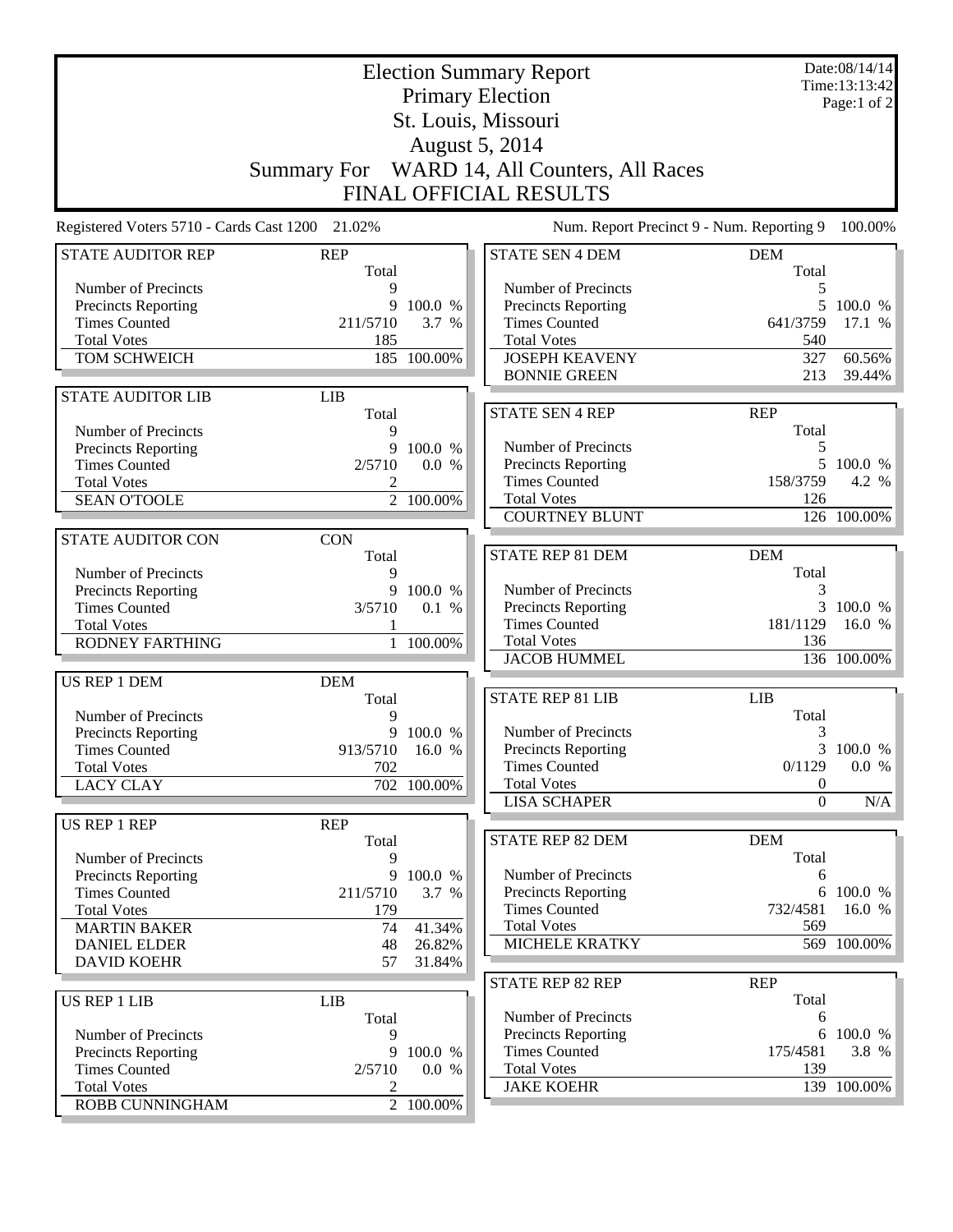| <b>Election Summary Report</b>                     |                     |                    |                                                    |                   | Date:08/14/14<br>Time:13:13:42 |
|----------------------------------------------------|---------------------|--------------------|----------------------------------------------------|-------------------|--------------------------------|
|                                                    |                     |                    | <b>Primary Election</b>                            |                   | Page:2 of 2                    |
| St. Louis, Missouri                                |                     |                    |                                                    |                   |                                |
|                                                    |                     |                    | August 5, 2014                                     |                   |                                |
|                                                    |                     |                    | Summary For WARD 14, All Counters, All Races       |                   |                                |
|                                                    |                     |                    | <b>FINAL OFFICIAL RESULTS</b>                      |                   |                                |
| Registered Voters 5710 - Cards Cast 1200 21.02%    |                     |                    | Num. Report Precinct 9 - Num. Reporting 9          |                   | 100.00%                        |
| <b>COLL OF REV DEM</b>                             | <b>DEM</b>          |                    | <b>CON AMEND 5</b>                                 |                   |                                |
| Number of Precincts                                | Total<br>9          |                    | Number of Precincts                                | Total<br>9        |                                |
| Precincts Reporting                                | 9                   | 100.0 %            | <b>Precincts Reporting</b>                         | 9                 | 100.0 %                        |
| <b>Times Counted</b>                               | 913/5710            | 16.0 %             | <b>Times Counted</b>                               | 1200/5710         | 21.0 %                         |
| <b>Total Votes</b>                                 | 755                 |                    | <b>Total Votes</b>                                 | 1130              |                                |
| <b>GREGORY DALY</b>                                | 755                 | 100.00%            | <b>YES</b>                                         | 403               | 35.66%                         |
|                                                    |                     |                    | N <sub>O</sub>                                     | 727               | 64.34%                         |
| LICENSE COLL DEM                                   | <b>DEM</b><br>Total |                    | <b>CON AMEND 7</b>                                 |                   |                                |
| Number of Precincts                                | 9                   |                    |                                                    | Total             |                                |
| Precincts Reporting                                | 9                   | 100.0 %            | Number of Precincts                                | 9                 |                                |
| <b>Times Counted</b>                               | 913/5710            | 16.0 %             | <b>Precincts Reporting</b>                         |                   | 9 100.0 %                      |
| <b>Total Votes</b>                                 | 807                 |                    | <b>Times Counted</b>                               | 1200/5710         | 21.0 %                         |
| <b>MAVIS THOMPSON</b>                              | 342                 | 42.38%             | <b>Total Votes</b>                                 | 1146              |                                |
| <b>JEFFREY BOYD</b>                                | 465                 | 57.62%             | <b>YES</b><br>N <sub>O</sub>                       | 376<br>770        | 32.81%<br>67.19%               |
| LICENSE COLL GRN                                   | <b>GRN</b>          |                    |                                                    |                   |                                |
|                                                    | Total               |                    | <b>CON AMEND 8</b>                                 |                   |                                |
| Number of Precincts                                | 9                   |                    |                                                    | Total             |                                |
| Precincts Reporting                                | 9                   | 100.0 %            | Number of Precincts                                | 9                 |                                |
| <b>Times Counted</b>                               | 5/5710              | 0.1 %              | <b>Precincts Reporting</b>                         | 9                 | 100.0 %                        |
| <b>Total Votes</b><br>DON DE VIVO                  | 1                   | 1 100.00%          | <b>Times Counted</b><br><b>Total Votes</b>         | 1200/5710<br>1134 | 21.0 %                         |
|                                                    |                     |                    | <b>YES</b>                                         | 488               | 43.03%                         |
| <b>REC OF DEEDS DEM</b>                            | <b>DEM</b>          |                    | N <sub>O</sub>                                     | 646               | 56.97%                         |
|                                                    | Total               |                    |                                                    |                   |                                |
| Number of Precincts                                | 9                   |                    | <b>CON AMEND 9</b>                                 |                   |                                |
| <b>Precincts Reporting</b>                         | 9                   | 100.0 %            |                                                    | Total             |                                |
| <b>Times Counted</b>                               | 913/5710            | 16.0 %             | Number of Precincts                                | 9                 |                                |
| <b>Total Votes</b><br><b>JIMMIE MATTHEWS</b>       | 792<br>133          | 16.79%             | <b>Precincts Reporting</b><br><b>Times Counted</b> | 1200/5710         | 9 100.0 %<br>21.0 %            |
| <b>SHARON CARPENTER</b>                            | 546                 | 68.94%             | <b>Total Votes</b>                                 | 1137              |                                |
| EDWARD MCFOWLAND                                   | 113                 | 14.27%             | <b>YES</b>                                         | 698               | 61.39%                         |
|                                                    |                     |                    | NO                                                 | 439               | 38.61%                         |
| <b>REC OF DEEDS REP</b>                            | <b>REP</b>          |                    |                                                    |                   |                                |
|                                                    | Total               |                    |                                                    |                   |                                |
| Number of Precincts                                | 9                   |                    |                                                    |                   |                                |
| <b>Precincts Reporting</b><br><b>Times Counted</b> | 211/5710            | 9 100.0 %<br>3.7 % |                                                    |                   |                                |
| <b>Total Votes</b>                                 | 167                 |                    |                                                    |                   |                                |
| <b>ERIK SHELQUIST</b>                              |                     | 167 100.00%        |                                                    |                   |                                |
|                                                    |                     |                    |                                                    |                   |                                |
| <b>CON AMEND 1</b>                                 |                     |                    |                                                    |                   |                                |
|                                                    | Total               |                    |                                                    |                   |                                |
| Number of Precincts                                | 9                   |                    |                                                    |                   |                                |
| Precincts Reporting<br><b>Times Counted</b>        | 9<br>1200/5710      | 100.0 %<br>21.0 %  |                                                    |                   |                                |
| <b>Total Votes</b>                                 | 1147                |                    |                                                    |                   |                                |
| <b>YES</b>                                         | 314                 | 27.38%             |                                                    |                   |                                |
| NO                                                 | 833                 | 72.62%             |                                                    |                   |                                |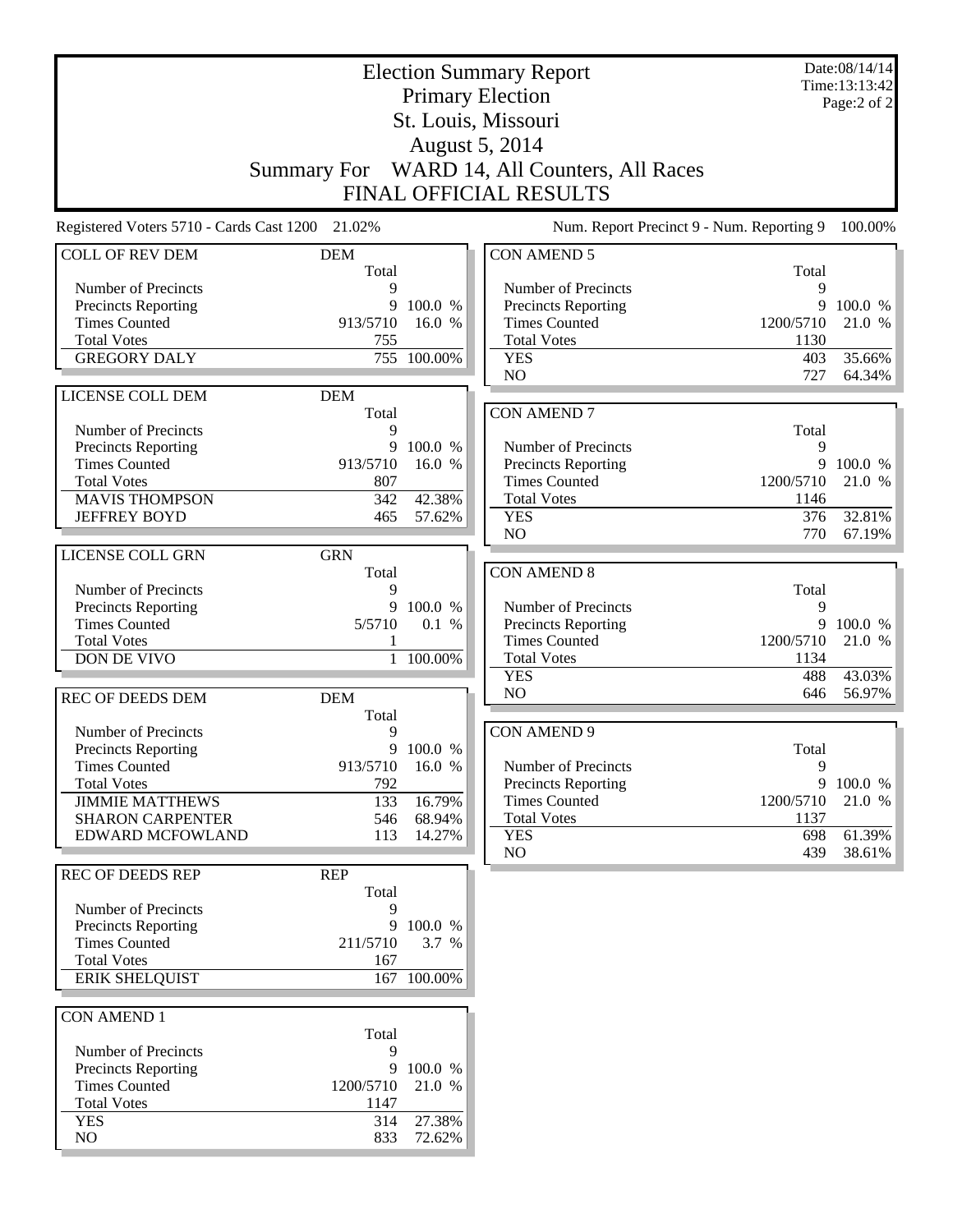|                                                                                                                                                                     | Summary For WARD 15, All Counters, All Races                | Date:08/14/14<br>Time:13:13:46<br>Page:1 of 2    |                                                                                                                                                  |                                               |                                         |
|---------------------------------------------------------------------------------------------------------------------------------------------------------------------|-------------------------------------------------------------|--------------------------------------------------|--------------------------------------------------------------------------------------------------------------------------------------------------|-----------------------------------------------|-----------------------------------------|
|                                                                                                                                                                     |                                                             |                                                  | FINAL OFFICIAL RESULTS                                                                                                                           |                                               |                                         |
| Registered Voters 6430 - Cards Cast 1540 23.95%                                                                                                                     |                                                             |                                                  | Num. Report Precinct 7 - Num. Reporting 7                                                                                                        |                                               | 100.00%                                 |
| <b>STATE AUDITOR REP</b>                                                                                                                                            | <b>REP</b><br>Total                                         |                                                  | <b>STATE SEN 4 DEM</b>                                                                                                                           | <b>DEM</b><br>Total                           |                                         |
| Number of Precincts<br><b>Precincts Reporting</b><br><b>Times Counted</b><br><b>Total Votes</b><br>TOM SCHWEICH                                                     | 7<br>$7^{\circ}$<br>107/6430<br>88                          | 100.0 %<br>1.7 %<br>88 100.00%                   | Number of Precincts<br>Precincts Reporting<br><b>Times Counted</b><br><b>Total Votes</b><br><b>JOSEPH KEAVENY</b><br><b>BONNIE GREEN</b>         | 1/4<br>$\Omega$                               | 100.0 %<br>25.0 %<br>100.00%<br>0.00%   |
| <b>STATE AUDITOR LIB</b>                                                                                                                                            | <b>LIB</b>                                                  |                                                  |                                                                                                                                                  |                                               |                                         |
| Number of Precincts<br>Precincts Reporting<br><b>Times Counted</b><br><b>Total Votes</b><br><b>SEAN O'TOOLE</b>                                                     | Total<br>7<br>13/6430<br>12                                 | 100.0 %<br>0.2 %<br>12 100.00%                   | <b>STATE SEN 4 REP</b><br>Number of Precincts<br>Precincts Reporting<br><b>Times Counted</b><br><b>Total Votes</b>                               | <b>REP</b><br>Total<br>1<br>0/4<br>0          | 100.0 %<br>0.0 %                        |
|                                                                                                                                                                     |                                                             |                                                  | <b>COURTNEY BLUNT</b>                                                                                                                            | $\Omega$                                      | N/A                                     |
| <b>STATE AUDITOR CON</b><br>Number of Precincts<br>Precincts Reporting<br><b>Times Counted</b><br><b>Total Votes</b><br><b>RODNEY FARTHING</b>                      | <b>CON</b><br>Total<br>7<br>2/6430<br>0<br>$\boldsymbol{0}$ | 7 100.0 %<br>0.0 %<br>N/A                        | <b>STATE REP 80 DEM</b><br>Number of Precincts<br>Precincts Reporting<br><b>Times Counted</b><br><b>Total Votes</b><br>MIKE COLONA               | <b>DEM</b><br>Total<br>7<br>1269/6430<br>1061 | 7 100.0 %<br>19.7 %<br>1061 100.00%     |
| US REP 1 DEM<br>Number of Precincts                                                                                                                                 | <b>DEM</b><br>Total                                         |                                                  | STATE REP 80 REP                                                                                                                                 | <b>REP</b><br>Total                           |                                         |
| <b>Precincts Reporting</b><br><b>Times Counted</b><br><b>Total Votes</b><br><b>LACY CLAY</b>                                                                        | 1269/6430 19.7 %<br>1013                                    | 7 100.0 %<br>1013 100.00%                        | Number of Precincts<br>Precincts Reporting<br><b>Times Counted</b><br><b>Total Votes</b><br>MICHAEL HUETT                                        | 7<br>107/6430<br>83                           | 7 100.0 %<br>$1.7\%$<br>83 100.00%      |
| US REP 1 REP                                                                                                                                                        | <b>REP</b>                                                  |                                                  |                                                                                                                                                  |                                               |                                         |
| Number of Precincts<br><b>Precincts Reporting</b><br><b>Times Counted</b><br><b>Total Votes</b><br><b>MARTIN BAKER</b><br><b>DANIEL ELDER</b><br><b>DAVID KOEHR</b> | Total<br>7<br>107/6430<br>87<br>23<br>30<br>34              | 7 100.0 %<br>1.7 %<br>26.44%<br>34.48%<br>39.08% | <b>COLL OF REV DEM</b><br>Number of Precincts<br><b>Precincts Reporting</b><br><b>Times Counted</b><br><b>Total Votes</b><br><b>GREGORY DALY</b> | <b>DEM</b><br>Total<br>7<br>1269/6430<br>1048 | 7 100.0 %<br>19.7 %<br>1048 100.00%     |
|                                                                                                                                                                     |                                                             |                                                  | LICENSE COLL DEM                                                                                                                                 | <b>DEM</b>                                    |                                         |
| <b>US REP 1 LIB</b><br>Number of Precincts<br>Precincts Reporting<br><b>Times Counted</b><br><b>Total Votes</b><br>ROBB CUNNINGHAM                                  | <b>LIB</b><br>Total<br>7<br>13/6430<br>12                   | 7 100.0 %<br>0.2 %<br>12 100.00%                 | Number of Precincts<br><b>Precincts Reporting</b><br><b>Times Counted</b><br><b>Total Votes</b><br><b>MAVIS THOMPSON</b><br><b>JEFFREY BOYD</b>  | Total<br>7<br>1269/6430<br>1096<br>478<br>618 | 7 100.0 %<br>19.7 %<br>43.61%<br>56.39% |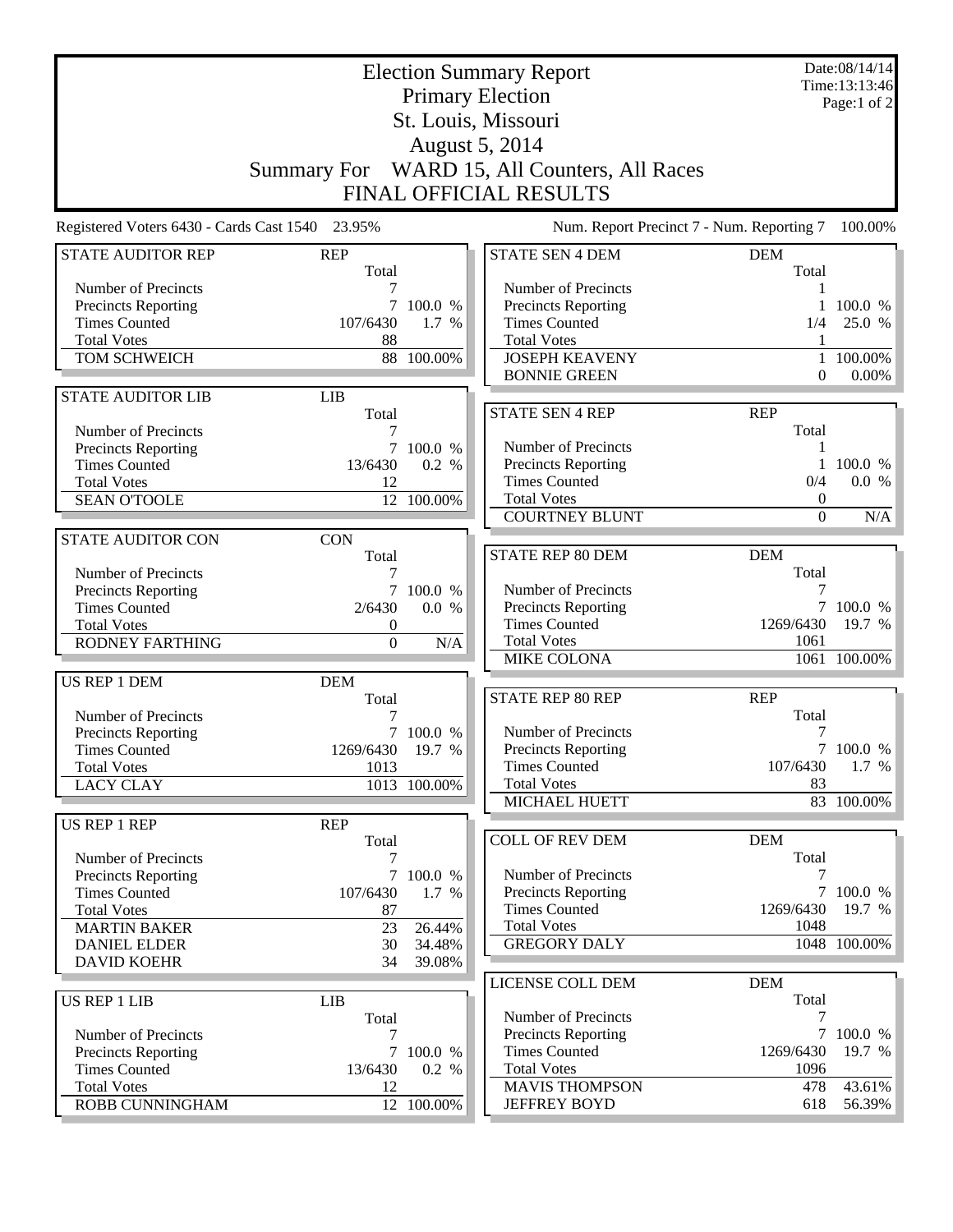|                                                    |                         |                        | <b>Election Summary Report</b>            |           | Date:08/14/14<br>Time:13:13:46 |
|----------------------------------------------------|-------------------------|------------------------|-------------------------------------------|-----------|--------------------------------|
|                                                    | <b>Primary Election</b> |                        |                                           |           |                                |
|                                                    |                         |                        | St. Louis, Missouri                       |           | Page:2 of 2                    |
|                                                    |                         |                        | <b>August 5, 2014</b>                     |           |                                |
|                                                    |                         |                        | WARD 15, All Counters, All Races          |           |                                |
|                                                    | <b>Summary For</b>      |                        |                                           |           |                                |
|                                                    |                         |                        | FINAL OFFICIAL RESULTS                    |           |                                |
| Registered Voters 6430 - Cards Cast 1540 23.95%    |                         |                        | Num. Report Precinct 7 - Num. Reporting 7 |           | 100.00%                        |
| LICENSE COLL GRN                                   | <b>GRN</b><br>Total     |                        | <b>CON AMEND 8</b>                        | Total     |                                |
| Number of Precincts                                |                         |                        | Number of Precincts                       | 7         |                                |
| <b>Precincts Reporting</b>                         | $\tau$                  | 100.0 %                | Precincts Reporting                       | 7         | 100.0 %                        |
| <b>Times Counted</b>                               | 10/6430                 | 0.2 %                  | <b>Times Counted</b>                      | 1540/6430 | 24.0 %                         |
| <b>Total Votes</b>                                 | 7                       |                        | <b>Total Votes</b>                        | 1511      |                                |
| DON DE VIVO                                        |                         | $\overline{7}$ 100.00% | <b>YES</b>                                | 412       | 27.27%                         |
|                                                    |                         |                        | NO                                        | 1099      | 72.73%                         |
| <b>REC OF DEEDS DEM</b>                            | <b>DEM</b>              |                        |                                           |           |                                |
| Number of Precincts                                | Total<br>7              |                        | <b>CON AMEND 9</b>                        | Total     |                                |
| <b>Precincts Reporting</b>                         |                         | 7 100.0 %              | Number of Precincts                       | 7         |                                |
| <b>Times Counted</b>                               | 1269/6430               | 19.7 %                 | Precincts Reporting                       | $\tau$    | 100.0 %                        |
| <b>Total Votes</b>                                 | 1039                    |                        | <b>Times Counted</b>                      | 1540/6430 | 24.0 %                         |
| <b>JIMMIE MATTHEWS</b>                             | 156                     | 15.01%                 | <b>Total Votes</b>                        | 1512      |                                |
| <b>SHARON CARPENTER</b>                            | 716                     | 68.91%                 | <b>YES</b>                                | 805       | 53.24%                         |
| EDWARD MCFOWLAND                                   | 167                     | 16.07%                 | NO                                        | 707       | 46.76%                         |
| <b>REC OF DEEDS REP</b>                            | <b>REP</b>              |                        |                                           |           |                                |
|                                                    | Total                   |                        |                                           |           |                                |
| Number of Precincts                                |                         |                        |                                           |           |                                |
| <b>Precincts Reporting</b>                         |                         | 7 100.0 %              |                                           |           |                                |
| <b>Times Counted</b><br><b>Total Votes</b>         | 107/6430<br>84          | 1.7 %                  |                                           |           |                                |
| <b>ERIK SHELQUIST</b>                              |                         | 84 100.00%             |                                           |           |                                |
|                                                    |                         |                        |                                           |           |                                |
| <b>CON AMEND 1</b>                                 |                         |                        |                                           |           |                                |
|                                                    | Total                   |                        |                                           |           |                                |
| Number of Precincts                                |                         |                        |                                           |           |                                |
| <b>Precincts Reporting</b><br><b>Times Counted</b> | 1540/6430               | 7 100.0 %<br>24.0 %    |                                           |           |                                |
| <b>Total Votes</b>                                 | 1515                    |                        |                                           |           |                                |
| <b>YES</b>                                         | 198                     | 13.07%                 |                                           |           |                                |
| NO                                                 | 1317                    | 86.93%                 |                                           |           |                                |
|                                                    |                         |                        |                                           |           |                                |
| <b>CON AMEND 5</b>                                 |                         |                        |                                           |           |                                |
|                                                    | Total                   |                        |                                           |           |                                |
| Number of Precincts                                | 7                       | 7 100.0 %              |                                           |           |                                |
| Precincts Reporting<br><b>Times Counted</b>        | 1540/6430               | 24.0 %                 |                                           |           |                                |
| <b>Total Votes</b>                                 | 1524                    |                        |                                           |           |                                |
| <b>YES</b>                                         | 278                     | 18.24%                 |                                           |           |                                |
| NO                                                 | 1246                    | 81.76%                 |                                           |           |                                |
|                                                    |                         |                        |                                           |           |                                |
| <b>CON AMEND 7</b>                                 |                         |                        |                                           |           |                                |
|                                                    | Total                   |                        |                                           |           |                                |
| Number of Precincts<br><b>Precincts Reporting</b>  | 7<br>$\tau$             | 100.0 %                |                                           |           |                                |
| <b>Times Counted</b>                               | 1540/6430               | 24.0 %                 |                                           |           |                                |
| <b>Total Votes</b>                                 | 1531                    |                        |                                           |           |                                |
| <b>YES</b>                                         | 354                     | 23.12%                 |                                           |           |                                |
| $\rm NO$                                           | 1177                    | 76.88%                 |                                           |           |                                |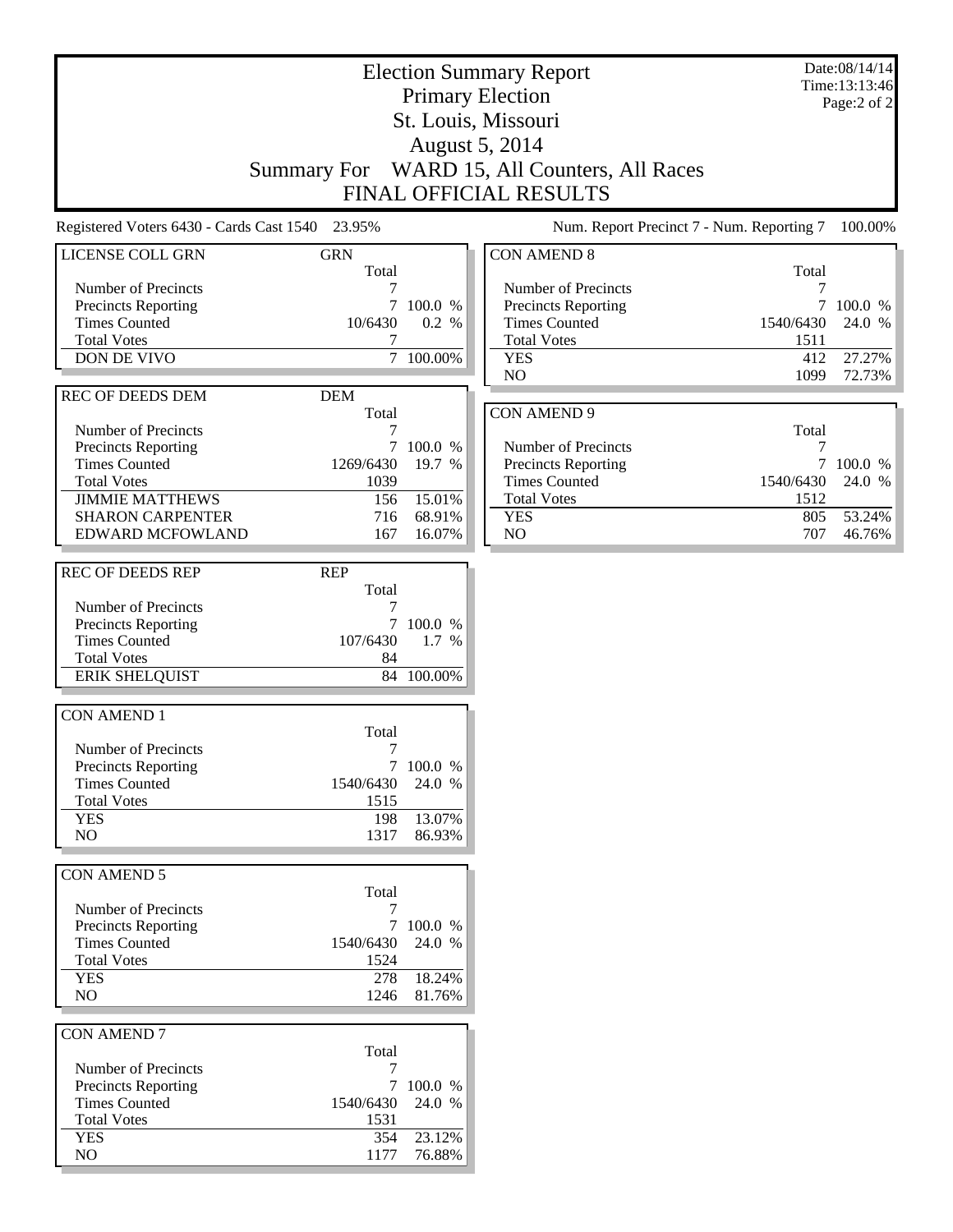| <b>Election Summary Report</b><br><b>Primary Election</b> |             |                        |                                              |                     | Date:08/14/14<br>Time:13:13:53<br>Page:1 of $2$ |
|-----------------------------------------------------------|-------------|------------------------|----------------------------------------------|---------------------|-------------------------------------------------|
|                                                           |             |                        | St. Louis, Missouri                          |                     |                                                 |
|                                                           |             |                        | <b>August 5, 2014</b>                        |                     |                                                 |
|                                                           |             |                        | Summary For WARD 16, All Counters, All Races |                     |                                                 |
|                                                           |             |                        | FINAL OFFICIAL RESULTS                       |                     |                                                 |
| Registered Voters 7737 - Cards Cast 2361                  | 30.52%      |                        | Num. Report Precinct 8 - Num. Reporting 8    |                     | 100.00%                                         |
| <b>STATE AUDITOR REP</b>                                  | <b>REP</b>  |                        | <b>STATE SEN 4 DEM</b>                       | <b>DEM</b>          |                                                 |
| Number of Precincts                                       | Total<br>8  |                        | Number of Precincts                          | Total<br>8          |                                                 |
| <b>Precincts Reporting</b>                                | 8           | 100.0 %                | <b>Precincts Reporting</b>                   | 8                   | 100.0 %                                         |
| <b>Times Counted</b>                                      | 453/7737    | 5.9 %                  | <b>Times Counted</b>                         | 1794/7737           | 23.2 %                                          |
| <b>Total Votes</b>                                        | 388         |                        | <b>Total Votes</b>                           | 1564                |                                                 |
| TOM SCHWEICH                                              |             | 388 100.00%            | <b>JOSEPH KEAVENY</b>                        | 1183                | 75.64%                                          |
|                                                           |             |                        | <b>BONNIE GREEN</b>                          | 381                 | 24.36%                                          |
| <b>STATE AUDITOR LIB</b>                                  | <b>LIB</b>  |                        | <b>STATE SEN 4 REP</b>                       | <b>REP</b>          |                                                 |
| Number of Precincts                                       | Total<br>8  |                        |                                              | Total               |                                                 |
| <b>Precincts Reporting</b>                                | 8           | 100.0 %                | Number of Precincts                          | 8                   |                                                 |
| <b>Times Counted</b>                                      | 9/7737      | 0.1 %                  | Precincts Reporting                          | 8                   | 100.0 %                                         |
| <b>Total Votes</b>                                        | 9           |                        | <b>Times Counted</b>                         | 453/7737            | 5.9 %                                           |
| <b>SEAN O'TOOLE</b>                                       |             | $\overline{9}$ 100.00% | <b>Total Votes</b>                           | 365                 |                                                 |
|                                                           |             |                        | <b>COURTNEY BLUNT</b>                        |                     | 365 100.00%                                     |
| <b>STATE AUDITOR CON</b>                                  | <b>CON</b>  |                        |                                              |                     |                                                 |
|                                                           | Total       |                        | <b>STATE REP 82 DEM</b>                      | <b>DEM</b>          |                                                 |
| Number of Precincts                                       | 8           |                        |                                              | Total               |                                                 |
| Precincts Reporting                                       | 8           | 100.0 %                | Number of Precincts                          |                     | 100.0 %                                         |
| <b>Times Counted</b><br><b>Total Votes</b>                | 7/7737<br>3 | 0.1 %                  | Precincts Reporting<br><b>Times Counted</b>  | 1717/7314           | 23.5 %                                          |
| <b>RODNEY FARTHING</b>                                    |             | $\overline{3}$ 100.00% | <b>Total Votes</b>                           | 1433                |                                                 |
|                                                           |             |                        | <b>MICHELE KRATKY</b>                        |                     | 1433 100.00%                                    |
| US REP 1 DEM                                              | <b>DEM</b>  |                        |                                              |                     |                                                 |
|                                                           | Total       |                        | STATE REP 82 REP                             | <b>REP</b>          |                                                 |
| Number of Precincts                                       | 8           |                        |                                              | Total               |                                                 |
| Precincts Reporting                                       |             | 8 100.0 %              | Number of Precincts                          | 7                   |                                                 |
| <b>Times Counted</b>                                      | 1794/7737   | 23.2 %                 | Precincts Reporting                          |                     | 7 100.0 %                                       |
| <b>Total Votes</b>                                        | 1240        |                        | <b>Times Counted</b><br><b>Total Votes</b>   | 436/7314<br>345     | 6.0 %                                           |
| <b>LACY CLAY</b>                                          |             | 1240 100.00%           | <b>JAKE KOEHR</b>                            |                     | 345 100.00%                                     |
| US REP 1 REP                                              | <b>REP</b>  |                        |                                              |                     |                                                 |
|                                                           | Total       |                        | STATE REP 91 DEM                             | <b>DEM</b>          |                                                 |
| Number of Precincts                                       | 8           |                        |                                              | Total               |                                                 |
| <b>Precincts Reporting</b>                                | 8           | 100.0 %                | Number of Precincts                          |                     |                                                 |
| <b>Times Counted</b>                                      | 453/7737    | 5.9 %                  | <b>Precincts Reporting</b>                   |                     | 1 100.0 %                                       |
| <b>Total Votes</b>                                        | 368         |                        | <b>Times Counted</b>                         | 77/423              | 18.2 %                                          |
| <b>MARTIN BAKER</b>                                       | 110         | 29.89%                 | <b>Total Votes</b>                           | 58                  |                                                 |
| <b>DANIEL ELDER</b>                                       | 108         | 29.35%                 | <b>JEANNE KIRKTON</b>                        |                     | 58 100.00%                                      |
| <b>DAVID KOEHR</b>                                        | 150         | 40.76%                 |                                              |                     |                                                 |
| <b>US REP 1 LIB</b>                                       | <b>LIB</b>  |                        | <b>STATE REP 91 REP</b>                      | <b>REP</b><br>Total |                                                 |
|                                                           | Total       |                        | Number of Precincts                          |                     |                                                 |
| Number of Precincts                                       | 8           |                        | <b>Precincts Reporting</b>                   |                     | 1 100.0 %                                       |
| Precincts Reporting                                       | 8           | 100.0 %                | <b>Times Counted</b>                         | 17/423              | 4.0 %                                           |
| <b>Times Counted</b>                                      | 9/7737      | 0.1 %                  | <b>Total Votes</b>                           | 13                  |                                                 |
| <b>Total Votes</b>                                        | 9           |                        | MICHAEL PETERS                               |                     | 13 100.00%                                      |
| ROBB CUNNINGHAM                                           |             | 9 100.00%              |                                              |                     |                                                 |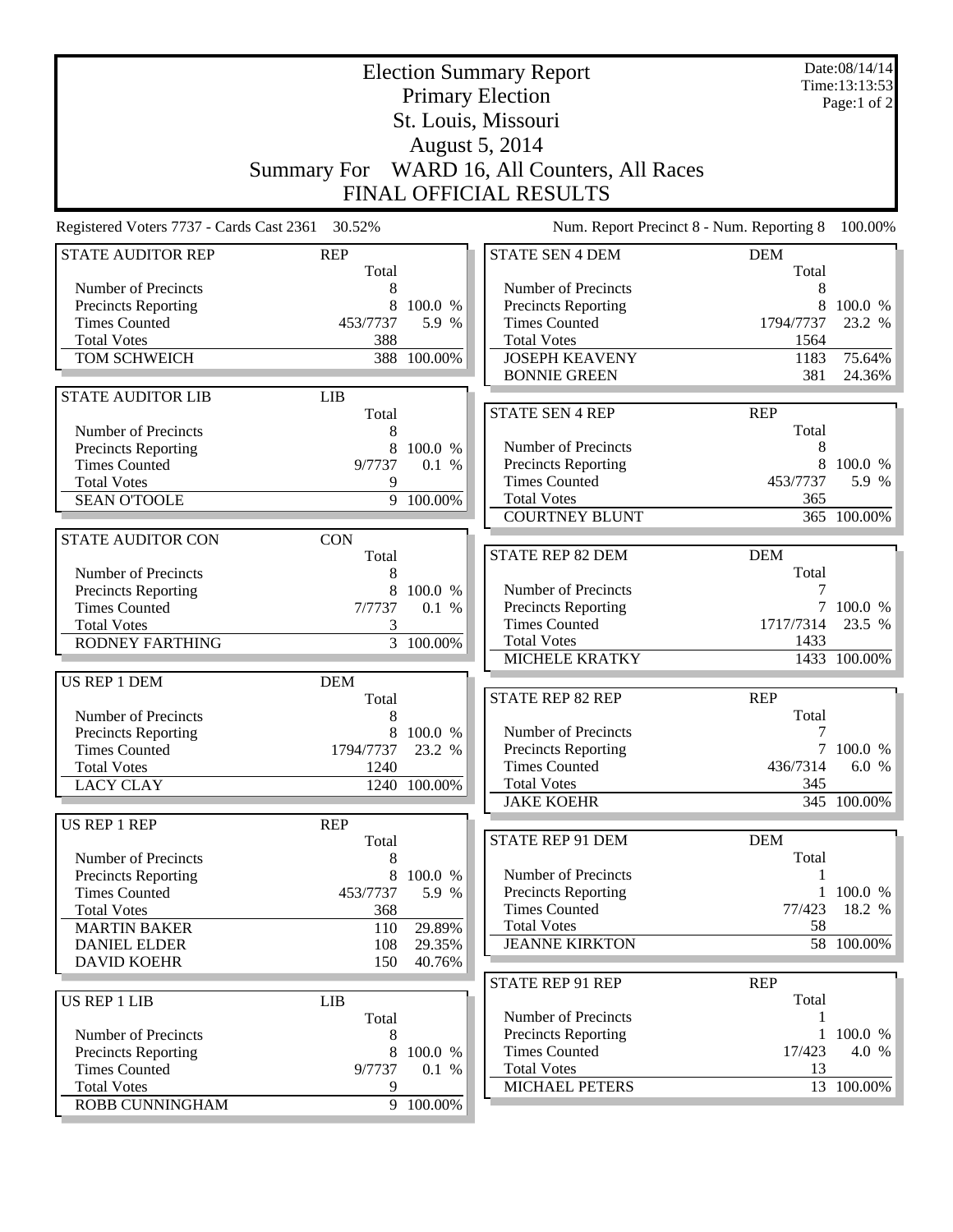| <b>Election Summary Report</b>                     |                   |                    |                                                   | Date:08/14/14<br>Time:13:13:53 |             |
|----------------------------------------------------|-------------------|--------------------|---------------------------------------------------|--------------------------------|-------------|
|                                                    |                   |                    | <b>Primary Election</b>                           |                                | Page:2 of 2 |
| St. Louis, Missouri                                |                   |                    |                                                   |                                |             |
|                                                    |                   |                    | August 5, 2014                                    |                                |             |
|                                                    |                   |                    | Summary For WARD 16, All Counters, All Races      |                                |             |
|                                                    |                   |                    | <b>FINAL OFFICIAL RESULTS</b>                     |                                |             |
| Registered Voters 7737 - Cards Cast 2361 30.52%    |                   |                    | Num. Report Precinct 8 - Num. Reporting 8         |                                | 100.00%     |
| <b>COLL OF REV DEM</b>                             | <b>DEM</b>        |                    | <b>CON AMEND 5</b>                                |                                |             |
| Number of Precincts                                | Total<br>8        |                    | Number of Precincts                               | Total<br>8                     |             |
| Precincts Reporting                                | 8                 | 100.0 %            | <b>Precincts Reporting</b>                        | 8                              | 100.0 %     |
| <b>Times Counted</b>                               | 1794/7737         | 23.2 %             | <b>Times Counted</b>                              | 2361/7737                      | 30.5 %      |
| <b>Total Votes</b>                                 | 1479              |                    | <b>Total Votes</b>                                | 2326                           |             |
| <b>GREGORY DALY</b>                                | 1479              | 100.00%            | <b>YES</b>                                        | 738                            | 31.73%      |
|                                                    |                   |                    | N <sub>O</sub>                                    | 1588                           | 68.27%      |
| LICENSE COLL DEM                                   | <b>DEM</b>        |                    |                                                   |                                |             |
|                                                    | Total             |                    | <b>CON AMEND 7</b>                                |                                |             |
| Number of Precincts<br>Precincts Reporting         | 8<br>8            | 100.0 %            | Number of Precincts                               | Total<br>8                     |             |
| <b>Times Counted</b>                               | 1794/7737         | 23.2 %             | <b>Precincts Reporting</b>                        | 8                              | 100.0 %     |
| <b>Total Votes</b>                                 | 1594              |                    | <b>Times Counted</b>                              | 2361/7737                      | 30.5 %      |
| <b>MAVIS THOMPSON</b>                              | 513               | 32.18%             | <b>Total Votes</b>                                | 2345                           |             |
| <b>JEFFREY BOYD</b>                                | 1081              | 67.82%             | <b>YES</b>                                        | 633                            | 26.99%      |
|                                                    |                   |                    | N <sub>O</sub>                                    | 1712                           | 73.01%      |
| LICENSE COLL GRN                                   | <b>GRN</b>        |                    |                                                   |                                |             |
|                                                    | Total             |                    | <b>CON AMEND 8</b>                                |                                |             |
| Number of Precincts                                | 8<br>8            | 100.0 %            |                                                   | Total<br>8                     |             |
| Precincts Reporting<br><b>Times Counted</b>        | 8/7737            | 0.1 %              | Number of Precincts<br>Precincts Reporting        | 8                              | 100.0 %     |
| <b>Total Votes</b>                                 | 6                 |                    | <b>Times Counted</b>                              | 2361/7737                      | 30.5 %      |
| DON DE VIVO                                        |                   | 6 100.00%          | <b>Total Votes</b>                                | 2323                           |             |
|                                                    |                   |                    | <b>YES</b>                                        | 771                            | 33.19%      |
| <b>REC OF DEEDS DEM</b>                            | <b>DEM</b>        |                    | N <sub>O</sub>                                    | 1552                           | 66.81%      |
|                                                    | Total             |                    |                                                   |                                |             |
| Number of Precincts                                | 8                 |                    | <b>CON AMEND 9</b>                                |                                |             |
| Precincts Reporting<br><b>Times Counted</b>        | 8                 | 100.0%<br>23.2 %   |                                                   | Total<br>8                     |             |
| <b>Total Votes</b>                                 | 1794/7737<br>1575 |                    | Number of Precincts<br><b>Precincts Reporting</b> | 8                              | 100.0 %     |
| <b>JIMMIE MATTHEWS</b>                             | 219               | 13.90%             | <b>Times Counted</b>                              | 2361/7737                      | 30.5 %      |
| <b>SHARON CARPENTER</b>                            | 1090              | 69.21%             | <b>Total Votes</b>                                | 2321                           |             |
| EDWARD MCFOWLAND                                   | 266               | 16.89%             | <b>YES</b>                                        | 1276                           | 54.98%      |
|                                                    |                   |                    | NO                                                | 1045                           | 45.02%      |
| <b>REC OF DEEDS REP</b>                            | <b>REP</b>        |                    |                                                   |                                |             |
|                                                    | Total             |                    |                                                   |                                |             |
| Number of Precincts                                | 8                 |                    |                                                   |                                |             |
| <b>Precincts Reporting</b><br><b>Times Counted</b> | 453/7737          | 8 100.0 %<br>5.9 % |                                                   |                                |             |
| <b>Total Votes</b>                                 | 343               |                    |                                                   |                                |             |
| <b>ERIK SHELQUIST</b>                              |                   | 343 100.00%        |                                                   |                                |             |
|                                                    |                   |                    |                                                   |                                |             |
| <b>CON AMEND 1</b>                                 |                   |                    |                                                   |                                |             |
|                                                    | Total             |                    |                                                   |                                |             |
| Number of Precincts                                | 8                 |                    |                                                   |                                |             |
| Precincts Reporting                                | 8                 | 100.0 %            |                                                   |                                |             |
| <b>Times Counted</b><br><b>Total Votes</b>         | 2361/7737<br>2335 | 30.5 %             |                                                   |                                |             |
| <b>YES</b>                                         | 572               | 24.50%             |                                                   |                                |             |
| NO                                                 | 1763              | 75.50%             |                                                   |                                |             |
|                                                    |                   |                    |                                                   |                                |             |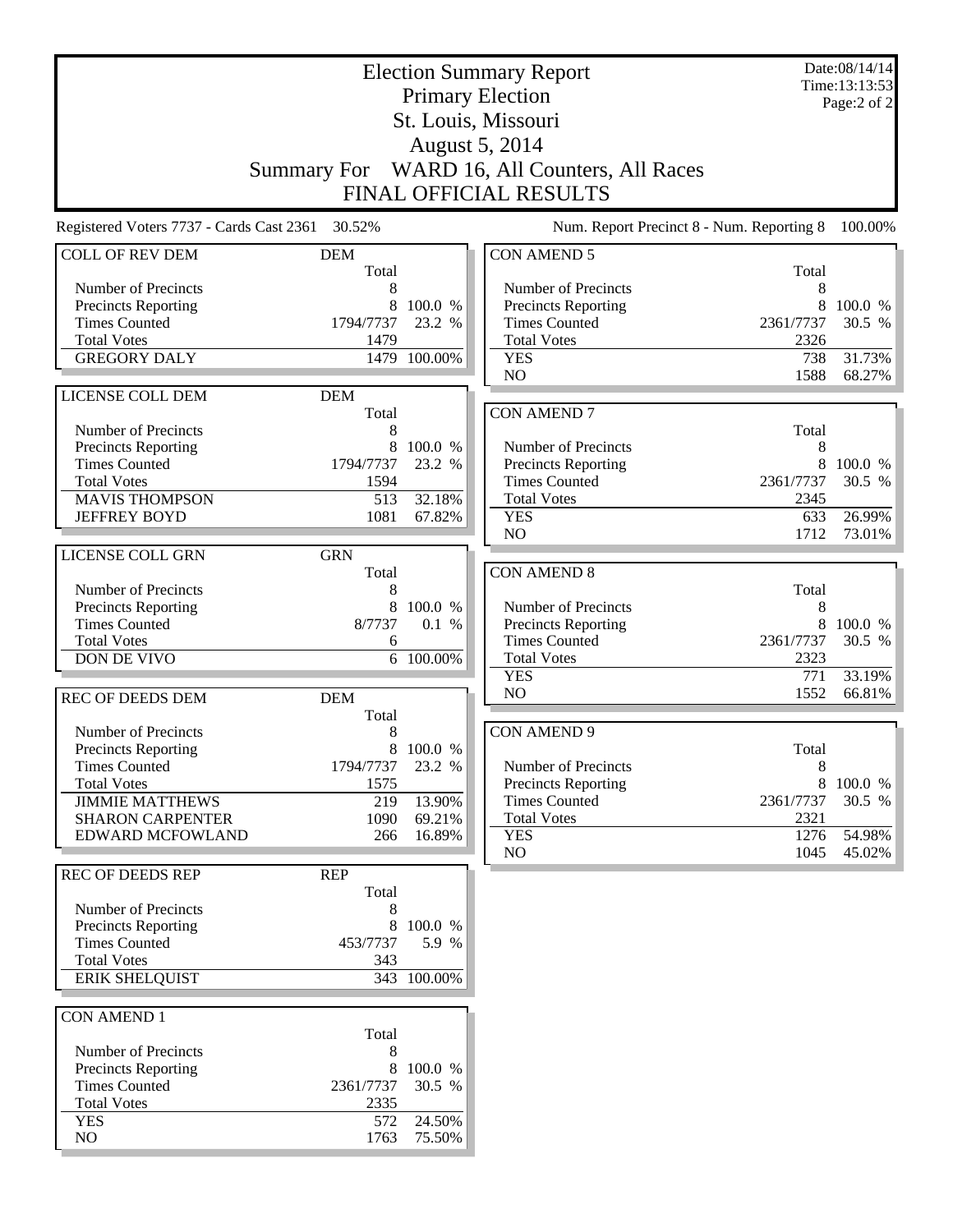| <b>Election Summary Report</b><br><b>Primary Election</b> |                         |                  |                                                   |                     | Date:08/14/14<br>Time:13:13:57<br>Page:1 of $2$ |
|-----------------------------------------------------------|-------------------------|------------------|---------------------------------------------------|---------------------|-------------------------------------------------|
|                                                           |                         |                  | St. Louis, Missouri                               |                     |                                                 |
|                                                           |                         |                  | August 5, 2014                                    |                     |                                                 |
|                                                           |                         |                  | Summary For WARD 17, All Counters, All Races      |                     |                                                 |
|                                                           |                         |                  |                                                   |                     |                                                 |
|                                                           |                         |                  | FINAL OFFICIAL RESULTS                            |                     |                                                 |
| Registered Voters 5606 - Cards Cast 1319 23.53%           |                         |                  | Num. Report Precinct 8 - Num. Reporting 8         |                     | 100.00%                                         |
| <b>STATE AUDITOR REP</b>                                  | <b>REP</b><br>Total     |                  | <b>STATE SEN 4 DEM</b>                            | <b>DEM</b><br>Total |                                                 |
| Number of Precincts                                       | 8                       |                  | Number of Precincts                               | 2                   |                                                 |
| <b>Precincts Reporting</b>                                | 8                       | 100.0 %          | <b>Precincts Reporting</b>                        | 2                   | 100.0 %                                         |
| <b>Times Counted</b>                                      | 99/5606                 | 1.8 %            | <b>Times Counted</b>                              | 227/1147            | 19.8 %                                          |
| <b>Total Votes</b>                                        | 86                      |                  | <b>Total Votes</b>                                | 184                 |                                                 |
| TOM SCHWEICH                                              |                         | 86 100.00%       | <b>JOSEPH KEAVENY</b><br><b>BONNIE GREEN</b>      | 98<br>86            | 53.26%<br>46.74%                                |
| <b>STATE AUDITOR LIB</b>                                  | <b>LIB</b>              |                  |                                                   |                     |                                                 |
|                                                           | Total                   |                  | <b>STATE SEN 4 REP</b>                            | <b>REP</b>          |                                                 |
| Number of Precincts                                       | 8                       |                  |                                                   | Total               |                                                 |
| Precincts Reporting                                       | 8                       | 100.0 %          | Number of Precincts                               | 2                   |                                                 |
| <b>Times Counted</b>                                      | 5/5606                  | 0.1 %            | Precincts Reporting                               |                     | 2 100.0 %                                       |
| <b>Total Votes</b>                                        | 3                       |                  | <b>Times Counted</b>                              | 9/1147              | 0.8 %                                           |
| <b>SEAN O'TOOLE</b>                                       | $\overline{3}$          | 100.00%          | <b>Total Votes</b>                                | 8                   |                                                 |
|                                                           |                         |                  | <b>COURTNEY BLUNT</b>                             |                     | 8 100.00%                                       |
| <b>STATE AUDITOR CON</b>                                  | <b>CON</b>              |                  |                                                   |                     |                                                 |
|                                                           | Total                   |                  | <b>STATE REP 77 DEM</b>                           | <b>DEM</b><br>Total |                                                 |
| Number of Precincts<br><b>Precincts Reporting</b>         | 8<br>8                  | 100.0 %          | Number of Precincts                               | 4                   |                                                 |
| <b>Times Counted</b>                                      | 1/5606                  | 0.0 %            | Precincts Reporting                               | 4                   | 100.0 %                                         |
| <b>Total Votes</b>                                        | 0                       |                  | <b>Times Counted</b>                              | 1007/4559           | 22.1 %                                          |
| <b>RODNEY FARTHING</b>                                    | $\boldsymbol{0}$        | N/A              | <b>Total Votes</b>                                | 914                 |                                                 |
|                                                           |                         |                  | <b>BILL HAAS</b>                                  | 265                 | 28.99%                                          |
| US REP 1 DEM                                              | <b>DEM</b>              |                  | <b>KIMBERLY GARDNER</b>                           | 649                 | 71.01%                                          |
|                                                           | Total                   |                  |                                                   |                     |                                                 |
| Number of Precincts                                       | 8                       |                  | <b>STATE REP 79 DEM</b>                           | <b>DEM</b>          |                                                 |
| <b>Precincts Reporting</b>                                |                         | 8 100.0 %        |                                                   | Total               |                                                 |
| <b>Times Counted</b><br><b>Total Votes</b>                | 1179/5606 21.0 %<br>993 |                  | Number of Precincts<br><b>Precincts Reporting</b> | 2                   | 2 100.0 %                                       |
| <b>LACY CLAY</b>                                          |                         | 993 100.00%      | <b>Times Counted</b>                              | 163/948             | 17.2 %                                          |
|                                                           |                         |                  | <b>Total Votes</b>                                | 120                 |                                                 |
| US REP 1 REP                                              | <b>REP</b>              |                  | MICHAEL BUTLER                                    |                     | $\frac{120}{120}$ 100.00%                       |
|                                                           | Total                   |                  |                                                   |                     |                                                 |
| Number of Precincts                                       | 8                       |                  | <b>STATE REP 79 REP</b>                           | <b>REP</b>          |                                                 |
| <b>Precincts Reporting</b>                                | 8                       | 100.0 %          |                                                   | Total               |                                                 |
| <b>Times Counted</b>                                      | 99/5606                 | 1.8 %            | Number of Precincts                               | 2                   |                                                 |
| <b>Total Votes</b>                                        | 80                      |                  | <b>Precincts Reporting</b>                        |                     | 2 100.0 %                                       |
| <b>MARTIN BAKER</b>                                       | 29                      | 36.25%           | <b>Times Counted</b>                              | 8/948               | 0.8 %                                           |
| <b>DANIEL ELDER</b><br><b>DAVID KOEHR</b>                 | 28<br>23                | 35.00%<br>28.75% | <b>Total Votes</b><br><b>ROBERT VROMAN</b>        | 6                   | 6 100.00%                                       |
|                                                           |                         |                  |                                                   |                     |                                                 |
| <b>US REP 1 LIB</b>                                       | <b>LIB</b>              |                  | <b>STATE REP 80 DEM</b>                           | <b>DEM</b>          |                                                 |
|                                                           | Total                   |                  |                                                   | Total               |                                                 |
| Number of Precincts                                       | 8                       |                  | Number of Precincts                               | 2                   |                                                 |
| Precincts Reporting                                       | 8                       | 100.0 %          | Precincts Reporting                               |                     | 2 100.0 %                                       |
| <b>Times Counted</b>                                      | 5/5606                  | 0.1 %            | <b>Times Counted</b>                              | 9/99                | 9.1 %                                           |
| <b>Total Votes</b>                                        | 3                       |                  | <b>Total Votes</b>                                | 7                   |                                                 |
| ROBB CUNNINGHAM                                           |                         | 3 100.00%        | MIKE COLONA                                       |                     | 7 100.00%                                       |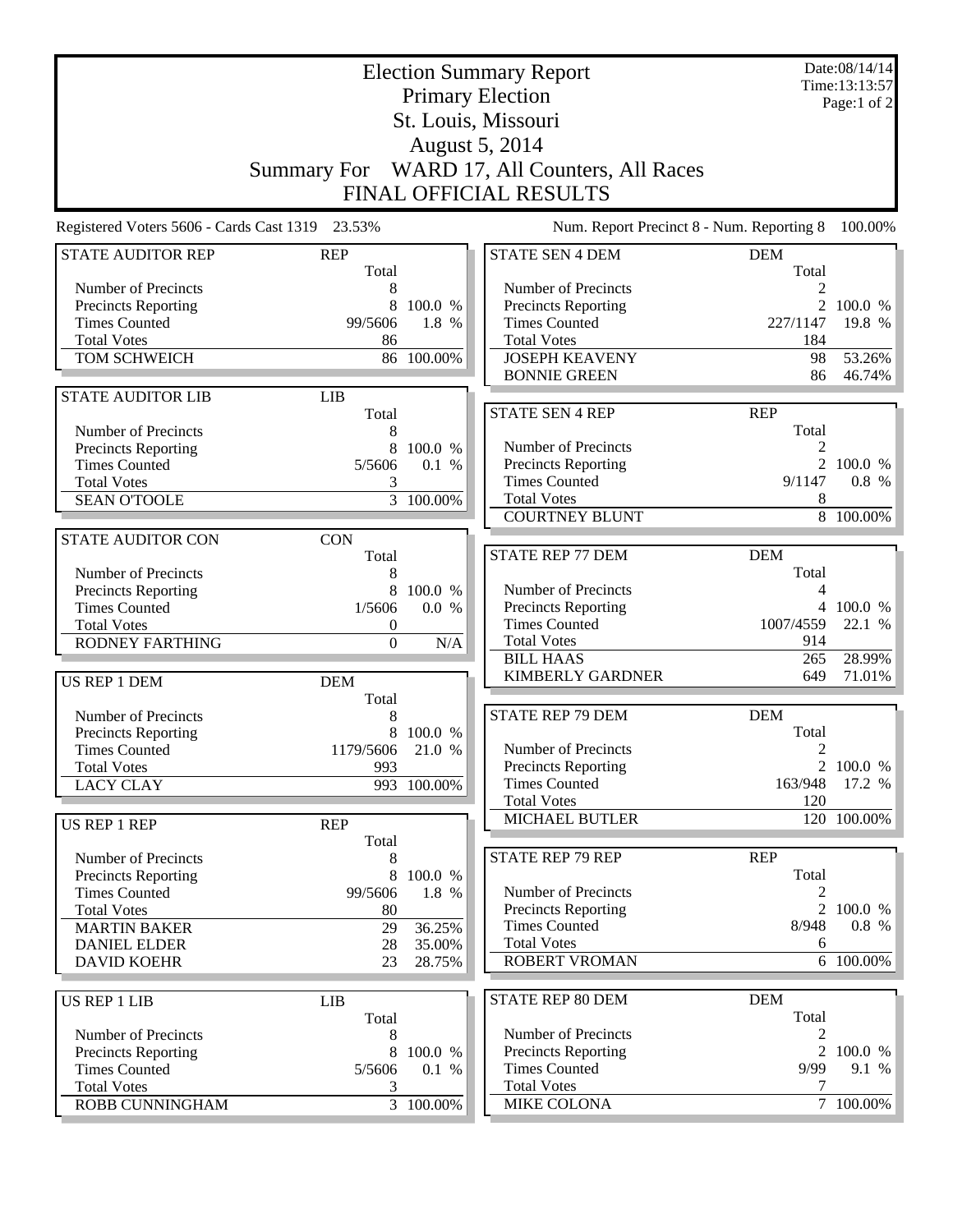| <b>Election Summary Report</b>                  |                     |                   |                                              |                   | Date:08/14/14<br>Time:13:13:57 |
|-------------------------------------------------|---------------------|-------------------|----------------------------------------------|-------------------|--------------------------------|
|                                                 |                     |                   | <b>Primary Election</b>                      |                   | Page:2 of 2                    |
|                                                 |                     |                   | St. Louis, Missouri                          |                   |                                |
|                                                 |                     |                   | August 5, 2014                               |                   |                                |
|                                                 |                     |                   | Summary For WARD 17, All Counters, All Races |                   |                                |
|                                                 |                     |                   |                                              |                   |                                |
|                                                 |                     |                   | <b>FINAL OFFICIAL RESULTS</b>                |                   |                                |
| Registered Voters 5606 - Cards Cast 1319 23.53% |                     |                   | Num. Report Precinct 8 - Num. Reporting 8    |                   | 100.00%                        |
| <b>STATE REP 80 REP</b>                         | <b>REP</b><br>Total |                   | <b>CON AMEND 1</b>                           | Total             |                                |
| Number of Precincts                             |                     |                   | Number of Precincts                          | 8                 |                                |
| <b>Precincts Reporting</b>                      |                     | 2 100.0 %         | Precincts Reporting                          | 8                 | 100.0 %                        |
| <b>Times Counted</b>                            | 1/99                | 1.0 %             | <b>Times Counted</b>                         | 1319/5606         | 23.5 %                         |
| <b>Total Votes</b>                              |                     |                   | <b>Total Votes</b>                           | 1288              |                                |
| MICHAEL HUETT                                   | $\mathbf{1}$        | 100.00%           | <b>YES</b>                                   | 284               | 22.05%                         |
|                                                 |                     |                   | N <sub>O</sub>                               | 1004              | 77.95%                         |
| <b>COLL OF REV DEM</b>                          | <b>DEM</b><br>Total |                   | <b>CON AMEND 5</b>                           |                   |                                |
| Number of Precincts                             | 8                   |                   |                                              | Total             |                                |
| Precincts Reporting                             | 8                   | 100.0 %           | Number of Precincts                          | 8                 |                                |
| <b>Times Counted</b>                            | 1179/5606           | 21.0 %            | Precincts Reporting                          |                   | 8 100.0 %                      |
| <b>Total Votes</b>                              | 913                 |                   | <b>Times Counted</b>                         | 1319/5606         | 23.5 %                         |
| <b>GREGORY DALY</b>                             |                     | 913 100.00%       | <b>Total Votes</b>                           | 1288              |                                |
|                                                 |                     |                   | <b>YES</b>                                   | 252               | 19.57%                         |
| LICENSE COLL DEM                                | <b>DEM</b>          |                   | N <sub>O</sub>                               | 1036              | 80.43%                         |
|                                                 | Total               |                   |                                              |                   |                                |
| Number of Precincts                             | 8                   |                   | <b>CON AMEND 7</b>                           |                   |                                |
| Precincts Reporting<br><b>Times Counted</b>     | 8<br>1179/5606      | 100.0 %<br>21.0 % | Number of Precincts                          | Total<br>8        |                                |
| <b>Total Votes</b>                              | 1045                |                   | Precincts Reporting                          | 8                 | 100.0 %                        |
| <b>MAVIS THOMPSON</b>                           | 564                 | 53.97%            | <b>Times Counted</b>                         | 1319/5606         | 23.5 %                         |
| <b>JEFFREY BOYD</b>                             | 481                 | 46.03%            | <b>Total Votes</b>                           | 1297              |                                |
|                                                 |                     |                   | <b>YES</b>                                   | 433               | 33.38%                         |
| LICENSE COLL GRN                                | <b>GRN</b>          |                   | NO                                           | 864               | 66.62%                         |
|                                                 | Total               |                   |                                              |                   |                                |
| Number of Precincts                             | 8                   |                   | <b>CON AMEND 8</b>                           |                   |                                |
| Precincts Reporting                             | 8                   | 100.0 %           |                                              | Total             |                                |
| <b>Times Counted</b><br><b>Total Votes</b>      | 2/5606              | 0.0 %             | Number of Precincts<br>Precincts Reporting   | 8                 | 8 100.0 %                      |
| DON DE VIVO                                     |                     | 1 100.00%         | <b>Times Counted</b>                         | 1319/5606         | 23.5 %                         |
|                                                 |                     |                   | <b>Total Votes</b>                           | 1279              |                                |
| <b>REC OF DEEDS DEM</b>                         | <b>DEM</b>          |                   | <b>YES</b>                                   | 432               | 33.78%                         |
|                                                 | Total               |                   | N <sub>O</sub>                               | 847               | 66.22%                         |
| Number of Precincts                             |                     |                   |                                              |                   |                                |
| <b>Precincts Reporting</b>                      | 8                   | 100.0 %           | <b>CON AMEND 9</b>                           |                   |                                |
| <b>Times Counted</b>                            | 1179/5606           | 21.0 %            |                                              | Total             |                                |
| <b>Total Votes</b>                              | 997                 |                   | Number of Precincts                          | 8                 |                                |
| <b>JIMMIE MATTHEWS</b>                          | 189                 | 18.96%            | Precincts Reporting                          | 8                 | 100.0 %                        |
| <b>SHARON CARPENTER</b><br>EDWARD MCFOWLAND     | 643<br>165          | 64.49%<br>16.55%  | <b>Times Counted</b><br><b>Total Votes</b>   | 1319/5606<br>1285 | 23.5 %                         |
|                                                 |                     |                   | <b>YES</b>                                   | 736               | 57.28%                         |
| <b>REC OF DEEDS REP</b>                         | <b>REP</b>          |                   | NO                                           | 549               | 42.72%                         |
|                                                 | Total               |                   |                                              |                   |                                |
| Number of Precincts                             | 8                   |                   |                                              |                   |                                |
| Precincts Reporting                             | 8                   | 100.0 %           |                                              |                   |                                |
| <b>Times Counted</b>                            | 99/5606             | 1.8 %             |                                              |                   |                                |
| <b>Total Votes</b>                              | 78                  |                   |                                              |                   |                                |
| <b>ERIK SHELQUIST</b>                           |                     | 78 100.00%        |                                              |                   |                                |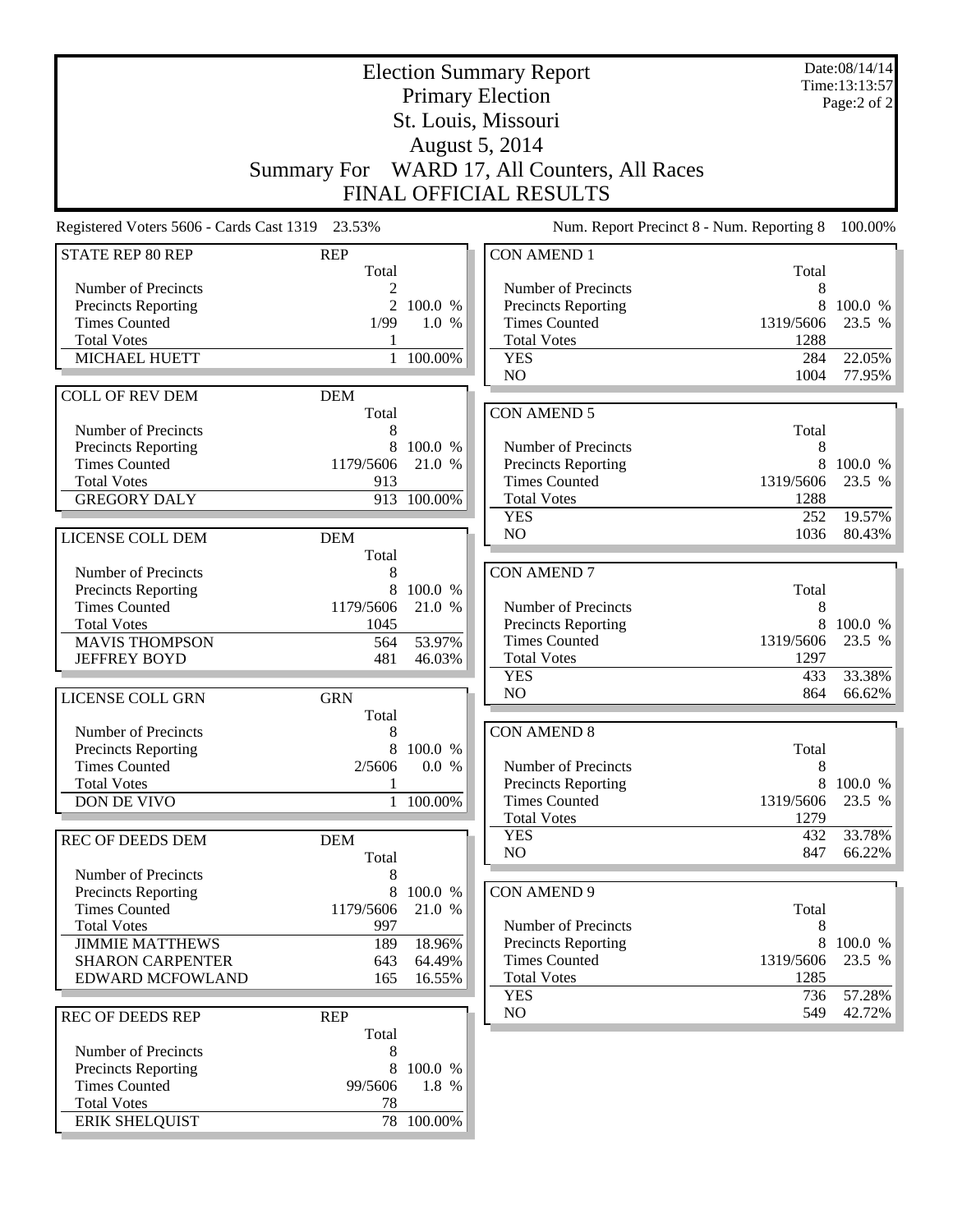| <b>Election Summary Report</b><br><b>Primary Election</b><br>St. Louis, Missouri                                                                                    |                                                                   |                                                |                                                                                                                                                                           |                                                                              | Date:08/14/14<br>Time:13:14:02<br>Page:1 of 2 |
|---------------------------------------------------------------------------------------------------------------------------------------------------------------------|-------------------------------------------------------------------|------------------------------------------------|---------------------------------------------------------------------------------------------------------------------------------------------------------------------------|------------------------------------------------------------------------------|-----------------------------------------------|
|                                                                                                                                                                     |                                                                   |                                                | <b>August 5, 2014</b><br>Summary For WARD 18, All Counters, All Races<br>FINAL OFFICIAL RESULTS                                                                           |                                                                              |                                               |
| Registered Voters 5074 - Cards Cast 911                                                                                                                             | 17.95%                                                            |                                                | Num. Report Precinct 6 - Num. Reporting 6                                                                                                                                 |                                                                              | 100.00%                                       |
| <b>STATE AUDITOR REP</b>                                                                                                                                            | <b>REP</b><br>Total                                               |                                                | <b>STATE SEN 4 DEM</b>                                                                                                                                                    | <b>DEM</b><br>Total                                                          |                                               |
| Number of Precincts<br><b>Precincts Reporting</b><br><b>Times Counted</b><br><b>Total Votes</b><br>TOM SCHWEICH                                                     | 6<br>6<br>15/5074<br>13                                           | 100.0 %<br>0.3 %<br>13 100.00%                 | Number of Precincts<br>Precincts Reporting<br><b>Times Counted</b><br><b>Total Votes</b><br><b>JOSEPH KEAVENY</b><br><b>BONNIE GREEN</b>                                  | 3<br>3<br>449/2760<br>388<br>255<br>133                                      | 100.0 %<br>16.3 %<br>65.72%<br>34.28%         |
| <b>STATE AUDITOR LIB</b>                                                                                                                                            | <b>LIB</b>                                                        |                                                | <b>STATE SEN 4 REP</b>                                                                                                                                                    | <b>REP</b>                                                                   |                                               |
| Number of Precincts<br>Precincts Reporting<br><b>Times Counted</b><br><b>Total Votes</b><br><b>SEAN O'TOOLE</b>                                                     | Total<br>6<br>6<br>0/5074<br>$\boldsymbol{0}$<br>$\boldsymbol{0}$ | 100.0 %<br>0.0 %<br>N/A                        | Number of Precincts<br><b>Precincts Reporting</b><br><b>Times Counted</b><br><b>Total Votes</b><br><b>COURTNEY BLUNT</b>                                                  | Total<br>3<br>3<br>5/2760<br>4                                               | 100.0 %<br>0.2 %<br>4 100.00%                 |
| <b>STATE AUDITOR CON</b>                                                                                                                                            | <b>CON</b>                                                        |                                                |                                                                                                                                                                           |                                                                              |                                               |
| Number of Precincts<br>Precincts Reporting<br><b>Times Counted</b><br><b>Total Votes</b><br><b>RODNEY FARTHING</b><br>US REP 1 DEM                                  | Total<br>6<br>2/5074<br><b>DEM</b><br>Total                       | 6 100.0 %<br>0.0 %<br>1 100.00%                | <b>STATE REP 77 DEM</b><br>Number of Precincts<br><b>Precincts Reporting</b><br><b>Times Counted</b><br><b>Total Votes</b><br><b>BILL HAAS</b><br><b>KIMBERLY GARDNER</b> | <b>DEM</b><br>Total<br>3<br>3<br>584/3017<br>550<br>120<br>430               | 100.0 %<br>19.4 %<br>21.82%<br>78.18%         |
| Number of Precincts<br>Precincts Reporting<br><b>Times Counted</b><br><b>Total Votes</b><br><b>LACY CLAY</b>                                                        | 6<br>885/5074 17.4 %<br>805                                       | 6 100.0 %<br>805 100.00%                       | <b>STATE REP 79 DEM</b><br>Number of Precincts<br><b>Precincts Reporting</b><br><b>Times Counted</b><br><b>Total Votes</b>                                                | <b>DEM</b><br>Total<br>1<br>24/204<br>20                                     | 1 100.0 %<br>11.8 %                           |
| US REP 1 REP                                                                                                                                                        | <b>REP</b><br>Total                                               |                                                | MICHAEL BUTLER                                                                                                                                                            |                                                                              | 20 100.00%                                    |
| Number of Precincts<br><b>Precincts Reporting</b><br><b>Times Counted</b><br><b>Total Votes</b><br><b>MARTIN BAKER</b><br><b>DANIEL ELDER</b><br><b>DAVID KOEHR</b> | 6<br>6<br>15/5074<br>13<br>4<br>5<br>4                            | 100.0 %<br>0.3 %<br>30.77%<br>38.46%<br>30.77% | <b>STATE REP 79 REP</b><br>Number of Precincts<br><b>Precincts Reporting</b><br><b>Times Counted</b><br><b>Total Votes</b><br><b>ROBERT VROMAN</b>                        | <b>REP</b><br>Total<br>$\mathbf{1}$<br>0/204<br>$\boldsymbol{0}$<br>$\Omega$ | 100.0 %<br>0.0 %<br>N/A                       |
| <b>US REP 1 LIB</b>                                                                                                                                                 | <b>LIB</b><br>Total                                               |                                                | <b>STATE REP 84 DEM</b>                                                                                                                                                   | <b>DEM</b><br>Total                                                          |                                               |
| Number of Precincts<br>Precincts Reporting<br><b>Times Counted</b><br><b>Total Votes</b><br>ROBB CUNNINGHAM                                                         | 6<br>6<br>0/5074<br>0<br>$\boldsymbol{0}$                         | 100.0 %<br>0.0 %<br>N/A                        | Number of Precincts<br>Precincts Reporting<br><b>Times Counted</b><br><b>Total Votes</b><br><b>KARLA MAY</b>                                                              | 2<br>$\overline{2}$<br>277/1853<br>250                                       | 100.0 %<br>14.9 %<br>250 100.00%              |
|                                                                                                                                                                     |                                                                   |                                                |                                                                                                                                                                           |                                                                              |                                               |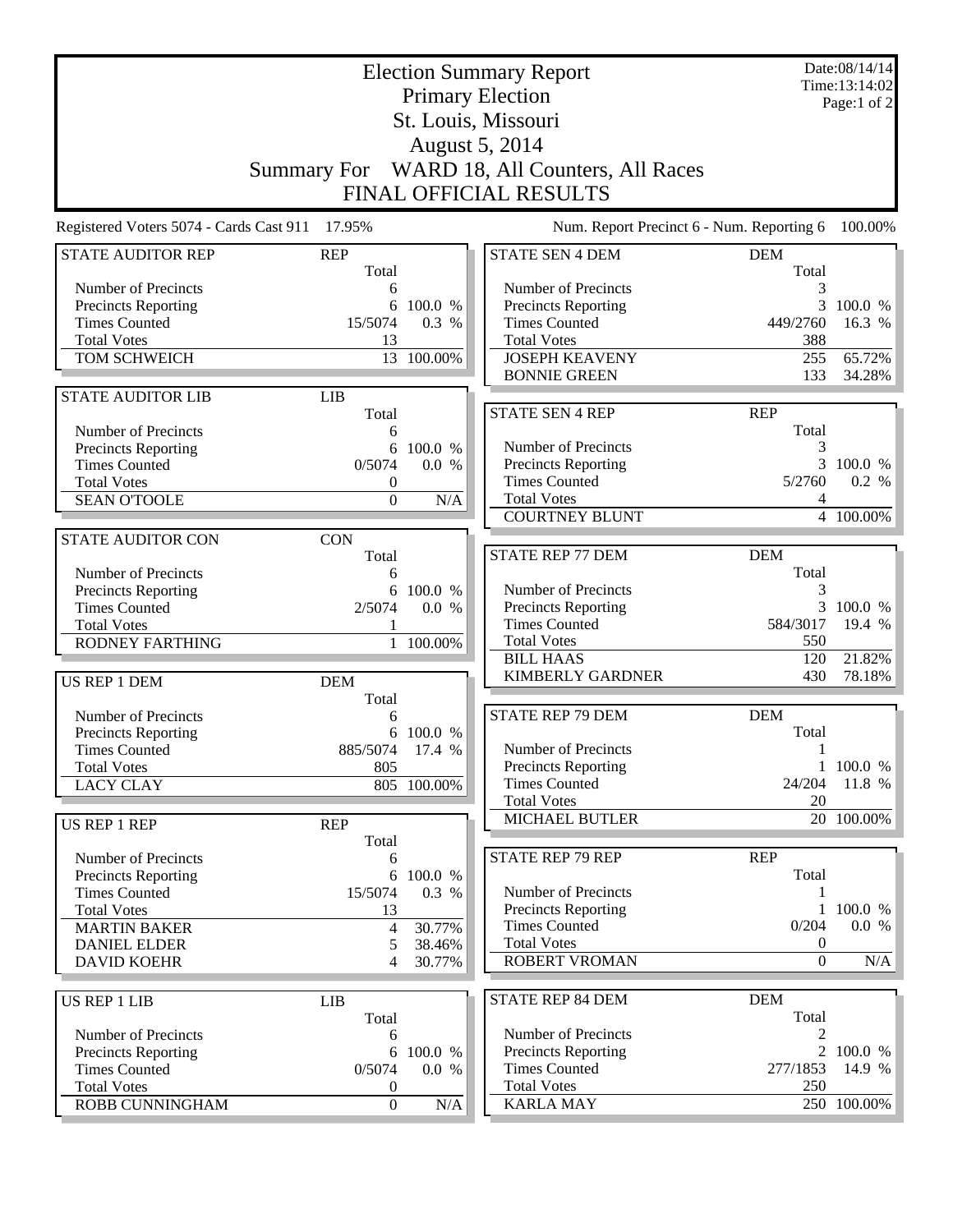| <b>Election Summary Report</b>              |                     |             |                                              | Date:08/14/14<br>Time:13:14:02 |                  |
|---------------------------------------------|---------------------|-------------|----------------------------------------------|--------------------------------|------------------|
|                                             |                     |             | <b>Primary Election</b>                      |                                | Page:2 of 2      |
|                                             |                     |             | St. Louis, Missouri                          |                                |                  |
|                                             |                     |             | August 5, 2014                               |                                |                  |
|                                             |                     |             | Summary For WARD 18, All Counters, All Races |                                |                  |
|                                             |                     |             | FINAL OFFICIAL RESULTS                       |                                |                  |
| Registered Voters 5074 - Cards Cast 911     | 17.95%              |             | Num. Report Precinct 6 - Num. Reporting 6    |                                | 100.00%          |
| <b>COLL OF REV DEM</b>                      | <b>DEM</b><br>Total |             | <b>CON AMEND 5</b>                           | Total                          |                  |
| Number of Precincts                         | 6                   |             | Number of Precincts                          | 6                              |                  |
| Precincts Reporting                         | 6                   | 100.0 %     | <b>Precincts Reporting</b>                   | 6                              | 100.0 %          |
| <b>Times Counted</b>                        | 885/5074            | 17.4 %      | <b>Times Counted</b>                         | 911/5074                       | 18.0 %           |
| <b>Total Votes</b>                          | 718                 |             | <b>Total Votes</b>                           | 891                            |                  |
| <b>GREGORY DALY</b>                         |                     | 718 100.00% | <b>YES</b><br>N <sub>O</sub>                 | 223                            | 25.03%           |
|                                             |                     |             |                                              | 668                            | 74.97%           |
| LICENSE COLL DEM                            | <b>DEM</b><br>Total |             | <b>CON AMEND 7</b>                           |                                |                  |
| Number of Precincts                         | 6                   |             |                                              | Total                          |                  |
| Precincts Reporting                         | 6                   | 100.0 %     | Number of Precincts                          | 6                              |                  |
| <b>Times Counted</b>                        | 885/5074            | 17.4 %      | <b>Precincts Reporting</b>                   | 6                              | 100.0 %          |
| <b>Total Votes</b>                          | 840                 |             | <b>Times Counted</b>                         | 911/5074                       | 18.0 %           |
| <b>MAVIS THOMPSON</b>                       | 607                 | 72.26%      | <b>Total Votes</b>                           | 895                            |                  |
| <b>JEFFREY BOYD</b>                         | 233                 | 27.74%      | <b>YES</b><br>N <sub>O</sub>                 | 304                            | 33.97%<br>66.03% |
|                                             |                     |             |                                              | 591                            |                  |
| LICENSE COLL GRN                            | <b>GRN</b><br>Total |             | <b>CON AMEND 8</b>                           |                                |                  |
| Number of Precincts                         | 6                   |             |                                              | Total                          |                  |
| Precincts Reporting                         | 6                   | 100.0 %     | Number of Precincts                          | 6                              |                  |
| <b>Times Counted</b>                        | 0/5074              | 0.0 %       | Precincts Reporting                          | 6                              | 100.0 %          |
| <b>Total Votes</b>                          | $\boldsymbol{0}$    |             | <b>Times Counted</b>                         | 911/5074                       | 18.0 %           |
| DON DE VIVO                                 | $\boldsymbol{0}$    | N/A         | <b>Total Votes</b>                           | 890                            |                  |
|                                             |                     |             | <b>YES</b><br>NO                             | 307                            | 34.49%           |
| <b>REC OF DEEDS DEM</b>                     | <b>DEM</b>          |             |                                              | 583                            | 65.51%           |
| Number of Precincts                         | Total<br>6          |             | <b>CON AMEND 9</b>                           |                                |                  |
| Precincts Reporting                         |                     | 6 100.0 %   |                                              | Total                          |                  |
| <b>Times Counted</b>                        | 885/5074            | 17.4 %      | Number of Precincts                          | 6                              |                  |
| <b>Total Votes</b>                          | 807                 |             | <b>Precincts Reporting</b>                   | 6                              | 100.0 %          |
| <b>JIMMIE MATTHEWS</b>                      | 152                 | 18.84%      | <b>Times Counted</b>                         | 911/5074                       | 18.0 %           |
| <b>SHARON CARPENTER</b>                     | 366                 | 45.35%      | <b>Total Votes</b>                           | 891                            |                  |
| <b>EDWARD MCFOWLAND</b>                     | 289                 | 35.81%      | <b>YES</b><br>NO                             | 652                            | 73.18%           |
| <b>REC OF DEEDS REP</b>                     | <b>REP</b>          |             |                                              | 239                            | 26.82%           |
|                                             | Total               |             |                                              |                                |                  |
| Number of Precincts                         | 6                   |             |                                              |                                |                  |
| <b>Precincts Reporting</b>                  | 6                   | 100.0 %     |                                              |                                |                  |
| <b>Times Counted</b>                        | 15/5074             | 0.3 %       |                                              |                                |                  |
| <b>Total Votes</b><br><b>ERIK SHELQUIST</b> | 14                  | 14 100.00%  |                                              |                                |                  |
|                                             |                     |             |                                              |                                |                  |
| <b>CON AMEND 1</b>                          |                     |             |                                              |                                |                  |
|                                             | Total               |             |                                              |                                |                  |
| Number of Precincts                         | 6                   |             |                                              |                                |                  |
| Precincts Reporting                         | 6                   | 100.0 %     |                                              |                                |                  |
| <b>Times Counted</b>                        | 911/5074            | 18.0 %      |                                              |                                |                  |
| <b>Total Votes</b><br><b>YES</b>            | 875<br>280          | 32.00%      |                                              |                                |                  |
| NO                                          | 595                 | 68.00%      |                                              |                                |                  |
|                                             |                     |             |                                              |                                |                  |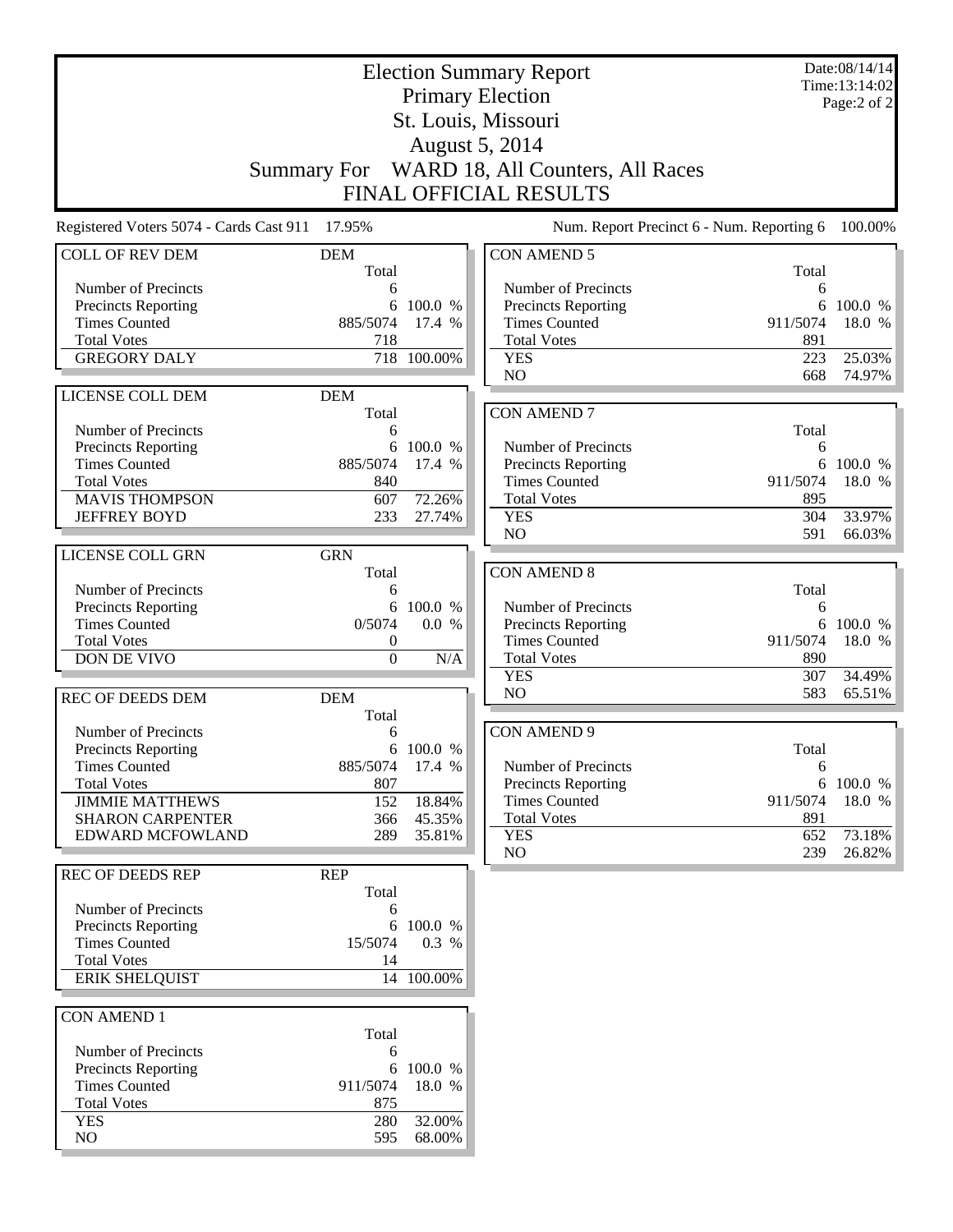| <b>Election Summary Report</b><br><b>Primary Election</b> |                     |                        |                                              |                     | Date:08/14/14<br>Time:13:14:07 |
|-----------------------------------------------------------|---------------------|------------------------|----------------------------------------------|---------------------|--------------------------------|
|                                                           |                     |                        | St. Louis, Missouri                          |                     | Page:1 of 2                    |
|                                                           |                     |                        | August 5, 2014                               |                     |                                |
|                                                           |                     |                        |                                              |                     |                                |
|                                                           |                     |                        | Summary For WARD 19, All Counters, All Races |                     |                                |
|                                                           |                     |                        | FINAL OFFICIAL RESULTS                       |                     |                                |
| Registered Voters 5242 - Cards Cast 746 14.23%            |                     |                        | Num. Report Precinct 9 - Num. Reporting 9    |                     | 100.00%                        |
| <b>STATE AUDITOR REP</b>                                  | <b>REP</b><br>Total |                        | <b>STATE REP 77 DEM</b>                      | <b>DEM</b><br>Total |                                |
| Number of Precincts                                       | 9                   |                        | Number of Precincts                          |                     |                                |
| Precincts Reporting                                       | 9                   | 100.0 %                | <b>Precincts Reporting</b>                   | 1                   | 100.0 %                        |
| <b>Times Counted</b>                                      | 33/5242             | 0.6 %                  | <b>Times Counted</b>                         | 22/144              | 15.3 %                         |
| <b>Total Votes</b>                                        | 30                  |                        | <b>Total Votes</b>                           | 17                  |                                |
| TOM SCHWEICH                                              |                     | 30 100.00%             | <b>BILL HAAS</b><br><b>KIMBERLY GARDNER</b>  | 8<br>9              | 47.06%<br>52.94%               |
| <b>STATE AUDITOR LIB</b>                                  | <b>LIB</b>          |                        |                                              |                     |                                |
|                                                           | Total               |                        | <b>STATE REP 79 DEM</b>                      | <b>DEM</b>          |                                |
| Number of Precincts                                       | 9                   |                        |                                              | Total               |                                |
| <b>Precincts Reporting</b>                                | 9                   | 100.0 %                | Number of Precincts                          | 7                   |                                |
| <b>Times Counted</b>                                      | 3/5242              | 0.1 %                  | Precincts Reporting                          |                     | 100.0 %                        |
| <b>Total Votes</b>                                        | 3                   |                        | <b>Times Counted</b>                         | 672/5045            | 13.3 %                         |
| <b>SEAN O'TOOLE</b>                                       |                     | $3\overline{100.00\%}$ | <b>Total Votes</b>                           | 500                 |                                |
|                                                           |                     |                        | <b>MICHAEL BUTLER</b>                        |                     | 500 100.00%                    |
| <b>STATE AUDITOR CON</b>                                  | <b>CON</b>          |                        |                                              |                     |                                |
|                                                           | Total               |                        | <b>STATE REP 79 REP</b>                      | <b>REP</b>          |                                |
| Number of Precincts                                       | 9                   |                        |                                              | Total               |                                |
| Precincts Reporting<br><b>Times Counted</b>               | 9<br>0/5242         | 100.0 %<br>0.0 %       | Number of Precincts<br>Precincts Reporting   | 7                   | 7 100.0 %                      |
| <b>Total Votes</b>                                        | $\boldsymbol{0}$    |                        | <b>Times Counted</b>                         | 31/5045             | 0.6 %                          |
| RODNEY FARTHING                                           | $\boldsymbol{0}$    | N/A                    | <b>Total Votes</b>                           | 27                  |                                |
|                                                           |                     |                        | <b>ROBERT VROMAN</b>                         |                     | 27 100.00%                     |
| US REP 1 DEM                                              | <b>DEM</b>          |                        |                                              |                     |                                |
|                                                           | Total               |                        | STATE REP 80 DEM                             | <b>DEM</b>          |                                |
| Number of Precincts                                       | 9                   |                        |                                              | Total               |                                |
| Precincts Reporting                                       |                     | 9 100.0 %              | Number of Precincts                          | 1                   |                                |
| <b>Times Counted</b>                                      | 699/5242 13.3 %     |                        | Precincts Reporting                          |                     | 1 100.0 %                      |
| <b>Total Votes</b>                                        | 625                 |                        | <b>Times Counted</b><br><b>Total Votes</b>   | 5/53<br>3           | 9.4 %                          |
| <b>LACY CLAY</b>                                          |                     | 625 100.00%            | <b>MIKE COLONA</b>                           |                     | 3 100.00%                      |
| US REP 1 REP                                              | <b>REP</b>          |                        |                                              |                     |                                |
|                                                           | Total               |                        | STATE REP 80 REP                             | <b>REP</b>          |                                |
| Number of Precincts                                       | 9                   |                        |                                              | Total               |                                |
| <b>Precincts Reporting</b>                                | 9                   | 100.0 %                | Number of Precincts                          |                     |                                |
| <b>Times Counted</b>                                      | 33/5242             | 0.6 %                  | <b>Precincts Reporting</b>                   |                     | 1 100.0 %                      |
| <b>Total Votes</b>                                        | 28                  |                        | <b>Times Counted</b>                         | 1/53                | 1.9%                           |
| <b>MARTIN BAKER</b>                                       | $\overline{4}$      | 14.29%                 | <b>Total Votes</b>                           | $\boldsymbol{0}$    |                                |
| <b>DANIEL ELDER</b>                                       | 13                  | 46.43%                 | MICHAEL HUETT                                | $\theta$            | N/A                            |
| <b>DAVID KOEHR</b>                                        | 11                  | 39.29%                 |                                              |                     |                                |
|                                                           |                     |                        | <b>COLL OF REV DEM</b>                       | <b>DEM</b>          |                                |
| US REP 1 LIB                                              | <b>LIB</b><br>Total |                        | Number of Precincts                          | Total<br>9          |                                |
| Number of Precincts                                       | 9                   |                        | <b>Precincts Reporting</b>                   | 9                   | 100.0 %                        |
| Precincts Reporting                                       | 9                   | 100.0 %                | <b>Times Counted</b>                         | 699/5242            | 13.3 %                         |
| <b>Times Counted</b>                                      | 3/5242              | 0.1 %                  | <b>Total Votes</b>                           | 516                 |                                |
| <b>Total Votes</b>                                        | 3                   |                        | <b>GREGORY DALY</b>                          |                     | 516 100.00%                    |
| ROBB CUNNINGHAM                                           |                     | $\overline{3}$ 100.00% |                                              |                     |                                |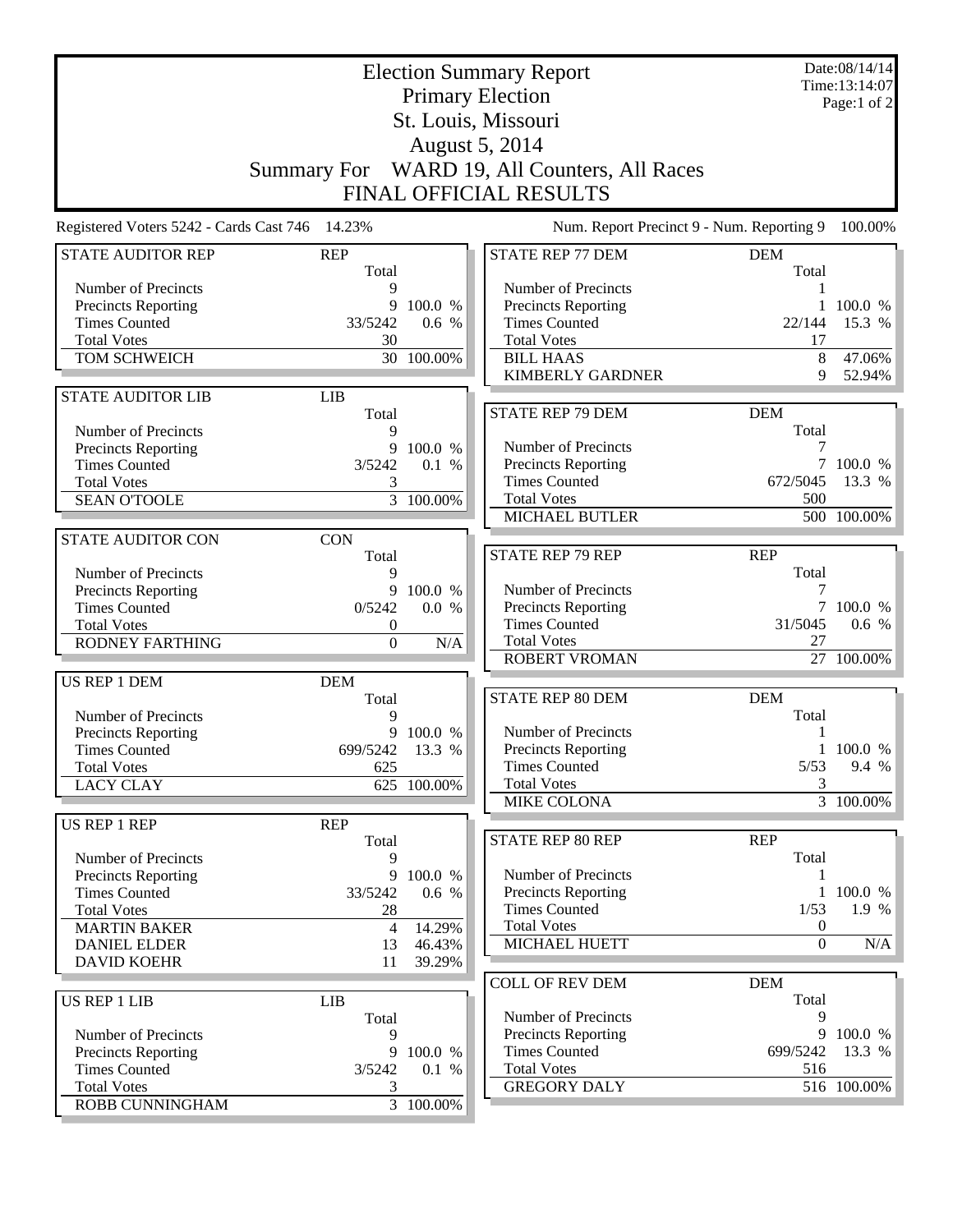| <b>Election Summary Report</b><br><b>Primary Election</b> |                     |                  |                                              |                  | Date:08/14/14<br>Time:13:14:07<br>Page:2 of 2 |
|-----------------------------------------------------------|---------------------|------------------|----------------------------------------------|------------------|-----------------------------------------------|
|                                                           |                     |                  | St. Louis, Missouri                          |                  |                                               |
|                                                           |                     |                  | <b>August 5, 2014</b>                        |                  |                                               |
|                                                           |                     |                  | Summary For WARD 19, All Counters, All Races |                  |                                               |
|                                                           |                     |                  | <b>FINAL OFFICIAL RESULTS</b>                |                  |                                               |
| Registered Voters 5242 - Cards Cast 746 14.23%            |                     |                  | Num. Report Precinct 9 - Num. Reporting 9    |                  | 100.00%                                       |
| LICENSE COLL DEM                                          | <b>DEM</b><br>Total |                  | <b>CON AMEND 7</b>                           | Total            |                                               |
| Number of Precincts                                       | 9                   |                  | Number of Precincts                          | 9                |                                               |
| <b>Precincts Reporting</b>                                | 9                   | 100.0 %          | <b>Precincts Reporting</b>                   | 9                | 100.0 %                                       |
| <b>Times Counted</b><br><b>Total Votes</b>                | 699/5242<br>646     | 13.3 %           | <b>Times Counted</b><br><b>Total Votes</b>   | 746/5242<br>702  | 14.2 %                                        |
| <b>MAVIS THOMPSON</b>                                     | 450                 | 69.66%           | <b>YES</b>                                   | 317              | 45.16%                                        |
| <b>JEFFREY BOYD</b>                                       | 196                 | 30.34%           | N <sub>O</sub>                               | 385              | 54.84%                                        |
| LICENSE COLL GRN                                          | <b>GRN</b>          |                  | <b>CON AMEND 8</b>                           |                  |                                               |
|                                                           | Total               |                  |                                              | Total            |                                               |
| Number of Precincts                                       | 9                   |                  | Number of Precincts                          | 9                |                                               |
| <b>Precincts Reporting</b><br><b>Times Counted</b>        | 9<br>0/5242         | 100.0 %<br>0.0 % | Precincts Reporting<br><b>Times Counted</b>  | 9<br>746/5242    | 100.0 %<br>14.2 %                             |
| <b>Total Votes</b>                                        | 0                   |                  | <b>Total Votes</b>                           | 692              |                                               |
| <b>DON DE VIVO</b>                                        | $\mathbf{0}$        | N/A              | <b>YES</b>                                   | $\overline{312}$ | 45.09%                                        |
|                                                           |                     |                  | N <sub>O</sub>                               | 380              | 54.91%                                        |
| <b>REC OF DEEDS DEM</b>                                   | <b>DEM</b>          |                  | <b>CON AMEND 9</b>                           |                  |                                               |
| Number of Precincts                                       | Total<br>9          |                  |                                              | Total            |                                               |
| Precincts Reporting                                       | 9                   | 100.0 %          | Number of Precincts                          | 9                |                                               |
| <b>Times Counted</b>                                      | 699/5242            | 13.3 %           | Precincts Reporting                          | 9                | 100.0 %                                       |
| <b>Total Votes</b><br><b>JIMMIE MATTHEWS</b>              | 597<br>152          | 25.46%           | <b>Times Counted</b><br><b>Total Votes</b>   | 746/5242<br>697  | 14.2 %                                        |
| <b>SHARON CARPENTER</b>                                   | 375                 | 62.81%           | <b>YES</b>                                   | 480              | 68.87%                                        |
| <b>EDWARD MCFOWLAND</b>                                   | 70                  | 11.73%           | NO                                           | 217              | 31.13%                                        |
| <b>REC OF DEEDS REP</b>                                   | <b>REP</b>          |                  |                                              |                  |                                               |
| Number of Precincts                                       | Total<br>9          |                  |                                              |                  |                                               |
| Precincts Reporting                                       | 9                   | 100.0 %          |                                              |                  |                                               |
| <b>Times Counted</b>                                      | 33/5242             | 0.6 %            |                                              |                  |                                               |
| <b>Total Votes</b><br><b>ERIK SHELQUIST</b>               | 27                  |                  |                                              |                  |                                               |
|                                                           |                     | 27 100.00%       |                                              |                  |                                               |
| <b>CON AMEND 1</b>                                        | Total               |                  |                                              |                  |                                               |
| Number of Precincts                                       | 9                   |                  |                                              |                  |                                               |
| Precincts Reporting                                       | 9                   | 100.0 %          |                                              |                  |                                               |
| <b>Times Counted</b><br><b>Total Votes</b>                | 746/5242<br>694     | 14.2 %           |                                              |                  |                                               |
| <b>YES</b>                                                | 257                 | 37.03%           |                                              |                  |                                               |
| NO                                                        | 437                 | 62.97%           |                                              |                  |                                               |
|                                                           |                     |                  |                                              |                  |                                               |
| CON AMEND 5                                               | Total               |                  |                                              |                  |                                               |
| Number of Precincts                                       | 9                   |                  |                                              |                  |                                               |
| Precincts Reporting                                       |                     | 9 100.0 %        |                                              |                  |                                               |
| <b>Times Counted</b><br><b>Total Votes</b>                | 746/5242<br>696     | 14.2 %           |                                              |                  |                                               |
| <b>YES</b>                                                | 214                 | 30.75%           |                                              |                  |                                               |
| NO                                                        | 482                 | 69.25%           |                                              |                  |                                               |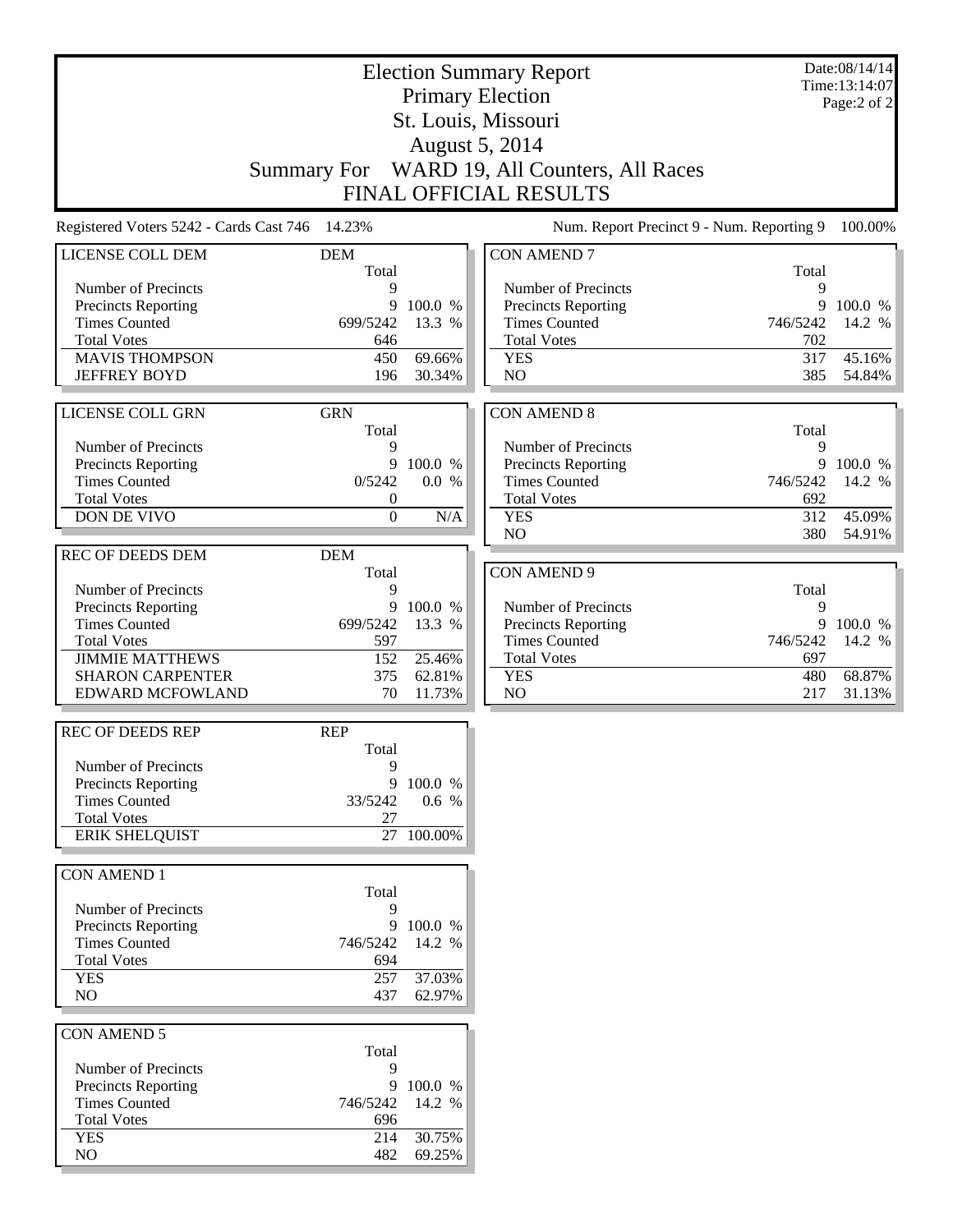| <b>August 5, 2014</b><br>Summary For WARD 20, All Counters, All Races<br>FINAL OFFICIAL RESULTS<br>11.28%<br>Registered Voters 4983 - Cards Cast 562<br>Num. Report Precinct 7 - Num. Reporting 7<br>100.00%<br><b>REP</b><br><b>STATE REP 78 DEM</b><br><b>STATE AUDITOR REP</b><br><b>DEM</b><br>Total<br>Total<br>Number of Precincts<br>Number of Precincts<br>7<br>4<br>Precincts Reporting<br><b>Precincts Reporting</b><br>$\tau$<br>100.0 %<br>4 100.0 %<br><b>Times Counted</b><br>19/4983<br>0.4 %<br><b>Times Counted</b><br>337/3478<br>9.7 %<br><b>Total Votes</b><br><b>Total Votes</b><br>17<br>319<br>TOM SCHWEICH<br>17 100.00%<br>PENNY HUBBARD<br>64.26%<br>205<br><b>NATALIE VOWELL</b><br>35.74%<br>114<br><b>LIB</b><br><b>STATE AUDITOR LIB</b><br><b>STATE REP 78 REP</b><br><b>REP</b><br>Total<br>Total<br>Number of Precincts<br>Number of Precincts<br>7<br>100.0 %<br>Precincts Reporting<br>4<br>Precincts Reporting<br>4 100.0 %<br><b>Times Counted</b><br>1/4983<br>0.0 %<br><b>Times Counted</b><br>13/3478<br>$0.4\%$<br><b>Total Votes</b><br><b>Total Votes</b><br>11<br><b>SEAN O'TOOLE</b><br>$\mathbf{1}$<br>100.00%<br><b>JOHN HUBB</b><br>11 100.00%<br><b>STATE AUDITOR CON</b><br><b>CON</b><br><b>STATE REP 80 DEM</b><br><b>DEM</b><br>Total<br>Total<br>Number of Precincts<br>7<br>$\overline{7}$<br>Number of Precincts<br>Precincts Reporting<br>100.0 %<br>Precincts Reporting<br>100.0 %<br><b>Times Counted</b><br>0/4983<br>0.0 %<br><b>Times Counted</b><br>55/301<br>18.3 %<br><b>Total Votes</b><br>0<br><b>Total Votes</b><br>37<br><b>RODNEY FARTHING</b><br>$\boldsymbol{0}$<br>N/A<br><b>MIKE COLONA</b><br>37 100.00%<br>US REP 1 DEM<br><b>DEM</b><br>STATE REP 80 REP<br><b>REP</b><br>Total<br>Total<br>Number of Precincts<br>Number of Precincts<br>Precincts Reporting<br>1<br>7 100.0 %<br>535/4983 10.7 %<br>1 100.0 %<br>Precincts Reporting<br><b>Times Counted</b><br>0.3 %<br><b>Times Counted</b><br><b>Total Votes</b><br>452<br>1/301<br><b>Total Votes</b><br><b>LACY CLAY</b><br>452 100.00%<br>MICHAEL HUETT<br>1 100.00%<br><b>REP</b><br><b>US REP 1 REP</b><br><b>STATE REP 81 DEM</b><br><b>DEM</b><br>Total<br>Total<br>Number of Precincts<br>7<br>Number of Precincts<br><b>Precincts Reporting</b><br>7 100.0 %<br><b>Precincts Reporting</b><br>2 100.0 %<br><b>Times Counted</b><br>19/4983<br>0.4 %<br><b>Times Counted</b><br>143/1204<br>11.9 %<br><b>Total Votes</b><br>17<br><b>Total Votes</b><br>103<br><b>MARTIN BAKER</b><br>11<br>64.71%<br><b>JACOB HUMMEL</b><br>103 100.00%<br><b>DANIEL ELDER</b><br>3<br>17.65%<br><b>DAVID KOEHR</b><br>3<br>17.65%<br><b>STATE REP 81 LIB</b><br><b>LIB</b><br>Total<br>US REP 1 LIB<br><b>LIB</b><br>Number of Precincts<br>Total<br>2<br>Precincts Reporting<br>2 100.0 %<br>Number of Precincts<br>7<br><b>Times Counted</b><br>0.0 %<br>Precincts Reporting<br>0/1204<br>7 100.0 %<br><b>Total Votes</b><br><b>Times Counted</b><br>1/4983<br>0.0 %<br>$\theta$<br><b>LISA SCHAPER</b><br><b>Total Votes</b><br>$\mathbf{0}$<br>N/A<br>1 100.00% | <b>Election Summary Report</b><br><b>Primary Election</b><br>St. Louis, Missouri |  |  |  | Date:08/14/14<br>Time:13:14:11<br>Page:1 of 2 |
|-------------------------------------------------------------------------------------------------------------------------------------------------------------------------------------------------------------------------------------------------------------------------------------------------------------------------------------------------------------------------------------------------------------------------------------------------------------------------------------------------------------------------------------------------------------------------------------------------------------------------------------------------------------------------------------------------------------------------------------------------------------------------------------------------------------------------------------------------------------------------------------------------------------------------------------------------------------------------------------------------------------------------------------------------------------------------------------------------------------------------------------------------------------------------------------------------------------------------------------------------------------------------------------------------------------------------------------------------------------------------------------------------------------------------------------------------------------------------------------------------------------------------------------------------------------------------------------------------------------------------------------------------------------------------------------------------------------------------------------------------------------------------------------------------------------------------------------------------------------------------------------------------------------------------------------------------------------------------------------------------------------------------------------------------------------------------------------------------------------------------------------------------------------------------------------------------------------------------------------------------------------------------------------------------------------------------------------------------------------------------------------------------------------------------------------------------------------------------------------------------------------------------------------------------------------------------------------------------------------------------------------------------------------------------------------------------------------------------------------------------------------------------------------------------------------------------------------------------------------------------------------------------------------------------------------------------------------------------------------------------------------------------------------------------------------------------------------------------|----------------------------------------------------------------------------------|--|--|--|-----------------------------------------------|
|                                                                                                                                                                                                                                                                                                                                                                                                                                                                                                                                                                                                                                                                                                                                                                                                                                                                                                                                                                                                                                                                                                                                                                                                                                                                                                                                                                                                                                                                                                                                                                                                                                                                                                                                                                                                                                                                                                                                                                                                                                                                                                                                                                                                                                                                                                                                                                                                                                                                                                                                                                                                                                                                                                                                                                                                                                                                                                                                                                                                                                                                                                 |                                                                                  |  |  |  |                                               |
|                                                                                                                                                                                                                                                                                                                                                                                                                                                                                                                                                                                                                                                                                                                                                                                                                                                                                                                                                                                                                                                                                                                                                                                                                                                                                                                                                                                                                                                                                                                                                                                                                                                                                                                                                                                                                                                                                                                                                                                                                                                                                                                                                                                                                                                                                                                                                                                                                                                                                                                                                                                                                                                                                                                                                                                                                                                                                                                                                                                                                                                                                                 |                                                                                  |  |  |  |                                               |
|                                                                                                                                                                                                                                                                                                                                                                                                                                                                                                                                                                                                                                                                                                                                                                                                                                                                                                                                                                                                                                                                                                                                                                                                                                                                                                                                                                                                                                                                                                                                                                                                                                                                                                                                                                                                                                                                                                                                                                                                                                                                                                                                                                                                                                                                                                                                                                                                                                                                                                                                                                                                                                                                                                                                                                                                                                                                                                                                                                                                                                                                                                 |                                                                                  |  |  |  |                                               |
|                                                                                                                                                                                                                                                                                                                                                                                                                                                                                                                                                                                                                                                                                                                                                                                                                                                                                                                                                                                                                                                                                                                                                                                                                                                                                                                                                                                                                                                                                                                                                                                                                                                                                                                                                                                                                                                                                                                                                                                                                                                                                                                                                                                                                                                                                                                                                                                                                                                                                                                                                                                                                                                                                                                                                                                                                                                                                                                                                                                                                                                                                                 |                                                                                  |  |  |  |                                               |
|                                                                                                                                                                                                                                                                                                                                                                                                                                                                                                                                                                                                                                                                                                                                                                                                                                                                                                                                                                                                                                                                                                                                                                                                                                                                                                                                                                                                                                                                                                                                                                                                                                                                                                                                                                                                                                                                                                                                                                                                                                                                                                                                                                                                                                                                                                                                                                                                                                                                                                                                                                                                                                                                                                                                                                                                                                                                                                                                                                                                                                                                                                 |                                                                                  |  |  |  |                                               |
|                                                                                                                                                                                                                                                                                                                                                                                                                                                                                                                                                                                                                                                                                                                                                                                                                                                                                                                                                                                                                                                                                                                                                                                                                                                                                                                                                                                                                                                                                                                                                                                                                                                                                                                                                                                                                                                                                                                                                                                                                                                                                                                                                                                                                                                                                                                                                                                                                                                                                                                                                                                                                                                                                                                                                                                                                                                                                                                                                                                                                                                                                                 |                                                                                  |  |  |  |                                               |
|                                                                                                                                                                                                                                                                                                                                                                                                                                                                                                                                                                                                                                                                                                                                                                                                                                                                                                                                                                                                                                                                                                                                                                                                                                                                                                                                                                                                                                                                                                                                                                                                                                                                                                                                                                                                                                                                                                                                                                                                                                                                                                                                                                                                                                                                                                                                                                                                                                                                                                                                                                                                                                                                                                                                                                                                                                                                                                                                                                                                                                                                                                 |                                                                                  |  |  |  |                                               |
|                                                                                                                                                                                                                                                                                                                                                                                                                                                                                                                                                                                                                                                                                                                                                                                                                                                                                                                                                                                                                                                                                                                                                                                                                                                                                                                                                                                                                                                                                                                                                                                                                                                                                                                                                                                                                                                                                                                                                                                                                                                                                                                                                                                                                                                                                                                                                                                                                                                                                                                                                                                                                                                                                                                                                                                                                                                                                                                                                                                                                                                                                                 |                                                                                  |  |  |  |                                               |
|                                                                                                                                                                                                                                                                                                                                                                                                                                                                                                                                                                                                                                                                                                                                                                                                                                                                                                                                                                                                                                                                                                                                                                                                                                                                                                                                                                                                                                                                                                                                                                                                                                                                                                                                                                                                                                                                                                                                                                                                                                                                                                                                                                                                                                                                                                                                                                                                                                                                                                                                                                                                                                                                                                                                                                                                                                                                                                                                                                                                                                                                                                 |                                                                                  |  |  |  |                                               |
|                                                                                                                                                                                                                                                                                                                                                                                                                                                                                                                                                                                                                                                                                                                                                                                                                                                                                                                                                                                                                                                                                                                                                                                                                                                                                                                                                                                                                                                                                                                                                                                                                                                                                                                                                                                                                                                                                                                                                                                                                                                                                                                                                                                                                                                                                                                                                                                                                                                                                                                                                                                                                                                                                                                                                                                                                                                                                                                                                                                                                                                                                                 |                                                                                  |  |  |  |                                               |
|                                                                                                                                                                                                                                                                                                                                                                                                                                                                                                                                                                                                                                                                                                                                                                                                                                                                                                                                                                                                                                                                                                                                                                                                                                                                                                                                                                                                                                                                                                                                                                                                                                                                                                                                                                                                                                                                                                                                                                                                                                                                                                                                                                                                                                                                                                                                                                                                                                                                                                                                                                                                                                                                                                                                                                                                                                                                                                                                                                                                                                                                                                 |                                                                                  |  |  |  |                                               |
|                                                                                                                                                                                                                                                                                                                                                                                                                                                                                                                                                                                                                                                                                                                                                                                                                                                                                                                                                                                                                                                                                                                                                                                                                                                                                                                                                                                                                                                                                                                                                                                                                                                                                                                                                                                                                                                                                                                                                                                                                                                                                                                                                                                                                                                                                                                                                                                                                                                                                                                                                                                                                                                                                                                                                                                                                                                                                                                                                                                                                                                                                                 |                                                                                  |  |  |  |                                               |
|                                                                                                                                                                                                                                                                                                                                                                                                                                                                                                                                                                                                                                                                                                                                                                                                                                                                                                                                                                                                                                                                                                                                                                                                                                                                                                                                                                                                                                                                                                                                                                                                                                                                                                                                                                                                                                                                                                                                                                                                                                                                                                                                                                                                                                                                                                                                                                                                                                                                                                                                                                                                                                                                                                                                                                                                                                                                                                                                                                                                                                                                                                 |                                                                                  |  |  |  |                                               |
|                                                                                                                                                                                                                                                                                                                                                                                                                                                                                                                                                                                                                                                                                                                                                                                                                                                                                                                                                                                                                                                                                                                                                                                                                                                                                                                                                                                                                                                                                                                                                                                                                                                                                                                                                                                                                                                                                                                                                                                                                                                                                                                                                                                                                                                                                                                                                                                                                                                                                                                                                                                                                                                                                                                                                                                                                                                                                                                                                                                                                                                                                                 |                                                                                  |  |  |  |                                               |
|                                                                                                                                                                                                                                                                                                                                                                                                                                                                                                                                                                                                                                                                                                                                                                                                                                                                                                                                                                                                                                                                                                                                                                                                                                                                                                                                                                                                                                                                                                                                                                                                                                                                                                                                                                                                                                                                                                                                                                                                                                                                                                                                                                                                                                                                                                                                                                                                                                                                                                                                                                                                                                                                                                                                                                                                                                                                                                                                                                                                                                                                                                 |                                                                                  |  |  |  |                                               |
|                                                                                                                                                                                                                                                                                                                                                                                                                                                                                                                                                                                                                                                                                                                                                                                                                                                                                                                                                                                                                                                                                                                                                                                                                                                                                                                                                                                                                                                                                                                                                                                                                                                                                                                                                                                                                                                                                                                                                                                                                                                                                                                                                                                                                                                                                                                                                                                                                                                                                                                                                                                                                                                                                                                                                                                                                                                                                                                                                                                                                                                                                                 |                                                                                  |  |  |  |                                               |
|                                                                                                                                                                                                                                                                                                                                                                                                                                                                                                                                                                                                                                                                                                                                                                                                                                                                                                                                                                                                                                                                                                                                                                                                                                                                                                                                                                                                                                                                                                                                                                                                                                                                                                                                                                                                                                                                                                                                                                                                                                                                                                                                                                                                                                                                                                                                                                                                                                                                                                                                                                                                                                                                                                                                                                                                                                                                                                                                                                                                                                                                                                 |                                                                                  |  |  |  |                                               |
|                                                                                                                                                                                                                                                                                                                                                                                                                                                                                                                                                                                                                                                                                                                                                                                                                                                                                                                                                                                                                                                                                                                                                                                                                                                                                                                                                                                                                                                                                                                                                                                                                                                                                                                                                                                                                                                                                                                                                                                                                                                                                                                                                                                                                                                                                                                                                                                                                                                                                                                                                                                                                                                                                                                                                                                                                                                                                                                                                                                                                                                                                                 |                                                                                  |  |  |  |                                               |
|                                                                                                                                                                                                                                                                                                                                                                                                                                                                                                                                                                                                                                                                                                                                                                                                                                                                                                                                                                                                                                                                                                                                                                                                                                                                                                                                                                                                                                                                                                                                                                                                                                                                                                                                                                                                                                                                                                                                                                                                                                                                                                                                                                                                                                                                                                                                                                                                                                                                                                                                                                                                                                                                                                                                                                                                                                                                                                                                                                                                                                                                                                 |                                                                                  |  |  |  |                                               |
|                                                                                                                                                                                                                                                                                                                                                                                                                                                                                                                                                                                                                                                                                                                                                                                                                                                                                                                                                                                                                                                                                                                                                                                                                                                                                                                                                                                                                                                                                                                                                                                                                                                                                                                                                                                                                                                                                                                                                                                                                                                                                                                                                                                                                                                                                                                                                                                                                                                                                                                                                                                                                                                                                                                                                                                                                                                                                                                                                                                                                                                                                                 |                                                                                  |  |  |  |                                               |
|                                                                                                                                                                                                                                                                                                                                                                                                                                                                                                                                                                                                                                                                                                                                                                                                                                                                                                                                                                                                                                                                                                                                                                                                                                                                                                                                                                                                                                                                                                                                                                                                                                                                                                                                                                                                                                                                                                                                                                                                                                                                                                                                                                                                                                                                                                                                                                                                                                                                                                                                                                                                                                                                                                                                                                                                                                                                                                                                                                                                                                                                                                 |                                                                                  |  |  |  |                                               |
|                                                                                                                                                                                                                                                                                                                                                                                                                                                                                                                                                                                                                                                                                                                                                                                                                                                                                                                                                                                                                                                                                                                                                                                                                                                                                                                                                                                                                                                                                                                                                                                                                                                                                                                                                                                                                                                                                                                                                                                                                                                                                                                                                                                                                                                                                                                                                                                                                                                                                                                                                                                                                                                                                                                                                                                                                                                                                                                                                                                                                                                                                                 |                                                                                  |  |  |  |                                               |
|                                                                                                                                                                                                                                                                                                                                                                                                                                                                                                                                                                                                                                                                                                                                                                                                                                                                                                                                                                                                                                                                                                                                                                                                                                                                                                                                                                                                                                                                                                                                                                                                                                                                                                                                                                                                                                                                                                                                                                                                                                                                                                                                                                                                                                                                                                                                                                                                                                                                                                                                                                                                                                                                                                                                                                                                                                                                                                                                                                                                                                                                                                 |                                                                                  |  |  |  |                                               |
|                                                                                                                                                                                                                                                                                                                                                                                                                                                                                                                                                                                                                                                                                                                                                                                                                                                                                                                                                                                                                                                                                                                                                                                                                                                                                                                                                                                                                                                                                                                                                                                                                                                                                                                                                                                                                                                                                                                                                                                                                                                                                                                                                                                                                                                                                                                                                                                                                                                                                                                                                                                                                                                                                                                                                                                                                                                                                                                                                                                                                                                                                                 |                                                                                  |  |  |  |                                               |
|                                                                                                                                                                                                                                                                                                                                                                                                                                                                                                                                                                                                                                                                                                                                                                                                                                                                                                                                                                                                                                                                                                                                                                                                                                                                                                                                                                                                                                                                                                                                                                                                                                                                                                                                                                                                                                                                                                                                                                                                                                                                                                                                                                                                                                                                                                                                                                                                                                                                                                                                                                                                                                                                                                                                                                                                                                                                                                                                                                                                                                                                                                 |                                                                                  |  |  |  |                                               |
|                                                                                                                                                                                                                                                                                                                                                                                                                                                                                                                                                                                                                                                                                                                                                                                                                                                                                                                                                                                                                                                                                                                                                                                                                                                                                                                                                                                                                                                                                                                                                                                                                                                                                                                                                                                                                                                                                                                                                                                                                                                                                                                                                                                                                                                                                                                                                                                                                                                                                                                                                                                                                                                                                                                                                                                                                                                                                                                                                                                                                                                                                                 |                                                                                  |  |  |  |                                               |
|                                                                                                                                                                                                                                                                                                                                                                                                                                                                                                                                                                                                                                                                                                                                                                                                                                                                                                                                                                                                                                                                                                                                                                                                                                                                                                                                                                                                                                                                                                                                                                                                                                                                                                                                                                                                                                                                                                                                                                                                                                                                                                                                                                                                                                                                                                                                                                                                                                                                                                                                                                                                                                                                                                                                                                                                                                                                                                                                                                                                                                                                                                 |                                                                                  |  |  |  |                                               |
|                                                                                                                                                                                                                                                                                                                                                                                                                                                                                                                                                                                                                                                                                                                                                                                                                                                                                                                                                                                                                                                                                                                                                                                                                                                                                                                                                                                                                                                                                                                                                                                                                                                                                                                                                                                                                                                                                                                                                                                                                                                                                                                                                                                                                                                                                                                                                                                                                                                                                                                                                                                                                                                                                                                                                                                                                                                                                                                                                                                                                                                                                                 |                                                                                  |  |  |  |                                               |
|                                                                                                                                                                                                                                                                                                                                                                                                                                                                                                                                                                                                                                                                                                                                                                                                                                                                                                                                                                                                                                                                                                                                                                                                                                                                                                                                                                                                                                                                                                                                                                                                                                                                                                                                                                                                                                                                                                                                                                                                                                                                                                                                                                                                                                                                                                                                                                                                                                                                                                                                                                                                                                                                                                                                                                                                                                                                                                                                                                                                                                                                                                 |                                                                                  |  |  |  |                                               |
|                                                                                                                                                                                                                                                                                                                                                                                                                                                                                                                                                                                                                                                                                                                                                                                                                                                                                                                                                                                                                                                                                                                                                                                                                                                                                                                                                                                                                                                                                                                                                                                                                                                                                                                                                                                                                                                                                                                                                                                                                                                                                                                                                                                                                                                                                                                                                                                                                                                                                                                                                                                                                                                                                                                                                                                                                                                                                                                                                                                                                                                                                                 |                                                                                  |  |  |  |                                               |
|                                                                                                                                                                                                                                                                                                                                                                                                                                                                                                                                                                                                                                                                                                                                                                                                                                                                                                                                                                                                                                                                                                                                                                                                                                                                                                                                                                                                                                                                                                                                                                                                                                                                                                                                                                                                                                                                                                                                                                                                                                                                                                                                                                                                                                                                                                                                                                                                                                                                                                                                                                                                                                                                                                                                                                                                                                                                                                                                                                                                                                                                                                 |                                                                                  |  |  |  |                                               |
|                                                                                                                                                                                                                                                                                                                                                                                                                                                                                                                                                                                                                                                                                                                                                                                                                                                                                                                                                                                                                                                                                                                                                                                                                                                                                                                                                                                                                                                                                                                                                                                                                                                                                                                                                                                                                                                                                                                                                                                                                                                                                                                                                                                                                                                                                                                                                                                                                                                                                                                                                                                                                                                                                                                                                                                                                                                                                                                                                                                                                                                                                                 |                                                                                  |  |  |  |                                               |
|                                                                                                                                                                                                                                                                                                                                                                                                                                                                                                                                                                                                                                                                                                                                                                                                                                                                                                                                                                                                                                                                                                                                                                                                                                                                                                                                                                                                                                                                                                                                                                                                                                                                                                                                                                                                                                                                                                                                                                                                                                                                                                                                                                                                                                                                                                                                                                                                                                                                                                                                                                                                                                                                                                                                                                                                                                                                                                                                                                                                                                                                                                 |                                                                                  |  |  |  |                                               |
|                                                                                                                                                                                                                                                                                                                                                                                                                                                                                                                                                                                                                                                                                                                                                                                                                                                                                                                                                                                                                                                                                                                                                                                                                                                                                                                                                                                                                                                                                                                                                                                                                                                                                                                                                                                                                                                                                                                                                                                                                                                                                                                                                                                                                                                                                                                                                                                                                                                                                                                                                                                                                                                                                                                                                                                                                                                                                                                                                                                                                                                                                                 |                                                                                  |  |  |  |                                               |
|                                                                                                                                                                                                                                                                                                                                                                                                                                                                                                                                                                                                                                                                                                                                                                                                                                                                                                                                                                                                                                                                                                                                                                                                                                                                                                                                                                                                                                                                                                                                                                                                                                                                                                                                                                                                                                                                                                                                                                                                                                                                                                                                                                                                                                                                                                                                                                                                                                                                                                                                                                                                                                                                                                                                                                                                                                                                                                                                                                                                                                                                                                 |                                                                                  |  |  |  |                                               |
|                                                                                                                                                                                                                                                                                                                                                                                                                                                                                                                                                                                                                                                                                                                                                                                                                                                                                                                                                                                                                                                                                                                                                                                                                                                                                                                                                                                                                                                                                                                                                                                                                                                                                                                                                                                                                                                                                                                                                                                                                                                                                                                                                                                                                                                                                                                                                                                                                                                                                                                                                                                                                                                                                                                                                                                                                                                                                                                                                                                                                                                                                                 |                                                                                  |  |  |  |                                               |
|                                                                                                                                                                                                                                                                                                                                                                                                                                                                                                                                                                                                                                                                                                                                                                                                                                                                                                                                                                                                                                                                                                                                                                                                                                                                                                                                                                                                                                                                                                                                                                                                                                                                                                                                                                                                                                                                                                                                                                                                                                                                                                                                                                                                                                                                                                                                                                                                                                                                                                                                                                                                                                                                                                                                                                                                                                                                                                                                                                                                                                                                                                 |                                                                                  |  |  |  |                                               |
|                                                                                                                                                                                                                                                                                                                                                                                                                                                                                                                                                                                                                                                                                                                                                                                                                                                                                                                                                                                                                                                                                                                                                                                                                                                                                                                                                                                                                                                                                                                                                                                                                                                                                                                                                                                                                                                                                                                                                                                                                                                                                                                                                                                                                                                                                                                                                                                                                                                                                                                                                                                                                                                                                                                                                                                                                                                                                                                                                                                                                                                                                                 |                                                                                  |  |  |  |                                               |
|                                                                                                                                                                                                                                                                                                                                                                                                                                                                                                                                                                                                                                                                                                                                                                                                                                                                                                                                                                                                                                                                                                                                                                                                                                                                                                                                                                                                                                                                                                                                                                                                                                                                                                                                                                                                                                                                                                                                                                                                                                                                                                                                                                                                                                                                                                                                                                                                                                                                                                                                                                                                                                                                                                                                                                                                                                                                                                                                                                                                                                                                                                 |                                                                                  |  |  |  |                                               |
|                                                                                                                                                                                                                                                                                                                                                                                                                                                                                                                                                                                                                                                                                                                                                                                                                                                                                                                                                                                                                                                                                                                                                                                                                                                                                                                                                                                                                                                                                                                                                                                                                                                                                                                                                                                                                                                                                                                                                                                                                                                                                                                                                                                                                                                                                                                                                                                                                                                                                                                                                                                                                                                                                                                                                                                                                                                                                                                                                                                                                                                                                                 |                                                                                  |  |  |  |                                               |
|                                                                                                                                                                                                                                                                                                                                                                                                                                                                                                                                                                                                                                                                                                                                                                                                                                                                                                                                                                                                                                                                                                                                                                                                                                                                                                                                                                                                                                                                                                                                                                                                                                                                                                                                                                                                                                                                                                                                                                                                                                                                                                                                                                                                                                                                                                                                                                                                                                                                                                                                                                                                                                                                                                                                                                                                                                                                                                                                                                                                                                                                                                 |                                                                                  |  |  |  |                                               |
|                                                                                                                                                                                                                                                                                                                                                                                                                                                                                                                                                                                                                                                                                                                                                                                                                                                                                                                                                                                                                                                                                                                                                                                                                                                                                                                                                                                                                                                                                                                                                                                                                                                                                                                                                                                                                                                                                                                                                                                                                                                                                                                                                                                                                                                                                                                                                                                                                                                                                                                                                                                                                                                                                                                                                                                                                                                                                                                                                                                                                                                                                                 |                                                                                  |  |  |  |                                               |
|                                                                                                                                                                                                                                                                                                                                                                                                                                                                                                                                                                                                                                                                                                                                                                                                                                                                                                                                                                                                                                                                                                                                                                                                                                                                                                                                                                                                                                                                                                                                                                                                                                                                                                                                                                                                                                                                                                                                                                                                                                                                                                                                                                                                                                                                                                                                                                                                                                                                                                                                                                                                                                                                                                                                                                                                                                                                                                                                                                                                                                                                                                 |                                                                                  |  |  |  |                                               |
|                                                                                                                                                                                                                                                                                                                                                                                                                                                                                                                                                                                                                                                                                                                                                                                                                                                                                                                                                                                                                                                                                                                                                                                                                                                                                                                                                                                                                                                                                                                                                                                                                                                                                                                                                                                                                                                                                                                                                                                                                                                                                                                                                                                                                                                                                                                                                                                                                                                                                                                                                                                                                                                                                                                                                                                                                                                                                                                                                                                                                                                                                                 |                                                                                  |  |  |  |                                               |
|                                                                                                                                                                                                                                                                                                                                                                                                                                                                                                                                                                                                                                                                                                                                                                                                                                                                                                                                                                                                                                                                                                                                                                                                                                                                                                                                                                                                                                                                                                                                                                                                                                                                                                                                                                                                                                                                                                                                                                                                                                                                                                                                                                                                                                                                                                                                                                                                                                                                                                                                                                                                                                                                                                                                                                                                                                                                                                                                                                                                                                                                                                 |                                                                                  |  |  |  |                                               |
|                                                                                                                                                                                                                                                                                                                                                                                                                                                                                                                                                                                                                                                                                                                                                                                                                                                                                                                                                                                                                                                                                                                                                                                                                                                                                                                                                                                                                                                                                                                                                                                                                                                                                                                                                                                                                                                                                                                                                                                                                                                                                                                                                                                                                                                                                                                                                                                                                                                                                                                                                                                                                                                                                                                                                                                                                                                                                                                                                                                                                                                                                                 |                                                                                  |  |  |  |                                               |
|                                                                                                                                                                                                                                                                                                                                                                                                                                                                                                                                                                                                                                                                                                                                                                                                                                                                                                                                                                                                                                                                                                                                                                                                                                                                                                                                                                                                                                                                                                                                                                                                                                                                                                                                                                                                                                                                                                                                                                                                                                                                                                                                                                                                                                                                                                                                                                                                                                                                                                                                                                                                                                                                                                                                                                                                                                                                                                                                                                                                                                                                                                 | ROBB CUNNINGHAM                                                                  |  |  |  |                                               |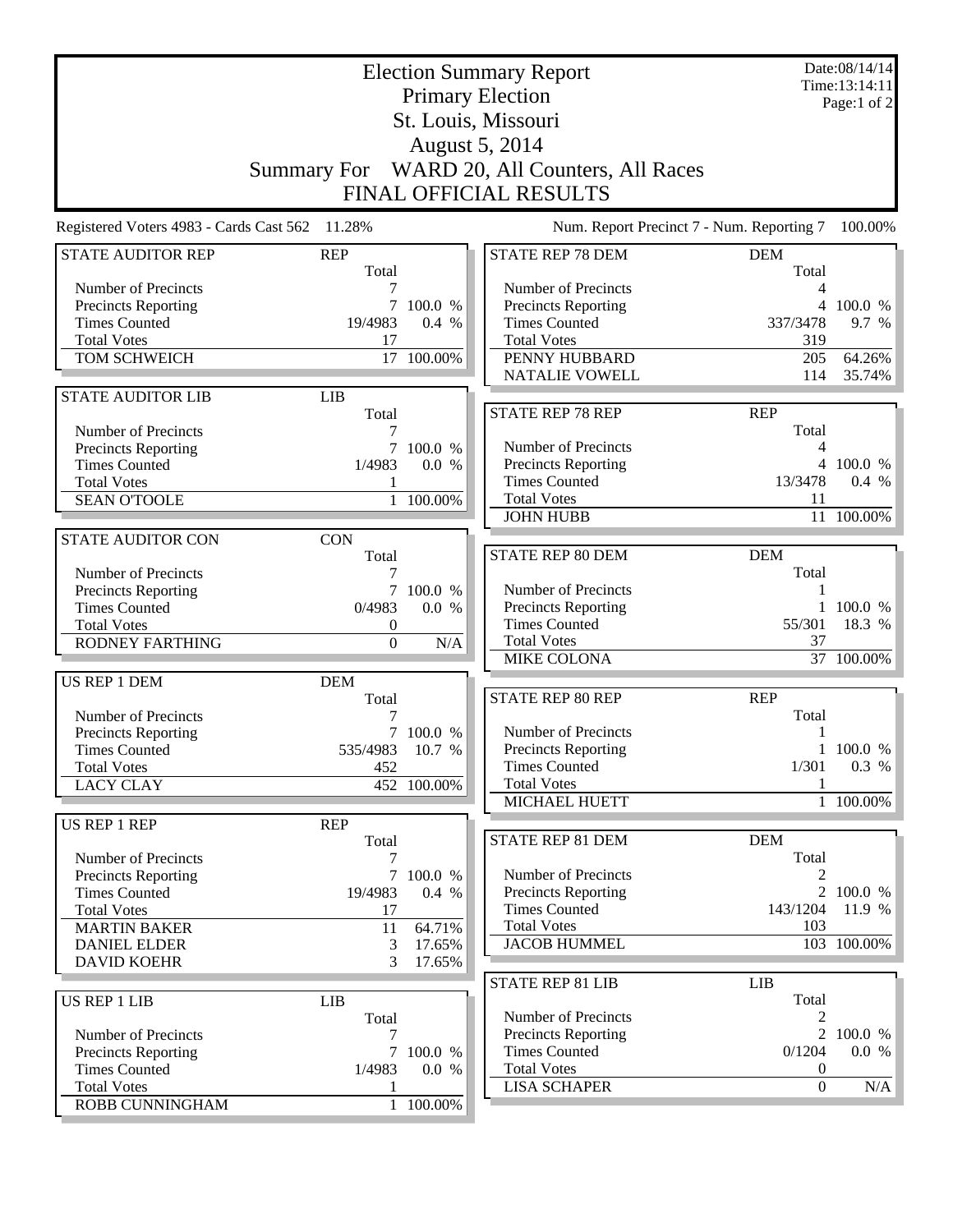| <b>Election Summary Report</b>                 |                     |            |                                              | Date:08/14/14<br>Time:13:14:11 |             |
|------------------------------------------------|---------------------|------------|----------------------------------------------|--------------------------------|-------------|
|                                                |                     |            | <b>Primary Election</b>                      |                                | Page:2 of 2 |
|                                                |                     |            | St. Louis, Missouri                          |                                |             |
|                                                |                     |            | August 5, 2014                               |                                |             |
|                                                |                     |            | Summary For WARD 20, All Counters, All Races |                                |             |
|                                                |                     |            | <b>FINAL OFFICIAL RESULTS</b>                |                                |             |
|                                                |                     |            |                                              |                                |             |
| Registered Voters 4983 - Cards Cast 562 11.28% |                     |            | Num. Report Precinct 7 - Num. Reporting 7    |                                | 100.00%     |
| <b>COLL OF REV DEM</b>                         | <b>DEM</b>          |            | <b>CON AMEND 5</b>                           |                                |             |
| Number of Precincts                            | Total               |            | Number of Precincts                          | Total<br>7                     |             |
| Precincts Reporting                            | $\tau$              | 100.0 %    | <b>Precincts Reporting</b>                   |                                | 7 100.0 %   |
| <b>Times Counted</b>                           | 535/4983            | 10.7 %     | <b>Times Counted</b>                         | 562/4983                       | 11.3 %      |
| <b>Total Votes</b>                             | 425                 |            | <b>Total Votes</b>                           | 541                            |             |
| <b>GREGORY DALY</b>                            | 425                 | 100.00%    | <b>YES</b>                                   | 200                            | 36.97%      |
|                                                |                     |            | N <sub>O</sub>                               | 341                            | 63.03%      |
| LICENSE COLL DEM                               | <b>DEM</b>          |            |                                              |                                |             |
| Number of Precincts                            | Total<br>7          |            | <b>CON AMEND 7</b>                           | Total                          |             |
| Precincts Reporting                            | $\tau$              | 100.0 %    | Number of Precincts                          | 7                              |             |
| <b>Times Counted</b>                           | 535/4983            | 10.7 %     | Precincts Reporting                          |                                | 7 100.0 %   |
| <b>Total Votes</b>                             | 480                 |            | <b>Times Counted</b>                         | 562/4983                       | 11.3 %      |
| <b>MAVIS THOMPSON</b>                          | 231                 | 48.13%     | <b>Total Votes</b>                           | 548                            |             |
| <b>JEFFREY BOYD</b>                            | 249                 | 51.88%     | <b>YES</b>                                   | 207                            | 37.77%      |
|                                                |                     |            | N <sub>O</sub>                               | 341                            | 62.23%      |
| LICENSE COLL GRN                               | <b>GRN</b>          |            |                                              |                                |             |
| Number of Precincts                            | Total<br>7          |            | <b>CON AMEND 8</b>                           | Total                          |             |
| Precincts Reporting                            | $\tau$              | 100.0 %    | Number of Precincts                          | 7                              |             |
| <b>Times Counted</b>                           | 1/4983              | 0.0 %      | Precincts Reporting                          | $\tau$                         | 100.0 %     |
| <b>Total Votes</b>                             | $\boldsymbol{0}$    |            | <b>Times Counted</b>                         | 562/4983                       | 11.3 %      |
| DON DE VIVO                                    | $\boldsymbol{0}$    | N/A        | <b>Total Votes</b>                           | 544                            |             |
|                                                |                     |            | <b>YES</b>                                   | 267                            | 49.08%      |
| <b>REC OF DEEDS DEM</b>                        | <b>DEM</b>          |            | N <sub>O</sub>                               | 277                            | 50.92%      |
| Number of Precincts                            | Total<br>7          |            | <b>CON AMEND 9</b>                           |                                |             |
| Precincts Reporting                            | $\tau$              | 100.0 %    |                                              | Total                          |             |
| <b>Times Counted</b>                           | 535/4983            | 10.7 %     | Number of Precincts                          | 7                              |             |
| <b>Total Votes</b>                             | 465                 |            | <b>Precincts Reporting</b>                   |                                | 7 100.0 %   |
| <b>JIMMIE MATTHEWS</b>                         | 82                  | 17.63%     | <b>Times Counted</b>                         | 562/4983                       | 11.3 %      |
| <b>SHARON CARPENTER</b>                        | 334                 | 71.83%     | <b>Total Votes</b>                           | 544                            |             |
| EDWARD MCFOWLAND                               | 49                  | 10.54%     | <b>YES</b>                                   | 336                            | 61.76%      |
|                                                |                     |            | NO                                           | 208                            | 38.24%      |
| <b>REC OF DEEDS REP</b>                        | <b>REP</b><br>Total |            |                                              |                                |             |
| Number of Precincts                            | 7                   |            |                                              |                                |             |
| <b>Precincts Reporting</b>                     |                     | 7 100.0 %  |                                              |                                |             |
| <b>Times Counted</b>                           | 19/4983             | 0.4 %      |                                              |                                |             |
| <b>Total Votes</b>                             | 16                  |            |                                              |                                |             |
| <b>ERIK SHELQUIST</b>                          |                     | 16 100.00% |                                              |                                |             |
|                                                |                     |            |                                              |                                |             |
| <b>CON AMEND 1</b>                             | Total               |            |                                              |                                |             |
| Number of Precincts                            | 7                   |            |                                              |                                |             |
| <b>Precincts Reporting</b>                     |                     | 7 100.0 %  |                                              |                                |             |
| <b>Times Counted</b>                           | 562/4983            | 11.3 %     |                                              |                                |             |
| <b>Total Votes</b>                             | 533                 |            |                                              |                                |             |
| <b>YES</b>                                     | 173                 | 32.46%     |                                              |                                |             |
| NO                                             | 360                 | 67.54%     |                                              |                                |             |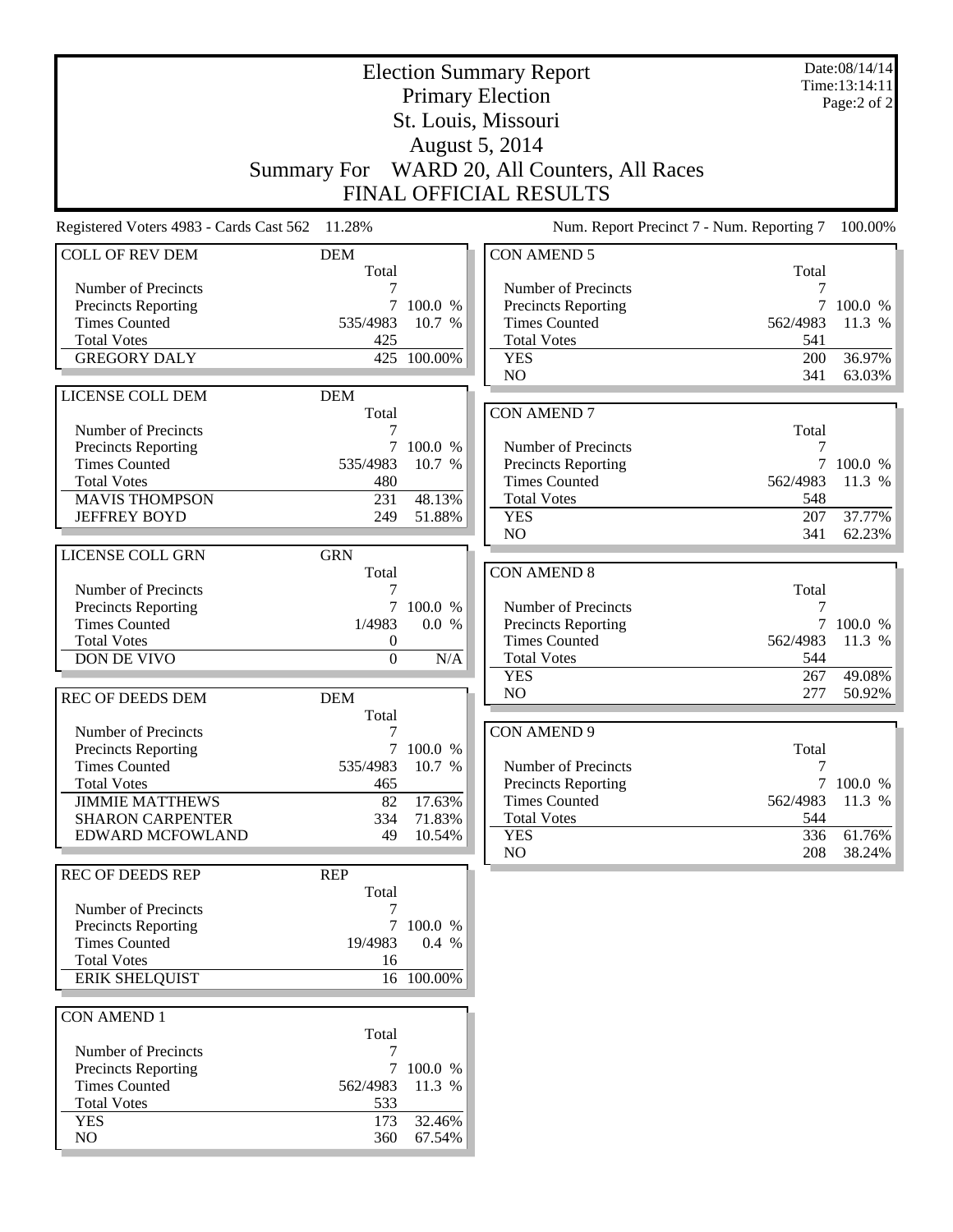| <b>Election Summary Report</b><br><b>Primary Election</b> |                     |                        |                                              | Date:08/14/14<br>Time:13:14:16 |                       |
|-----------------------------------------------------------|---------------------|------------------------|----------------------------------------------|--------------------------------|-----------------------|
|                                                           |                     |                        | St. Louis, Missouri                          |                                | Page:1 of $2$         |
|                                                           |                     |                        | August 5, 2014                               |                                |                       |
|                                                           |                     |                        |                                              |                                |                       |
|                                                           |                     |                        | Summary For WARD 21, All Counters, All Races |                                |                       |
|                                                           |                     |                        | FINAL OFFICIAL RESULTS                       |                                |                       |
| Registered Voters 7155 - Cards Cast 1143 15.97%           |                     |                        | Num. Report Precinct 9 - Num. Reporting 9    |                                | 100.00%               |
| <b>STATE AUDITOR REP</b>                                  | <b>REP</b><br>Total |                        | <b>STATE SEN 4 DEM</b>                       | <b>DEM</b><br>Total            |                       |
| Number of Precincts                                       | 9                   |                        | Number of Precincts                          |                                |                       |
| <b>Precincts Reporting</b>                                | 9                   | 100.0 %                | Precincts Reporting                          | 1                              | 100.0 %               |
| <b>Times Counted</b>                                      | 5/7155              | 0.1 %                  | <b>Times Counted</b>                         | 127/725                        | 17.5 %                |
| <b>Total Votes</b><br>TOM SCHWEICH                        | 3<br>$\overline{3}$ | 100.00%                | <b>Total Votes</b><br><b>JOSEPH KEAVENY</b>  | 113<br>71                      | 62.83%                |
|                                                           |                     |                        | <b>BONNIE GREEN</b>                          | 42                             | 37.17%                |
| <b>STATE AUDITOR LIB</b>                                  | <b>LIB</b>          |                        |                                              |                                |                       |
|                                                           | Total               |                        | <b>STATE SEN 4 REP</b>                       | <b>REP</b>                     |                       |
| Number of Precincts                                       | 9                   |                        |                                              | Total                          |                       |
| <b>Precincts Reporting</b>                                | 9                   | 100.0 %                | Number of Precincts                          | 1                              |                       |
| <b>Times Counted</b><br><b>Total Votes</b>                | 2/7155              | 0.0 %                  | Precincts Reporting<br><b>Times Counted</b>  | 1/725                          | $1\,100.0\%$<br>0.1 % |
| <b>SEAN O'TOOLE</b>                                       |                     | 1 100.00%              | <b>Total Votes</b>                           |                                |                       |
|                                                           |                     |                        | <b>COURTNEY BLUNT</b>                        |                                | 1 100.00%             |
| <b>STATE AUDITOR CON</b>                                  | <b>CON</b>          |                        |                                              |                                |                       |
|                                                           | Total               |                        | <b>STATE REP 76 DEM</b>                      | <b>DEM</b>                     |                       |
| Number of Precincts                                       | 9<br>9              |                        | Number of Precincts                          | Total<br>4                     |                       |
| Precincts Reporting<br><b>Times Counted</b>               | 0/7155              | 100.0 %<br>0.0 %       | Precincts Reporting                          | 4                              | 100.0 %               |
| <b>Total Votes</b>                                        | 0                   |                        | <b>Times Counted</b>                         | 515/2964                       | 17.4 %                |
| <b>RODNEY FARTHING</b>                                    | $\overline{0}$      | N/A                    | <b>Total Votes</b>                           | 505                            |                       |
|                                                           |                     |                        | <b>CHRIS CARTER</b>                          | 240                            | 47.52%                |
| US REP 1 DEM                                              | <b>DEM</b>          |                        | <b>JOSHUA PETERS</b>                         | 265                            | 52.48%                |
| Number of Precincts                                       | Total<br>9          |                        | STATE REP 77 DEM                             | <b>DEM</b>                     |                       |
| Precincts Reporting                                       |                     | 9 100.0 %              |                                              | Total                          |                       |
| <b>Times Counted</b>                                      | 1134/7155 15.8 %    |                        | Number of Precincts                          | 5                              |                       |
| <b>Total Votes</b>                                        | 1041                |                        | <b>Precincts Reporting</b>                   |                                | 5 100.0 %             |
| <b>LACY CLAY</b>                                          |                     | 1041 100.00%           | <b>Times Counted</b><br><b>Total Votes</b>   | 619/4191<br>593                | 14.8 %                |
|                                                           |                     |                        | <b>BILL HAAS</b>                             | 121                            | 20.40%                |
| <b>US REP 1 REP</b>                                       | <b>REP</b><br>Total |                        | <b>KIMBERLY GARDNER</b>                      | 472                            | 79.60%                |
| Number of Precincts                                       | 9                   |                        |                                              |                                |                       |
| <b>Precincts Reporting</b>                                | 9                   | 100.0 %                | <b>COLL OF REV DEM</b>                       | DEM                            |                       |
| <b>Times Counted</b>                                      | 5/7155              | 0.1 %                  |                                              | Total                          |                       |
| <b>Total Votes</b>                                        | 4<br>$\overline{4}$ | 100.00%                | Number of Precincts<br>Precincts Reporting   | 9<br>9                         | 100.0 %               |
| <b>MARTIN BAKER</b><br><b>DANIEL ELDER</b>                | 0                   | 0.00%                  | <b>Times Counted</b>                         | 1134/7155                      | 15.8 %                |
| <b>DAVID KOEHR</b>                                        | $\Omega$            | $0.00\%$               | <b>Total Votes</b>                           | 924                            |                       |
|                                                           |                     |                        | <b>GREGORY DALY</b>                          |                                | 924 100.00%           |
| <b>US REP 1 LIB</b>                                       | <b>LIB</b>          |                        |                                              |                                |                       |
| Number of Precincts                                       | Total<br>9          |                        | LICENSE COLL DEM                             | <b>DEM</b><br>Total            |                       |
| Precincts Reporting                                       | 9                   | 100.0 %                | Number of Precincts                          | 9                              |                       |
| <b>Times Counted</b>                                      | 2/7155              | 0.0 %                  | Precincts Reporting                          |                                | 9 100.0 %             |
| <b>Total Votes</b>                                        | 2                   |                        | <b>Times Counted</b>                         | 1134/7155                      | 15.8 %                |
| ROBB CUNNINGHAM                                           |                     | $\overline{2}$ 100.00% | <b>Total Votes</b>                           | 1105                           |                       |
|                                                           |                     |                        | <b>MAVIS THOMPSON</b><br><b>JEFFREY BOYD</b> | 762<br>343                     | 68.96%<br>$31.04\%$   |
|                                                           |                     |                        |                                              |                                |                       |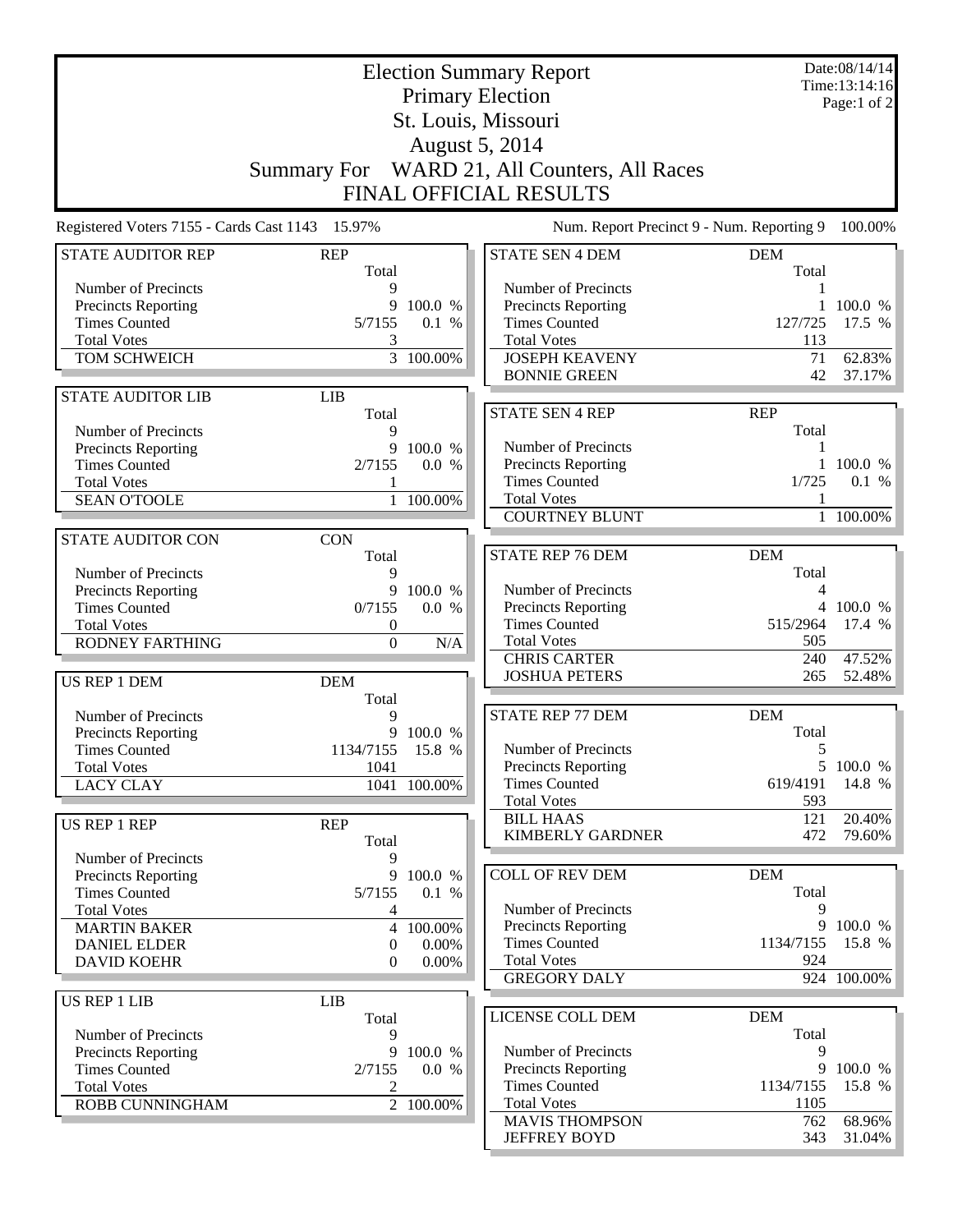## Election Summary Report Primary Election St. Louis, Missouri August 5, 2014 Summary For WARD 21, All Counters, All Races FINAL OFFICIAL RESULTS

Registered Voters 7155 - Cards Cast 1143 15.97% Num. Report Precinct 9 - Num. Reporting 9 100.00%

| LICENSE COLL GRN           | <b>GRN</b>       |         | CO |
|----------------------------|------------------|---------|----|
|                            | Total            |         |    |
| Number of Precincts        | 9                |         | N  |
| <b>Precincts Reporting</b> | 9                | 100.0 % | P  |
| <b>Times Counted</b>       | 0/7155           | 0.0 %   | Ί  |
| <b>Total Votes</b>         | 0                |         | Ί  |
| <b>DON DE VIVO</b>         | $\theta$         | N/A     | Ÿ  |
|                            |                  |         | N  |
| <b>REC OF DEEDS DEM</b>    | <b>DEM</b>       |         |    |
|                            | Total            |         | CO |
| Number of Precincts        | 9                |         |    |
| <b>Precincts Reporting</b> | 9                | 100.0 % | N  |
| <b>Times Counted</b>       | 1134/7155        | 15.8 %  | P  |
| <b>Total Votes</b>         | 1053             |         | Ί  |
| <b>JIMMIE MATTHEWS</b>     | 231              | 21.94%  | Ί  |
| <b>SHARON CARPENTER</b>    | 511              | 48.53%  | Y  |
| EDWARD MCFOWLAND           | 311              | 29.53%  | N  |
|                            |                  |         |    |
| <b>REC OF DEEDS REP</b>    | <b>REP</b>       |         |    |
|                            | Total            |         |    |
| Number of Precincts        | 9                |         |    |
| <b>Precincts Reporting</b> | 9                | 100.0 % |    |
| <b>Times Counted</b>       | 5/7155           | 0.1 %   |    |
| <b>Total Votes</b>         | 3                |         |    |
| <b>ERIK SHELQUIST</b>      | 3                | 100.00% |    |
|                            |                  |         |    |
| <b>CON AMEND 1</b>         |                  |         |    |
|                            | Total            |         |    |
| Number of Precincts        | 9                |         |    |
| <b>Precincts Reporting</b> | 9                | 100.0 % |    |
| <b>Times Counted</b>       | 1143/7155        | 16.0 %  |    |
| <b>Total Votes</b>         | 1088             |         |    |
| <b>YES</b>                 | 369              | 33.92%  |    |
| NO.                        | 719              | 66.08%  |    |
|                            |                  |         |    |
|                            |                  |         |    |
| CON AMEND 5                |                  |         |    |
|                            | Total            |         |    |
| Number of Precincts        | 9<br>9           | 100.0%  |    |
| <b>Precincts Reporting</b> |                  |         |    |
| <b>Times Counted</b>       | 1143/7155 16.0 % |         |    |
| <b>Total Votes</b>         | 1082             |         |    |
| <b>YES</b>                 | 318              | 29.39%  |    |
| NO.                        | 764              | 70.61%  |    |
|                            |                  |         |    |
| <b>CON AMEND 7</b>         |                  |         |    |
|                            | Total            |         |    |
| Number of Precincts        | 9                |         |    |
| <b>Precincts Reporting</b> | 9                | 100.0 % |    |
| <b>Times Counted</b>       | 1143/7155        | 16.0 %  |    |
| <b>Total Votes</b>         | 1103             |         |    |
| <b>YES</b>                 | 399              | 36.17%  |    |
| NO                         | 704              | 63.83%  |    |
|                            |                  |         |    |

| CON AMEND 8                |           |        |
|----------------------------|-----------|--------|
|                            | Total     |        |
| Number of Precincts        | 9         |        |
| <b>Precincts Reporting</b> | 9         | 100.0% |
| <b>Times Counted</b>       | 1143/7155 | 16.0 % |
| <b>Total Votes</b>         | 1090      |        |
| <b>YES</b>                 | 464       | 42.57% |
| N <sub>O</sub>             | 626       | 57.43% |
|                            |           |        |
| CON AMEND 9                |           |        |
|                            | Total     |        |
|                            |           |        |

| Number of Precincts        |                    |          |
|----------------------------|--------------------|----------|
| <b>Precincts Reporting</b> |                    | 9100.0%  |
| Times Counted              | $1143/7155$ 16.0 % |          |
| <b>Total Votes</b>         | 1092               |          |
| YES.                       | 619.               | - 56.68% |
| N()                        | 473                | 43.32%   |

#### Date:08/14/14 Time:13:14:16 Page:2 of 2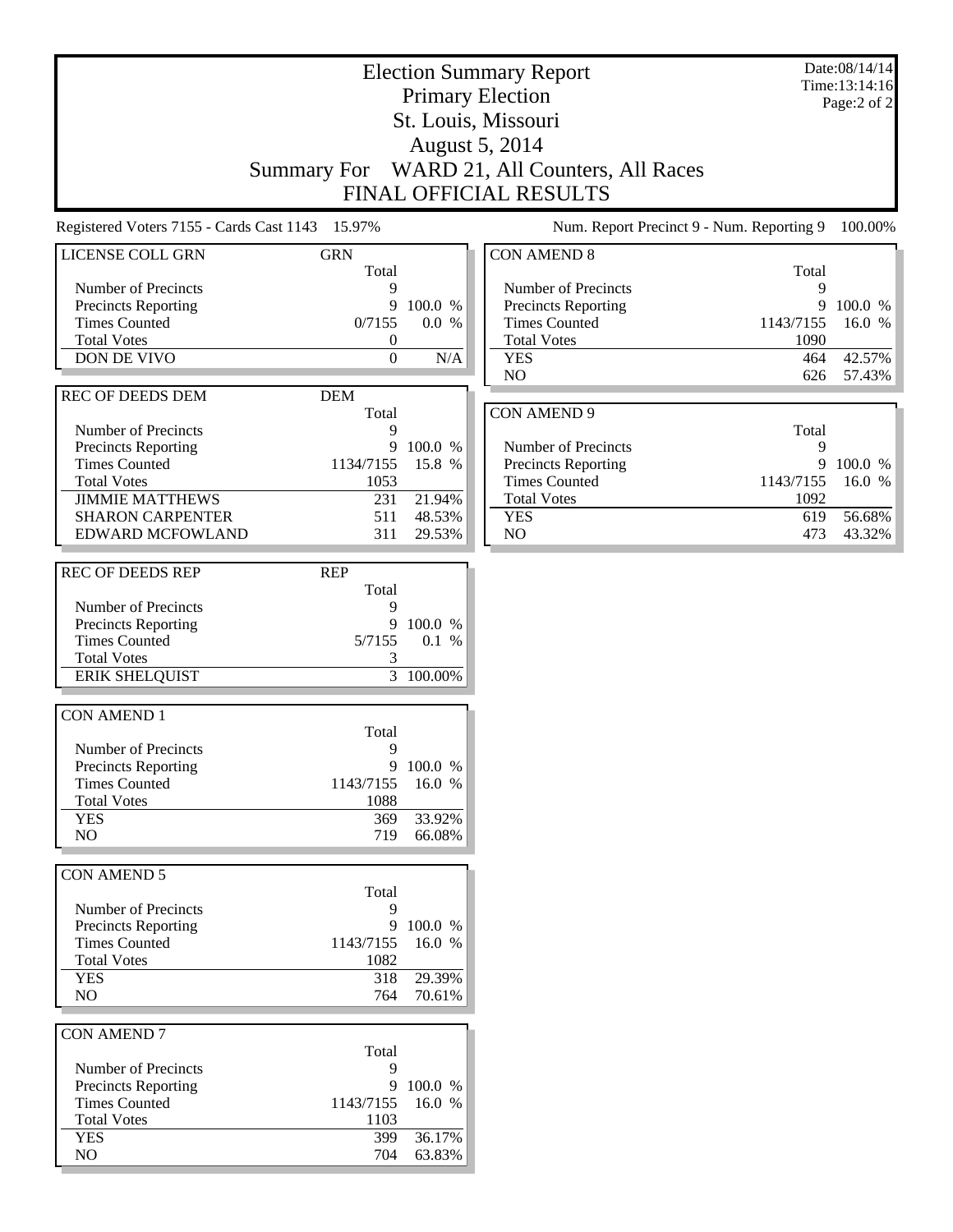| <b>Election Summary Report</b><br><b>Primary Election</b> |                                              |                        |                                              |                                           | Date:08/14/14<br>Time:13:14:21<br>Page:1 of 2 |  |  |
|-----------------------------------------------------------|----------------------------------------------|------------------------|----------------------------------------------|-------------------------------------------|-----------------------------------------------|--|--|
|                                                           |                                              |                        | St. Louis, Missouri                          |                                           |                                               |  |  |
|                                                           | August 5, 2014                               |                        |                                              |                                           |                                               |  |  |
|                                                           | Summary For WARD 22, All Counters, All Races |                        |                                              |                                           |                                               |  |  |
|                                                           |                                              |                        | FINAL OFFICIAL RESULTS                       |                                           |                                               |  |  |
| Registered Voters 6131 - Cards Cast 895                   | 14.60%                                       |                        |                                              | Num. Report Precinct 8 - Num. Reporting 8 | 100.00%                                       |  |  |
| <b>STATE AUDITOR REP</b>                                  | <b>REP</b><br>Total                          |                        | <b>STATE SEN 4 DEM</b>                       | <b>DEM</b><br>Total                       |                                               |  |  |
| Number of Precincts                                       | 8                                            |                        | Number of Precincts                          | 8                                         |                                               |  |  |
| <b>Precincts Reporting</b>                                | 8                                            | 100.0 %                | Precincts Reporting                          | 8                                         | 100.0 %                                       |  |  |
| <b>Times Counted</b>                                      | 5/6131                                       | 0.1 %                  | <b>Times Counted</b>                         | 889/6131                                  | 14.5 %                                        |  |  |
| <b>Total Votes</b>                                        | 5                                            |                        | <b>Total Votes</b>                           | 740                                       |                                               |  |  |
| TOM SCHWEICH                                              |                                              | $\overline{5}$ 100.00% | <b>JOSEPH KEAVENY</b><br><b>BONNIE GREEN</b> | 391<br>349                                | 52.84%<br>47.16%                              |  |  |
| <b>STATE AUDITOR LIB</b>                                  | <b>LIB</b>                                   |                        |                                              |                                           |                                               |  |  |
|                                                           | Total                                        |                        | <b>STATE SEN 4 REP</b>                       | <b>REP</b>                                |                                               |  |  |
| Number of Precincts                                       | 8                                            |                        |                                              | Total                                     |                                               |  |  |
| <b>Precincts Reporting</b>                                | 8                                            | 100.0 %                | Number of Precincts                          | 8                                         |                                               |  |  |
| <b>Times Counted</b>                                      | 0/6131                                       | 0.0 %                  | Precincts Reporting                          | 8                                         | 100.0 %                                       |  |  |
| <b>Total Votes</b>                                        | 0                                            |                        | <b>Times Counted</b><br><b>Total Votes</b>   | 5/6131                                    | 0.1 %                                         |  |  |
| <b>SEAN O'TOOLE</b>                                       | $\overline{0}$                               | N/A                    | <b>COURTNEY BLUNT</b>                        | 5                                         | $\overline{5}$ 100.00%                        |  |  |
| <b>STATE AUDITOR CON</b>                                  | <b>CON</b>                                   |                        |                                              |                                           |                                               |  |  |
|                                                           | Total                                        |                        | <b>STATE REP 76 DEM</b>                      | <b>DEM</b>                                |                                               |  |  |
| Number of Precincts                                       | 8                                            |                        |                                              | Total                                     |                                               |  |  |
| <b>Precincts Reporting</b>                                | 8                                            | 100.0 %                | Number of Precincts                          | 3                                         |                                               |  |  |
| <b>Times Counted</b>                                      | 0/6131                                       | 0.0 %                  | Precincts Reporting                          | 3                                         | 100.0 %                                       |  |  |
| <b>Total Votes</b>                                        | 0                                            |                        | <b>Times Counted</b>                         | 378/2462                                  | 15.4 %                                        |  |  |
| <b>RODNEY FARTHING</b>                                    | $\boldsymbol{0}$                             | N/A                    | <b>Total Votes</b>                           | 364                                       |                                               |  |  |
|                                                           |                                              |                        | <b>CHRIS CARTER</b><br><b>JOSHUA PETERS</b>  | 142<br>222                                | 39.01%<br>60.99%                              |  |  |
| US REP 1 DEM                                              | <b>DEM</b><br>Total                          |                        |                                              |                                           |                                               |  |  |
| Number of Precincts                                       | 8                                            |                        | <b>STATE REP 84 DEM</b>                      | <b>DEM</b>                                |                                               |  |  |
| <b>Precincts Reporting</b>                                |                                              | 8 100.0 %              |                                              | Total                                     |                                               |  |  |
| <b>Times Counted</b>                                      | 889/6131 14.5 %                              |                        | Number of Precincts                          | 5                                         |                                               |  |  |
| <b>Total Votes</b>                                        | 840                                          |                        | <b>Precincts Reporting</b>                   |                                           | 5 100.0 %                                     |  |  |
| <b>LACY CLAY</b>                                          |                                              | 840 100.00%            | <b>Times Counted</b>                         | 511/3669                                  | 13.9 %                                        |  |  |
|                                                           |                                              |                        | <b>Total Votes</b><br><b>KARLA MAY</b>       | 464                                       | 464 100.00%                                   |  |  |
| <b>US REP 1 REP</b>                                       | <b>REP</b>                                   |                        |                                              |                                           |                                               |  |  |
|                                                           | Total                                        |                        | <b>COLL OF REV DEM</b>                       | <b>DEM</b>                                |                                               |  |  |
| Number of Precincts<br><b>Precincts Reporting</b>         | 8<br>8                                       | 100.0 %                |                                              | Total                                     |                                               |  |  |
| <b>Times Counted</b>                                      | 5/6131                                       | 0.1 %                  | Number of Precincts                          | 8                                         |                                               |  |  |
| <b>Total Votes</b>                                        | 5                                            |                        | Precincts Reporting                          | 8                                         | 100.0 %                                       |  |  |
| <b>MARTIN BAKER</b>                                       | $\overline{4}$                               | 80.00%                 | <b>Times Counted</b>                         | 889/6131                                  | 14.5 %                                        |  |  |
| <b>DANIEL ELDER</b>                                       | 1                                            | 20.00%                 | <b>Total Votes</b>                           | 712                                       |                                               |  |  |
| <b>DAVID KOEHR</b>                                        | $\overline{0}$                               | 0.00%                  | <b>GREGORY DALY</b>                          |                                           | 712 100.00%                                   |  |  |
| <b>US REP 1 LIB</b>                                       | <b>LIB</b>                                   |                        | LICENSE COLL DEM                             | <b>DEM</b>                                |                                               |  |  |
|                                                           | Total                                        |                        |                                              | Total                                     |                                               |  |  |
| Number of Precincts                                       | 8                                            |                        | Number of Precincts                          | 8                                         |                                               |  |  |
| <b>Precincts Reporting</b>                                | 8                                            | 100.0 %                | Precincts Reporting                          | 8                                         | 100.0 %                                       |  |  |
| <b>Times Counted</b>                                      | 0/6131                                       | 0.0 %                  | <b>Times Counted</b>                         | 889/6131                                  | 14.5 %                                        |  |  |
| <b>Total Votes</b><br>ROBB CUNNINGHAM                     | 0                                            |                        | <b>Total Votes</b><br><b>MAVIS THOMPSON</b>  | 873<br>350                                | 40.09%                                        |  |  |
|                                                           | $\boldsymbol{0}$                             | N/A                    | <b>JEFFREY BOYD</b>                          | 523                                       | 59.91%                                        |  |  |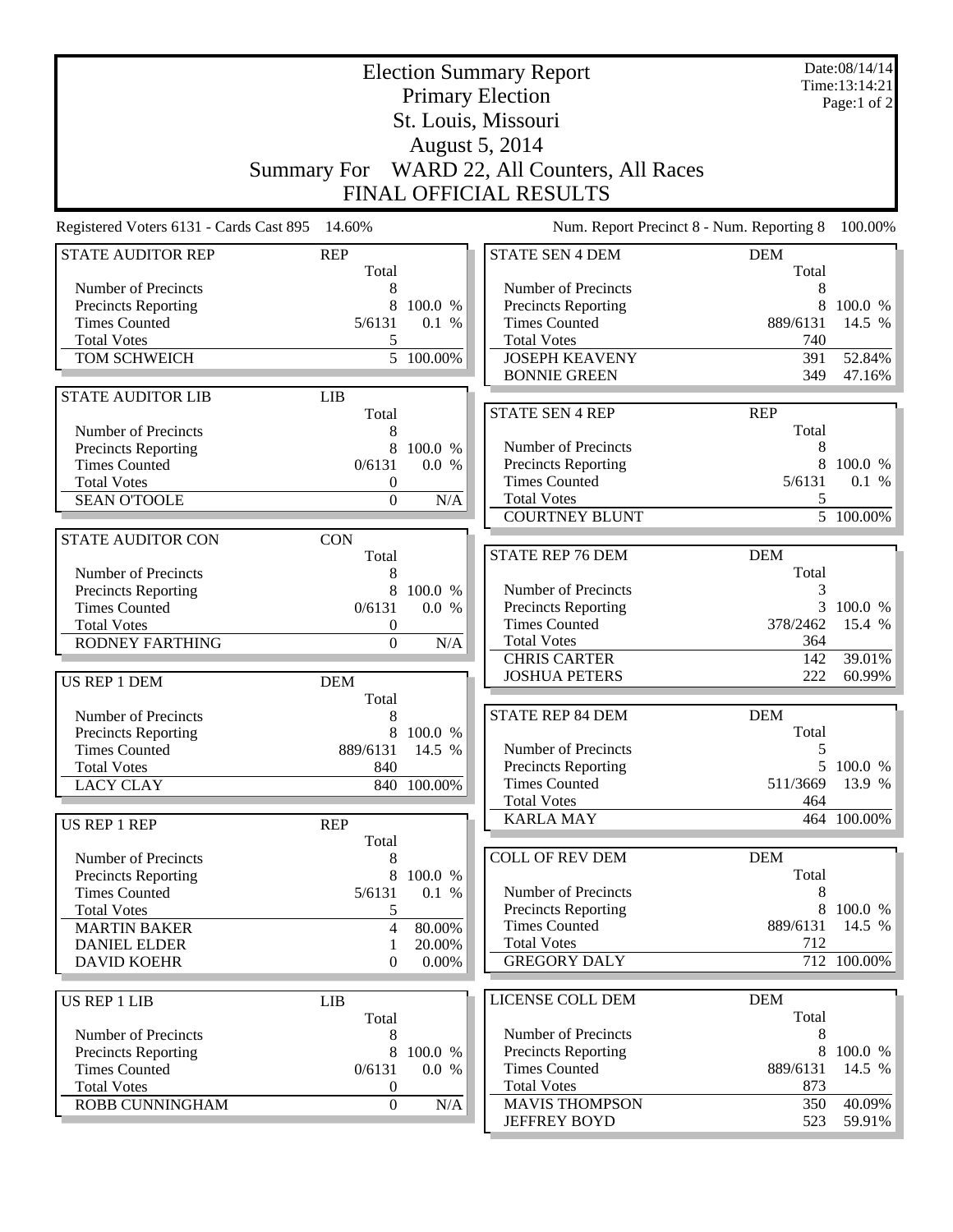#### Date:08/14/14 Time:13:14:21 Page:2 of 2

## Primary Election St. Louis, Missouri August 5, 2014 Summary For WARD 22, All Counters, All Races FINAL OFFICIAL RESULTS

Election Summary Report

Registered Voters 6131 - Cards Cast 895 14.60% Num. Report Precinct 8 - Num. Reporting 8 100.00%

| $\mathbf{R}$                                       |                     |           |     |
|----------------------------------------------------|---------------------|-----------|-----|
| LICENSE COLL GRN                                   | <b>GRN</b><br>Total |           | CON |
| Number of Precincts                                | 8                   |           | Nι  |
| <b>Precincts Reporting</b>                         | 8                   | 100.0 %   | Pr  |
| <b>Times Counted</b>                               | 1/6131              | $0.0\%$   | Ti  |
| <b>Total Votes</b>                                 | 1                   |           | Tc  |
| <b>DON DE VIVO</b>                                 | 1                   | 100.00%   | YI  |
|                                                    |                     |           | N(  |
| <b>REC OF DEEDS DEM</b>                            | <b>DEM</b>          |           |     |
|                                                    | Total               |           | CON |
| Number of Precincts                                | 8                   |           |     |
| <b>Precincts Reporting</b>                         | 8                   | 100.0 %   | Nι  |
| <b>Times Counted</b>                               | 889/6131            | 14.5 %    | Pr  |
| <b>Total Votes</b>                                 | 822                 |           | Ti  |
| <b>JIMMIE MATTHEWS</b>                             | 196                 | 23.84%    | Tc  |
| <b>SHARON CARPENTER</b>                            | 537                 | 65.33%    | YI  |
| <b>EDWARD MCFOWLAND</b>                            |                     |           |     |
|                                                    | 89                  | 10.83%    | N(  |
| <b>REC OF DEEDS REP</b>                            | <b>REP</b>          |           |     |
|                                                    | Total               |           |     |
| Number of Precincts                                | 8                   |           |     |
|                                                    | 8                   | 100.0%    |     |
| <b>Precincts Reporting</b><br><b>Times Counted</b> | 5/6131              | 0.1 %     |     |
| <b>Total Votes</b>                                 | 5                   |           |     |
| <b>ERIK SHELQUIST</b>                              | 5                   | 100.00%   |     |
|                                                    |                     |           |     |
| <b>CON AMEND 1</b>                                 |                     |           |     |
|                                                    | Total               |           |     |
| Number of Precincts                                | 8                   |           |     |
| <b>Precincts Reporting</b>                         | 8                   | 100.0 %   |     |
| <b>Times Counted</b>                               | 895/6131            | 14.6 %    |     |
| <b>Total Votes</b>                                 | 842                 |           |     |
| <b>YES</b>                                         | 359                 | 42.64%    |     |
| N <sub>O</sub>                                     | 483                 | 57.36%    |     |
|                                                    |                     |           |     |
| <b>CON AMEND 5</b>                                 |                     |           |     |
|                                                    | Total               |           |     |
| Number of Precincts                                | 8                   |           |     |
| Precincts Reporting                                |                     | 8 100.0 % |     |
| <b>Times Counted</b>                               | 895/6131            | 14.6 %    |     |
| <b>Total Votes</b>                                 | 839                 |           |     |
| <b>YES</b>                                         | 297                 | 35.40%    |     |
| NO                                                 | 542                 | 64.60%    |     |
|                                                    |                     |           |     |
| <b>CON AMEND 7</b>                                 |                     |           |     |
|                                                    | Total               |           |     |
| Number of Precincts                                | 8                   |           |     |
| <b>Precincts Reporting</b>                         | 8                   | 100.0 %   |     |
| <b>Times Counted</b>                               | 895/6131            | 14.6 %    |     |
| <b>Total Votes</b>                                 | 855                 |           |     |
|                                                    |                     |           |     |
| <b>YES</b>                                         | 353                 | 41.29%    |     |
| NO                                                 | 502                 | 58.71%    |     |

| <b>CON AMEND 8</b>         |                 |           |
|----------------------------|-----------------|-----------|
|                            | Total           |           |
| Number of Precincts        | 8               |           |
| <b>Precincts Reporting</b> | 8               | $100.0\%$ |
| <b>Times Counted</b>       | 895/6131 14.6 % |           |
| <b>Total Votes</b>         | 842             |           |
| <b>YES</b>                 | 402             | 47.74%    |
| NO.                        | 440             | 52.26%    |
|                            |                 |           |
| CON AMEND 9                |                 |           |
|                            |                 |           |

|                            | Total           |           |
|----------------------------|-----------------|-----------|
| Number of Precincts        |                 |           |
| <b>Precincts Reporting</b> |                 | 8 100.0 % |
| <b>Times Counted</b>       | 895/6131 14.6 % |           |
| <b>Total Votes</b>         | 840             |           |
| YES                        | 584             | 69.52%    |
| NΟ                         | 256             | 30.48%    |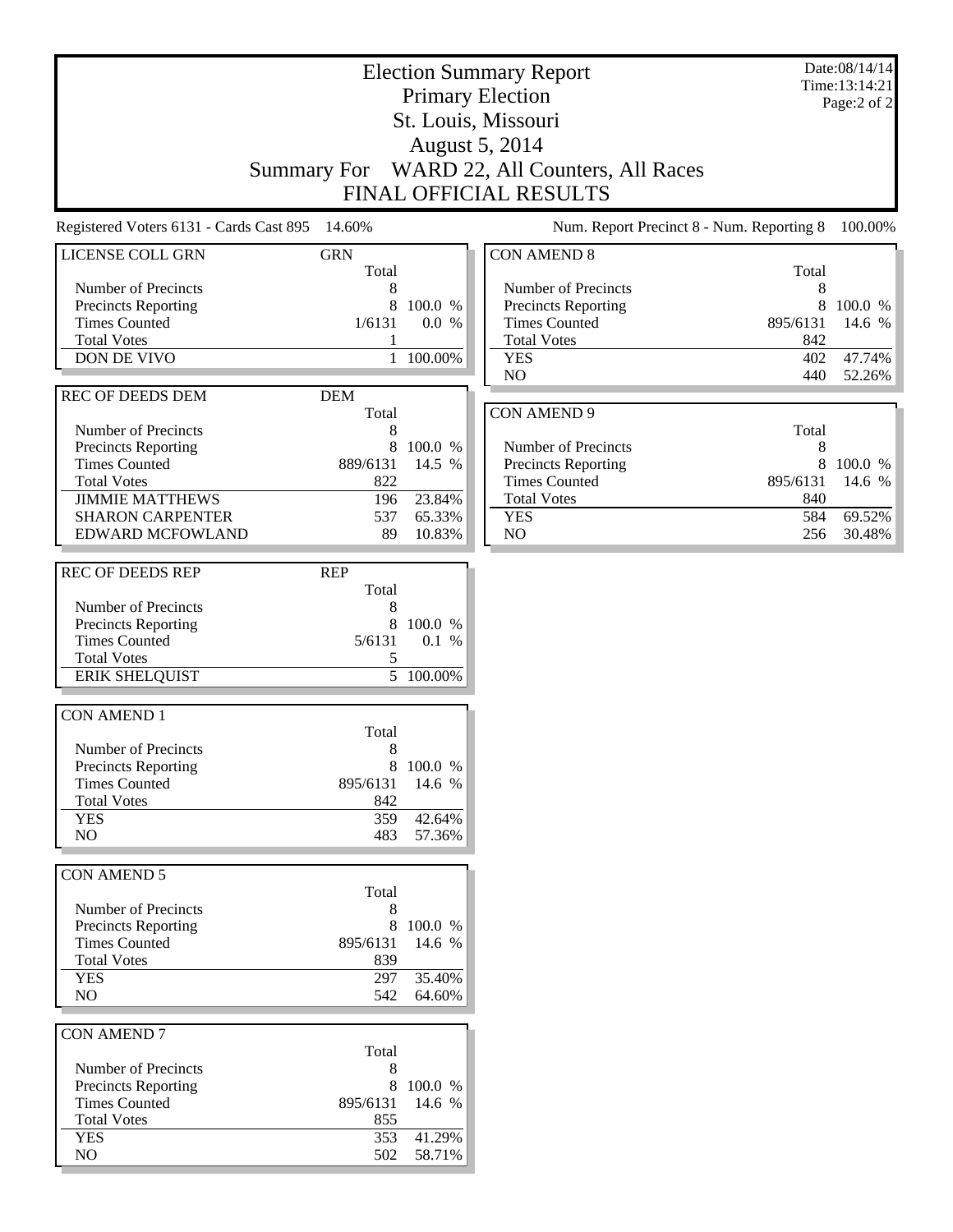| <b>Election Summary Report</b>                     |                     |                  |                                              |                     | Date:08/14/14<br>Time:13:14:25 |
|----------------------------------------------------|---------------------|------------------|----------------------------------------------|---------------------|--------------------------------|
|                                                    |                     |                  | <b>Primary Election</b>                      |                     | Page:1 of $3$                  |
|                                                    |                     |                  | St. Louis, Missouri                          |                     |                                |
|                                                    |                     |                  | August 5, 2014                               |                     |                                |
|                                                    |                     |                  |                                              |                     |                                |
|                                                    |                     |                  | Summary For WARD 23, All Counters, All Races |                     |                                |
|                                                    |                     |                  | FINAL OFFICIAL RESULTS                       |                     |                                |
| Registered Voters 7867 - Cards Cast 2164 27.51%    |                     |                  | Num. Report Precinct 9 - Num. Reporting 9    |                     | 100.00%                        |
| <b>STATE AUDITOR REP</b>                           | <b>REP</b><br>Total |                  | <b>STATE SEN 4 DEM</b>                       | <b>DEM</b><br>Total |                                |
| Number of Precincts                                | 9                   |                  | Number of Precincts                          | 9                   |                                |
| Precincts Reporting                                |                     | 9 100.0 %        | Precincts Reporting                          | 9                   | 100.0 %                        |
| <b>Times Counted</b>                               | 359/7867            | 4.6 %            | <b>Times Counted</b>                         | 1672/7867           | 21.3 %                         |
| <b>Total Votes</b>                                 | 305                 |                  | <b>Total Votes</b>                           | 1435                |                                |
| TOM SCHWEICH                                       |                     | 305 100.00%      | <b>JOSEPH KEAVENY</b>                        | 1077                | 75.05%                         |
|                                                    |                     |                  | <b>BONNIE GREEN</b>                          | 358                 | 24.95%                         |
| <b>STATE AUDITOR LIB</b>                           | <b>LIB</b>          |                  |                                              |                     |                                |
|                                                    | Total               |                  | <b>STATE SEN 4 REP</b>                       | <b>REP</b>          |                                |
| Number of Precincts                                | 9                   |                  |                                              | Total               |                                |
| <b>Precincts Reporting</b><br><b>Times Counted</b> | 9<br>15/7867        | 100.0 %<br>0.2 % | Number of Precincts<br>Precincts Reporting   | 9                   | 9 100.0 %                      |
| <b>Total Votes</b>                                 | 13                  |                  | <b>Times Counted</b>                         | 359/7867            | 4.6 %                          |
| <b>SEAN O'TOOLE</b>                                |                     | 13 100.00%       | <b>Total Votes</b>                           | 287                 |                                |
|                                                    |                     |                  | <b>COURTNEY BLUNT</b>                        |                     | 287 100.00%                    |
| <b>STATE AUDITOR CON</b>                           | <b>CON</b>          |                  |                                              |                     |                                |
|                                                    | Total               |                  | <b>STATE REP 80 DEM</b>                      | <b>DEM</b>          |                                |
| Number of Precincts                                | 9                   |                  |                                              | Total               |                                |
| Precincts Reporting                                | 9                   | 100.0 %          | Number of Precincts                          |                     |                                |
| <b>Times Counted</b>                               | 5/7867              | 0.1 %            | Precincts Reporting                          |                     | 100.0 %                        |
| <b>Total Votes</b>                                 | 2                   |                  | <b>Times Counted</b>                         | 179/854             | 21.0 %                         |
| RODNEY FARTHING                                    |                     | 2 100.00%        | <b>Total Votes</b>                           | 156                 |                                |
|                                                    |                     |                  | <b>MIKE COLONA</b>                           |                     | 156 100.00%                    |
| US REP 1 DEM                                       | <b>DEM</b>          |                  |                                              |                     |                                |
|                                                    | Total               |                  | STATE REP 80 REP                             | <b>REP</b><br>Total |                                |
| Number of Precincts<br>Precincts Reporting         | 9                   | 9 100.0 %        | Number of Precincts                          | 1                   |                                |
| <b>Times Counted</b>                               | 1672/7867 21.3 %    |                  | Precincts Reporting                          |                     | 1 100.0 %                      |
| <b>Total Votes</b>                                 | 1195                |                  | <b>Times Counted</b>                         | 32/854              | 3.7 %                          |
| <b>LACY CLAY</b>                                   |                     | 1195 100.00%     | <b>Total Votes</b>                           | 19                  |                                |
|                                                    |                     |                  | MICHAEL HUETT                                |                     | 19 100.00%                     |
| US REP 1 REP                                       | <b>REP</b>          |                  |                                              |                     |                                |
|                                                    | Total               |                  | STATE REP 82 DEM                             | <b>DEM</b>          |                                |
| Number of Precincts                                | 9                   |                  |                                              | Total               |                                |
| <b>Precincts Reporting</b>                         |                     | 9 100.0 %        | Number of Precincts                          | 6                   |                                |
| <b>Times Counted</b>                               | 359/7867            | 4.6 %            | <b>Precincts Reporting</b>                   |                     | 6 100.0 %                      |
| <b>Total Votes</b><br><b>MARTIN BAKER</b>          | 291<br>95           |                  | <b>Times Counted</b><br><b>Total Votes</b>   | 1116/5340<br>914    | 20.9 %                         |
| <b>DANIEL ELDER</b>                                | 107                 | 32.65%<br>36.77% | <b>MICHELE KRATKY</b>                        |                     | 914 100.00%                    |
| <b>DAVID KOEHR</b>                                 | 89                  | 30.58%           |                                              |                     |                                |
|                                                    |                     |                  | STATE REP 82 REP                             | <b>REP</b>          |                                |
| <b>US REP 1 LIB</b>                                | <b>LIB</b>          |                  |                                              | Total               |                                |
|                                                    | Total               |                  | Number of Precincts                          | 6                   |                                |
| Number of Precincts                                | 9                   |                  | Precincts Reporting                          |                     | 6 100.0 %                      |
| Precincts Reporting                                |                     | 9 100.0 %        | <b>Times Counted</b>                         | 258/5340            | 4.8 %                          |
| <b>Times Counted</b>                               | 15/7867             | 0.2 %            | <b>Total Votes</b>                           | 209                 |                                |
| <b>Total Votes</b>                                 | 12                  |                  | <b>JAKE KOEHR</b>                            |                     | 209 100.00%                    |
| ROBB CUNNINGHAM                                    |                     | 12 100.00%       |                                              |                     |                                |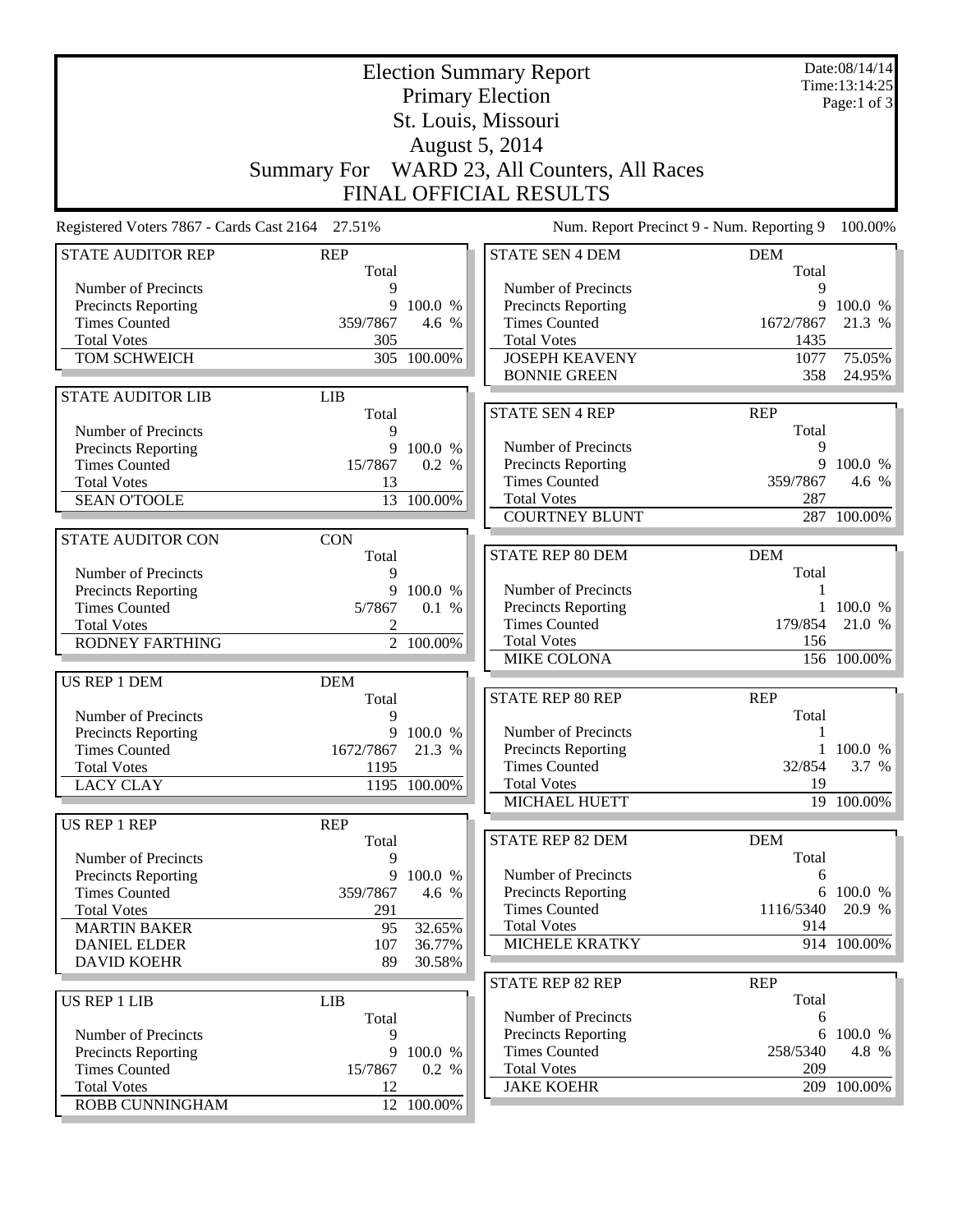|                                                 |                     |              | <b>Election Summary Report</b>               |            | Date:08/14/14<br>Time:13:14:25 |
|-------------------------------------------------|---------------------|--------------|----------------------------------------------|------------|--------------------------------|
|                                                 |                     |              | <b>Primary Election</b>                      |            | Page:2 of 3                    |
|                                                 |                     |              | St. Louis, Missouri                          |            |                                |
|                                                 |                     |              | August 5, 2014                               |            |                                |
|                                                 |                     |              |                                              |            |                                |
|                                                 |                     |              | Summary For WARD 23, All Counters, All Races |            |                                |
|                                                 |                     |              | <b>FINAL OFFICIAL RESULTS</b>                |            |                                |
| Registered Voters 7867 - Cards Cast 2164 27.51% |                     |              | Num. Report Precinct 9 - Num. Reporting 9    |            | 100.00%                        |
| <b>STATE REP 83 DEM</b>                         | <b>DEM</b>          |              | LICENSE COLL DEM                             | <b>DEM</b> |                                |
|                                                 | Total               |              |                                              | Total      |                                |
| Number of Precincts                             | 1                   | 100.0 %      | Number of Precincts                          | 9<br>9     | 100.0 %                        |
| Precincts Reporting<br><b>Times Counted</b>     | 1<br>318/1420       | 22.4 %       | Precincts Reporting<br><b>Times Counted</b>  | 1672/7867  | 21.3 %                         |
| <b>Total Votes</b>                              | 254                 |              | <b>Total Votes</b>                           | 1468       |                                |
| <b>GINA MITTEN</b>                              |                     | 254 100.00%  | <b>MAVIS THOMPSON</b>                        | 506        | 34.47%                         |
|                                                 |                     |              | <b>JEFFREY BOYD</b>                          | 962        | 65.53%                         |
| <b>STATE REP 83 REP</b>                         | <b>REP</b>          |              |                                              |            |                                |
|                                                 | Total               |              | LICENSE COLL GRN                             | <b>GRN</b> |                                |
| Number of Precincts                             | 1                   |              |                                              | Total      |                                |
| Precincts Reporting                             |                     | 1 100.0 %    | Number of Precincts                          | 9          |                                |
| <b>Times Counted</b>                            | 51/1420             | 3.6 %        | <b>Precincts Reporting</b>                   | 9          | 100.0 %                        |
| <b>Total Votes</b>                              | 37                  |              | <b>Times Counted</b>                         | 10/7867    | 0.1 %                          |
| <b>JEREMY BUCKINGHAM</b>                        |                     | 37 100.00%   | <b>Total Votes</b><br>DON DE VIVO            | 9          | 9 100.00%                      |
|                                                 |                     |              |                                              |            |                                |
| <b>STATE REP 83 LIB</b>                         | <b>LIB</b><br>Total |              | <b>REC OF DEEDS DEM</b>                      | <b>DEM</b> |                                |
| Number of Precincts                             | 1                   |              |                                              | Total      |                                |
| Precincts Reporting                             |                     | 1 100.0 %    | Number of Precincts                          | 9          |                                |
| <b>Times Counted</b>                            | 5/1420              | 0.4 %        | Precincts Reporting                          | 9          | 100.0 %                        |
| <b>Total Votes</b>                              | 4                   |              | <b>Times Counted</b>                         | 1672/7867  | 21.3 %                         |
| <b>ANDREW BOLIN</b>                             |                     | 4 100.00%    | <b>Total Votes</b>                           | 1479       |                                |
|                                                 |                     |              | <b>JIMMIE MATTHEWS</b>                       | 176        | 11.90%                         |
| STATE REP 91 DEM                                | <b>DEM</b>          |              | <b>SHARON CARPENTER</b>                      | 1092       | 73.83%                         |
|                                                 | Total               |              | <b>EDWARD MCFOWLAND</b>                      | 211        | 14.27%                         |
| Number of Precincts                             |                     |              |                                              |            |                                |
| Precincts Reporting                             |                     | 1 100.0 %    | <b>REC OF DEEDS REP</b>                      | <b>REP</b> |                                |
| <b>Times Counted</b>                            | 59/253              | 23.3 %       |                                              | Total      |                                |
| <b>Total Votes</b>                              | 46                  |              | Number of Precincts                          | 9          | 9 100.0 %                      |
| <b>JEANNE KIRKTON</b>                           |                     | 46 100.00%   | Precincts Reporting<br><b>Times Counted</b>  | 359/7867   | 4.6 %                          |
|                                                 |                     |              | <b>Total Votes</b>                           | 260        |                                |
| <b>STATE REP 91 REP</b>                         | <b>REP</b><br>Total |              | <b>ERIK SHELQUIST</b>                        |            | 260 100.00%                    |
| Number of Precincts                             | 1                   |              |                                              |            |                                |
| Precincts Reporting                             | 1                   | 100.0 %      | <b>CON AMEND 1</b>                           |            |                                |
| <b>Times Counted</b>                            | 18/253              | 7.1 %        |                                              | Total      |                                |
| <b>Total Votes</b>                              | 12                  |              | Number of Precincts                          | 9          |                                |
| <b>MICHAEL PETERS</b>                           |                     | 12 100.00%   | <b>Precincts Reporting</b>                   |            | 9 100.0 %                      |
|                                                 |                     |              | <b>Times Counted</b>                         | 2164/7867  | 27.5 %                         |
| <b>COLL OF REV DEM</b>                          | <b>DEM</b>          |              | <b>Total Votes</b>                           | 2120       |                                |
|                                                 | Total               |              | <b>YES</b>                                   | 468        | 22.08%                         |
| Number of Precincts                             | 9                   |              | NO                                           | 1652       | 77.92%                         |
| Precincts Reporting                             |                     | 9 100.0 %    |                                              |            |                                |
| <b>Times Counted</b>                            | 1672/7867           | 21.3 %       | <b>CON AMEND 5</b>                           |            |                                |
| <b>Total Votes</b><br><b>GREGORY DALY</b>       | 1399                |              | Number of Precincts                          | Total<br>9 |                                |
|                                                 |                     | 1399 100.00% | Precincts Reporting                          | 9          | 100.0 %                        |
|                                                 |                     |              | <b>Times Counted</b>                         | 2164/7867  | 27.5 %                         |
|                                                 |                     |              | <b>Total Votes</b>                           | 2112       |                                |
|                                                 |                     |              | <b>YES</b>                                   | 684        | 32.39%                         |
|                                                 |                     |              | NO                                           | 1428       | $67.61\%$                      |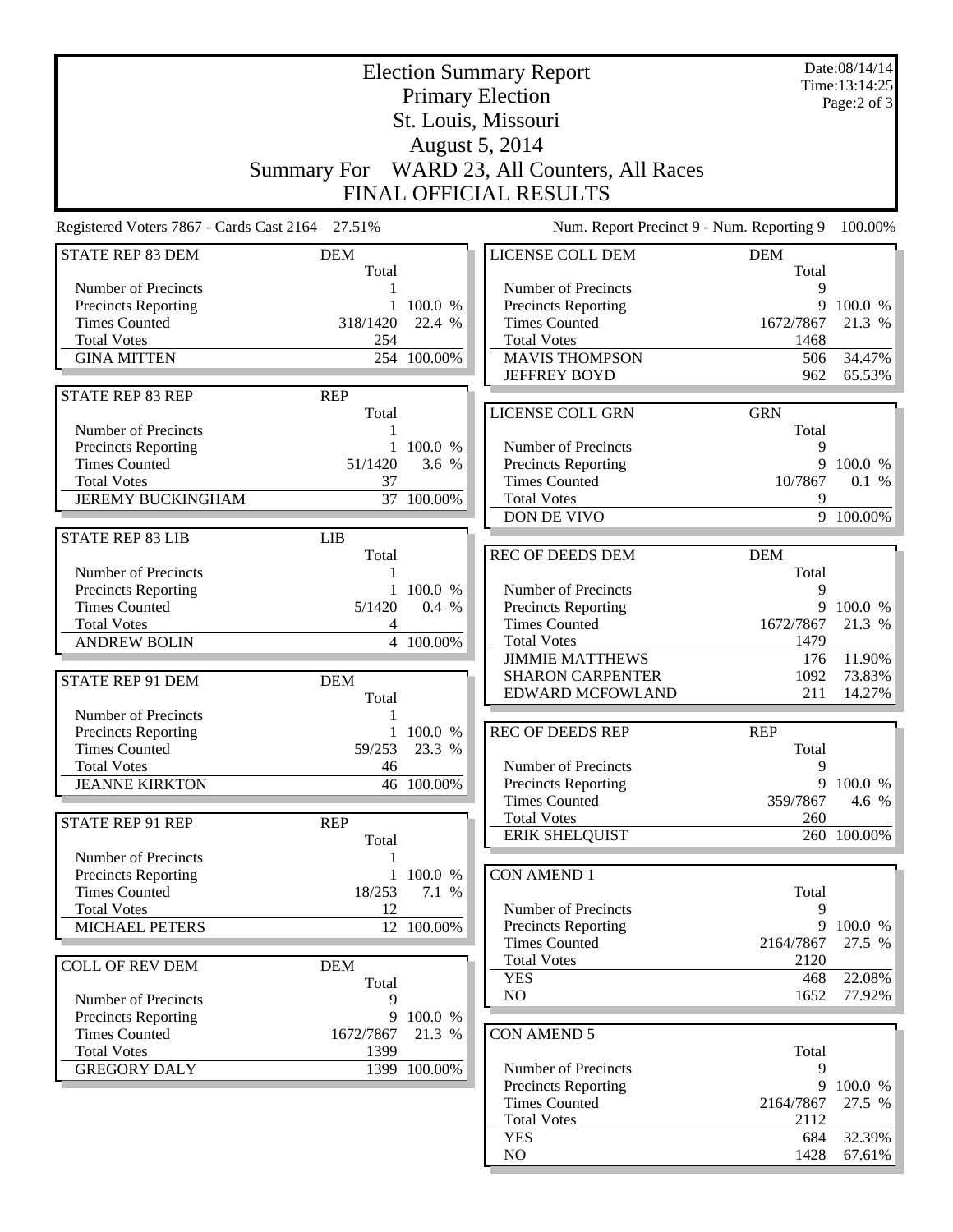Election Summary Report Primary Election St. Louis, Missouri August 5, 2014 Summary For WARD 23, All Counters, All Races FINAL OFFICIAL RESULTS

Date:08/14/14 Time:13:14:25 Page:3 of 3

| <b>CON AMEND 7</b>         |           |               |
|----------------------------|-----------|---------------|
|                            | Total     |               |
| Number of Precincts        | 9         |               |
| <b>Precincts Reporting</b> | 9         | 100.0 %       |
| <b>Times Counted</b>       | 2164/7867 | 27.5 %        |
| <b>Total Votes</b>         | 2141      |               |
| <b>YES</b>                 | 579       | 27.04%        |
| N <sub>O</sub>             | 1562      | 72.96%        |
|                            |           |               |
| <b>CON AMEND 8</b>         |           |               |
|                            | Total     |               |
| Number of Precincts        | 9         |               |
| <b>Precincts Reporting</b> | 9         | 100.0<br>$\%$ |
| <b>Times Counted</b>       | 2164/7867 | 27.5 %        |
| <b>Total Votes</b>         | 2118      |               |
| <b>YES</b>                 | 719       | 33.95%        |
| N <sub>O</sub>             | 1399      | 66.05%        |
|                            |           |               |
| <b>CON AMEND 9</b>         |           |               |
|                            | Total     |               |
| Number of Precincts        | 9         |               |
| <b>Precincts Reporting</b> | 9         | 100.0 %       |
| <b>Times Counted</b>       | 2164/7867 | 27.5 %        |
| <b>Total Votes</b>         | 2117      |               |
| <b>YES</b>                 | 1223      | 57.77%        |
| N <sub>O</sub>             | 894       | 42.23%        |

Registered Voters 7867 - Cards Cast 2164 27.51% Num. Report Precinct 9 - Num. Reporting 9 100.00%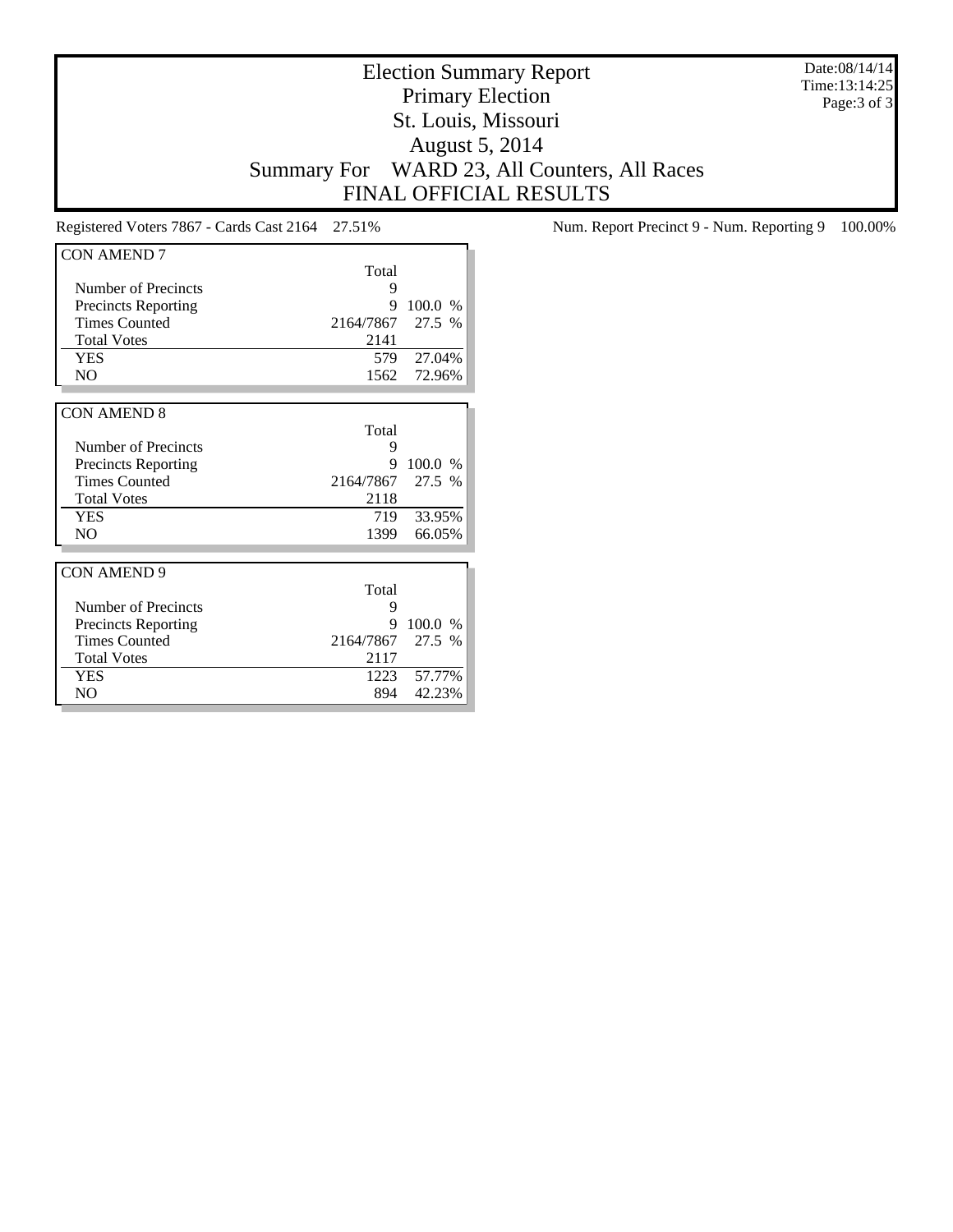| <b>Election Summary Report</b><br><b>Primary Election</b><br>St. Louis, Missouri |                                      |                  |                                                            |                     | Date:08/14/14<br>Time:13:14:29<br>Page:1 of $2$ |
|----------------------------------------------------------------------------------|--------------------------------------|------------------|------------------------------------------------------------|---------------------|-------------------------------------------------|
|                                                                                  |                                      |                  |                                                            |                     |                                                 |
|                                                                                  |                                      |                  | August 5, 2014                                             |                     |                                                 |
|                                                                                  | <b>Summary For</b>                   |                  | WARD 24, All Counters, All Races<br>FINAL OFFICIAL RESULTS |                     |                                                 |
|                                                                                  |                                      |                  |                                                            |                     |                                                 |
| Registered Voters 6878 - Cards Cast 1667                                         | 24.24%                               |                  | Num. Report Precinct 8 - Num. Reporting 8                  |                     | 100.00%                                         |
| <b>STATE AUDITOR REP</b>                                                         | <b>REP</b><br>Total                  |                  | <b>STATE SEN 4 DEM</b>                                     | <b>DEM</b><br>Total |                                                 |
| Number of Precincts                                                              | 8                                    |                  | Number of Precincts                                        | 8                   |                                                 |
| <b>Precincts Reporting</b><br><b>Times Counted</b>                               | 8<br>278/6878                        | 100.0 %<br>4.0 % | Precincts Reporting<br><b>Times Counted</b>                | 8<br>1187/6878      | 100.0 %<br>17.3 %                               |
| <b>Total Votes</b>                                                               | 239                                  |                  | <b>Total Votes</b>                                         | 1020                |                                                 |
| TOM SCHWEICH                                                                     |                                      | 239 100.00%      | <b>JOSEPH KEAVENY</b>                                      | 658                 | 64.51%                                          |
|                                                                                  |                                      |                  | <b>BONNIE GREEN</b>                                        | 362                 | 35.49%                                          |
| <b>STATE AUDITOR LIB</b>                                                         | <b>LIB</b>                           |                  |                                                            |                     |                                                 |
|                                                                                  | Total                                |                  | <b>STATE SEN 4 REP</b>                                     | <b>REP</b>          |                                                 |
| Number of Precincts                                                              | 8                                    |                  |                                                            | Total               |                                                 |
| <b>Precincts Reporting</b>                                                       | 8                                    | 100.0 %          | Number of Precincts                                        | 8                   |                                                 |
| <b>Times Counted</b><br><b>Total Votes</b>                                       | 18/6878<br>14                        | 0.3 %            | Precincts Reporting<br><b>Times Counted</b>                | 8<br>278/6878       | 100.0 %<br>4.0 %                                |
| <b>SEAN O'TOOLE</b>                                                              |                                      | 14 100.00%       | <b>Total Votes</b>                                         | 220                 |                                                 |
|                                                                                  |                                      |                  | <b>COURTNEY BLUNT</b>                                      |                     | 220 100.00%                                     |
| <b>STATE AUDITOR CON</b>                                                         | <b>CON</b>                           |                  |                                                            |                     |                                                 |
|                                                                                  | Total                                |                  | <b>STATE REP 83 DEM</b>                                    | <b>DEM</b>          |                                                 |
| Number of Precincts                                                              | 8                                    |                  |                                                            | Total               |                                                 |
| Precincts Reporting                                                              | 8                                    | 100.0 %          | Number of Precincts                                        | 4                   |                                                 |
| <b>Times Counted</b>                                                             | 3/6878                               | 0.0 %            | Precincts Reporting                                        |                     | 4 100.0 %                                       |
| <b>Total Votes</b><br><b>RODNEY FARTHING</b>                                     | $\boldsymbol{0}$<br>$\boldsymbol{0}$ | N/A              | <b>Times Counted</b><br><b>Total Votes</b>                 | 682/3984<br>545     | 17.1 %                                          |
|                                                                                  |                                      |                  | <b>GINA MITTEN</b>                                         |                     | 545 100.00%                                     |
| US REP 1 DEM                                                                     | <b>DEM</b>                           |                  |                                                            |                     |                                                 |
|                                                                                  | Total                                |                  | <b>STATE REP 83 REP</b>                                    | <b>REP</b>          |                                                 |
| Number of Precincts                                                              |                                      |                  |                                                            | Total               |                                                 |
| Precincts Reporting                                                              |                                      | 8 100.0 %        | Number of Precincts                                        | 4                   |                                                 |
| <b>Times Counted</b>                                                             | 1187/6878 17.3 %                     |                  | Precincts Reporting                                        |                     | 4 100.0 %                                       |
| <b>Total Votes</b>                                                               | 908                                  |                  | <b>Times Counted</b><br><b>Total Votes</b>                 | 165/3984<br>134     | 4.1 %                                           |
| <b>LACY CLAY</b>                                                                 |                                      | 908 100.00%      | <b>JEREMY BUCKINGHAM</b>                                   |                     | 134 100.00%                                     |
| US REP 1 REP                                                                     | <b>REP</b>                           |                  |                                                            |                     |                                                 |
|                                                                                  | Total                                |                  | <b>STATE REP 83 LIB</b>                                    | <b>LIB</b>          |                                                 |
| Number of Precincts                                                              | 8                                    |                  |                                                            | Total               |                                                 |
| <b>Precincts Reporting</b>                                                       | 8                                    | 100.0 %          | Number of Precincts                                        | 4                   |                                                 |
| <b>Times Counted</b>                                                             | 278/6878                             | 4.0 %            | <b>Precincts Reporting</b>                                 |                     | 4 100.0 %                                       |
| <b>Total Votes</b>                                                               | 225                                  |                  | <b>Times Counted</b>                                       | 11/3984             | 0.3 %                                           |
| <b>MARTIN BAKER</b>                                                              | 74                                   | 32.89%           | <b>Total Votes</b><br><b>ANDREW BOLIN</b>                  | 10                  | 10 100.00%                                      |
| <b>DANIEL ELDER</b><br><b>DAVID KOEHR</b>                                        | 90<br>61                             | 40.00%<br>27.11% |                                                            |                     |                                                 |
|                                                                                  |                                      |                  | <b>STATE REP 84 DEM</b>                                    | <b>DEM</b>          |                                                 |
| <b>US REP 1 LIB</b>                                                              | <b>LIB</b>                           |                  |                                                            | Total               |                                                 |
|                                                                                  | Total                                |                  | Number of Precincts                                        | 4                   |                                                 |
| Number of Precincts                                                              | 8                                    |                  | Precincts Reporting                                        |                     | 4 100.0 %                                       |
| Precincts Reporting                                                              | 8                                    | 100.0 %          | <b>Times Counted</b>                                       | 505/2894            | 17.4 %                                          |
| <b>Times Counted</b>                                                             | 18/6878                              | 0.3 %            | <b>Total Votes</b>                                         | 388                 |                                                 |
| <b>Total Votes</b><br>ROBB CUNNINGHAM                                            | 15                                   | 15 100.00%       | <b>KARLA MAY</b>                                           |                     | 388 100.00%                                     |
|                                                                                  |                                      |                  |                                                            |                     |                                                 |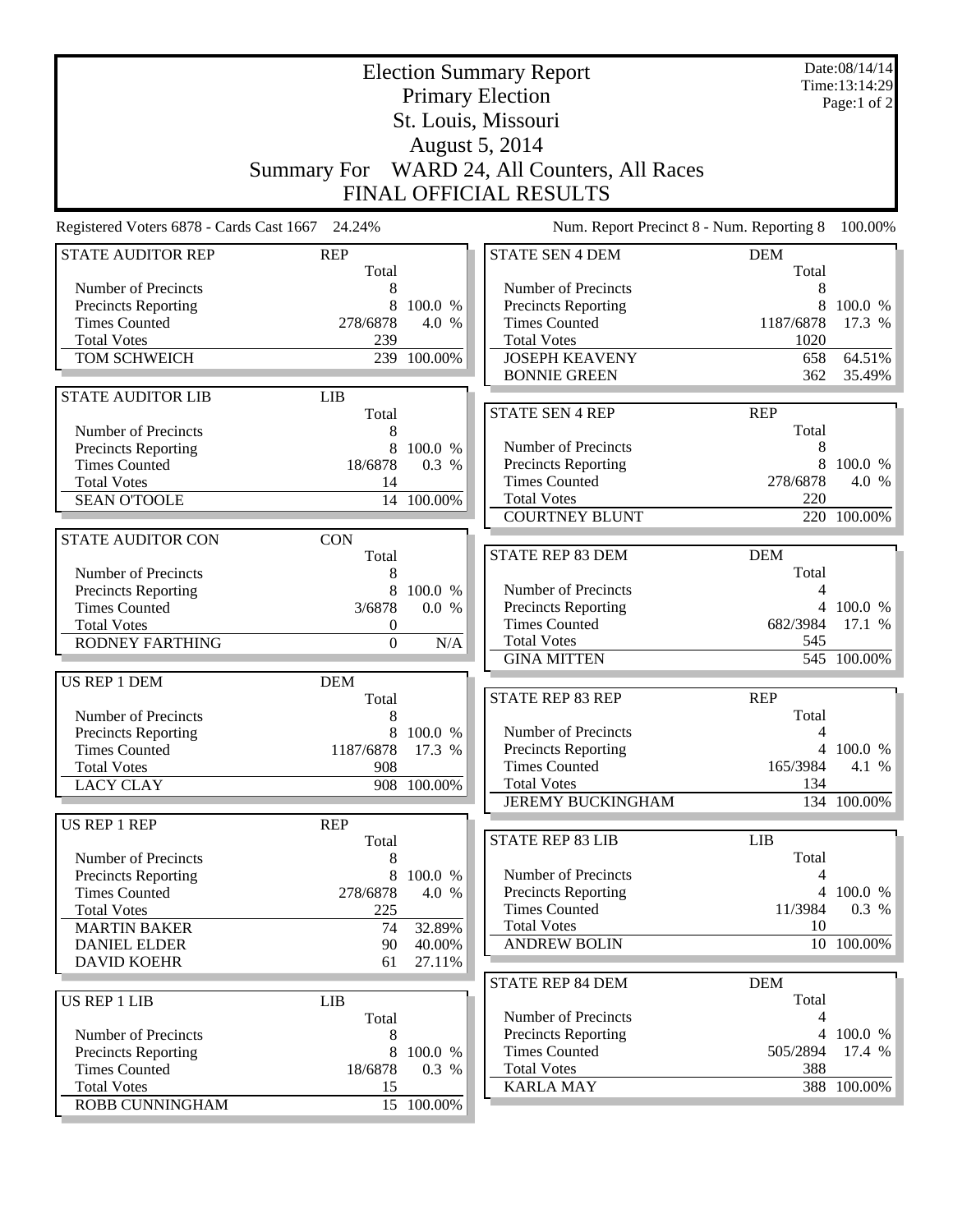|                                                 | <b>Election Summary Report</b> |                     |                                              |                | Date:08/14/14<br>Time:13:14:29 |
|-------------------------------------------------|--------------------------------|---------------------|----------------------------------------------|----------------|--------------------------------|
|                                                 |                                |                     | <b>Primary Election</b>                      |                | Page:2 of 2                    |
|                                                 |                                |                     | St. Louis, Missouri                          |                |                                |
|                                                 |                                |                     | August 5, 2014                               |                |                                |
|                                                 |                                |                     | Summary For WARD 24, All Counters, All Races |                |                                |
|                                                 |                                |                     | <b>FINAL OFFICIAL RESULTS</b>                |                |                                |
| Registered Voters 6878 - Cards Cast 1667 24.24% |                                |                     | Num. Report Precinct 8 - Num. Reporting 8    |                | 100.00%                        |
| <b>COLL OF REV DEM</b>                          | <b>DEM</b><br>Total            |                     | <b>CON AMEND 5</b>                           | Total          |                                |
| Number of Precincts                             | 8                              |                     | Number of Precincts                          | 8              |                                |
| Precincts Reporting                             | 8                              | 100.0 %             | <b>Precincts Reporting</b>                   | 8              | 100.0 %                        |
| <b>Times Counted</b>                            | 1187/6878                      | 17.3 %              | <b>Times Counted</b>                         | 1667/6878      | 24.2 %                         |
| <b>Total Votes</b><br><b>GREGORY DALY</b>       | 968<br>968                     | 100.00%             | <b>Total Votes</b><br><b>YES</b>             | 1632<br>557    | 34.13%                         |
|                                                 |                                |                     | NO                                           | 1075           | 65.87%                         |
| LICENSE COLL DEM                                | <b>DEM</b>                     |                     |                                              |                |                                |
|                                                 | Total                          |                     | <b>CON AMEND 7</b>                           |                |                                |
| Number of Precincts                             | 8                              |                     |                                              | Total          |                                |
| Precincts Reporting                             | 8                              | 100.0 %             | Number of Precincts                          | 8              |                                |
| <b>Times Counted</b><br><b>Total Votes</b>      | 1187/6878<br>1031              | 17.3 %              | Precincts Reporting<br><b>Times Counted</b>  | 8<br>1667/6878 | 100.0 %<br>24.2 %              |
| <b>MAVIS THOMPSON</b>                           | 390                            | 37.83%              | <b>Total Votes</b>                           | 1647           |                                |
| <b>JEFFREY BOYD</b>                             | 641                            | 62.17%              | <b>YES</b>                                   | 406            | 24.65%                         |
|                                                 |                                |                     | N <sub>O</sub>                               | 1241           | 75.35%                         |
| LICENSE COLL GRN                                | <b>GRN</b>                     |                     |                                              |                |                                |
|                                                 | Total                          |                     | <b>CON AMEND 8</b>                           |                |                                |
| Number of Precincts                             | 8                              |                     |                                              | Total          |                                |
| Precincts Reporting<br><b>Times Counted</b>     | 8<br>12/6878                   | 100.0 %<br>0.2 %    | Number of Precincts                          | 8<br>8         |                                |
| <b>Total Votes</b>                              | 7                              |                     | Precincts Reporting<br><b>Times Counted</b>  | 1667/6878      | 100.0 %<br>24.2 %              |
| DON DE VIVO                                     |                                | 7 100.00%           | <b>Total Votes</b>                           | 1625           |                                |
|                                                 |                                |                     | <b>YES</b>                                   | 605            | 37.23%                         |
| <b>REC OF DEEDS DEM</b>                         | <b>DEM</b>                     |                     | N <sub>O</sub>                               | 1020           | 62.77%                         |
|                                                 | Total                          |                     |                                              |                |                                |
| Number of Precincts                             | 8                              |                     | <b>CON AMEND 9</b>                           |                |                                |
| Precincts Reporting<br><b>Times Counted</b>     | 1187/6878                      | 8 100.0 %<br>17.3 % | Number of Precincts                          | Total<br>8     |                                |
| <b>Total Votes</b>                              | 1026                           |                     | <b>Precincts Reporting</b>                   | 8              | 100.0 %                        |
| <b>JIMMIE MATTHEWS</b>                          | 145                            | 14.13%              | <b>Times Counted</b>                         | 1667/6878      | 24.2 %                         |
| <b>SHARON CARPENTER</b>                         | 685                            | 66.76%              | <b>Total Votes</b>                           | 1631           |                                |
| EDWARD MCFOWLAND                                | 196                            | 19.10%              | <b>YES</b>                                   | 1030           | 63.15%                         |
|                                                 |                                |                     | NO                                           | 601            | 36.85%                         |
| REC OF DEEDS REP                                | <b>REP</b>                     |                     |                                              |                |                                |
| Number of Precincts                             | Total<br>8                     |                     |                                              |                |                                |
| <b>Precincts Reporting</b>                      | 8.                             | 100.0 %             |                                              |                |                                |
| <b>Times Counted</b>                            | 278/6878                       | 4.0 %               |                                              |                |                                |
| <b>Total Votes</b>                              | 214                            |                     |                                              |                |                                |
| <b>ERIK SHELQUIST</b>                           |                                | 214 100.00%         |                                              |                |                                |
|                                                 |                                |                     |                                              |                |                                |
| <b>CON AMEND 1</b>                              | Total                          |                     |                                              |                |                                |
| Number of Precincts                             | 8                              |                     |                                              |                |                                |
| Precincts Reporting                             | 8                              | 100.0 %             |                                              |                |                                |
| <b>Times Counted</b>                            | 1667/6878                      | 24.2 %              |                                              |                |                                |
| <b>Total Votes</b>                              | 1634                           |                     |                                              |                |                                |
| <b>YES</b>                                      | 333                            | 20.38%              |                                              |                |                                |
| NO                                              | 1301                           | 79.62%              |                                              |                |                                |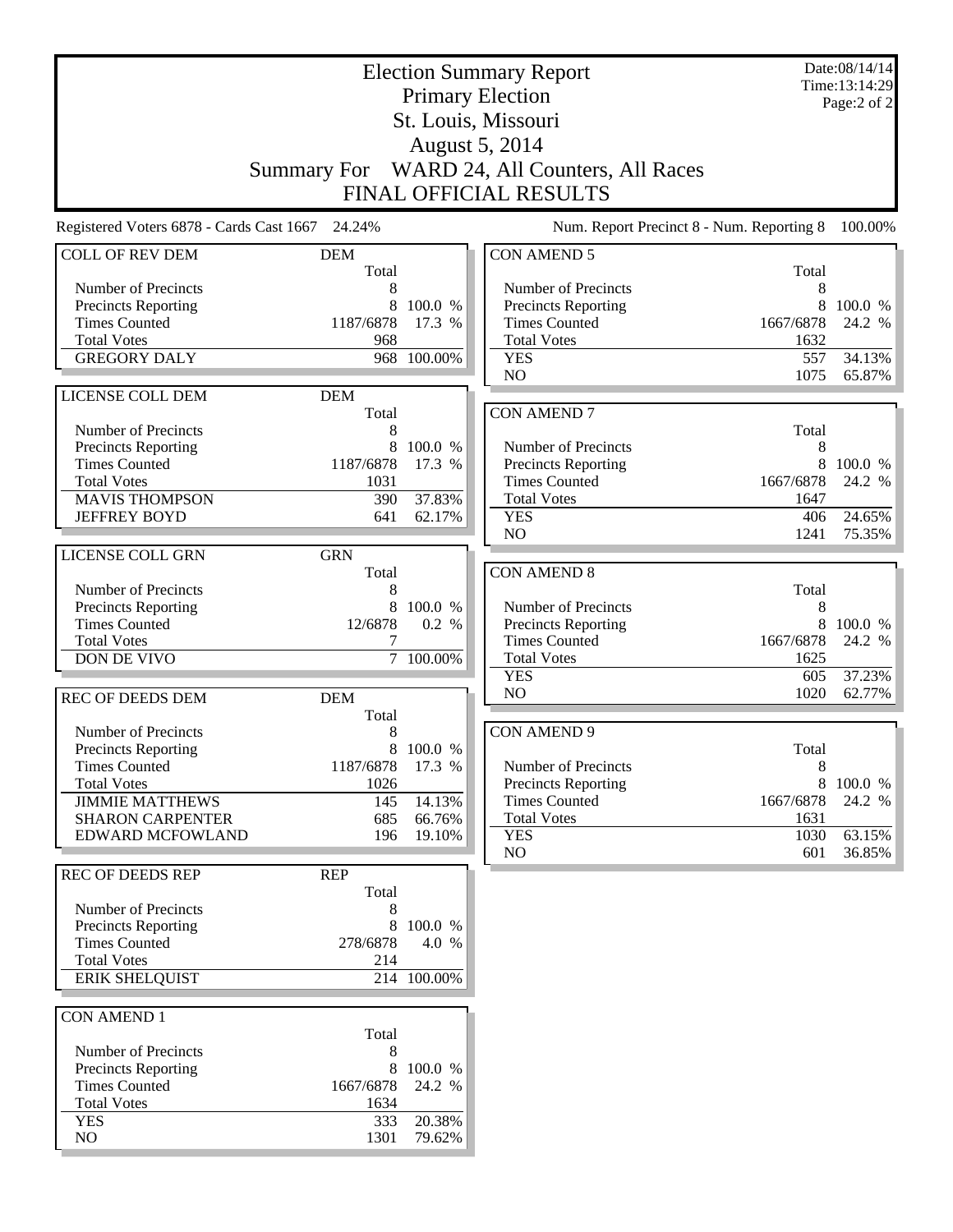| <b>Election Summary Report</b><br><b>Primary Election</b><br>St. Louis, Missouri |                     |                  |                                           |                      | Date:08/14/14<br>Time:13:14:36<br>Page:1 of $2$ |  |
|----------------------------------------------------------------------------------|---------------------|------------------|-------------------------------------------|----------------------|-------------------------------------------------|--|
|                                                                                  |                     |                  |                                           |                      |                                                 |  |
| August 5, 2014<br>Summary For WARD 25, All Counters, All Races                   |                     |                  |                                           |                      |                                                 |  |
|                                                                                  |                     |                  |                                           |                      |                                                 |  |
|                                                                                  |                     |                  | <b>FINAL OFFICIAL RESULTS</b>             |                      |                                                 |  |
| Registered Voters 5163 - Cards Cast 711                                          | 13.77%              |                  | Num. Report Precinct 6 - Num. Reporting 6 |                      | 100.00%                                         |  |
| <b>STATE AUDITOR REP</b>                                                         | <b>REP</b><br>Total |                  | <b>STATE REP 78 DEM</b>                   | <b>DEM</b><br>Total  |                                                 |  |
| Number of Precincts                                                              | 6                   |                  | Number of Precincts                       |                      |                                                 |  |
| Precincts Reporting                                                              | 6                   | 100.0 %          | <b>Precincts Reporting</b>                | 1                    | 100.0 %                                         |  |
| <b>Times Counted</b>                                                             | 95/5163             | 1.8 %            | <b>Times Counted</b>                      | 1/26                 | 3.8 %                                           |  |
| <b>Total Votes</b><br>TOM SCHWEICH                                               | 85                  | 85 100.00%       | <b>Total Votes</b><br>PENNY HUBBARD       | 1                    | 100.00%                                         |  |
|                                                                                  |                     |                  | <b>NATALIE VOWELL</b>                     | $\Omega$             | 0.00%                                           |  |
| <b>STATE AUDITOR LIB</b>                                                         | <b>LIB</b>          |                  |                                           |                      |                                                 |  |
|                                                                                  | Total               |                  | <b>STATE REP 78 REP</b>                   | <b>REP</b>           |                                                 |  |
| Number of Precincts                                                              | 6                   |                  |                                           | Total                |                                                 |  |
| <b>Precincts Reporting</b>                                                       | 6                   | 100.0 %          | Number of Precincts                       | 1                    |                                                 |  |
| <b>Times Counted</b>                                                             | 9/5163              | 0.2 %            | Precincts Reporting                       | $\mathbf{1}$         | 100.0 %                                         |  |
| <b>Total Votes</b>                                                               | 8                   |                  | <b>Times Counted</b>                      | 0/26                 | 0.0 %                                           |  |
| <b>SEAN O'TOOLE</b>                                                              |                     | $8 - 100.00\%$   | <b>Total Votes</b><br><b>JOHN HUBB</b>    | $\theta$<br>$\Omega$ | N/A                                             |  |
|                                                                                  |                     |                  |                                           |                      |                                                 |  |
| <b>STATE AUDITOR CON</b>                                                         | <b>CON</b><br>Total |                  | <b>STATE REP 80 DEM</b>                   | <b>DEM</b>           |                                                 |  |
| Number of Precincts                                                              | 6                   |                  |                                           | Total                |                                                 |  |
| Precincts Reporting                                                              | 6                   | 100.0 %          | Number of Precincts                       | 2                    |                                                 |  |
| <b>Times Counted</b>                                                             | 2/5163              | 0.0 %            | Precincts Reporting                       | $\overline{2}$       | 100.0 %                                         |  |
| <b>Total Votes</b>                                                               |                     |                  | <b>Times Counted</b>                      | 106/1219             | 8.7 %                                           |  |
| <b>RODNEY FARTHING</b>                                                           |                     | $1\quad100.00\%$ | <b>Total Votes</b>                        | 88                   |                                                 |  |
|                                                                                  |                     |                  | <b>MIKE COLONA</b>                        |                      | 88 100.00%                                      |  |
| US REP 1 DEM                                                                     | <b>DEM</b>          |                  |                                           |                      |                                                 |  |
| Number of Precincts                                                              | Total<br>6          |                  | STATE REP 80 REP                          | <b>REP</b><br>Total  |                                                 |  |
| Precincts Reporting                                                              |                     | 6 100.0 %        | Number of Precincts                       | 2                    |                                                 |  |
| <b>Times Counted</b>                                                             | 560/5163 10.8 %     |                  | Precincts Reporting                       |                      | 2 100.0 %                                       |  |
| <b>Total Votes</b>                                                               | 468                 |                  | <b>Times Counted</b>                      | 20/1219              | $1.6\%$                                         |  |
| <b>LACY CLAY</b>                                                                 |                     | 468 100.00%      | <b>Total Votes</b>                        | 13                   |                                                 |  |
|                                                                                  |                     |                  | MICHAEL HUETT                             |                      | 13 100.00%                                      |  |
| US REP 1 REP                                                                     | <b>REP</b>          |                  |                                           |                      |                                                 |  |
|                                                                                  | Total               |                  | <b>STATE REP 81 DEM</b>                   | <b>DEM</b><br>Total  |                                                 |  |
| Number of Precincts<br><b>Precincts Reporting</b>                                | 6<br>6              | 100.0 %          | Number of Precincts                       | 3                    |                                                 |  |
| <b>Times Counted</b>                                                             | 95/5163             | 1.8 %            | <b>Precincts Reporting</b>                |                      | 3 100.0 %                                       |  |
| <b>Total Votes</b>                                                               | 80                  |                  | <b>Times Counted</b>                      | 453/3918             | 11.6 %                                          |  |
| <b>MARTIN BAKER</b>                                                              | 31                  | 38.75%           | <b>Total Votes</b>                        | 350                  |                                                 |  |
| <b>DANIEL ELDER</b>                                                              | 18                  | 22.50%           | <b>JACOB HUMMEL</b>                       |                      | $\overline{350}$ 100.00%                        |  |
| <b>DAVID KOEHR</b>                                                               | 31                  | 38.75%           |                                           |                      |                                                 |  |
|                                                                                  |                     |                  | <b>STATE REP 81 LIB</b>                   | <b>LIB</b>           |                                                 |  |
| US REP 1 LIB                                                                     | <b>LIB</b><br>Total |                  | Number of Precincts                       | Total<br>3           |                                                 |  |
| Number of Precincts                                                              | 6                   |                  | Precincts Reporting                       | 3                    | 100.0 %                                         |  |
| Precincts Reporting                                                              | 6                   | 100.0 %          | <b>Times Counted</b>                      | 8/3918               | 0.2 %                                           |  |
| <b>Times Counted</b>                                                             | 9/5163              | 0.2 %            | <b>Total Votes</b>                        | 7                    |                                                 |  |
| <b>Total Votes</b>                                                               | 7                   |                  | <b>LISA SCHAPER</b>                       |                      | 7 100.00%                                       |  |
| ROBB CUNNINGHAM                                                                  |                     | 7 100.00%        |                                           |                      |                                                 |  |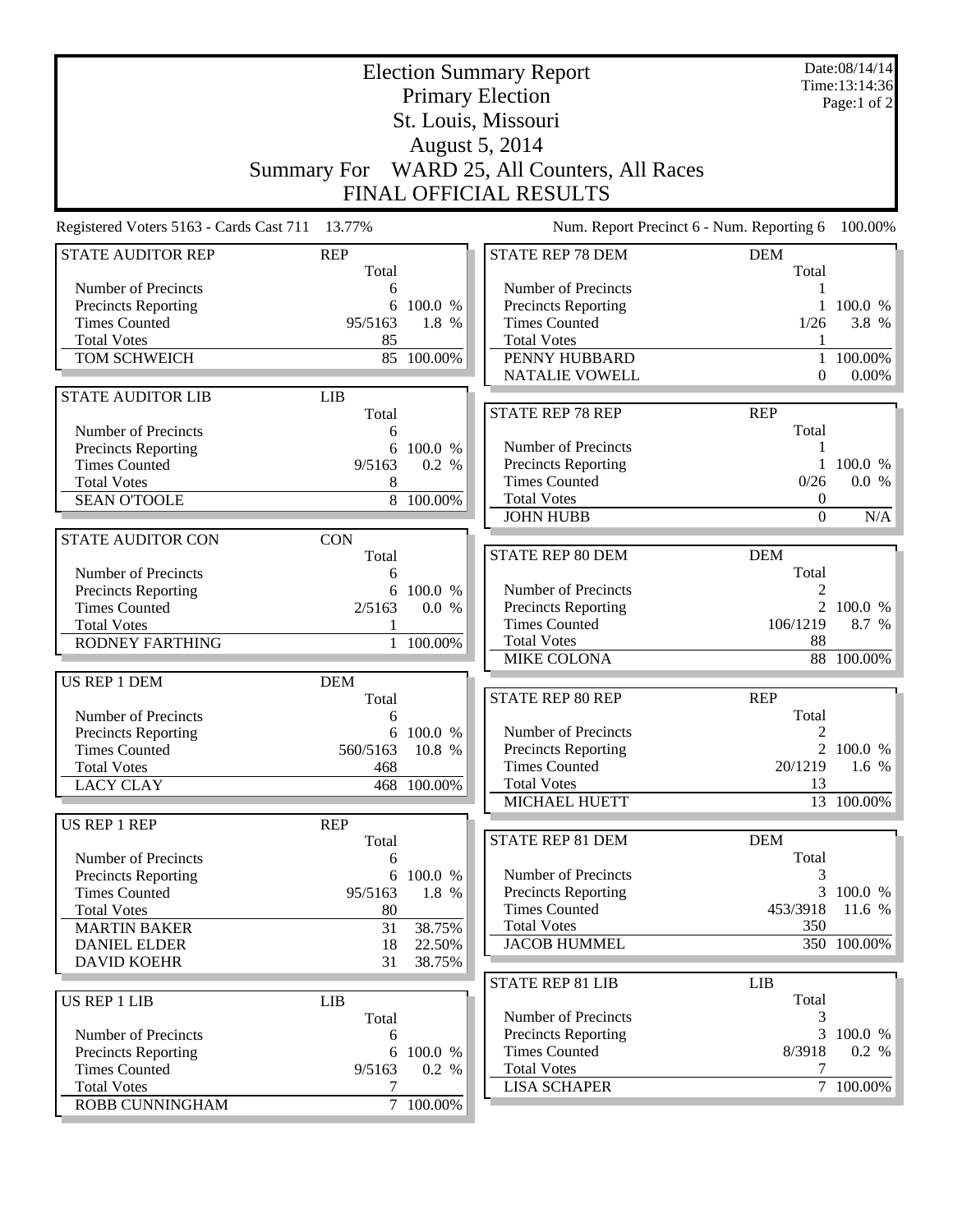| <b>Election Summary Report</b>                     |                     |                  |                                              |            | Date:08/14/14<br>Time:13:14:36 |  |  |
|----------------------------------------------------|---------------------|------------------|----------------------------------------------|------------|--------------------------------|--|--|
| <b>Primary Election</b>                            |                     |                  |                                              |            | Page:2 of 2                    |  |  |
| St. Louis, Missouri                                |                     |                  |                                              |            |                                |  |  |
| August 5, 2014                                     |                     |                  |                                              |            |                                |  |  |
|                                                    |                     |                  | Summary For WARD 25, All Counters, All Races |            |                                |  |  |
| <b>FINAL OFFICIAL RESULTS</b>                      |                     |                  |                                              |            |                                |  |  |
| Registered Voters 5163 - Cards Cast 711 13.77%     |                     |                  | Num. Report Precinct 6 - Num. Reporting 6    |            | 100.00%                        |  |  |
| <b>COLL OF REV DEM</b>                             | <b>DEM</b><br>Total |                  | <b>CON AMEND 5</b>                           | Total      |                                |  |  |
| Number of Precincts                                | 6                   |                  | Number of Precincts                          | 6          |                                |  |  |
| Precincts Reporting                                | 6                   | 100.0 %          | <b>Precincts Reporting</b>                   | 6          | 100.0 %                        |  |  |
| <b>Times Counted</b>                               | 560/5163            | 10.8 %           | <b>Times Counted</b>                         | 711/5163   | 13.8 %                         |  |  |
| <b>Total Votes</b>                                 | 469                 |                  | <b>Total Votes</b>                           | 690        |                                |  |  |
| <b>GREGORY DALY</b>                                | 469                 | 100.00%          | <b>YES</b><br>NO                             | 256<br>434 | 37.10%<br>62.90%               |  |  |
| LICENSE COLL DEM                                   | <b>DEM</b>          |                  |                                              |            |                                |  |  |
|                                                    | Total               |                  | <b>CON AMEND 7</b>                           |            |                                |  |  |
| Number of Precincts                                | 6                   |                  |                                              | Total      |                                |  |  |
| Precincts Reporting                                | 6                   | 100.0 %          | Number of Precincts                          | 6          |                                |  |  |
| <b>Times Counted</b>                               | 560/5163            | 10.8 %           | <b>Precincts Reporting</b>                   |            | 6 100.0 %                      |  |  |
| <b>Total Votes</b>                                 | 519                 |                  | <b>Times Counted</b>                         | 711/5163   | 13.8 %                         |  |  |
| <b>MAVIS THOMPSON</b>                              | 223                 | 42.97%           | <b>Total Votes</b>                           | 703        |                                |  |  |
| <b>JEFFREY BOYD</b>                                | 296                 | 57.03%           | <b>YES</b><br>N <sub>O</sub>                 | 234<br>469 | 33.29%<br>66.71%               |  |  |
| LICENSE COLL GRN                                   | <b>GRN</b>          |                  |                                              |            |                                |  |  |
|                                                    | Total               |                  | <b>CON AMEND 8</b>                           |            |                                |  |  |
| Number of Precincts                                | 6                   |                  |                                              | Total      |                                |  |  |
| Precincts Reporting                                | 6                   | 100.0 %          | Number of Precincts                          | 6          |                                |  |  |
| <b>Times Counted</b>                               | 4/5163              | 0.1 %            | <b>Precincts Reporting</b>                   | 6          | 100.0 %                        |  |  |
| <b>Total Votes</b>                                 | 4                   |                  | <b>Times Counted</b>                         | 711/5163   | 13.8 %                         |  |  |
| <b>DON DE VIVO</b>                                 | $\overline{4}$      | $100.00\%$       | <b>Total Votes</b><br><b>YES</b>             | 692<br>270 | 39.02%                         |  |  |
| <b>REC OF DEEDS DEM</b>                            | <b>DEM</b>          |                  | N <sub>O</sub>                               | 422        | 60.98%                         |  |  |
|                                                    | Total               |                  |                                              |            |                                |  |  |
| Number of Precincts                                | 6                   |                  | <b>CON AMEND 9</b>                           |            |                                |  |  |
| <b>Precincts Reporting</b>                         |                     | 6 100.0 %        |                                              | Total      |                                |  |  |
| <b>Times Counted</b>                               | 560/5163            | 10.8 %           | Number of Precincts                          | 6          |                                |  |  |
| <b>Total Votes</b>                                 | 483                 |                  | <b>Precincts Reporting</b>                   |            | 6 100.0 %                      |  |  |
| <b>JIMMIE MATTHEWS</b>                             | 84                  | 17.39%           | <b>Times Counted</b>                         | 711/5163   | 13.8 %                         |  |  |
| <b>SHARON CARPENTER</b><br>EDWARD MCFOWLAND        | 318<br>81           | 65.84%<br>16.77% | <b>Total Votes</b><br><b>YES</b>             | 691<br>436 | 63.10%                         |  |  |
|                                                    |                     |                  | NO <sub>1</sub>                              | 255        | 36.90%                         |  |  |
| <b>REC OF DEEDS REP</b>                            | <b>REP</b>          |                  |                                              |            |                                |  |  |
|                                                    | Total               |                  |                                              |            |                                |  |  |
| Number of Precincts<br>Precincts Reporting         | 6<br>6              | 100.0 %          |                                              |            |                                |  |  |
| <b>Times Counted</b>                               | 95/5163             | 1.8 %            |                                              |            |                                |  |  |
| <b>Total Votes</b>                                 | 79                  |                  |                                              |            |                                |  |  |
| <b>ERIK SHELQUIST</b>                              |                     | 79 100.00%       |                                              |            |                                |  |  |
|                                                    |                     |                  |                                              |            |                                |  |  |
| <b>CON AMEND 1</b>                                 |                     |                  |                                              |            |                                |  |  |
|                                                    | Total               |                  |                                              |            |                                |  |  |
| Number of Precincts                                | 6<br>6              | 100.0 %          |                                              |            |                                |  |  |
| <b>Precincts Reporting</b><br><b>Times Counted</b> | 711/5163            | 13.8 %           |                                              |            |                                |  |  |
| <b>Total Votes</b>                                 | 689                 |                  |                                              |            |                                |  |  |
| <b>YES</b>                                         | 209                 | 30.33%           |                                              |            |                                |  |  |
| NO                                                 | 480                 | 69.67%           |                                              |            |                                |  |  |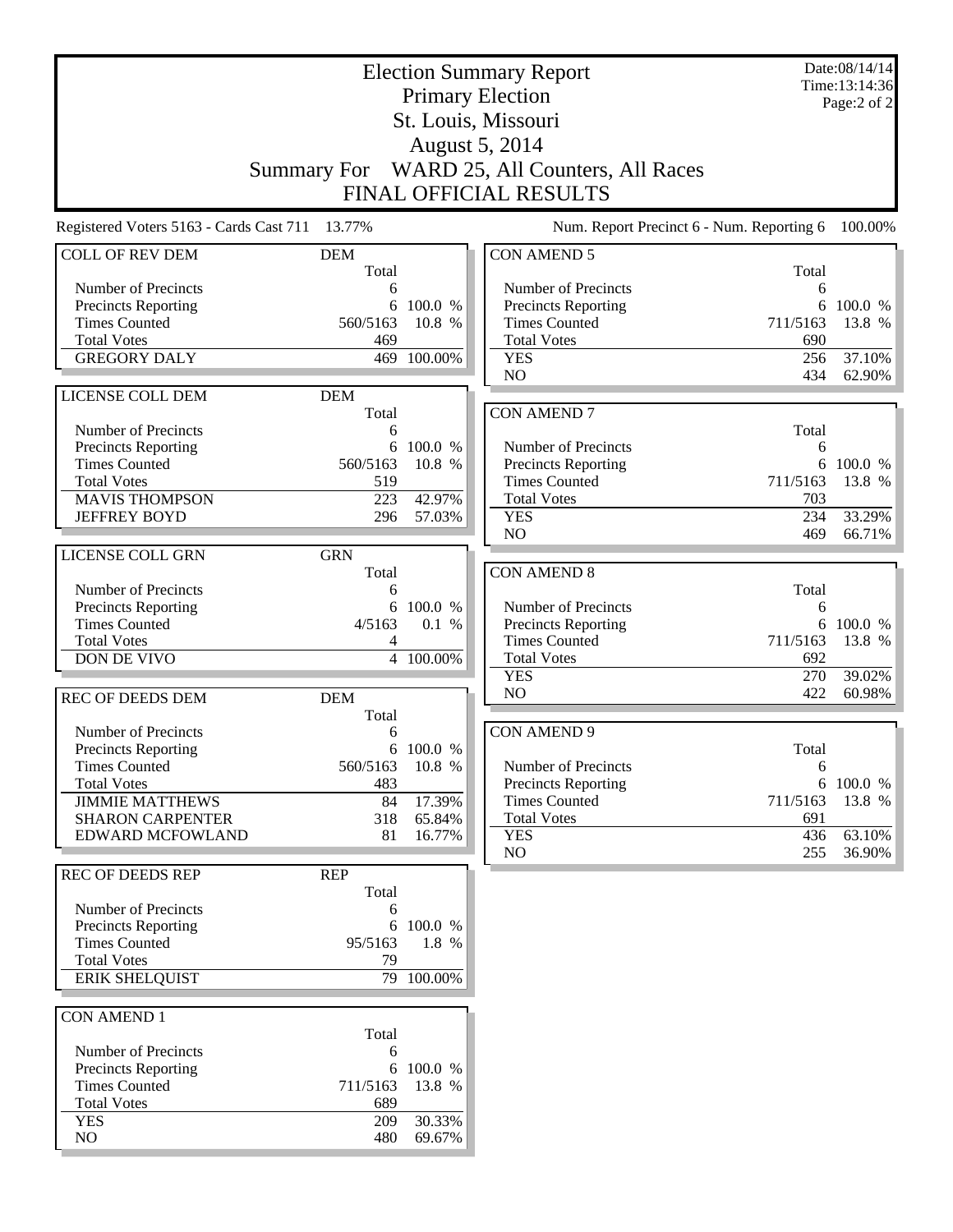| <b>Election Summary Report</b><br><b>Primary Election</b><br>St. Louis, Missouri                                                                                    |                                                              |                                                |                                                                                                                                                 |                                               | Date:08/14/14<br>Time: 13:14:41<br>Page:1 of 2 |  |
|---------------------------------------------------------------------------------------------------------------------------------------------------------------------|--------------------------------------------------------------|------------------------------------------------|-------------------------------------------------------------------------------------------------------------------------------------------------|-----------------------------------------------|------------------------------------------------|--|
| <b>August 5, 2014</b><br>Summary For WARD 26, All Counters, All Races<br><b>FINAL OFFICIAL RESULTS</b>                                                              |                                                              |                                                |                                                                                                                                                 |                                               |                                                |  |
| Registered Voters 6078 - Cards Cast 1100 18.10%                                                                                                                     |                                                              |                                                | Num. Report Precinct 6 - Num. Reporting 6 100.00%                                                                                               |                                               |                                                |  |
| <b>STATE AUDITOR REP</b>                                                                                                                                            | <b>REP</b><br>Total                                          |                                                | <b>STATE SEN 4 DEM</b>                                                                                                                          | <b>DEM</b><br>Total                           |                                                |  |
| Number of Precincts<br><b>Precincts Reporting</b><br><b>Times Counted</b><br><b>Total Votes</b><br><b>TOM SCHWEICH</b>                                              | 6<br>6<br>19/6078<br>15                                      | 100.0 %<br>0.3 %<br>15 100.00%                 | Number of Precincts<br>Precincts Reporting<br><b>Times Counted</b><br><b>Total Votes</b><br><b>JOSEPH KEAVENY</b><br><b>BONNIE GREEN</b>        | 6<br>1067/6078<br>935<br>610<br>325           | 6 100.0 %<br>17.6 %<br>65.24%<br>34.76%        |  |
| <b>STATE AUDITOR LIB</b>                                                                                                                                            | <b>LIB</b><br>Total                                          |                                                | <b>STATE SEN 4 REP</b>                                                                                                                          | <b>REP</b>                                    |                                                |  |
| Number of Precincts<br><b>Precincts Reporting</b><br><b>Times Counted</b><br><b>Total Votes</b><br><b>SEAN O'TOOLE</b>                                              | 6<br>6<br>1/6078<br>$\mathbf{1}$                             | 100.0 %<br>0.0 %<br>100.00%                    | Number of Precincts<br><b>Precincts Reporting</b><br><b>Times Counted</b><br><b>Total Votes</b>                                                 | Total<br>6<br>19/6078<br>14                   | 6 100.0 %<br>0.3 %                             |  |
| <b>STATE AUDITOR CON</b>                                                                                                                                            | <b>CON</b>                                                   |                                                | <b>COURTNEY BLUNT</b>                                                                                                                           |                                               | $\overline{14}$ 100.00%                        |  |
| Number of Precincts<br>Precincts Reporting<br><b>Times Counted</b><br><b>Total Votes</b><br><b>RODNEY FARTHING</b>                                                  | Total<br>6<br>0/6078<br>$\boldsymbol{0}$<br>$\boldsymbol{0}$ | 6 100.0 %<br>0.0 %<br>N/A                      | <b>STATE REP 84 DEM</b><br>Number of Precincts<br>Precincts Reporting<br><b>Times Counted</b><br><b>Total Votes</b>                             | <b>DEM</b><br>Total<br>6<br>1067/6078<br>949  | 6 100.0 %<br>17.6 %                            |  |
|                                                                                                                                                                     |                                                              |                                                | <b>KARLA MAY</b>                                                                                                                                |                                               | 949 100.00%                                    |  |
| US REP 1 DEM<br>Number of Precincts<br><b>Precincts Reporting</b><br><b>Times Counted</b><br><b>Total Votes</b>                                                     | <b>DEM</b><br>Total<br>6<br>1067/6078 17.6 %<br>956          | 6 100.0 %                                      | <b>COLL OF REV DEM</b><br>Number of Precincts<br>Precincts Reporting<br><b>Times Counted</b>                                                    | <b>DEM</b><br>Total<br>6<br>1067/6078         | 6 100.0 %<br>17.6 %                            |  |
| <b>LACY CLAY</b>                                                                                                                                                    |                                                              | 956 100.00%                                    | <b>Total Votes</b><br><b>GREGORY DALY</b>                                                                                                       | 833                                           | 833 100.00%                                    |  |
| US REP 1 REP                                                                                                                                                        | <b>REP</b><br>Total                                          |                                                | LICENSE COLL DEM                                                                                                                                | <b>DEM</b>                                    |                                                |  |
| Number of Precincts<br><b>Precincts Reporting</b><br><b>Times Counted</b><br><b>Total Votes</b><br><b>MARTIN BAKER</b><br><b>DANIEL ELDER</b><br><b>DAVID KOEHR</b> | 6<br>6<br>19/6078<br>15<br>6<br>6<br>3                       | 100.0 %<br>0.3 %<br>40.00%<br>40.00%<br>20.00% | Number of Precincts<br><b>Precincts Reporting</b><br><b>Times Counted</b><br><b>Total Votes</b><br><b>MAVIS THOMPSON</b><br><b>JEFFREY BOYD</b> | Total<br>6<br>1067/6078<br>1020<br>668<br>352 | 6 100.0 %<br>17.6 %<br>65.49%<br>34.51%        |  |
| <b>US REP 1 LIB</b>                                                                                                                                                 | <b>LIB</b>                                                   |                                                | LICENSE COLL GRN                                                                                                                                | <b>GRN</b>                                    |                                                |  |
| Number of Precincts<br><b>Precincts Reporting</b><br><b>Times Counted</b><br><b>Total Votes</b><br>ROBB CUNNINGHAM                                                  | Total<br>6<br>6<br>1/6078                                    | 100.0 %<br>0.0 %<br>1 100.00%                  | Number of Precincts<br>Precincts Reporting<br><b>Times Counted</b><br><b>Total Votes</b><br>DON DE VIVO                                         | Total<br>6<br>3/6078                          | 6 100.0 %<br>0.0 %<br>1 100.00%                |  |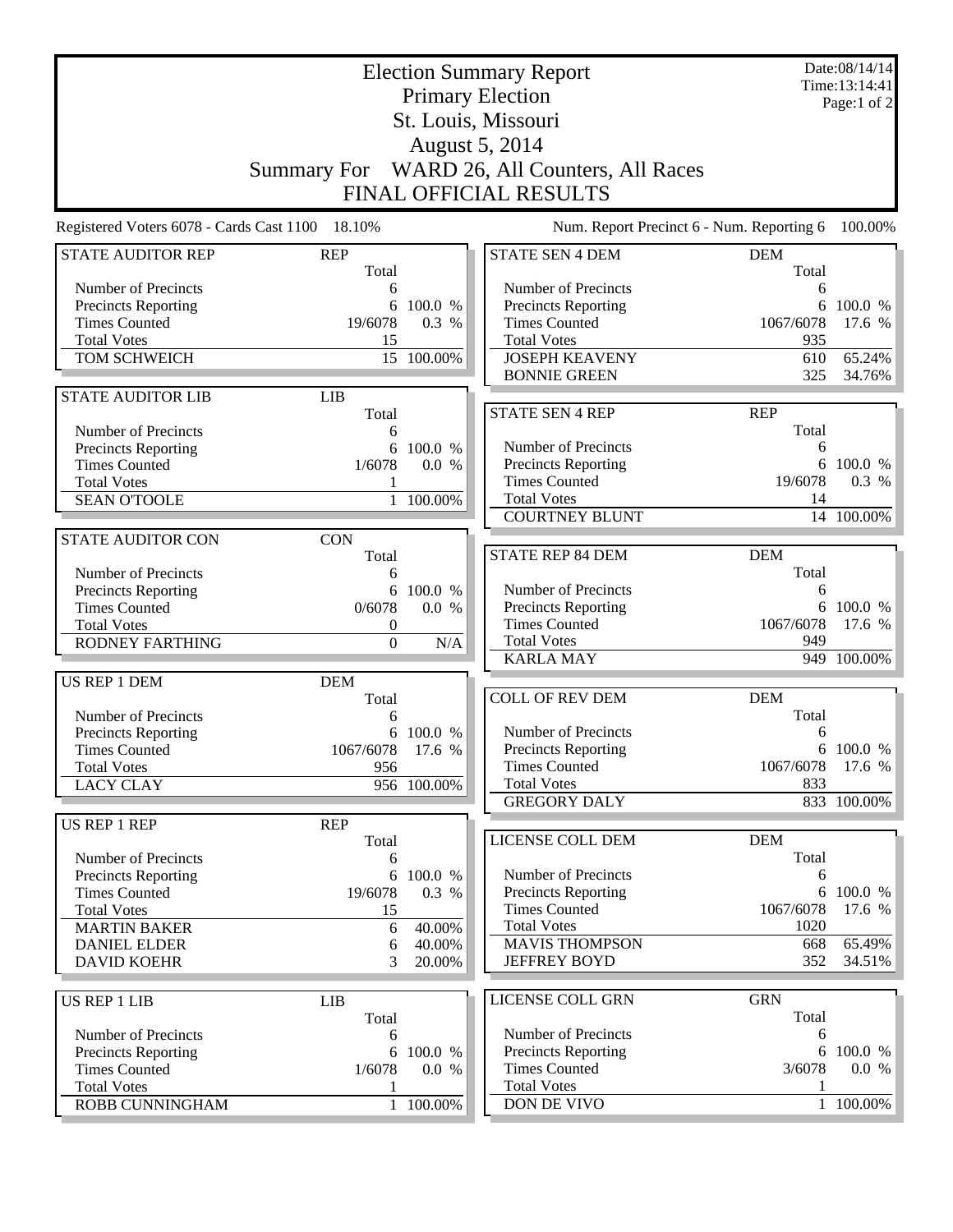| <b>Election Summary Report</b>                  |                     |            |                                              |           | Date:08/14/14<br>Time:13:14:41 |  |
|-------------------------------------------------|---------------------|------------|----------------------------------------------|-----------|--------------------------------|--|
| <b>Primary Election</b>                         |                     |            |                                              |           | Page:2 of 2                    |  |
| St. Louis, Missouri                             |                     |            |                                              |           |                                |  |
|                                                 |                     |            |                                              |           |                                |  |
|                                                 |                     |            | <b>August 5, 2014</b>                        |           |                                |  |
|                                                 |                     |            | Summary For WARD 26, All Counters, All Races |           |                                |  |
|                                                 |                     |            | <b>FINAL OFFICIAL RESULTS</b>                |           |                                |  |
| Registered Voters 6078 - Cards Cast 1100 18.10% |                     |            | Num. Report Precinct 6 - Num. Reporting 6    |           | 100.00%                        |  |
| <b>REC OF DEEDS DEM</b>                         | <b>DEM</b><br>Total |            | <b>CON AMEND 8</b>                           | Total     |                                |  |
| Number of Precincts                             | 6                   |            | Number of Precincts                          | 6         |                                |  |
| <b>Precincts Reporting</b>                      | 6                   | 100.0 %    | <b>Precincts Reporting</b>                   | 6         | 100.0 %                        |  |
| <b>Times Counted</b>                            | 1067/6078           | 17.6 %     | <b>Times Counted</b>                         | 1100/6078 | 18.1 %                         |  |
| <b>Total Votes</b>                              | 975                 |            | <b>Total Votes</b>                           | 1067      |                                |  |
| <b>JIMMIE MATTHEWS</b>                          | 213                 | 21.85%     | <b>YES</b>                                   | 362       | 33.93%                         |  |
| <b>SHARON CARPENTER</b>                         | 537                 | 55.08%     | NO                                           | 705       | 66.07%                         |  |
| EDWARD MCFOWLAND                                | 225                 | 23.08%     |                                              |           |                                |  |
|                                                 |                     |            | <b>CON AMEND 9</b>                           |           |                                |  |
| <b>REC OF DEEDS REP</b>                         | <b>REP</b>          |            |                                              | Total     |                                |  |
|                                                 | Total               |            | Number of Precincts                          | 6         |                                |  |
| Number of Precincts                             | 6                   |            | Precincts Reporting                          |           | 6 100.0 %                      |  |
| <b>Precincts Reporting</b>                      | 6                   | 100.0 %    | <b>Times Counted</b>                         | 1100/6078 | 18.1 %                         |  |
| <b>Times Counted</b>                            | 19/6078             | 0.3 %      | <b>Total Votes</b>                           | 1066      |                                |  |
| <b>Total Votes</b>                              | 15                  |            | <b>YES</b>                                   | 749       | 70.26%                         |  |
| <b>ERIK SHELQUIST</b>                           |                     | 15 100.00% | NO                                           | 317       | 29.74%                         |  |
|                                                 |                     |            |                                              |           |                                |  |
| <b>CON AMEND 1</b>                              |                     |            |                                              |           |                                |  |
|                                                 | Total               |            |                                              |           |                                |  |
| Number of Precincts                             | 6                   |            |                                              |           |                                |  |
| <b>Precincts Reporting</b>                      | 6                   | 100.0 %    |                                              |           |                                |  |
| <b>Times Counted</b>                            | 1100/6078           | 18.1 %     |                                              |           |                                |  |
| <b>Total Votes</b>                              | 1067                |            |                                              |           |                                |  |
| <b>YES</b>                                      | 312                 | 29.24%     |                                              |           |                                |  |
| NO                                              | 755                 | 70.76%     |                                              |           |                                |  |
| <b>CON AMEND 5</b>                              |                     |            |                                              |           |                                |  |
|                                                 | Total               |            |                                              |           |                                |  |
| Number of Precincts                             | 6                   |            |                                              |           |                                |  |
| Precincts Reporting                             | 6                   | 100.0 %    |                                              |           |                                |  |
| <b>Times Counted</b>                            | 1100/6078           | 18.1 %     |                                              |           |                                |  |
| <b>Total Votes</b>                              | 1061                |            |                                              |           |                                |  |
| <b>YES</b>                                      | 260                 | 24.51%     |                                              |           |                                |  |
| NO                                              | 801                 | 75.49%     |                                              |           |                                |  |
|                                                 |                     |            |                                              |           |                                |  |
| <b>CON AMEND 7</b>                              |                     |            |                                              |           |                                |  |
|                                                 | Total               |            |                                              |           |                                |  |
| Number of Precincts                             | 6                   |            |                                              |           |                                |  |
| Precincts Reporting                             | 6                   | 100.0 %    |                                              |           |                                |  |
| <b>Times Counted</b>                            | 1100/6078           | 18.1 %     |                                              |           |                                |  |
| <b>Total Votes</b>                              | 1076                |            |                                              |           |                                |  |
| <b>YES</b>                                      | 367                 | 34.11%     |                                              |           |                                |  |
| NO                                              | 709                 | 65.89%     |                                              |           |                                |  |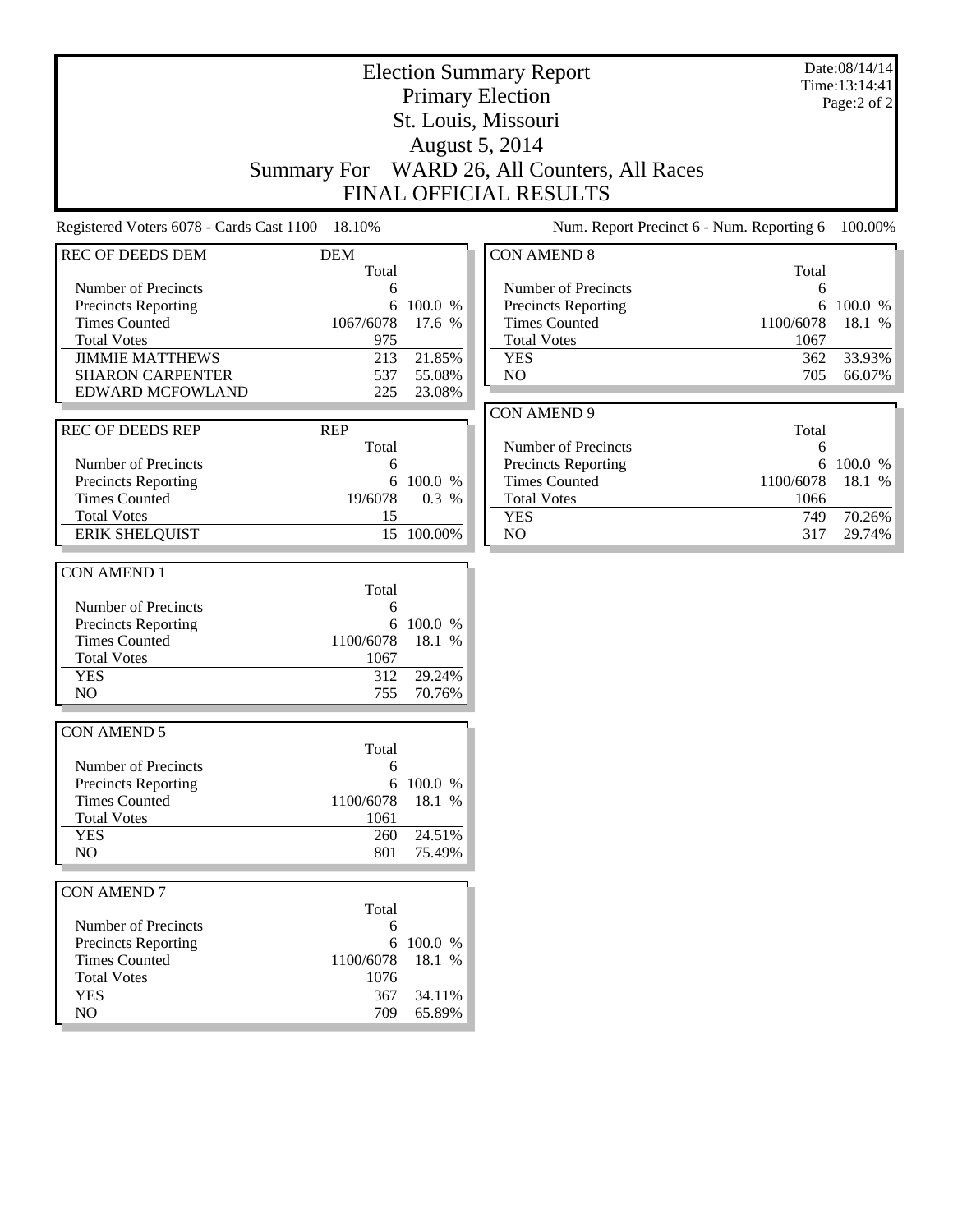|                                                    | <b>Election Summary Report</b><br><b>Primary Election</b> |                        | Date:08/14/14<br>Time:13:14:44<br>Page:1 of 2 |                                      |                  |  |
|----------------------------------------------------|-----------------------------------------------------------|------------------------|-----------------------------------------------|--------------------------------------|------------------|--|
|                                                    |                                                           |                        |                                               |                                      |                  |  |
| St. Louis, Missouri<br>August 5, 2014              |                                                           |                        |                                               |                                      |                  |  |
|                                                    |                                                           |                        |                                               |                                      |                  |  |
|                                                    |                                                           |                        | Summary For WARD 27, All Counters, All Races  |                                      |                  |  |
|                                                    |                                                           |                        | FINAL OFFICIAL RESULTS                        |                                      |                  |  |
| Registered Voters 7683 - Cards Cast 1340 17.44%    |                                                           |                        | Num. Report Precinct 8 - Num. Reporting 8     |                                      | 100.00%          |  |
| <b>STATE AUDITOR REP</b>                           | <b>REP</b><br>Total                                       |                        | <b>STATE SEN 4 DEM</b>                        | <b>DEM</b><br>Total                  |                  |  |
| Number of Precincts                                | 8                                                         |                        | Number of Precincts                           | 7                                    |                  |  |
| <b>Precincts Reporting</b>                         | 8                                                         | 100.0 %                | Precincts Reporting                           |                                      | 7 100.0 %        |  |
| <b>Times Counted</b>                               | 3/7683                                                    | 0.0 %                  | <b>Times Counted</b>                          | 1226/7008                            | 17.5 %           |  |
| <b>Total Votes</b>                                 | 3                                                         |                        | <b>Total Votes</b>                            | 956                                  |                  |  |
| TOM SCHWEICH                                       |                                                           | $\overline{3}$ 100.00% | <b>JOSEPH KEAVENY</b><br><b>BONNIE GREEN</b>  | 454<br>502                           | 47.49%<br>52.51% |  |
| <b>STATE AUDITOR LIB</b>                           | <b>LIB</b>                                                |                        |                                               |                                      |                  |  |
|                                                    | Total                                                     |                        | <b>STATE SEN 4 REP</b>                        | <b>REP</b>                           |                  |  |
| Number of Precincts                                | 8                                                         |                        |                                               | Total                                |                  |  |
| <b>Precincts Reporting</b>                         | 8                                                         | 100.0 %                | Number of Precincts                           | 7                                    |                  |  |
| <b>Times Counted</b>                               | 1/7683                                                    | 0.0 %                  | Precincts Reporting                           |                                      | 7 100.0 %        |  |
| <b>Total Votes</b>                                 | 0                                                         |                        | <b>Times Counted</b>                          | 3/7008                               | 0.0 %            |  |
| <b>SEAN O'TOOLE</b>                                | $\overline{0}$                                            | N/A                    | <b>Total Votes</b>                            | 3                                    |                  |  |
|                                                    |                                                           |                        | <b>COURTNEY BLUNT</b>                         |                                      | 3 100.00%        |  |
| <b>STATE AUDITOR CON</b>                           | <b>CON</b>                                                |                        |                                               |                                      |                  |  |
|                                                    | Total                                                     |                        | <b>STATE REP 76 DEM</b>                       | <b>DEM</b>                           |                  |  |
| Number of Precincts                                | 8<br>8                                                    | 100.0 %                | Number of Precincts                           | Total<br>8                           |                  |  |
| <b>Precincts Reporting</b><br><b>Times Counted</b> | 0/7683                                                    | 0.0 %                  | Precincts Reporting                           | 8                                    | 100.0 %          |  |
| <b>Total Votes</b>                                 | 0                                                         |                        | <b>Times Counted</b>                          | 1332/7683                            | 17.3 %           |  |
| <b>RODNEY FARTHING</b>                             | $\overline{0}$                                            | N/A                    | <b>Total Votes</b>                            | 1307                                 |                  |  |
|                                                    |                                                           |                        | <b>CHRIS CARTER</b>                           | 653                                  | 49.96%           |  |
| US REP 1 DEM                                       | <b>DEM</b>                                                |                        | <b>JOSHUA PETERS</b>                          | 654                                  | 50.04%           |  |
| Number of Precincts                                | Total<br>8                                                |                        | <b>COLL OF REV DEM</b>                        | <b>DEM</b>                           |                  |  |
| <b>Precincts Reporting</b>                         |                                                           | 8 100.0 %              |                                               | Total                                |                  |  |
| <b>Times Counted</b>                               | 1332/7683 17.3 %                                          |                        | Number of Precincts                           | 8                                    |                  |  |
| <b>Total Votes</b>                                 | 1199                                                      |                        | <b>Precincts Reporting</b>                    | 8                                    | 100.0 %          |  |
| <b>LACY CLAY</b>                                   |                                                           | 1199 100.00%           | <b>Times Counted</b>                          | 1332/7683                            | 17.3 $%$         |  |
|                                                    |                                                           |                        | <b>Total Votes</b>                            | 1070                                 |                  |  |
| <b>US REP 1 REP</b>                                | <b>REP</b>                                                |                        | <b>GREGORY DALY</b>                           |                                      | 1070 100.00%     |  |
|                                                    | Total                                                     |                        |                                               |                                      |                  |  |
| Number of Precincts                                | 8                                                         |                        | LICENSE COLL DEM                              | <b>DEM</b>                           |                  |  |
| <b>Precincts Reporting</b>                         | 8                                                         | 100.0 %                |                                               | Total                                |                  |  |
| <b>Times Counted</b><br><b>Total Votes</b>         | 3/7683                                                    | 0.0 %                  | Number of Precincts<br>Precincts Reporting    | 8<br>8                               | 100.0 %          |  |
| <b>MARTIN BAKER</b>                                | 3<br>$\boldsymbol{0}$                                     | 0.00%                  | <b>Times Counted</b>                          | 1332/7683                            | 17.3 %           |  |
| <b>DANIEL ELDER</b>                                | 2                                                         | 66.67%                 | <b>Total Votes</b>                            | 1268                                 |                  |  |
| <b>DAVID KOEHR</b>                                 |                                                           | 33.33%                 | <b>MAVIS THOMPSON</b>                         | 811                                  | 63.96%           |  |
|                                                    |                                                           |                        | <b>JEFFREY BOYD</b>                           | 457                                  | 36.04%           |  |
| <b>US REP 1 LIB</b>                                | <b>LIB</b>                                                |                        |                                               |                                      |                  |  |
|                                                    | Total                                                     |                        | LICENSE COLL GRN                              | <b>GRN</b>                           |                  |  |
| Number of Precincts                                | 8                                                         |                        |                                               | Total                                |                  |  |
| <b>Precincts Reporting</b>                         | 8                                                         | 100.0 %                | Number of Precincts                           | 8                                    |                  |  |
| <b>Times Counted</b>                               | 1/7683                                                    | 0.0 %                  | Precincts Reporting                           | 8                                    | 100.0 %          |  |
| <b>Total Votes</b>                                 | 1                                                         |                        | <b>Times Counted</b>                          | 0/7683                               | 0.0 %            |  |
| ROBB CUNNINGHAM                                    |                                                           | 1 100.00%              | <b>Total Votes</b><br>DON DE VIVO             | $\boldsymbol{0}$<br>$\boldsymbol{0}$ | N/A              |  |
|                                                    |                                                           |                        |                                               |                                      |                  |  |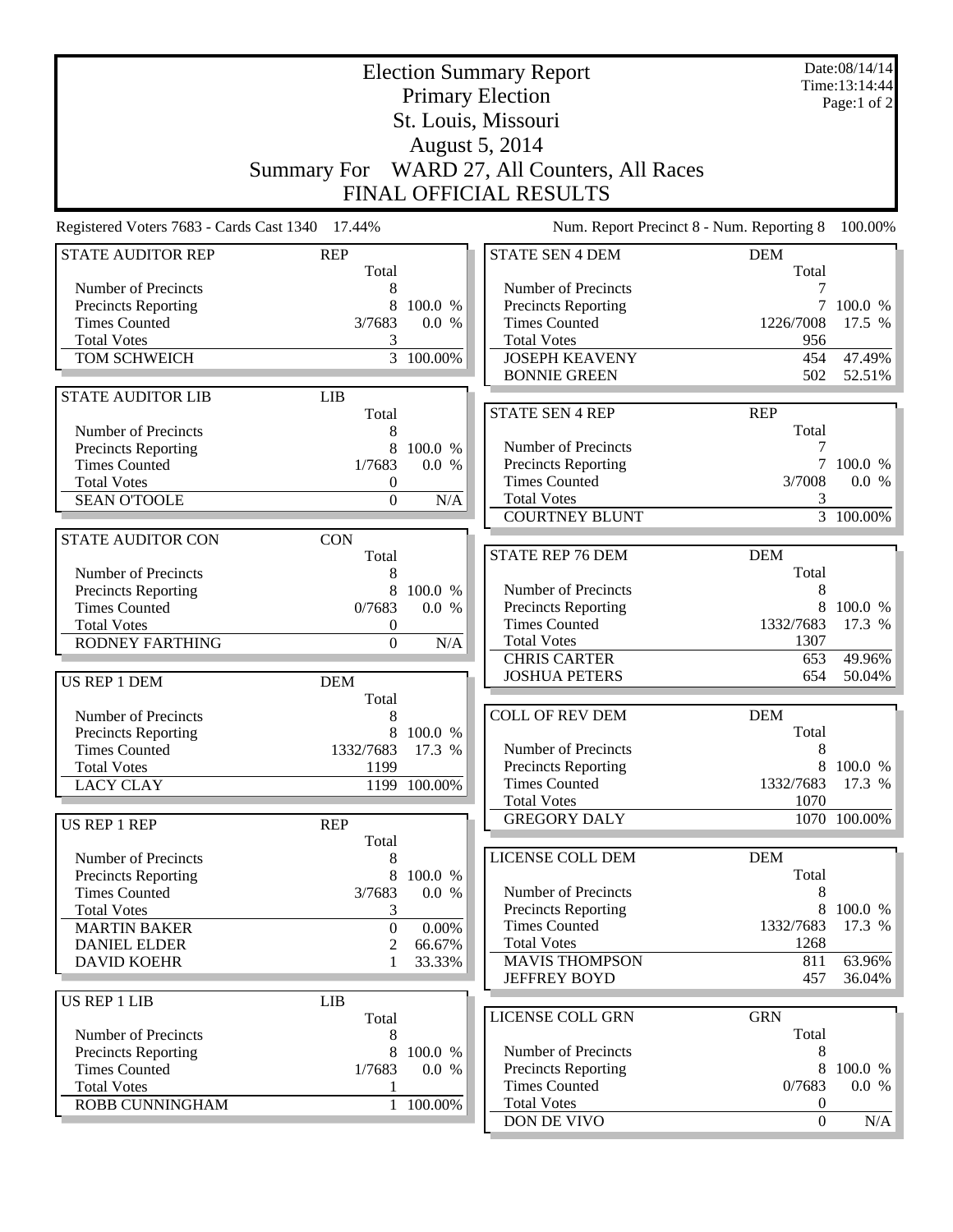| <b>Election Summary Report</b><br><b>Primary Election</b> |                     |           |                                              |           | Date:08/14/14<br>Time:13:14:44 |  |
|-----------------------------------------------------------|---------------------|-----------|----------------------------------------------|-----------|--------------------------------|--|
| St. Louis, Missouri                                       |                     |           |                                              |           | Page:2 of 2                    |  |
|                                                           |                     |           |                                              |           |                                |  |
|                                                           |                     |           | <b>August 5, 2014</b>                        |           |                                |  |
|                                                           |                     |           | Summary For WARD 27, All Counters, All Races |           |                                |  |
|                                                           |                     |           | FINAL OFFICIAL RESULTS                       |           |                                |  |
| Registered Voters 7683 - Cards Cast 1340 17.44%           |                     |           | Num. Report Precinct 8 - Num. Reporting 8    |           | 100.00%                        |  |
| <b>REC OF DEEDS DEM</b>                                   | <b>DEM</b><br>Total |           | <b>CON AMEND 8</b>                           | Total     |                                |  |
| Number of Precincts                                       | 8                   |           | Number of Precincts                          | 8         |                                |  |
| <b>Precincts Reporting</b>                                | 8                   | 100.0 %   | Precincts Reporting                          | 8         | 100.0 %                        |  |
| <b>Times Counted</b>                                      | 1332/7683           | 17.3 %    | <b>Times Counted</b>                         | 1340/7683 | 17.4 %                         |  |
| <b>Total Votes</b>                                        | 1203                |           | <b>Total Votes</b>                           | 1255      |                                |  |
| <b>JIMMIE MATTHEWS</b>                                    | 407                 | 33.83%    | <b>YES</b>                                   | 554       | 44.14%                         |  |
| <b>SHARON CARPENTER</b>                                   | 650                 | 54.03%    | NO                                           | 701       | 55.86%                         |  |
| <b>EDWARD MCFOWLAND</b>                                   | 146                 | 12.14%    |                                              |           |                                |  |
|                                                           |                     |           | <b>CON AMEND 9</b>                           |           |                                |  |
| <b>REC OF DEEDS REP</b>                                   | <b>REP</b>          |           |                                              | Total     |                                |  |
|                                                           | Total               |           | Number of Precincts                          | 8         |                                |  |
| Number of Precincts                                       | 8                   |           | Precincts Reporting                          |           | 8 100.0 %                      |  |
| <b>Precincts Reporting</b>                                | 8                   | 100.0 %   | <b>Times Counted</b>                         | 1340/7683 | 17.4 %                         |  |
| <b>Times Counted</b>                                      | 3/7683              | 0.0 %     | <b>Total Votes</b>                           | 1245      |                                |  |
| <b>Total Votes</b>                                        | 3                   |           | <b>YES</b>                                   | 893       | 71.73%                         |  |
| <b>ERIK SHELQUIST</b>                                     |                     | 3 100.00% | NO                                           | 352       | 28.27%                         |  |
|                                                           |                     |           |                                              |           |                                |  |
| <b>CON AMEND 1</b>                                        |                     |           |                                              |           |                                |  |
|                                                           | Total               |           |                                              |           |                                |  |
| Number of Precincts                                       | 8                   |           |                                              |           |                                |  |
| Precincts Reporting                                       | 8                   | 100.0 %   |                                              |           |                                |  |
| <b>Times Counted</b>                                      | 1340/7683           | 17.4 %    |                                              |           |                                |  |
| <b>Total Votes</b>                                        | 1230                |           |                                              |           |                                |  |
| <b>YES</b>                                                | 475                 | 38.62%    |                                              |           |                                |  |
| N <sub>O</sub>                                            | 755                 | 61.38%    |                                              |           |                                |  |
| <b>CON AMEND 5</b>                                        |                     |           |                                              |           |                                |  |
|                                                           | Total               |           |                                              |           |                                |  |
| Number of Precincts                                       | 8                   |           |                                              |           |                                |  |
| Precincts Reporting                                       | 8                   | 100.0 %   |                                              |           |                                |  |
| <b>Times Counted</b>                                      | 1340/7683           | 17.4 %    |                                              |           |                                |  |
| <b>Total Votes</b>                                        | 1250                |           |                                              |           |                                |  |
| <b>YES</b>                                                | 419                 | 33.52%    |                                              |           |                                |  |
| NO                                                        | 831                 | 66.48%    |                                              |           |                                |  |
|                                                           |                     |           |                                              |           |                                |  |
| <b>CON AMEND 7</b>                                        |                     |           |                                              |           |                                |  |
|                                                           | Total               |           |                                              |           |                                |  |
| Number of Precincts                                       | 8                   |           |                                              |           |                                |  |
| Precincts Reporting                                       | 8                   | 100.0 %   |                                              |           |                                |  |
| <b>Times Counted</b>                                      | 1340/7683           | 17.4 %    |                                              |           |                                |  |
| <b>Total Votes</b>                                        | 1280                |           |                                              |           |                                |  |
| <b>YES</b>                                                | 517                 | 40.39%    |                                              |           |                                |  |
| NO                                                        | 763                 | 59.61%    |                                              |           |                                |  |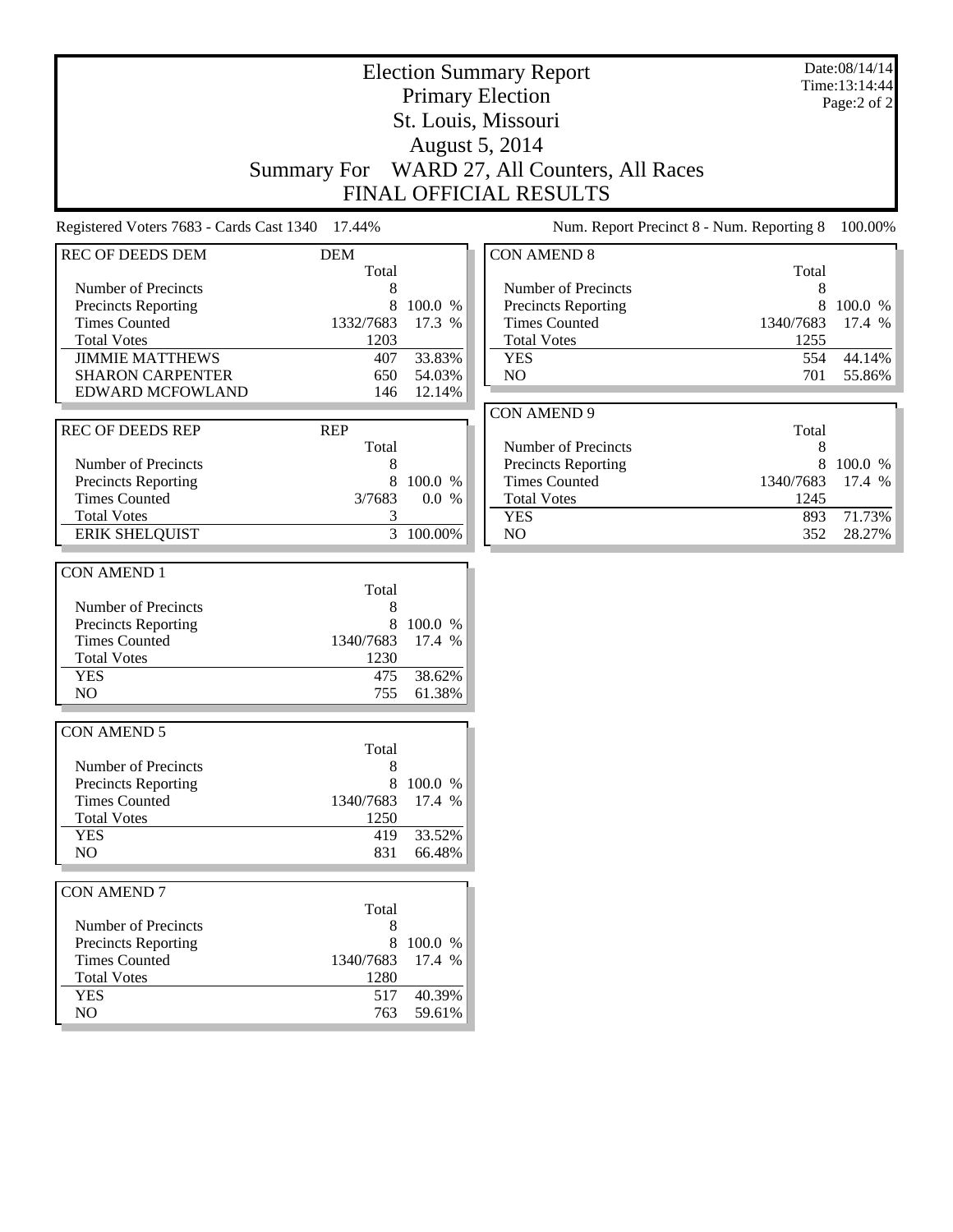| <b>Election Summary Report</b><br><b>Primary Election</b> |                       |                        |                                              |              | Date:08/14/14<br>Time:13:14:49<br>Page:1 of 2 |  |  |
|-----------------------------------------------------------|-----------------------|------------------------|----------------------------------------------|--------------|-----------------------------------------------|--|--|
| St. Louis, Missouri                                       |                       |                        |                                              |              |                                               |  |  |
|                                                           | <b>August 5, 2014</b> |                        |                                              |              |                                               |  |  |
|                                                           |                       |                        | Summary For WARD 28, All Counters, All Races |              |                                               |  |  |
|                                                           |                       |                        | <b>FINAL OFFICIAL RESULTS</b>                |              |                                               |  |  |
| Registered Voters 6508 - Cards Cast 1980 30.42%           |                       |                        | Num. Report Precinct 10 - Num. Reporting 10  |              | 100.00%                                       |  |  |
| <b>STATE AUDITOR REP</b>                                  | <b>REP</b>            |                        | <b>STATE SEN 4 DEM</b>                       | <b>DEM</b>   |                                               |  |  |
|                                                           | Total                 |                        |                                              | Total        |                                               |  |  |
| Number of Precincts                                       | 10                    |                        | Number of Precincts                          | 9            |                                               |  |  |
| Precincts Reporting                                       |                       | 10 100.0 %             | <b>Precincts Reporting</b>                   | 9            | 100.0 %                                       |  |  |
| <b>Times Counted</b>                                      | 162/6508              | 2.5 %                  | <b>Times Counted</b>                         | 1578/5954    | 26.5 %                                        |  |  |
| <b>Total Votes</b><br>TOM SCHWEICH                        | 144                   | 144 100.00%            | <b>Total Votes</b><br><b>JOSEPH KEAVENY</b>  | 1386<br>1064 | 76.77%                                        |  |  |
|                                                           |                       |                        | <b>BONNIE GREEN</b>                          | 322          | 23.23%                                        |  |  |
| <b>STATE AUDITOR LIB</b>                                  | <b>LIB</b>            |                        |                                              |              |                                               |  |  |
|                                                           | Total                 |                        | <b>STATE SEN 4 REP</b>                       | <b>REP</b>   |                                               |  |  |
| Number of Precincts                                       | 10                    | 10 100.0 %             | Number of Precincts                          | Total<br>9   |                                               |  |  |
| <b>Precincts Reporting</b><br><b>Times Counted</b>        | 10/6508               | 0.2 %                  | <b>Precincts Reporting</b>                   | 9            | 100.0 %                                       |  |  |
| <b>Total Votes</b>                                        | 10                    |                        | <b>Times Counted</b>                         | 148/5954     | 2.5 %                                         |  |  |
| <b>SEAN O'TOOLE</b>                                       | 10                    | 100.00%                | <b>Total Votes</b>                           | 128          |                                               |  |  |
|                                                           |                       |                        | <b>COURTNEY BLUNT</b>                        |              | 128 100.00%                                   |  |  |
| <b>STATE AUDITOR CON</b>                                  | <b>CON</b>            |                        |                                              |              |                                               |  |  |
|                                                           | Total                 |                        | <b>STATE REP 77 DEM</b>                      | <b>DEM</b>   |                                               |  |  |
| Number of Precincts                                       | 10                    |                        |                                              | Total        |                                               |  |  |
| Precincts Reporting                                       |                       | 10 100.0 %             | Number of Precincts                          | 4            |                                               |  |  |
| <b>Times Counted</b>                                      | 0/6508                | 0.0 %                  | <b>Precincts Reporting</b>                   | 4            | 100.0 %                                       |  |  |
| <b>Total Votes</b>                                        | 0                     |                        | <b>Times Counted</b>                         | 544/1977     | 27.5 %                                        |  |  |
| <b>RODNEY FARTHING</b>                                    | $\boldsymbol{0}$      | N/A                    | <b>Total Votes</b>                           | 509          |                                               |  |  |
|                                                           |                       |                        | <b>BILL HAAS</b><br><b>KIMBERLY GARDNER</b>  | 127<br>382   | 24.95%<br>75.05%                              |  |  |
| US REP 1 DEM                                              | <b>DEM</b><br>Total   |                        |                                              |              |                                               |  |  |
| Number of Precincts                                       | 10                    |                        | <b>STATE REP 84 DEM</b>                      | <b>DEM</b>   |                                               |  |  |
| Precincts Reporting                                       |                       | 10 100.0 %             |                                              | Total        |                                               |  |  |
| <b>Times Counted</b>                                      | 1737/6508 26.7 %      |                        | Number of Precincts                          | 6            |                                               |  |  |
| <b>Total Votes</b>                                        | 1414                  |                        | <b>Precincts Reporting</b>                   |              | 6 100.0 %                                     |  |  |
| <b>LACY CLAY</b>                                          |                       | 1414 100.00%           | <b>Times Counted</b>                         | 1193/4531    | 26.3 %                                        |  |  |
|                                                           |                       |                        | <b>Total Votes</b><br><b>KARLA MAY</b>       | 948          | $\overline{948}$ 100.00%                      |  |  |
| US REP 1 REP                                              | <b>REP</b>            |                        |                                              |              |                                               |  |  |
| Number of Precincts                                       | Total<br>10           |                        | <b>COLL OF REV DEM</b>                       | <b>DEM</b>   |                                               |  |  |
| <b>Precincts Reporting</b>                                |                       | 10 100.0 %             |                                              | Total        |                                               |  |  |
| <b>Times Counted</b>                                      | 162/6508              | 2.5 %                  | Number of Precincts                          | 10           |                                               |  |  |
| <b>Total Votes</b>                                        | 131                   |                        | <b>Precincts Reporting</b>                   |              | 10 100.0 %                                    |  |  |
| <b>MARTIN BAKER</b>                                       | 30                    | 22.90%                 | <b>Times Counted</b>                         | 1737/6508    | 26.7 %                                        |  |  |
| <b>DANIEL ELDER</b>                                       | 66                    | 50.38%                 | <b>Total Votes</b>                           | 1430         |                                               |  |  |
| <b>DAVID KOEHR</b>                                        | 35                    | 26.72%                 | <b>GREGORY DALY</b>                          |              | 1430 100.00%                                  |  |  |
| <b>US REP 1 LIB</b>                                       | <b>LIB</b>            |                        | LICENSE COLL DEM                             | <b>DEM</b>   |                                               |  |  |
|                                                           | Total                 |                        |                                              | Total        |                                               |  |  |
| Number of Precincts                                       | 10                    |                        | Number of Precincts                          | 10           |                                               |  |  |
| <b>Precincts Reporting</b>                                |                       | 10 100.0 %             | <b>Precincts Reporting</b>                   |              | 10 100.0 %                                    |  |  |
| <b>Times Counted</b>                                      | 10/6508               | 0.2 %                  | <b>Times Counted</b>                         | 1737/6508    | 26.7 %                                        |  |  |
| <b>Total Votes</b>                                        | 9                     |                        | <b>Total Votes</b>                           | 1533         |                                               |  |  |
| ROBB CUNNINGHAM                                           |                       | $\overline{9}$ 100.00% | <b>MAVIS THOMPSON</b><br><b>JEFFREY BOYD</b> | 753<br>780   | 49.12%<br>$50.88\%$                           |  |  |
|                                                           |                       |                        |                                              |              |                                               |  |  |